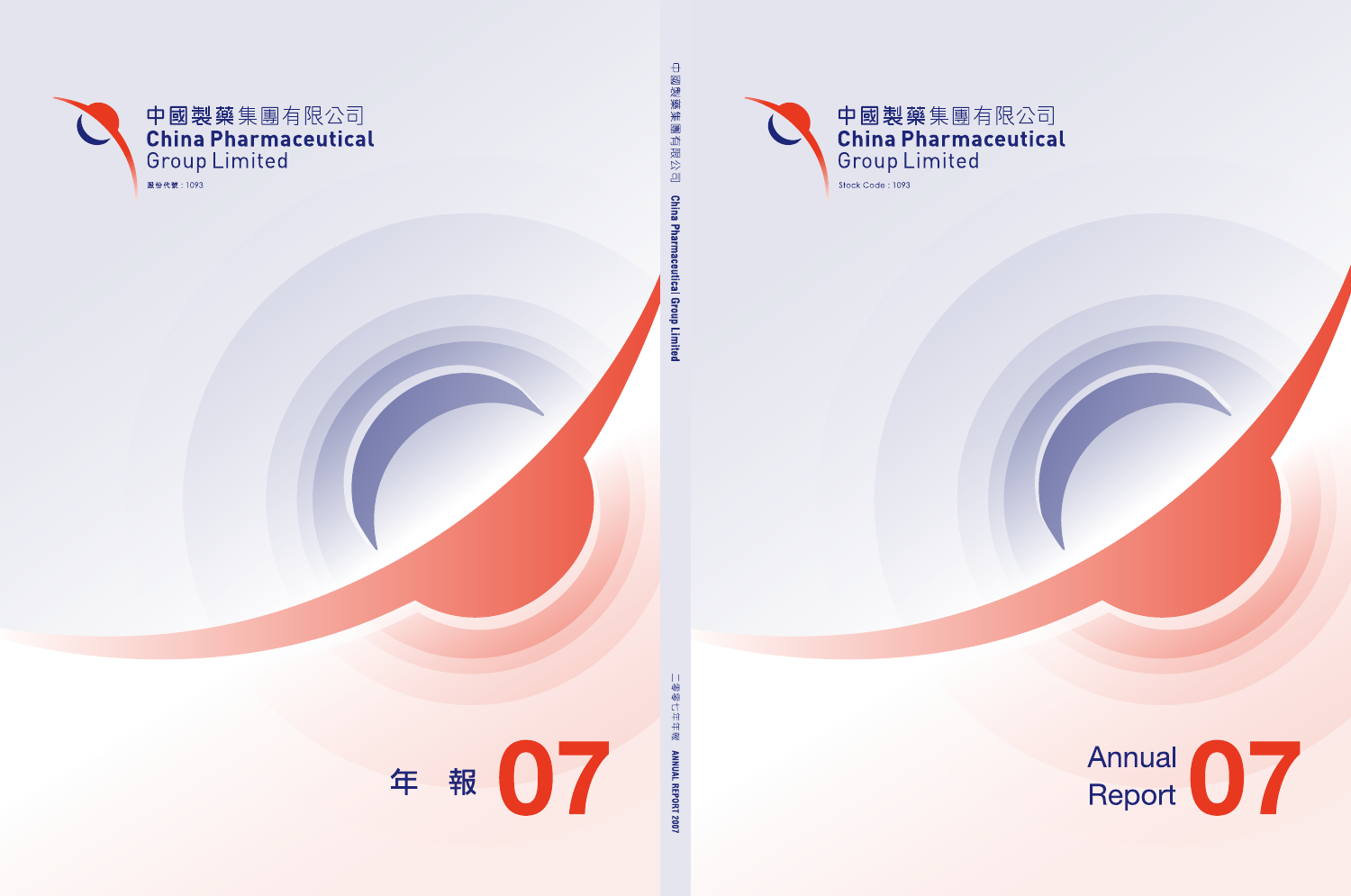# **CONTENTS**

|                                                | PAGE(S)        |
|------------------------------------------------|----------------|
| <b>CORPORATE INFORMATION</b>                   | $\overline{2}$ |
| <b>CORPORATE STRUCTURE</b>                     | $\overline{3}$ |
| <b>CHAIRMAN'S STATEMENT</b>                    | $\overline{4}$ |
| <b>CORPORATE GOVERNANCE REPORT</b>             | $\overline{7}$ |
| <b>DIRECTORS' REPORT</b>                       | 11             |
| <b>INDEPENDENT AUDITOR'S REPORT</b>            | 19             |
| <b>CONSOLIDATED INCOME STATEMENT</b>           | 21             |
| <b>CONSOLIDATED BALANCE SHEET</b>              | 22             |
| <b>BALANCE SHEET</b>                           | 24             |
| CONSOLIDATED STATEMENT OF CHANGES IN EQUITY    | 25             |
| <b>CONSOLIDATED CASH FLOW STATEMENT</b>        | 26             |
| NOTES TO THE CONSOLIDATED FINANCIAL STATEMENTS | 28             |
| <b>FINANCIAL SUMMARY</b>                       | 79             |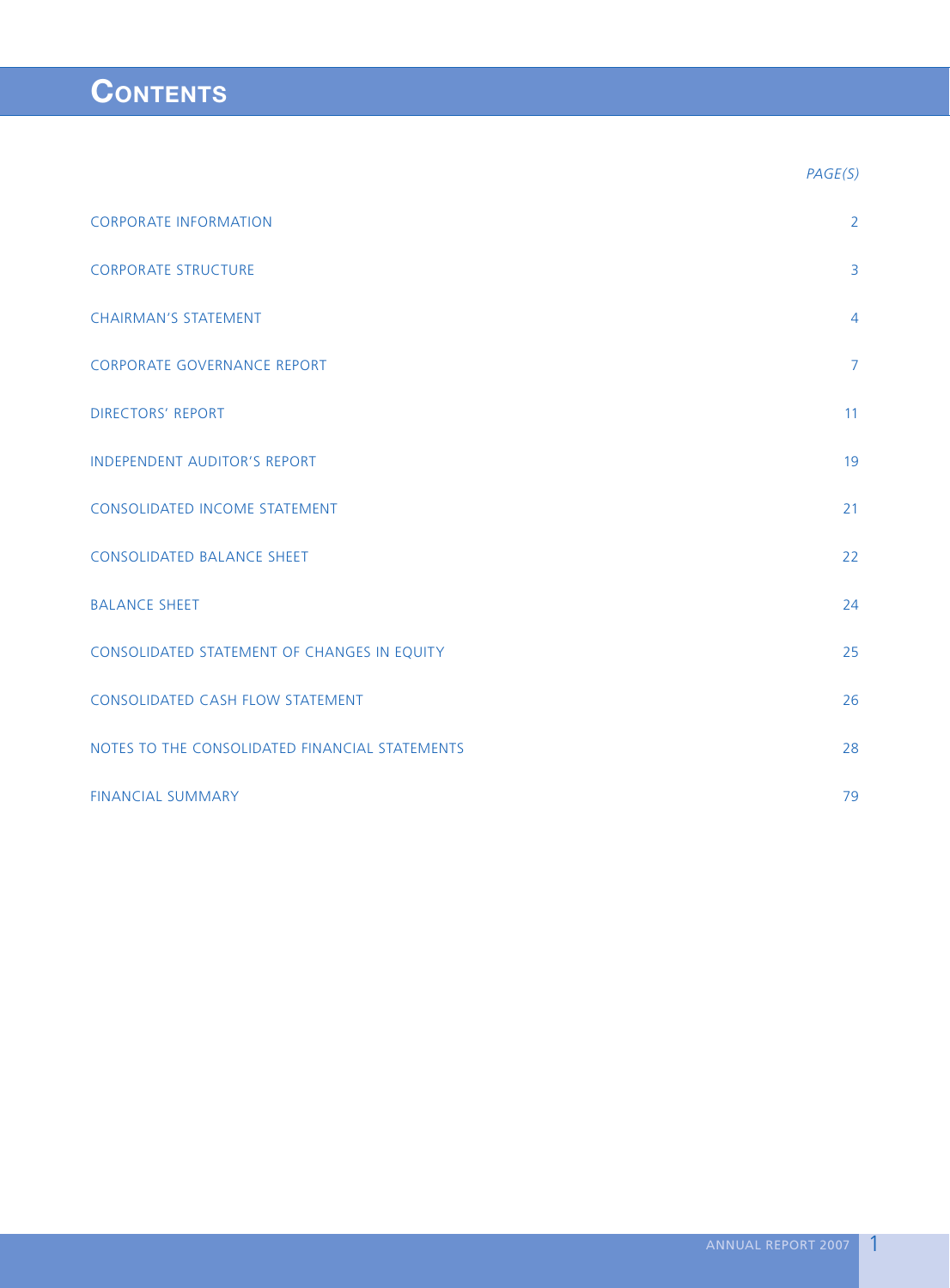# **CORPORATE INFORMATION**

## **BOARD OF DIRECTORS**

*Executive Directors:* CAI Dongchen *(Chairman)* YUE Jin FENG Zhenying JI Jianming CHAK Kin Man PAN Weidong LI Zhibiao ZHANG Zheng

*Non-executive Director:* LEE Ka Sze, Carmelo

*Independent Non-executive Directors:* HUO Zhenxing QI Moujia GUO Shichang CHAN Siu Keung, Leonard

## **COMMITTEES**

*Audit Committee:* CHAN Siu Keung, Leonard *(Chairman)* LEE Ka Sze, Carmelo HUO Zhenxing

*Remuneration Committee:* CHAN Siu Keung, Leonard *(Chairman)* LEE Ka Sze, Carmelo HUO Zhenxing

# **LEGAL ADVISERS**

Woo, Kwan, Lee & Lo 26th Floor, Jardine House 1 Connaught Place **Central** Hong Kong

## **AUDITORS**

Deloitte Touche Tohmatsu Certified Public Accountants 35th Floor, One Pacific Place 88 Queensway Hong Kong

### **COMPANY SECRETARY**

LEE Ka Sze, Carmelo

## **AUTHORISED REPRESENTATIVES**

CHAK Kin Man LI Zhibiao

## **REGISTERED OFFICE**

Suite 3805 38th Floor Central Plaza 18 Harbour Road Wanchai Hong Kong

# **SHARE REGISTRAR AND TRANSFER OFFICE**

Tricor Secretaries Limited 26th Floor Tesbury Centre 28 Queen's Road East Hong Kong

# **PRINCIPAL BANKERS**

Agricultural Bank of China, Shijiazhuang Branch Bank of China, Huhhot Branch China Construction Bank, Shijiazhuang Branch China Minsheng Banking Corporation Limited, Shijiazhuang Branch CITIC Ka Wah Bank Limited The Hong Kong and Shanghai Banking Corporation Limited The Industrial and Commercial Bank of China, Shijiazhuang Branch

# **STOCK EXCHANGE**

The Stock Exchange of Hong Kong Limited

**STOCK CODE** 1093

**WEBSITES** www.irasia.com/listco/hk/cpg/index.htm www.cpg.hk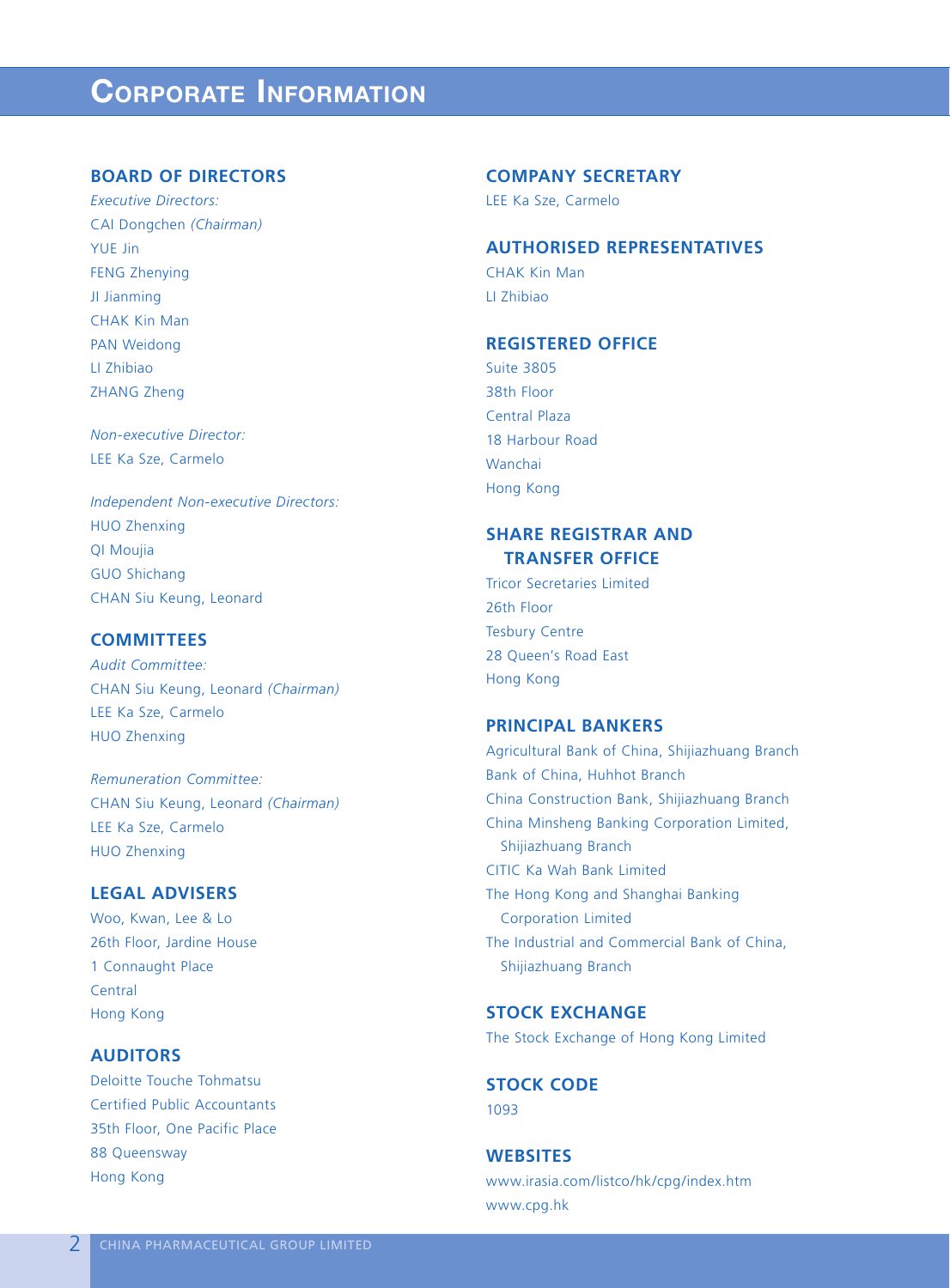# **CORPORATE STRUCTURE**

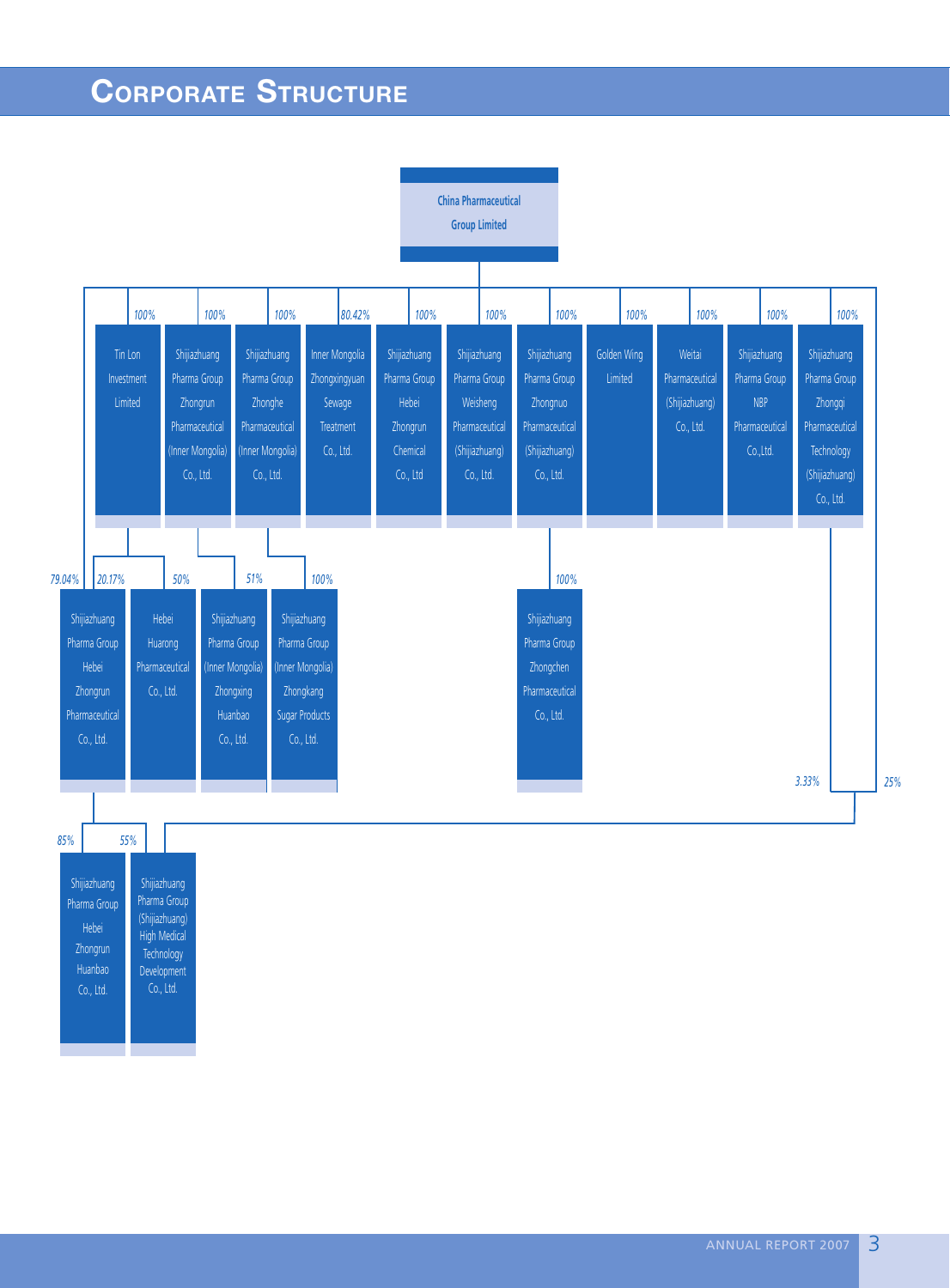# **CHAIRMAN'S STATEMENT**

## **RESULTS**

I am pleased to report that the Group achieved marked improvement in results for the year ended December 31, 2007. For the fiscal year of 2007, the Group's turnover increased by 41% to HK\$4,986 million. Profit attributable to equity holders of the Company increased by over 29 times to HK\$477 million.

The Board of Directors recommends the payment of a final dividend of HK5 cents per share for the year ended December 31, 2007.

# **BUSINESS REVIEW AND OUTLOOK**

### **Vitamin C series**

Total sales volume of the major products of this series increased by 13% to 28,288 tonnes for the current year. With the market supply and demand moving towards a more balanced state, product prices rebounded significantly during the year. The average price of vitamin C for the year was US\$4.60 per kg, an increase of 64.3% over US\$2.80 of the previous year. The gross profit margin of the entire series increased from 13.5% in the previous year to 38.0% in the current year.

The current market demand for vitamin C remains strong and product prices continue to stay at a satisfactory level. It is expected that the performance of this business will be able to improve further in 2008.

## **Penicillin series**

Total sales volume of the major products of this series decreased by 5% to 8,102 tonnes for the current year. During the year, market supply has been affected by the more stringent environmental regulations, resulting in a sharp increase of the product prices. The respective average prices of penicillin industrial salt, amoxicillin and 6-APA for the year were US\$17.86, US\$35.11 and US\$38.51 per kg, substantially higher than the respective average prices of US\$10.01, US\$22.20 and US\$20.92 of the previous year. The gross profit margin of the entire series increased from 15.7% in the previous year to 37.5% in the current year.

Market supply has gradually returned to normal with the improvement in the area of environmental protection. Coupled with the addition of new production capacity in the market, product prices began to decline swiftly in the fourth quarter. Currently, the inventory pressure of the manufacturers has been lessened and product prices have begun to recover from the low level at the beginning of the year. However, the performance of this business in 2008 is not expected to be able to achieve the same profitability level of 2007.

### **Cephalosporin series**

Total sales volume of the major products of this series decreased by 4% to 1,061 tonnes for the current year. After the significant drop in previous year, product prices steadily recovered during the year. The average price of 7-ACA for the year was US\$91.31 per kg, an increase of 21.3% over US\$75.25 of the previous year. Gross profit margin of the entire series increased from 13.5% in the previous year to 16.2% in the current year.

Product prices have declined recently. It is expected that the performance of this business will be relatively stable in 2008.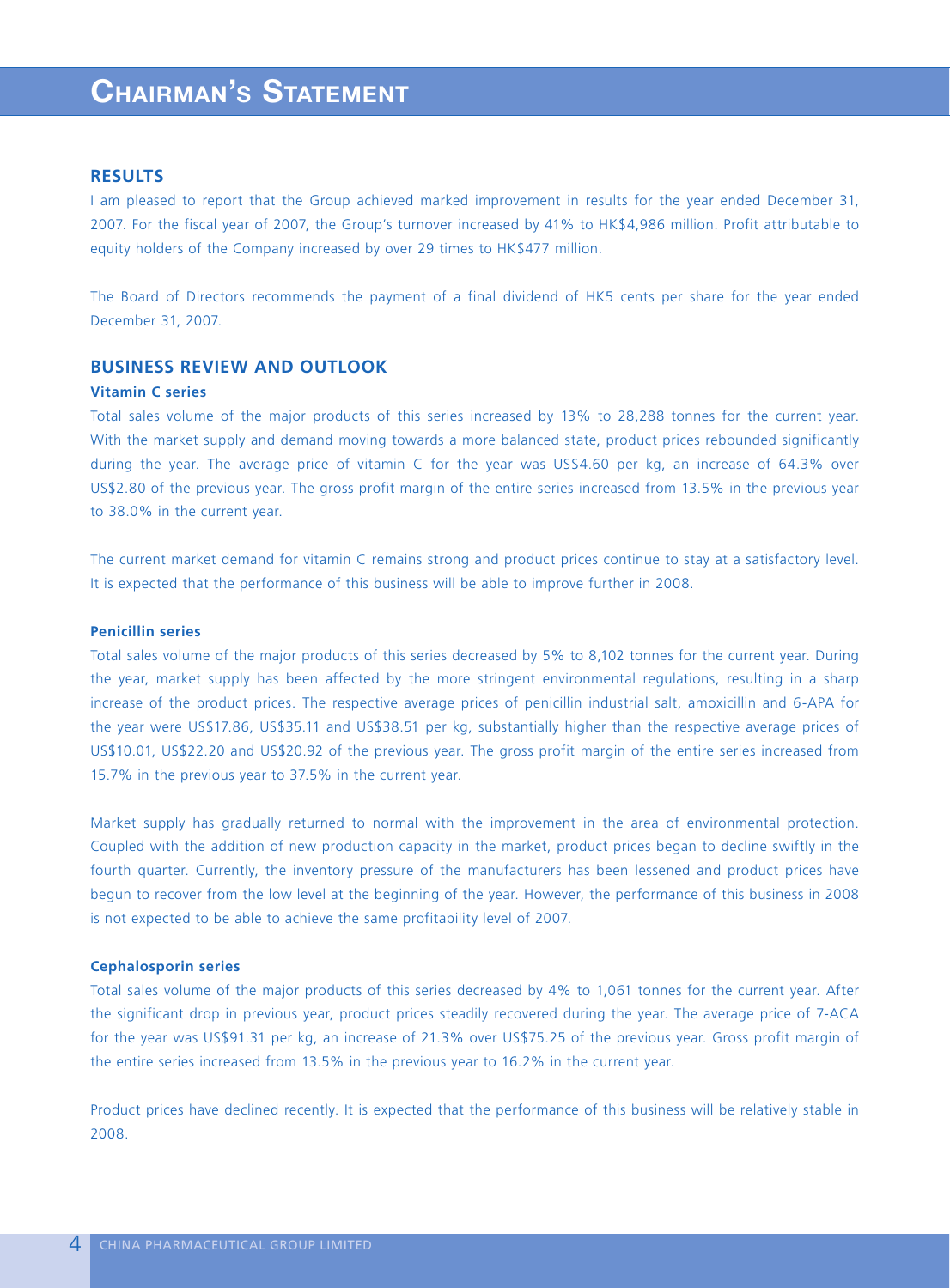# **CHAIRMAN'S STATEMENT**

### **Finished drugs**

Even though market competition was still fierce in the current year, revenue of this business managed to grow by 16.6%. Gross profit margin increased from 22.1% in the previous year to 25.0% in the current year. Sales revenue of the vitamin C supplement products reached HK\$64,000,000 for the year, a growth of 74% as compared with the previous year's figure. However, with the substantial increase of selling and distribution expenses, this business only ended up recording an operating profit of HK\$6,409,000 for the year, a decline of 79% as compared with the previous year's figure.

Market competition is expected to remain fierce. The Group will try to enhance the performance in 2008 by the introduction of new products and strengthening of sales efforts.

### **Patent drug**

The patent drug, butylphthalide, maintained a steady growth in sales during the year. Apart from strengthening the domestic sales efforts, the Group will continue its efforts to tap into the overseas market.

## **FINANCIAL REVIEW**

## **Liquidity and financial position**

In 2007, the Group's operating activities generated a net cash inflow of HK\$899,494,000. Capital expenditure in relation to the additions of fixed assets amounted to HK\$491,740,000. As at December 31, 2007, the Group's current ratio was 1.0, same as the level of the previous year. Debtor turnover period (ratio of the total of trade receivables and bills receivables balance to sales, inclusive of value added tax for sales in the PRC) was 62 days in the current year, as compared with 55 days a year earlier. Owing to the slowdown in sales of penicillin products in the second half of the year, inventory turnover period (ratio of inventories balance to cost of goods sold) increased from 85 days in the previous year to 98 days in the current year.

As at December 31, 2007, the Group had total borrowings of HK\$1,701,830,000 (comprising bank loans of HK\$1,692,426,000 and loans from an intermediate holding company of HK\$9,404,000). The maturity profile spreads over a period of four years with HK\$985,447,000 repayable within one year and the remaining HK\$716,383,000 repayable between two to four years. Net gearing ratio as at December 31, 2007 was 38% (which was calculated on the basis of the Group's total borrowings net of bank balances and cash of HK\$436,843,000 over shareholders' equity at the balance sheet date), as compared with 46% a year earlier.

38% of the Group's borrowings are denominated in Hong Kong dollars and the remaining 62% in Renminbi. The Group's revenues are denominated mainly either in Renminbi or in US dollars. Foreign exchange forward contracts are employed by the Group to minimise the currency exposure.

## **Pledge of assets**

As at December 31, 2007, bank deposits of HK\$751,000 (2006: HK\$4,104,000) were pledged to banks to secure banking facilities granted to the Group.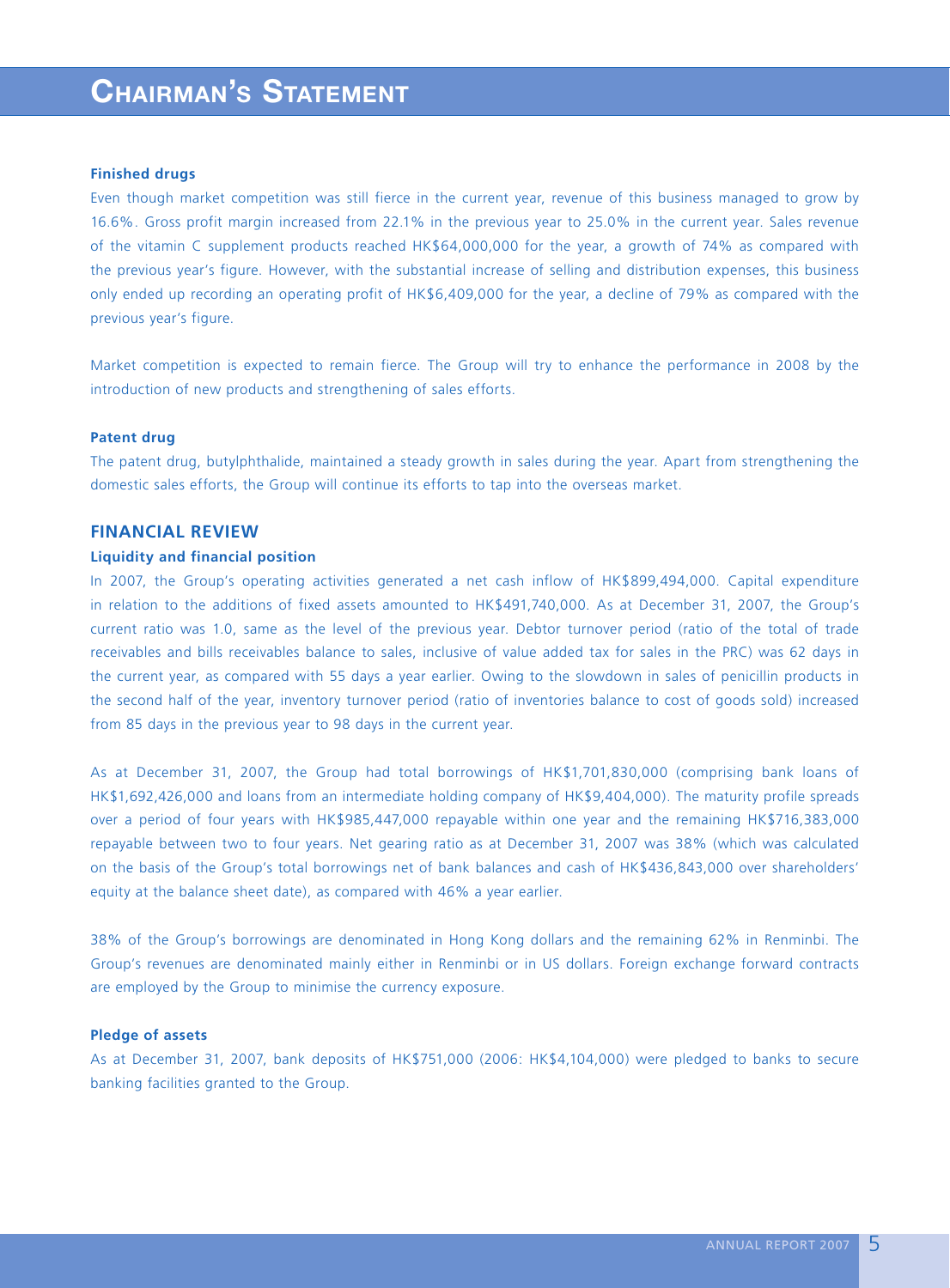# **CHAIRMAN'S STATEMENT**

### **Contingent liabilities**

As disclosed in the Company's press announcement dated February 22, 2005, the Company and one of its subsidiaries are named as, among others, defendants in a number of antitrust complaints filed in the United States. Up to the date of this report, four antitrust complaints have been served on the Company and three antitrust complaints have been served on the subsidiary.

The directors and management of the Company intend to contest the claims set out in the antitrust complaints vigorously. The Group has appointed legal advisors to advise them in the legal proceedings and the outcome of the antitrust complaints cannot be reliably estimated with reasonable certainty at this stage.

Further information on the antitrust complaints is set out in note 40 to the consolidated financial statements.

## **EMPLOYEES**

As at December 31, 2007, the Group had about 9,370 employees, the majority of them were employed in the PRC. The Group will continue to offer competitive remuneration packages, discretionary share options and bonuses to staff based on the performance of the Group and the individual employee.

# **ACKNOWLEDGEMENT**

On behalf of the Board of Directors, I would like to take this opportunity to express our sincere thanks to our shareholders for their support and to our staff for their commitment and diligence during this year.

> By order of the Board **CAI DONGCHEN** *Chairman*

Hong Kong, April 17, 2008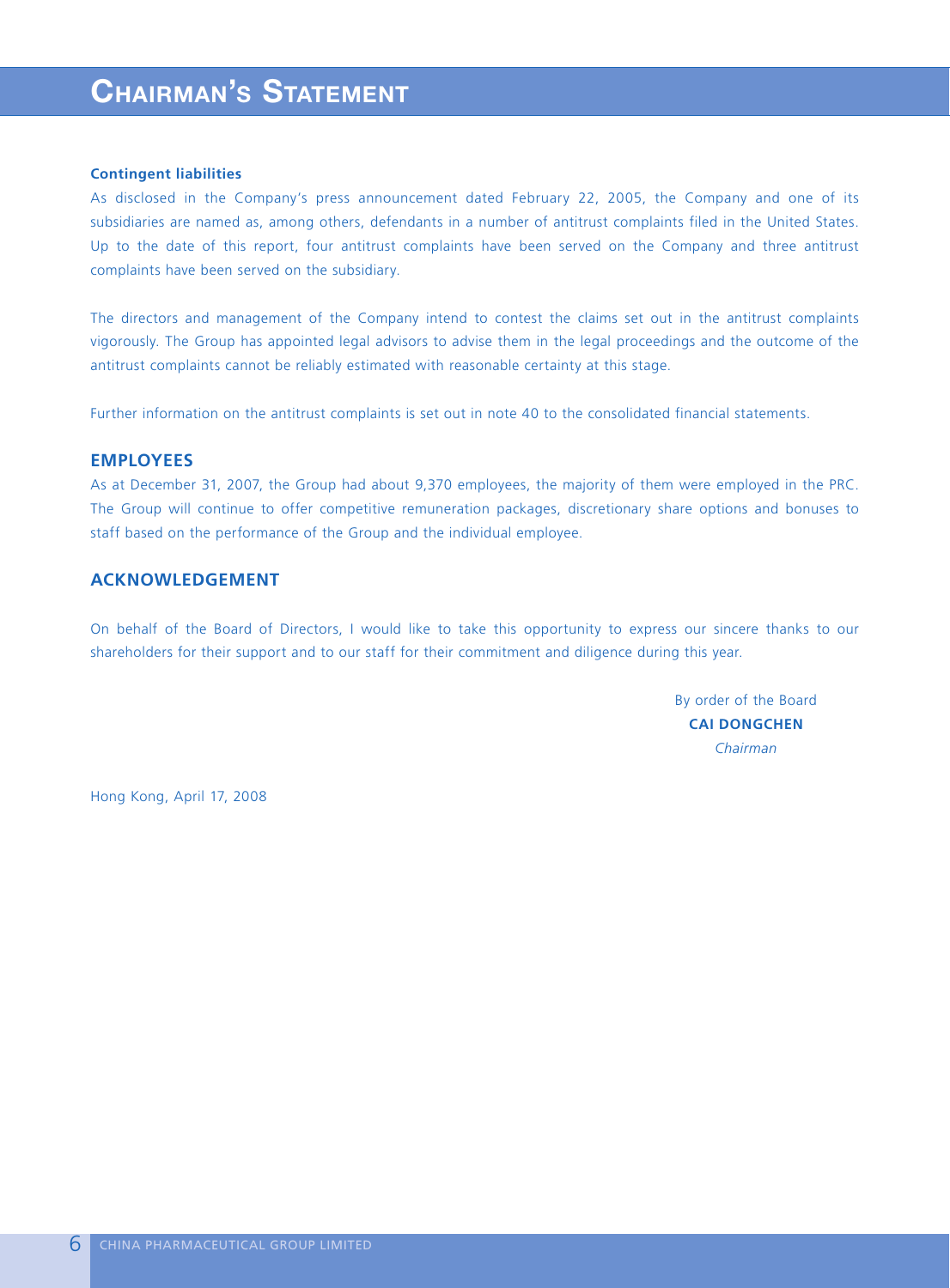# **CORPORATE GOVERNANCE REPORT**

## **CORPORATE GOVERNANCE PRACTICES**

The Company is committed to ensuring a high standard of corporate governance. The Board believes that good corporate governance practices are increasingly important for maintaining and promoting the confidence of investors. The Board will review its corporate governance practices from time to time to ensure they reflect the latest development and meet the expectations of the investors.

The Company has complied with the code provisions in the Code on Corporate Governance Practices (the "Code") contained in Appendix 14 of the Rules Governing the Listing of Securities on The Stock Exchange of Hong Kong Limited (the "Listing Rules") throughout the year ended December 31, 2007 with certain deviation from code provision A.2.1 as set out in this report.

## **BOARD OF DIRECTORS**

The Board currently comprises eight executive directors, one non-executive director and four independent nonexecutive directors. One of the independent non-executive directors has the appropriate professional accounting experience and expertise. The biographies of the directors are set out on pages 13 to 14 of the annual report.

The Board is responsible for establishing strategic direction, setting objectives and business plans and monitoring performance. The management of the subsidiaries of the Company is responsible for the day-to-day management and operation of their respective individual business units.

The Board meets regularly to review the financial and operating performance of the Group and approve business plans. Four regular Board meetings were held at approximately quarterly interval in 2007. Individual attendance of each director at the regular Board meetings, Audit Committee meetings and Remuneration Committee meeting during 2007 is set out below:

|                             | <b>Attendance/Number of Meetings</b> |                  |                     |  |  |
|-----------------------------|--------------------------------------|------------------|---------------------|--|--|
|                             |                                      | <b>Audit</b>     | <b>Remuneration</b> |  |  |
| <b>Director</b>             | <b>Board</b>                         | <b>Committee</b> | <b>Committee</b>    |  |  |
| <b>Executive Directors:</b> |                                      |                  |                     |  |  |
| Cai Dongchen (Chairman)     | 4/4                                  |                  |                     |  |  |
| Yue Jin                     | 4/4                                  |                  |                     |  |  |
| Feng Zhenying               | 4/4                                  |                  |                     |  |  |
| Ji Jianming                 | 4/4                                  |                  |                     |  |  |
| Chak Kin Man                | 4/4                                  |                  |                     |  |  |
| Pan Weidong                 | 3/4                                  |                  |                     |  |  |
| Li Zhibiao                  | 4/4                                  |                  |                     |  |  |
| Zhang Zheng                 | 4/4                                  |                  |                     |  |  |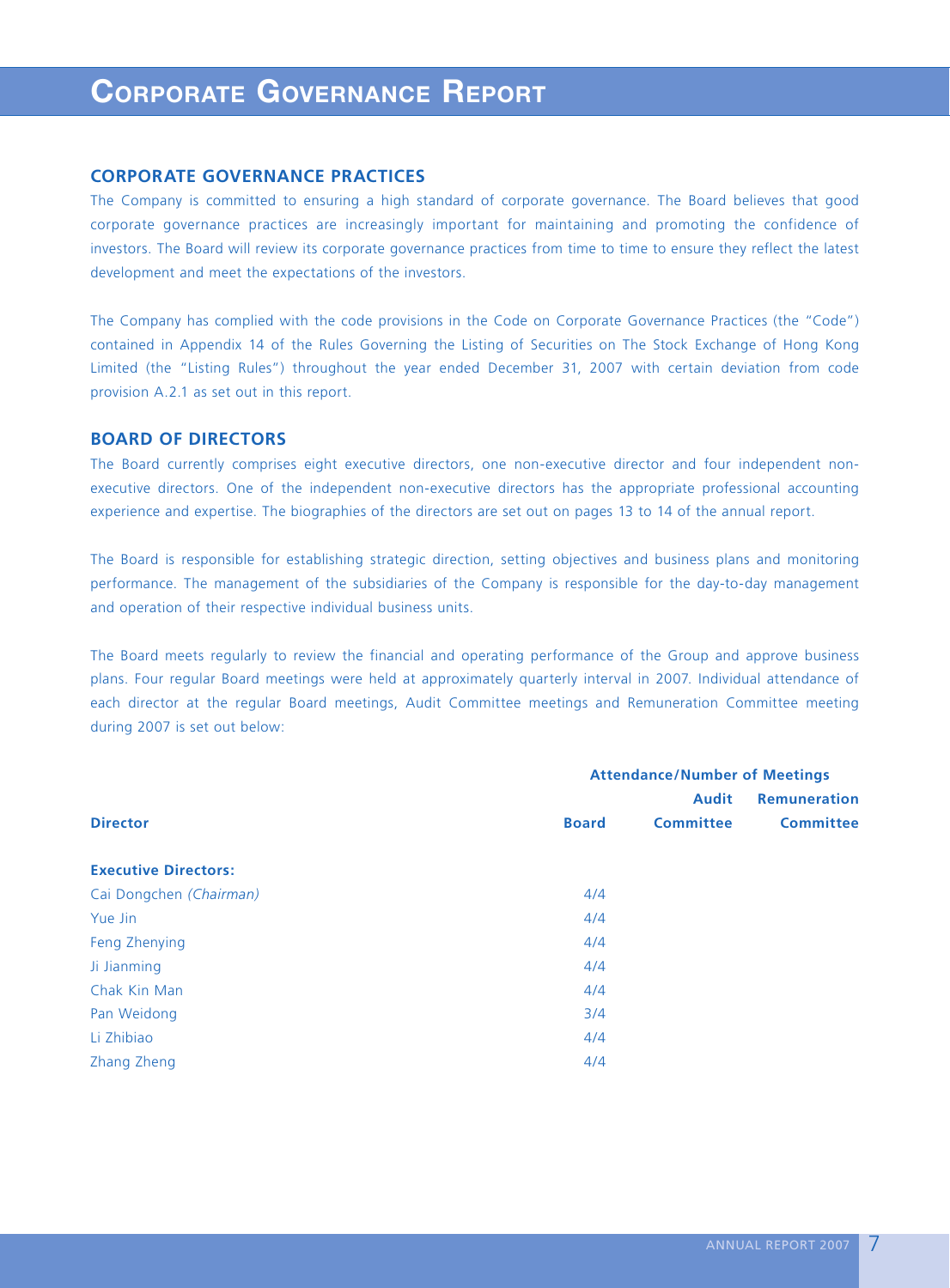|                                             | <b>Attendance/Number of Meetings</b> |                  |                     |  |  |
|---------------------------------------------|--------------------------------------|------------------|---------------------|--|--|
|                                             |                                      | <b>Audit</b>     | <b>Remuneration</b> |  |  |
| <b>Director</b>                             | <b>Board</b>                         | <b>Committee</b> | <b>Committee</b>    |  |  |
| <b>Non-Executive Director:</b>              |                                      |                  |                     |  |  |
| Lee Ka Sze, Carmelo                         | 3/4                                  | 3/4              | 1/1                 |  |  |
| <b>Independent Non-Executive Directors:</b> |                                      |                  |                     |  |  |
| Huo Zhenxing                                | 4/4                                  | 4/4              | 1/1                 |  |  |
| Qi Moujia                                   | 3/4                                  |                  |                     |  |  |
| Guo Shichang                                | 2/4                                  |                  |                     |  |  |
| Chan Siu Keung, Leonard                     | 4/4                                  | 4/4              | 1/1                 |  |  |

# **CHAIRMAN AND MANAGING DIRECTOR**

Code provision A.2.1 of the Code stipulates that the roles of chairman and managing director should be separate and should not be performed by the same individual. Mr. Cai Dongchen, the Company's Chairman, has also assumed the role as the managing director of the Company. The Company believes that vesting both roles in Mr. Cai will allow for more effective planning and execution of business strategies. As all major decisions are made in consultation with members of the Board, the Company believes that there is adequate balance of power and authority in place.

# **NON-EXECUTIVE DIRECTORS**

Each of the non-executive director and independent non-executive directors has entered into a service contract with the Company for a term of two years from January 1, 2007 subject to the requirement that one-third of all the directors shall retire from office by rotation at each annual general meeting pursuant to the Articles of Association of the Company.

# **REMUNERATION OF DIRECTORS**

The Remuneration Committee of the Company is responsible for reviewing the remuneration policies, approving the salary, bonus and other benefits of executive directors and recommending to the Board remuneration of nonexecutive directors. The committee currently comprises three members, namely Mr. Chan Siu Keung, Leonard (Chairman), Mr. Lee Ka Sze, Carmelo and Mr. Huo Zhenxing.

One meeting was held in 2007. Based on its review of the operating results of the Group, individual performance and comparable market statistics, the committee has considered and approved the remuneration of the executive directors of the Company at the meeting.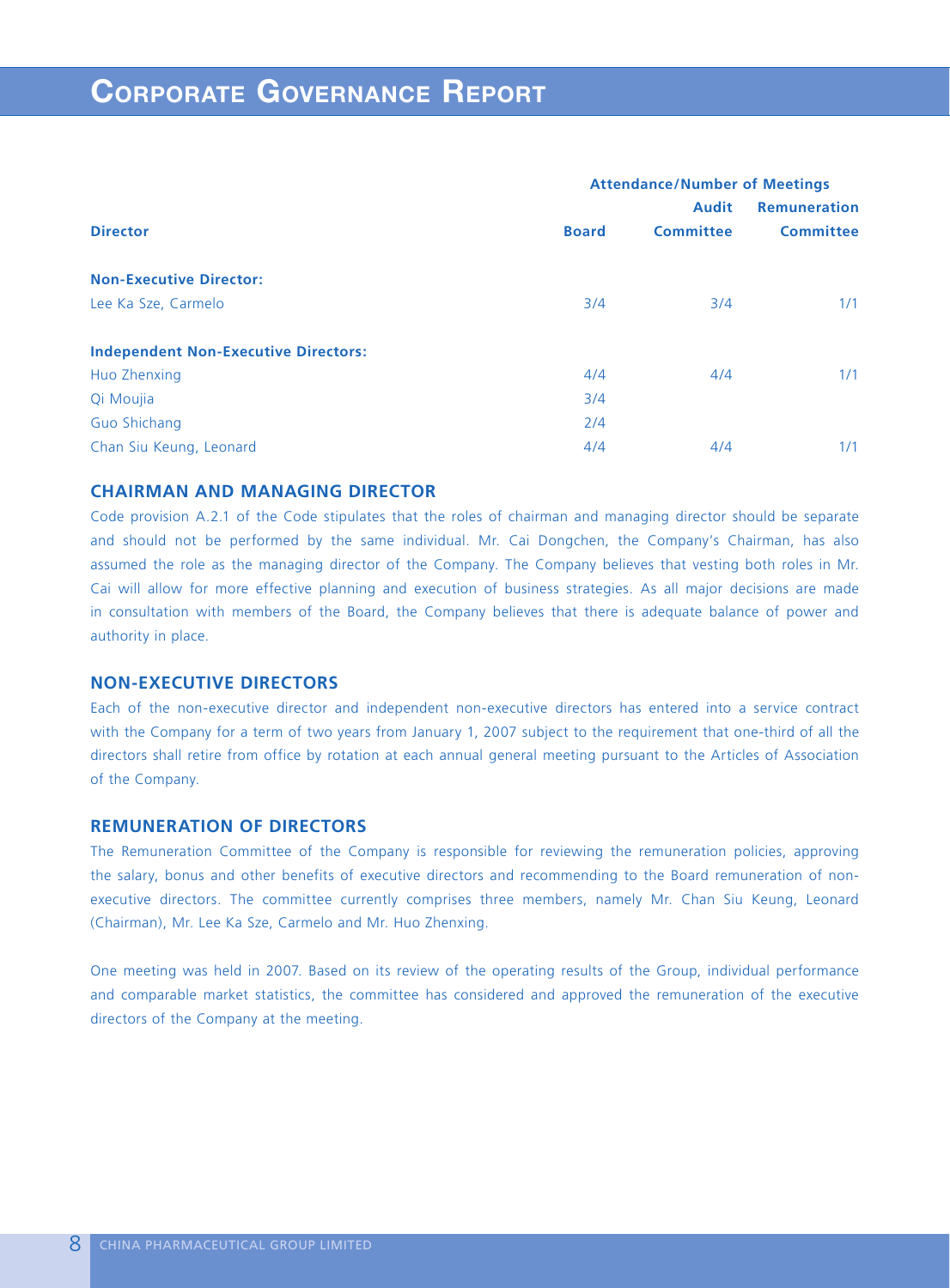# **CORPORATE GOVERNANCE REPORT**

## **NOMINATION OF DIRECTORS**

The Board has not established a nomination committee. According to the Articles of Association of the Company, the Board has the power from time to time and at any time to appoint any person as a director either to fill a casual vacancy or as an addition to the Board. The Board will review the structure, size and composition of the Board from time to time and make recommendation on the appointment of directors.

Mr. Wei Fumin resigned as an executive director of the Company with effect from April 2, 2007. The Board has not appointed any new directors during 2007.

## **DIRECTORS' SECURITIES TRANSACTIONS**

The Company has adopted the Model Code for Securities Transactions by Directors of Listed Issuers (the "Model Code") set out in Appendix 10 of the Listing Rules. Having made specific enquiry, all directors have complied with the required standard set out in the Model Code throughout the year of 2007.

## **AUDIT COMMITTEE**

The Audit Committee of the Company is responsible for providing an independent review of the effectiveness of the financial reporting process and internal control system of the Group. The committee currently comprises three members, namely Mr. Chan Siu Keung, Leonard (Chairman), Mr. Lee Ka Sze, Carmelo and Mr. Huo Zhenxing.

Four meetings were held in 2007. At the meetings, the committee considered the fees charged by the auditor, reviewed the quarterly, half-yearly and annual financial statements, reviewed the auditor's management letter and management response and reviewed the annual budget of the Group.

Based on the review and discussion at the meetings, the committee recommended to the Board to approve the quarterly, half-yearly and annual results of the Group and to adopt the measures to improve the internal control system as suggested by the auditor in the management letters.

## **INTERNAL CONTROLS**

The Board has overall responsibility for the system of internal controls and for reviewing its effectiveness. During the year, the Board has conducted a review of the effectiveness of the system of internal control of the Group. The review covered all material controls, including financial, operational and compliance controls and risk management functions. Based on the results of the review, the Group would take steps to further enhance the effectiveness of the internal control system.

## **AUDITOR'S REMUNERATION**

During the year, the auditor of the Company charged HK\$1,800,000 for audit services and HK\$772,000 for nonaudit services. The non-audit services consist of review of half-yearly financial statements, review of statement of indebtedness and certain agreed-upon procedures.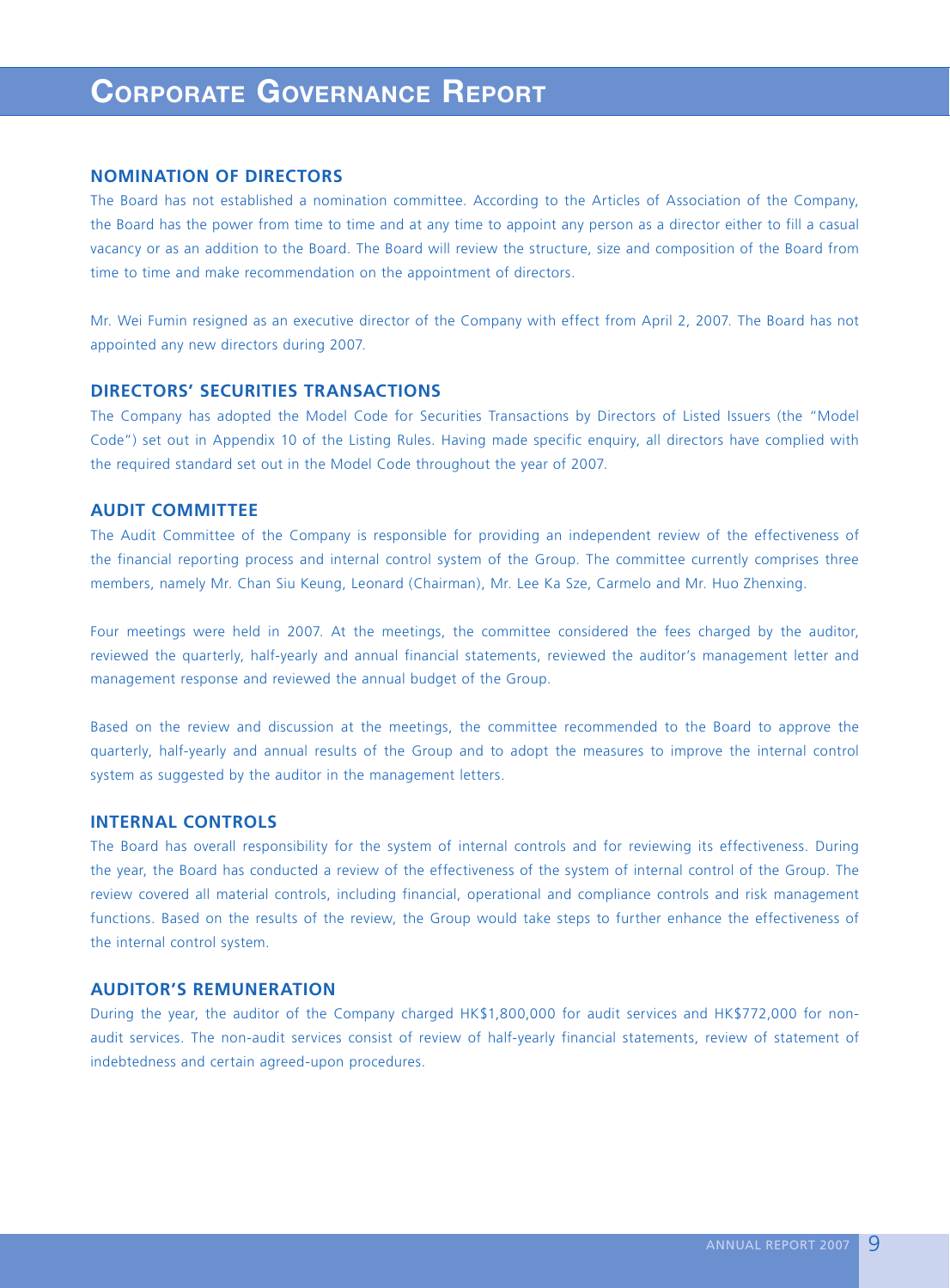## **FINANCIAL REPORTING**

The Board acknowledges its responsibility for preparing the financial statements of the Company and the Group. The reporting responsibilities of the auditor are set out in the independent auditor's report on page 19 to 20 of the annual report.

# **SHAREHOLDER COMMUNICATION**

The objective of shareholder communication is to provide our shareholders with detailed information about the Company so that they can exercise their rights as shareholders in an informed manner.

The Company uses a range of communication tools to ensure its shareholders are kept well informed of key business imperatives. These include general meetings, interim and annual reports, announcements and circulars. Procedures for voting by poll have been included in the circulars of the Company accompanying notices convening general meetings and have been read out by the chairman at the general meetings held in 2007.

At the 2007 annual general meeting, separate resolution was proposed by the chairman in respect of each separate issue, including re-election of directors. The respective chairman of the Board, Audit Committee and Remuneration Committee attended the 2007 annual general meeting to answer questions raised by shareholders.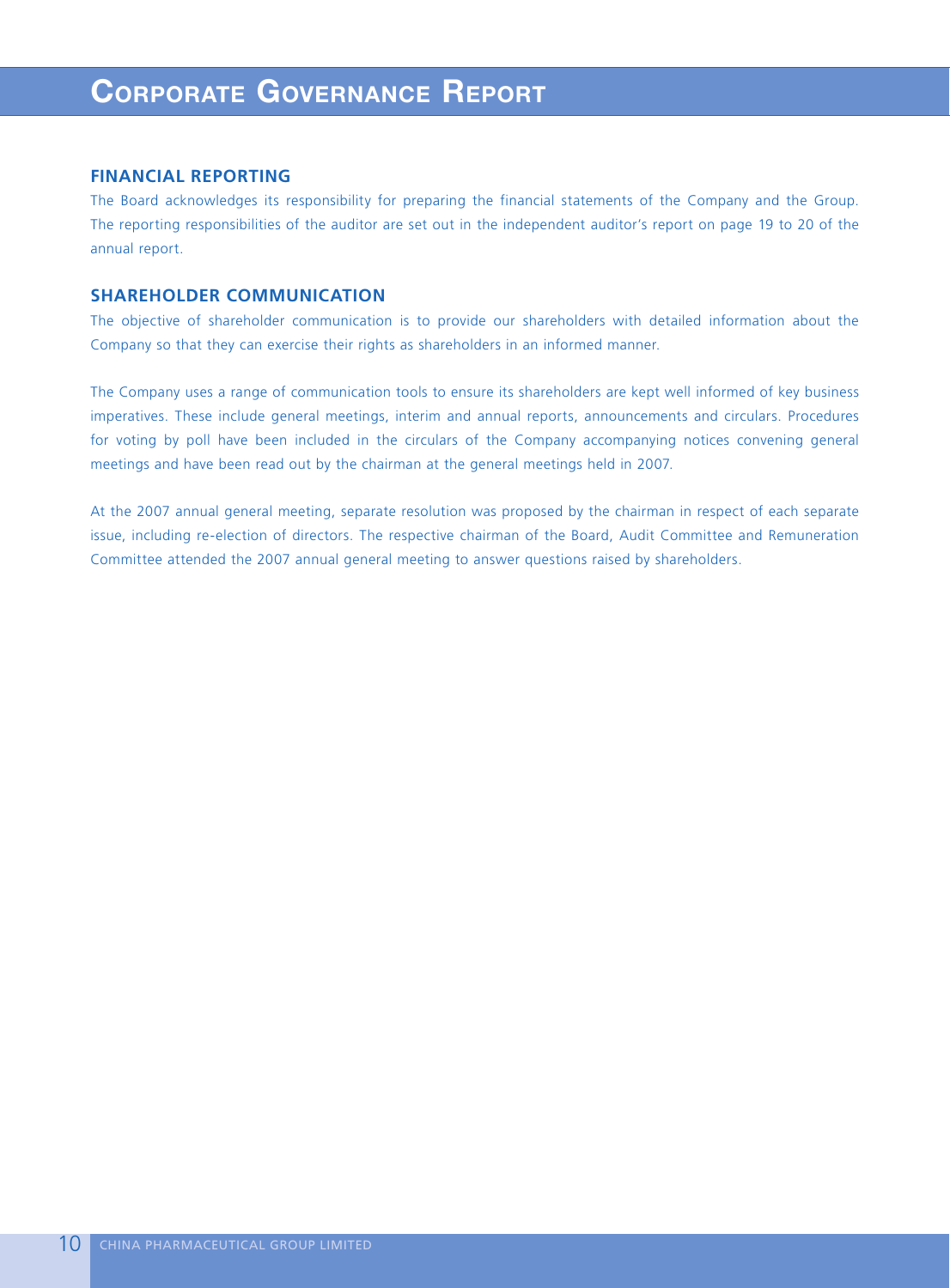The directors present their annual report and the audited consolidated financial statements of the Company and its subsidiaries (collectively referred to as the "Group") for the year ended December 31, 2007.

## **PRINCIPAL ACTIVITIES**

The Company acts as an investment holding company. Details of the principal activities of its subsidiaries and jointly controlled entity are set out in notes 42 and 21 to the consolidated financial statements, respectively.

## **MAJOR CUSTOMERS AND SUPPLIERS**

The aggregate sales and purchases attributable to the Group's five largest customers and suppliers were less than 30% of the Group's total sales and purchases for the year, respectively.

At no time during the year did a director, an associate of a director or a shareholder of the Company (which to the knowledge of the directors owns more than 5% of the Company's share capital) have an interest in any of the Group's five largest customers or suppliers.

# **RESULTS AND APPROPRIATIONS**

The results of the Group for the year ended December 31, 2007 are set out in the consolidated income statement on page 21 of the annual report.

The Board of Directors recommends the payment of a final dividend of HK5 cents per share for the year ended December 31, 2007, representing a distribution of approximately HK\$76,906,000. Subject to shareholders' approval of the final dividend at the annual general meeting on May 23, 2008, payment of the final dividend will be made on June 10, 2008 to shareholders whose names appear on the register of members of the Company on May 23, 2008.

The register of members of the Company will be closed from May 19, 2008 to May 23, 2008, both dates inclusive, during which period no transfer of shares will be effected. In order to qualify for the entitlement of the final dividend, all transfer forms accompanied by the relevant share certificates must be lodged with the Company's share registrar, Tricor Secretaries Limited, at 26th Floor, Tesbury Centre, 28 Queen's Road East, Hong Kong, for registration not later than 4:30 p.m. on Friday, May 16, 2008.

## **DISTRIBUTABLE RESERVES OF THE COMPANY**

The Company's reserves available for distribution to shareholders as at December 31, 2007 comprised the retained profits of approximately HK\$258,055,000 (2006: HK\$139,975,000).

## **PROPERTY, PLANT AND EQUIPMENT**

During the year, the Group continued to upgrade its production facilities for bulk drug products and finished drug products. Details of these and other movements during the year in the property, plant and equipment of the Group are set out in note 15 to the consolidated financial statements.

# **SHARE CAPITAL AND SHARE OPTION SCHEME**

Details of the share capital and share option scheme of the Company are set out in notes 31 and 32 to the consolidated financial statements, respectively.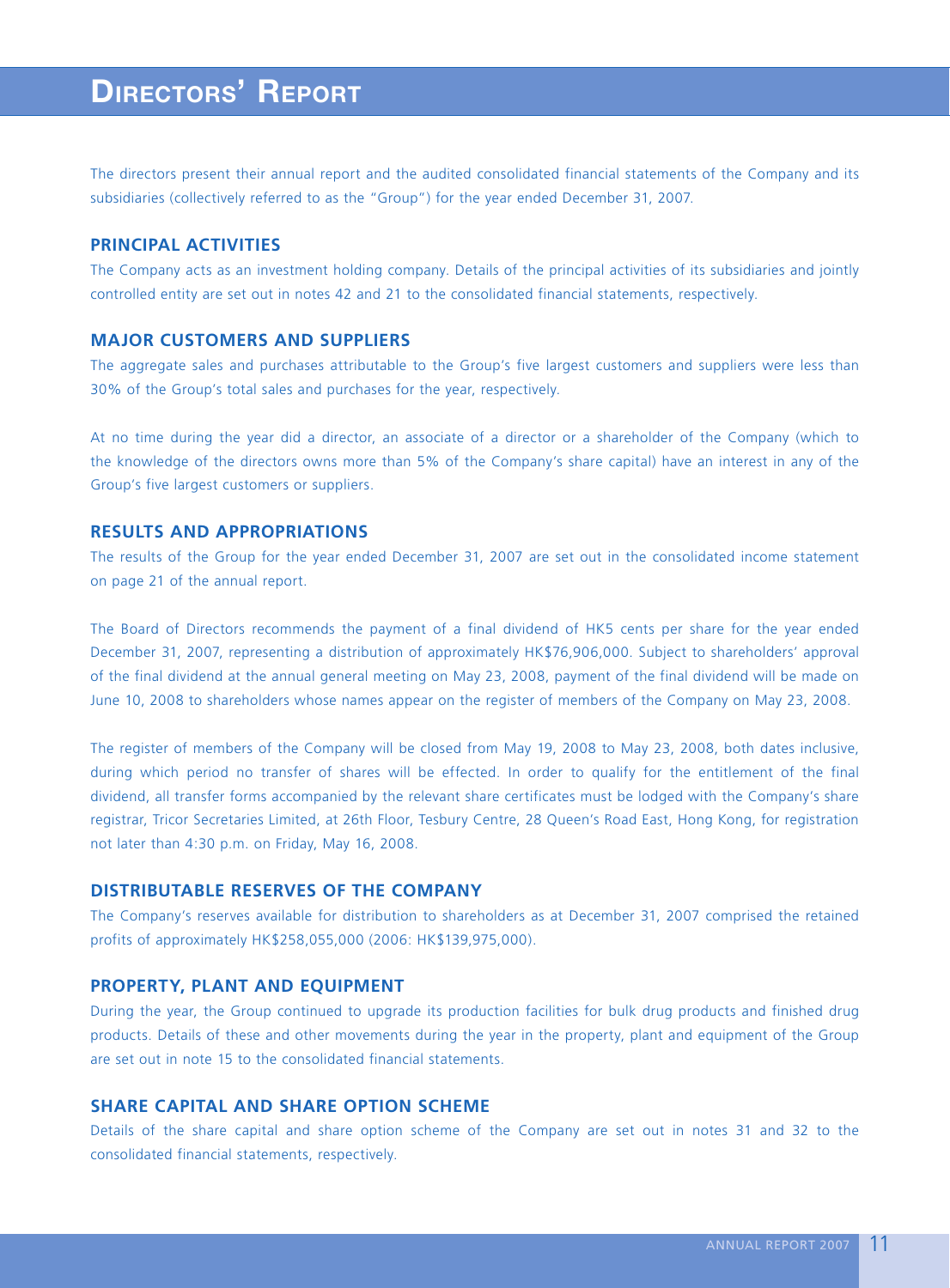# **DIRECTORS**

The directors of the Company during the year and up to the date of this report were:

## **Executive directors:**

Cai Dongchen, Chairman Yue Jin Feng Zhenying Ji Jianming Chak Kin Man Pan Weidong Li Zhibiao Zhang Zheng Wei Fumin *(resigned on April 2, 2007)*

**Non-executive director:** Lee Ka Sze, Carmelo

### **Independent non-executive directors:**

Huo Zhenxing Qi Moujia Guo Shichang Chan Siu Keung, Leonard

In accordance with Article 101 of the Company's Articles of Association, Messrs. Yue Jin, Feng Zhenying, Chak Kin Man, Huo Zhenxing and Guo Shichang retire at the forthcoming annual general meeting by rotation and, being eligible, offer themselves for re-election.

# **DIRECTORS' SERVICE CONTRACTS**

Each of the non-executive director and independent non-executive directors of the Company has entered into a service contract for a term of two years from January 1, 2007.

Other than as disclosed above, no director proposed for re-election at the forthcoming annual general meeting has a service contract which is not determinable by the Group within one year without payment of compensation (other than statutory compensation).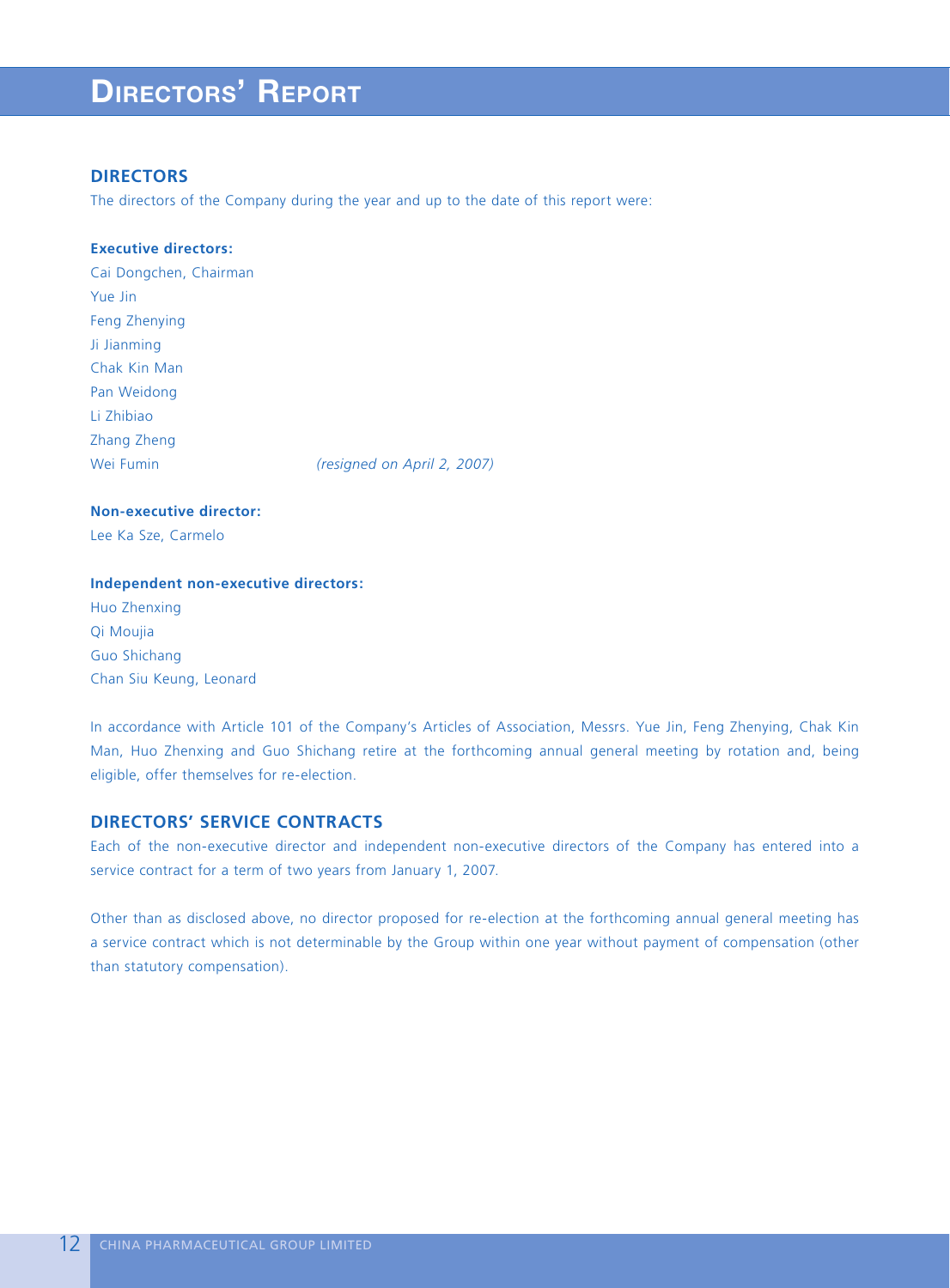# **BIOGRAPHICAL DETAILS OF DIRECTORS AND SENIOR MANAGEMENT**

### **CAI Dongchen**

Mr. Cai, aged 54, Chairman of the Company, was appointed as an executive director of the Company in 1998. Mr. Cai graduated from Hebei Finance College in the People's Republic of China (the "PRC") and has over thirty years of technical and management experience in the pharmaceutical industry.

## **YUE Jin**

Mr. Yue, aged 44, was appointed as an executive director of the Company in 2001. He graduated from Hebei University in the PRC and has over twenty years of technical and management experience in the pharmaceutical industry.

### **FENG Zhenying**

Mr. Feng, aged 52, was appointed as an executive director of the Company in 2003. He graduated from Hebei Chemical College in the PRC and has over twenty years of technical and management experience in the pharmaceutical industry.

### **JI Jianming**

Mr. Ji, aged 45, was appointed as an executive director of the Company in 2005. He graduated from Hebei University in the PRC and has over twenty years of technical and management experience in the pharmaceutical industry.

### **CHAK Kin Man**

Mr. Chak, aged 42, was appointed as an executive director of the Company in 2005. He is a certified public accountant of the Hong Kong Institute of Certified Public Accountants and a fellow member of the Association of Chartered Certified Accountants. He holds a Bachelor of Social Sciences degree from the University of Hong Kong and has over eighteen years of experience in auditing and financial management.

### **PAN Weidong**

Mr. Pan, aged 38, was appointed as an executive director of the Company in 2006. He graduated from Shijiazhuang Post College in the PRC and has over sixteen years of experience in financial management and accounting.

## **LI Zhibiao**

Mr. Li, aged 44, was appointed as an executive director of the Company in 2006. He holds a Master of Biology degree from Hebei Normal University in the PRC and has over sixteen years of business development and marketing experience in the pharmaceutical industry.

### **ZHANG Zheng**

Mr. Zhang, aged 27, was appointed as an executive director of the Company in 2006. He holds a Bachelor of Business Studies degree from Charles Sturt University in Australia.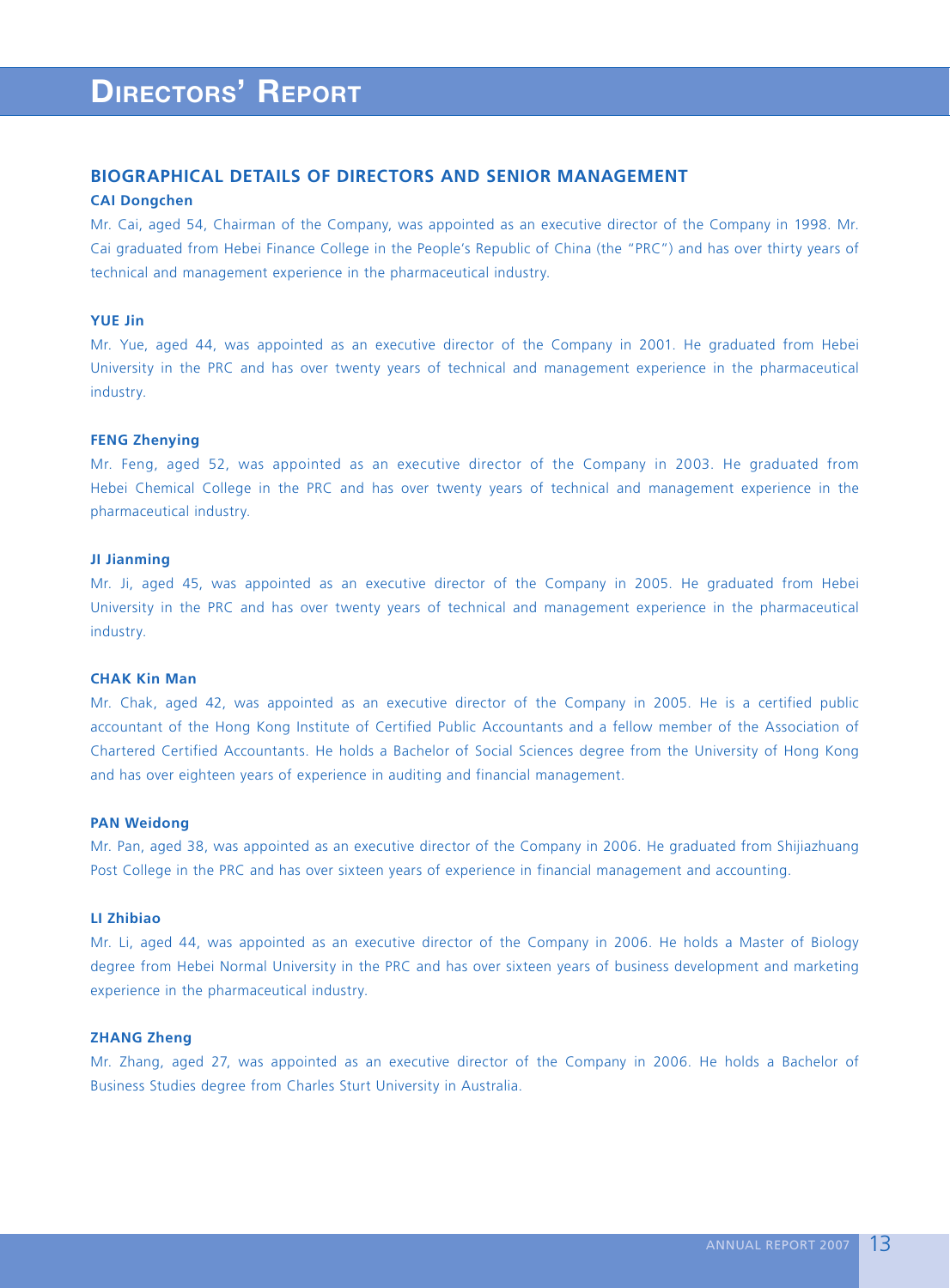## **BIOGRAPHICAL DETAILS OF DIRECTORS AND SENIOR MANAGEMENT** *(continued)*

### **LEE Ka Sze, Carmelo**

Mr. Lee, aged 47, was appointed as an independent non-executive director of the Company in 1996 and redesignated as a non-executive director in 2004. He is also a member of the Audit Committee and Remuneration Committee of the Company. He holds a Bachelor of Laws degree from the University of Hong Kong. He is a solicitor by profession and is a partner of a law firm in Hong Kong.

## **HUO Zhenxing**

Mr. Huo, aged 72, was appointed as an independent non-executive director of the Company in 1994. He is also a member of the Audit Committee and Remuneration Committee of the Company. He was the former head of Industrial and Commercial Bank of China, Hebei Province branch and Shijiazhuang sub-branch.

### **QI Moujia**

Mr. Qi, aged 75, was appointed as an independent non-executive director of the Company in 1996. He was the former director of the State Drug Administration of China (the "SDA", now known as the State Food and Drug Administration of China). He was the deputy chairman and chairman of the SDA in 1978 and 1982-1994, respectively.

### **GUO Shichang**

Mr. Guo, aged 66, was appointed as an independent non-executive director of the Company in 2004. He was the Vice Governor of Hebei Provincial People's Government in the PRC from 1993 to 2002.

### **CHAN Siu Keung, Leonard**

Mr. Chan, aged 50, was appointed as an independent non-executive director of the Company in 2004. He is also a member of the Audit Committee and the Remuneration Committee of the Company. He is a qualified accountant and a member of the Institute of Chartered Accountants of Ontario. He holds a Master of Business Administration degree from York University, Ontario, Canada and has extensive experience in finance and investment.

## **DIRECTORS' INTERESTS IN CONTRACTS OF SIGNIFICANCE**

Woo, Kwan, Lee & Lo, a firm of solicitors of which Mr. Lee Ka Sze, Carmelo is a partner, rendered professional services to the Group for which it received normal remuneration.

Other than as disclosed above, no contracts of significance to which the Company, its holding companies, fellow subsidiaries or subsidiaries was a party and in which a director of the Company had a material interest, whether directly or indirectly, subsisted at the end of the year or at any time during the year.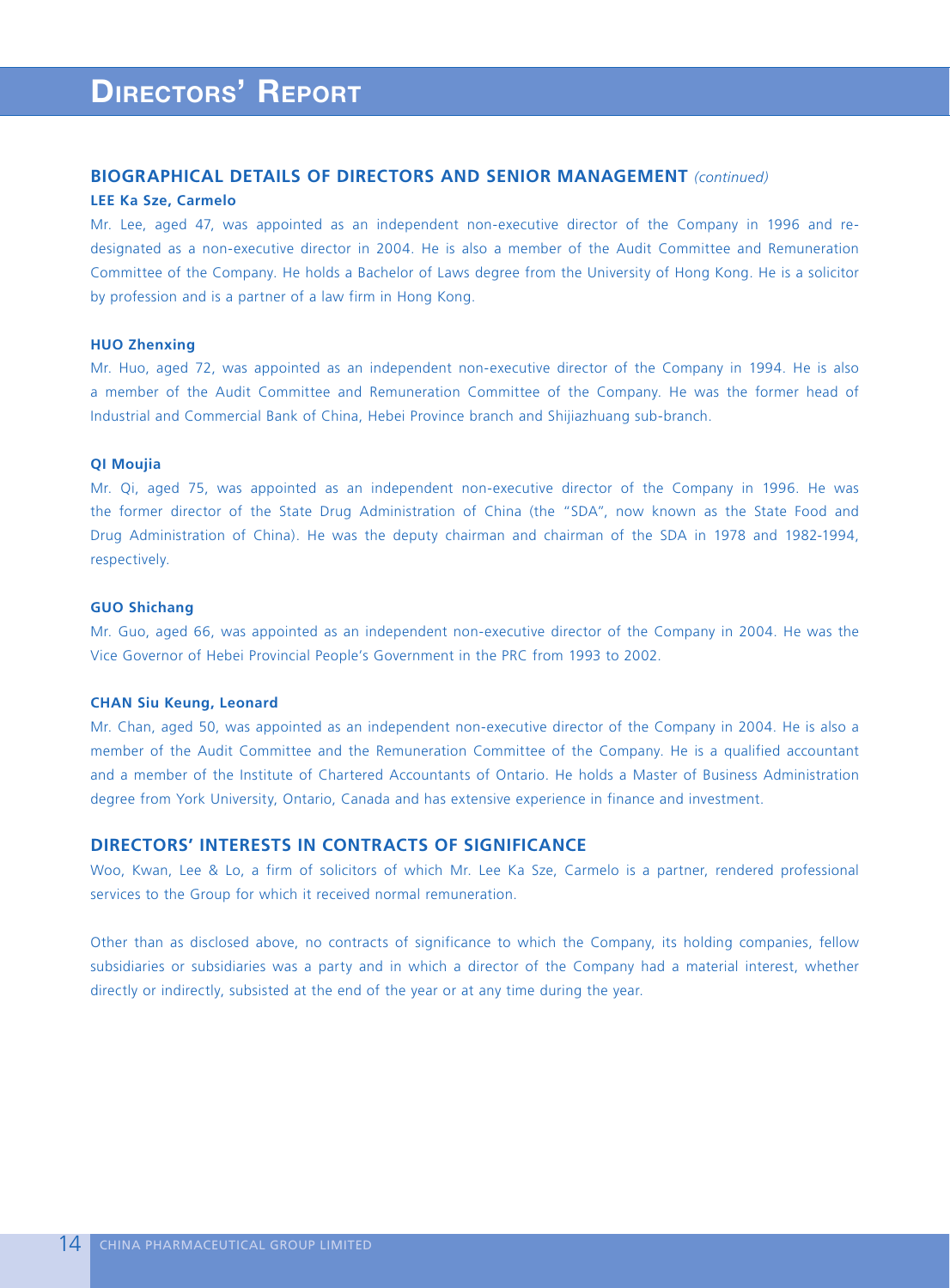## **DIRECTORS' INTERESTS IN SHARES, UNDERLYING SHARES AND DEBENTURES**

As at December 31, 2007, the interests of the directors and their associates in the shares, underlying shares and debentures of the Company and its associated corporations (within the meaning of Part XV of the Securities and Futures Ordinance (the "SFO")), as recorded in the register maintained by the Company pursuant to Section 352 of the SFO, or as otherwise notified to the Company and The Stock Exchange of Hong Kong Limited (the "Stock Exchange") pursuant to the Model Code for Securities Transactions by Directors of Listed Companies (the "Model Code") contained in the Rules Governing the Listing of Securities on the Stock Exchange (the "Listing Rules"), were as follows:

## **Long positions:**

|                         |                  | Number of   | Approximate<br>percentage of the<br>issued ordinary issued share capital |
|-------------------------|------------------|-------------|--------------------------------------------------------------------------|
| <b>Name of director</b> | <b>Capacity</b>  | shares held | of the Company                                                           |
| Chak Kin Man            | Beneficial owner | 4.000       | $0.00026\%$                                                              |

Other than as disclosed above, none of the directors nor their associates had any interests or short positions in the shares, underlying shares and debentures of the Company or any of its associated corporations as at December 31, 2007.

# **ARRANGEMENTS TO PURCHASE SHARES OR DEBENTURES**

Other than as disclosed in note 32 to the consolidated financial statements, at no time during the year was the Company, its holding companies, fellow subsidiaries and subsidiaries, a party to any arrangements to enable the directors of the Company to acquire benefits by means of the acquisition of shares in, or debentures of, the Company or any other body corporate.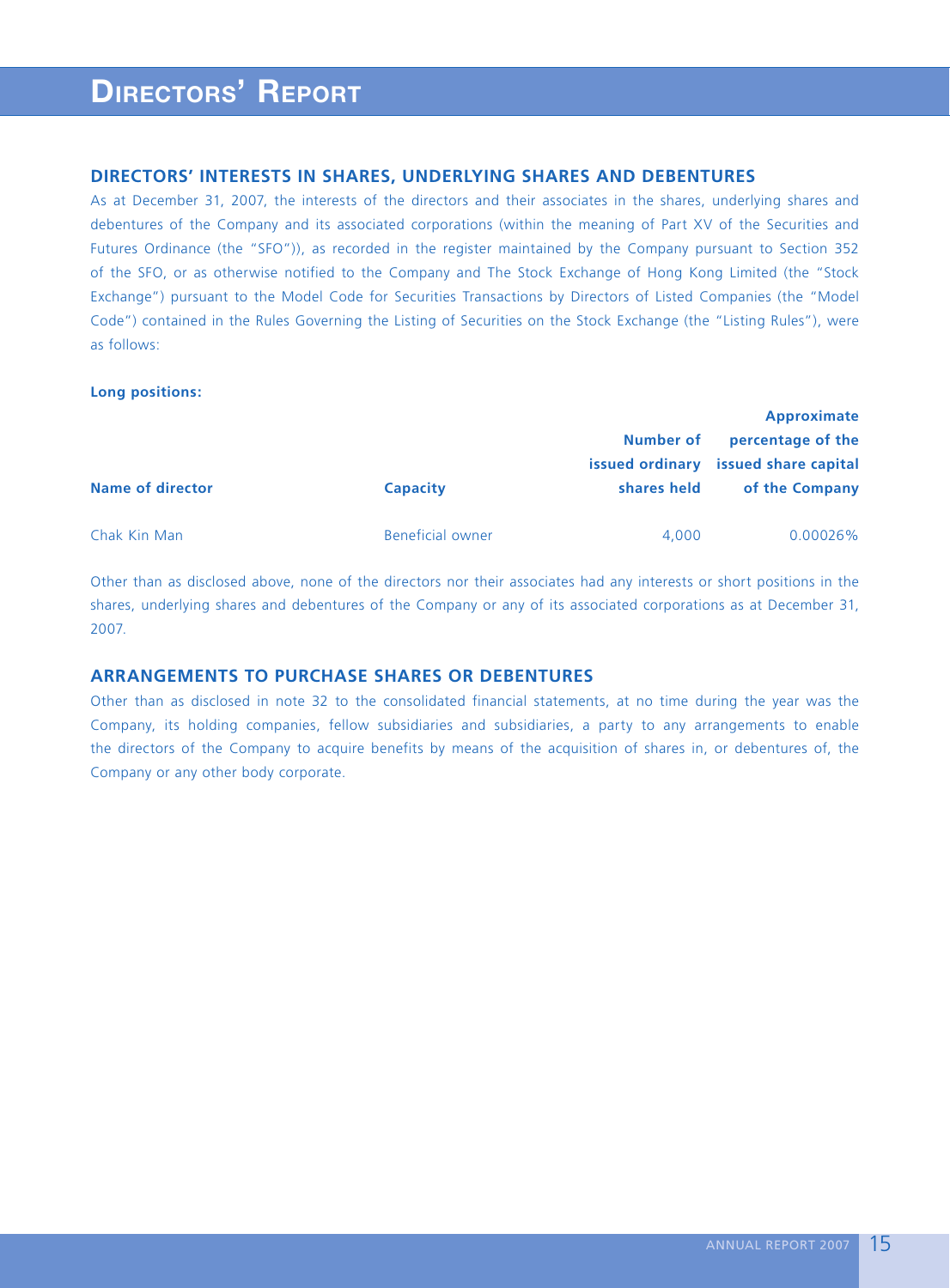## **SUBSTANTIAL SHAREHOLDERS**

As at December 31, 2007, the register of substantial shareholders maintained by the Company pursuant to Section 336 of the SFO shows that the following shareholders had notified the Company of relevant interests in the issued share capital of the Company.

| Name of substantial shareholder                               | <b>Capacity</b>                         | Number of<br>issued ordinary<br>shares held | <b>Approximate</b><br>percentage of the<br>issued share capital<br>of the Company |
|---------------------------------------------------------------|-----------------------------------------|---------------------------------------------|-----------------------------------------------------------------------------------|
| Employees' Shareholding Society<br>of Legend Holdings Limited | Interest of a controlled<br>corporation | 783,316,161<br>(note i)                     | 50.93%                                                                            |
| Legend Holdings Limited                                       | Interest of a controlled<br>corporation | 783,316,161<br>(note i)                     | 50.93%                                                                            |
| Shijiazhuang Pharmaceutical Group<br>Company Limited ("SPG")  | Interest of a controlled<br>corporation | 783,316,161<br>(note i)                     | 50.93%                                                                            |
| China Charmaine Pharmaceutical<br><b>Company Limited</b>      | Beneficial owner                        | 783,316,161<br>(note ii)                    | 50.93%                                                                            |

*Notes:*

(i) Employees' Shareholding Society of Legend Holdings Limited owns 35% interest in Legend Holdings Limited which in turn owns 100% interest in SPG. Therefore, they are deemed to be interested in 783,316,161 shares of the Company in which SPG has an indirect interest.

(ii) China Charmaine Pharmaceutical Company Limited is a wholly-owned subsidiary of SPG.

Other than as disclosed above, the Company has not been notified of any other relevant interests or short positions in the issued share capital of the Company or any other interests representing 5% or more of the issued share capital of the Company as at December 31, 2007.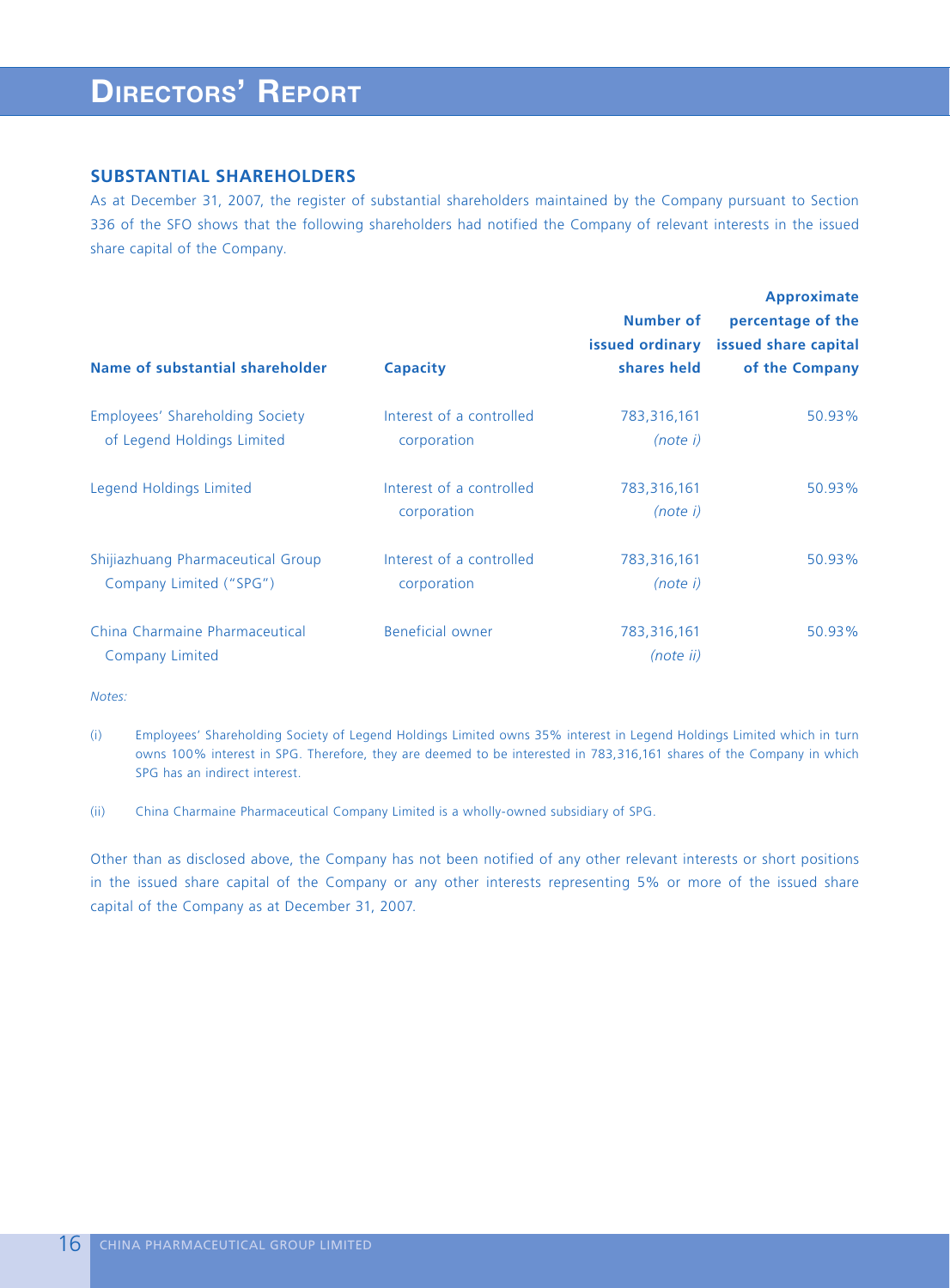## **CONNECTED TRANSACTIONS**

Details of the discloseable connected transactions during the year are set out in note 25 to the consolidated financial statements. Pursuant to Rule 14A.38 of the Listing Rules, the board of directors engaged the auditor of the Company to perform certain agreed upon procedures in respect of the continuing connected transactions of the Group. The auditor has reported their factual findings on these procedures to the board of directors. The independent non-executive directors have reviewed the continuing connected transactions and the report of the auditor and have confirmed that the transactions have been entered into by the Group:

- (i) in the ordinary and usual course of the Group's business;
- (ii) either on normal commercial terms or on terms no less favourable than terms available to or from independent third parties; and
- (iii) in accordance with the relevant agreements governing such transactions on terms that are fair and reasonable and in the interests of the shareholders of the Company as a whole.

In respect of the acquisition of Shijiazhuang Pharma Group (Inner Mongolia) Zhongkang Sugar Products Company Limited ("Zhongkang"), details of which are set out in note 36 to the consolidated financial statements and an announcement of the Company dated August 30, 2007, the independent non-executive directors confirmed that the audited profit of Zhongkang for the year ended December 31, 2007 exceeded RMB20,000,000 according to the generally accepted accounting principles and standards in Hong Kong, which fulfilled the profit guarantee requirement as set out in the agreement of the transaction.

# **PURCHASE, SALE OR REDEMPTION OF THE COMPANY'S LISTED SECURITIES**

During the year, neither the Company nor any of its subsidiaries purchased, sold or redeemed any of the Company's listed securities.

# **DISCLOSURE UNDER RULE 13.18 OF THE LISTING RULES**

Pursuant to three bank loan agreements, it will be an event of default under each of the loan agreements if SPG owns less than 40% of the issued share capital of the Company. The outstanding principal of these bank loans at December 31, 2007 amounted to HK\$652,000,000 and the last instalment repayment is due in September 2011.

Save as disclosed above, there are no other events which are required to be disclosed by the Company under Rule 13.18 of the Listing Rules.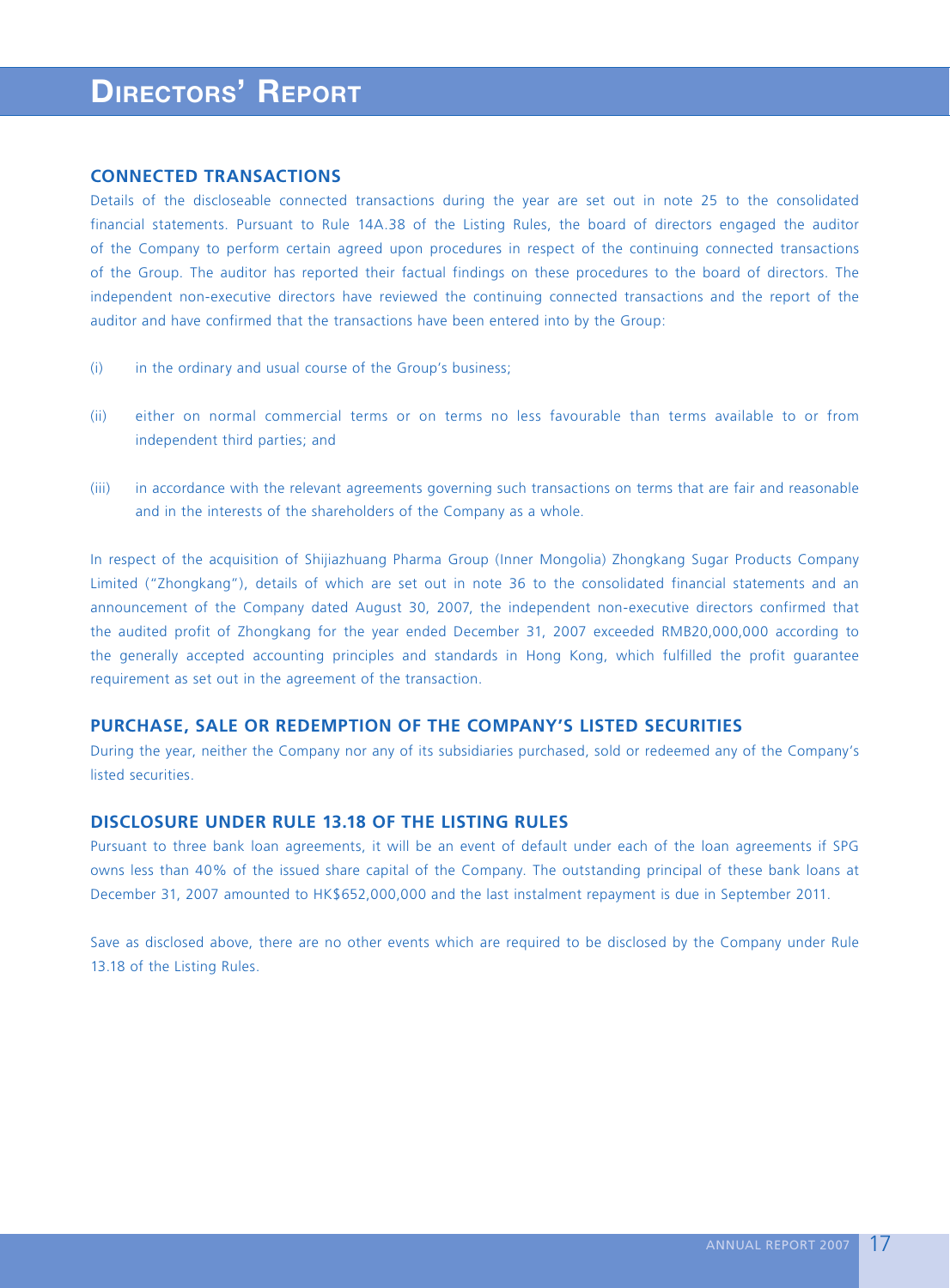## **APPOINTMENT OF INDEPENDENT NON-EXECUTIVE DIRECTORS**

The Company has received, from each of the independent non-executive directors, an annual confirmation of his independence pursuant to Rule 3.13 of the Listing Rules. The Company considers all of the independent nonexecutive directors are independent.

# **EMOLUMENT POLICY**

The emoluments of the directors of the Company are decided by the Remuneration Committee, having regard to the Company's operating results, individual performance and comparable market statistics.

The Company has adopted a share option scheme as an incentive to directors and eligible employees, details of the scheme are set out in note 32 to the consolidated financial statements.

# **SUFFICIENCY OF PUBLIC FLOAT**

The Company has maintained a sufficient public float of not less than 25% of the Company's issued shares as required under the Listing Rules throughout the year ended December 31, 2007.

# **CHARITABLE DONATIONS**

During the year, the Group made charitable donations amounting to approximately HK\$454,000.

# **AUDITOR**

A resolution will be submitted to the annual general meeting of the Company to re-appoint Messrs. Deloitte Touche Tohmatsu as auditor of the Company.

On behalf of the Board **CAI DONGCHEN** *Chairman*

April 17, 2008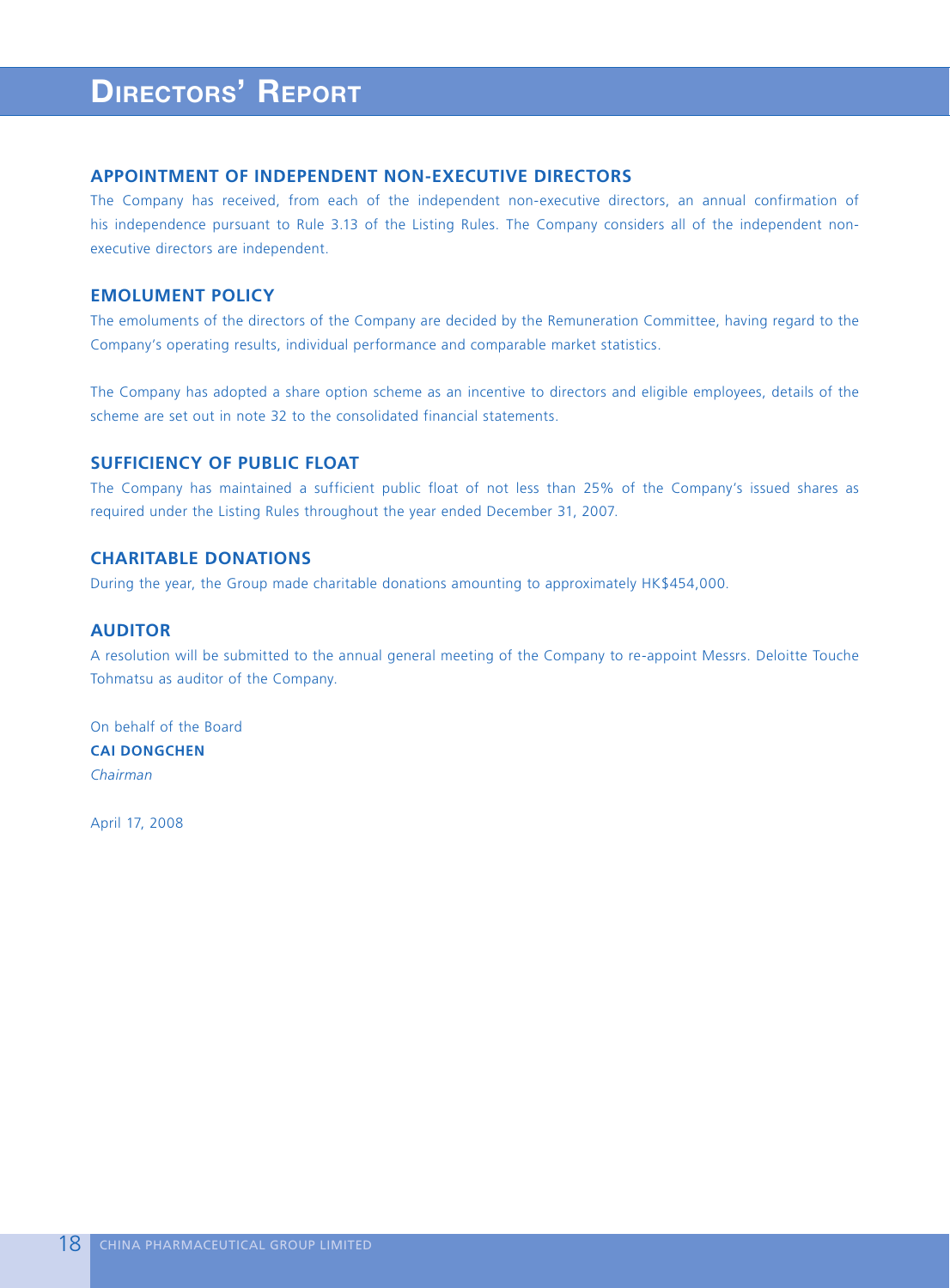# **INDEPENDENT AUDITOR'S REPORT**



## **TO THE MEMBERS OF CHINA PHARMACEUTICAL GROUP LIMITED 中國製藥集團有限公司**

*(incorporated in Hong Kong with limited liability)*

We have audited the consolidated financial statements of China Pharmaceutical Group Limited (the "Company") and its subsidiaries (collectively referred to as the "Group") set out on pages 21 to 78 which comprise the consolidated and Company balance sheets as at December 31, 2007, and the consolidated income statement, the consolidated statement of changes in equity and the consolidated cash flow statement for the year then ended, and a summary of significant accounting policies and other explanatory notes.

# **DIRECTORS' RESPONSIBILITY FOR THE CONSOLIDATED FINANCIAL STATEMENTS**

The directors of the Company are responsible for the preparation and the true and fair presentation of these consolidated financial statements in accordance with Hong Kong Financial Reporting Standards issued by the Hong Kong Institute of Certified Public Accountants and the Hong Kong Companies Ordinance. This responsibility includes designing, implementing and maintaining internal control relevant to the preparation and the true and fair presentation of the consolidated financial statements that are free from material misstatement, whether due to fraud or error; selecting and applying appropriate accounting policies; and making accounting estimates that are reasonable in the circumstances.

## **AUDITOR'S RESPONSIBILITY**

Our responsibility is to express an opinion on these consolidated financial statements based on our audit and to report our opinion solely to you, as a body, in accordance with section 141 of the Hong Kong Companies Ordinance and for no other purpose. We do not assume responsibility towards or accept liability to any other person for the contents of this report. We conducted our audit in accordance with Hong Kong Standards on Auditing issued by the Hong Kong Institute of Certified Public Accountants. Those standards require that we comply with ethical requirements and plan and perform the audit to obtain reasonable assurance as to whether the consolidated financial statements are free from material misstatement.

An audit involves performing procedures to obtain audit evidence about the amounts and disclosures in the consolidated financial statements. The procedures selected depend on the auditor's judgment, including the assessment of the risks of material misstatement of the consolidated financial statements, whether due to fraud or error. In making those risk assessments, the auditor considers internal control relevant to the entity's preparation and true and fair presentation of the consolidated financial statements in order to design audit procedures that are appropriate in the circumstances, but not for the purpose of expressing an opinion on the effectiveness of the entity's internal control. An audit also includes evaluating the appropriateness of accounting policies used and the reasonableness of accounting estimates made by the directors, as well as evaluating the overall presentation of the consolidated financial statements.

We believe that the audit evidence we have obtained is sufficient and appropriate to provide a basis for our audit opinion.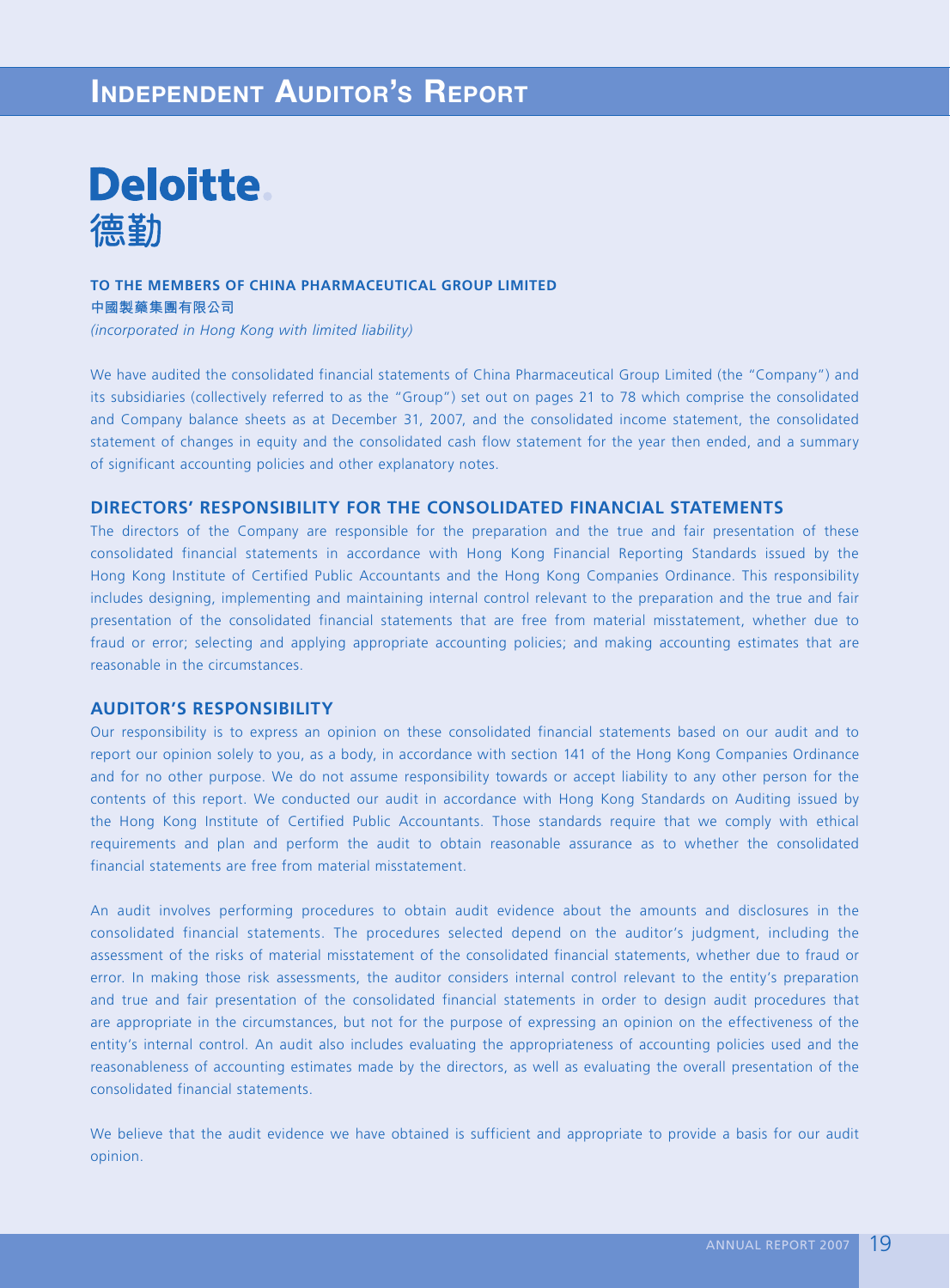# **INDEPENDENT AUDITOR'S REPORT**

## **OPINION**

In our opinion, the consolidated financial statements give a true and fair view of the state of affairs of the Company and of the Group as at December 31, 2007 and of the Group's profit and cash flows for the year then ended in accordance with Hong Kong Financial Reporting Standards and have been properly prepared in accordance with the Hong Kong Companies Ordinance.

**Deloitte Touche Tohmatsu** *Certified Public Accountants*

Hong Kong, April 17, 2008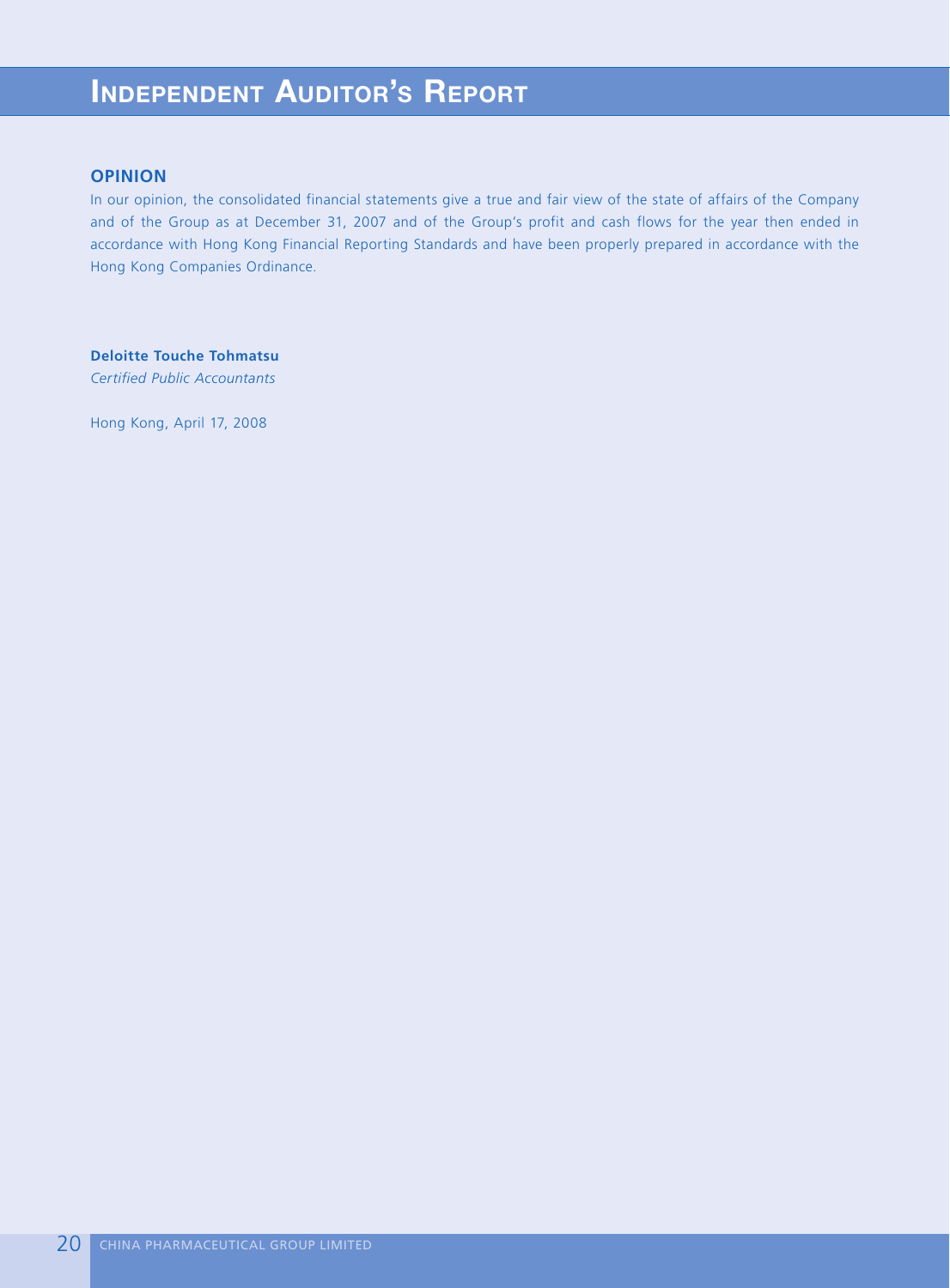# **CONSOLIDATED INCOME STATEMENT**

*For the year ended December 31, 2007*

|                                              |                | 2007            | 2006        |
|----------------------------------------------|----------------|-----------------|-------------|
|                                              | <b>Notes</b>   | <b>HK\$'000</b> | HK\$'000    |
| Revenue                                      | $\overline{7}$ | 4,986,059       | 3,538,754   |
| Cost of sales                                |                | (3,449,641)     | (2,925,429) |
| Gross profit                                 |                | 1,536,418       | 613,325     |
| Other income                                 |                | 27,278          | 34,814      |
| Selling and distribution expenses            |                | (379, 203)      | (232, 511)  |
| Administrative expenses                      |                | (471, 280)      | (308, 094)  |
| Other expenses                               |                | (74, 822)       | (6,808)     |
|                                              |                |                 |             |
| Operating profit                             |                | 638,391         | 100,726     |
| Share of loss of a jointly controlled entity |                | (2,683)         | (3,350)     |
| Change in fair value of a derivative         |                |                 |             |
| financial instrument                         |                | (551)           |             |
| Finance costs                                | 8              | (112, 809)      | (95, 776)   |
| Profit before tax                            | $\overline{9}$ | 522,348         | 1,600       |
| Income tax (charge) credit                   | 10             | (45, 569)       | 13,763      |
| Profit for the year                          |                | 476,779         | 15,363      |
| Attributable to:                             |                |                 |             |
| Equity holders of the Company                |                | 477,388         | 15,664      |
| Minority interests                           |                | (609)           | (301)       |
|                                              |                | 476,779         | 15,363      |
| Proposed dividend                            | 13             | 76,906          |             |
|                                              |                | <b>HK</b> cents | HK cents    |
| Earnings per share - Basic                   | 14             | 31.04           | 1.02        |
|                                              |                |                 |             |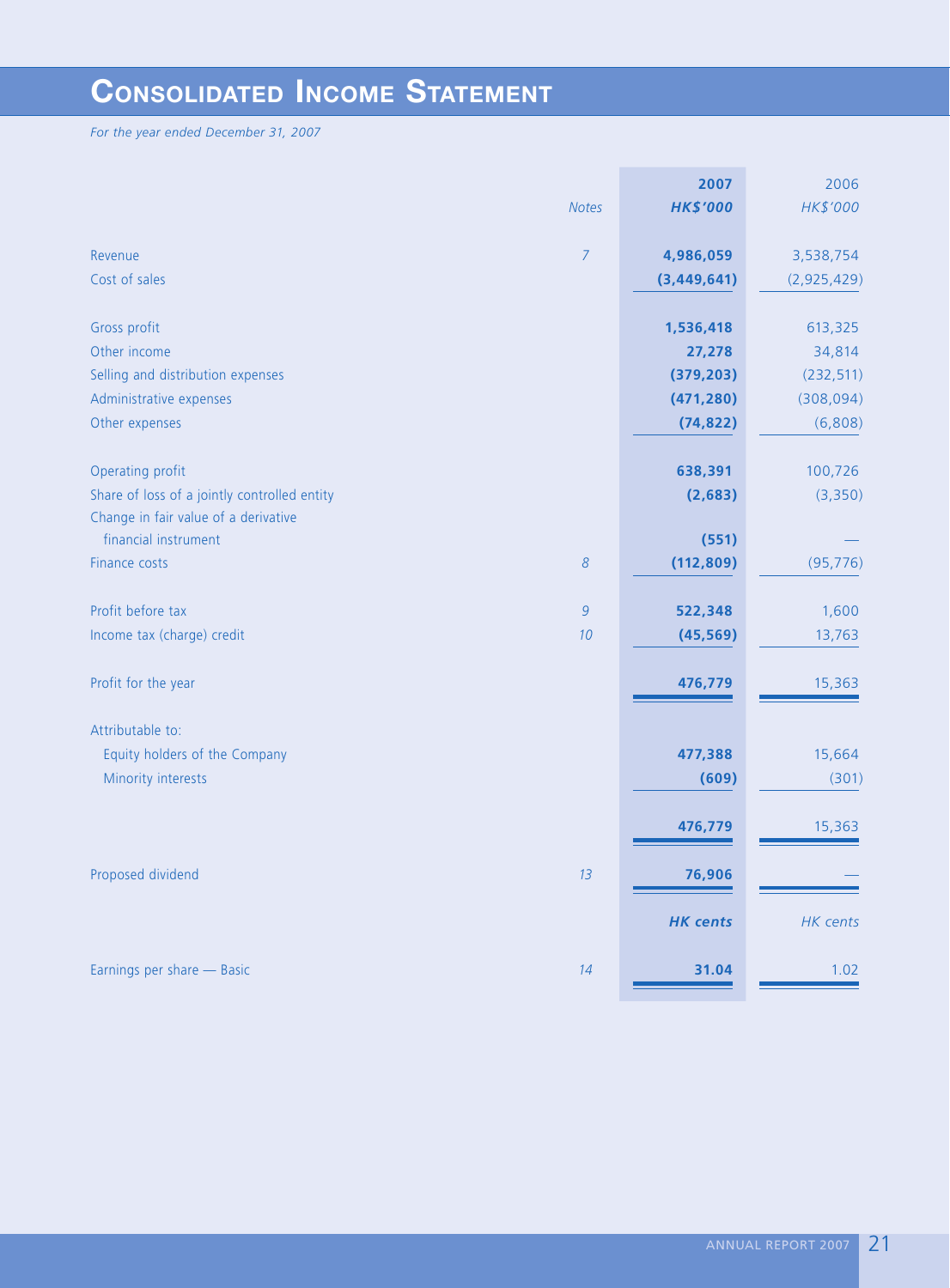# **CONSOLIDATED BALANCE SHEET**

*At December 31, 2007*

|                                                    | 2007            | 2006      |
|----------------------------------------------------|-----------------|-----------|
| <b>Notes</b>                                       | <b>HK\$'000</b> | HK\$'000  |
|                                                    |                 |           |
| Non-current assets                                 |                 |           |
| Property, plant and equipment<br>15                | 3,648,284       | 3,233,026 |
| 16<br>Prepaid lease payments                       | 174,544         | 145,923   |
| Intangible assets<br>17                            | 58,876          | 48,275    |
| Goodwill<br>18                                     | 100,718         | 55,764    |
| Deposit paid for investment in an associate<br>20  | 21,277          |           |
| Interest in a jointly controlled entity<br>21      | 20,146          | 21,646    |
| Pledged bank deposits<br>22                        | 751             | 1,312     |
|                                                    |                 |           |
|                                                    | 4,024,596       | 3,505,946 |
| Current assets                                     |                 |           |
| Inventories<br>23                                  | 927,867         | 682,935   |
| Trade and other receivables<br>24                  | 768,828         | 574,488   |
| <b>Bills receivables</b><br>24                     | 281,586         | 98,501    |
| Prepaid lease payments<br>16                       | 5,384           | 4,361     |
| Tax recoverable                                    |                 | 1,165     |
| Trade receivables due from a related company<br>25 |                 | 2,660     |
| 25<br>Amount due from a jointly controlled entity  | 14,392          | 13,155    |
| Pledged bank deposits<br>22                        |                 | 2,792     |
| Bank balances and cash<br>22                       | 436,092         | 387,405   |
|                                                    |                 |           |
|                                                    | 2,434,149       | 1,767,462 |
| <b>Current liabilities</b>                         |                 |           |
| Trade and other payables<br>26                     | 1,127,786       | 754,147   |
| <b>Bills payables</b><br>26                        | 169,537         | 223,118   |
| Trade payables due to a related company<br>25      | 25,820          | 11,360    |
| Amounts due to related companies<br>25             | 14,978          | 10,454    |
| <b>Tax liabilities</b>                             | 47,103          | 15,002    |
| Unsecured bank loans<br>27                         | 976,043         | 752,000   |
| Loans from an intermediate holding company<br>28   | 9,404           |           |
| Derivative financial instrument<br>29              | 551             |           |
|                                                    |                 |           |
|                                                    | 2,371,222       | 1,766,081 |
|                                                    |                 |           |
| Net current assets                                 | 62,927          | 1,381     |
| Total assets less current liabilities              | 4,087,523       | 3,507,327 |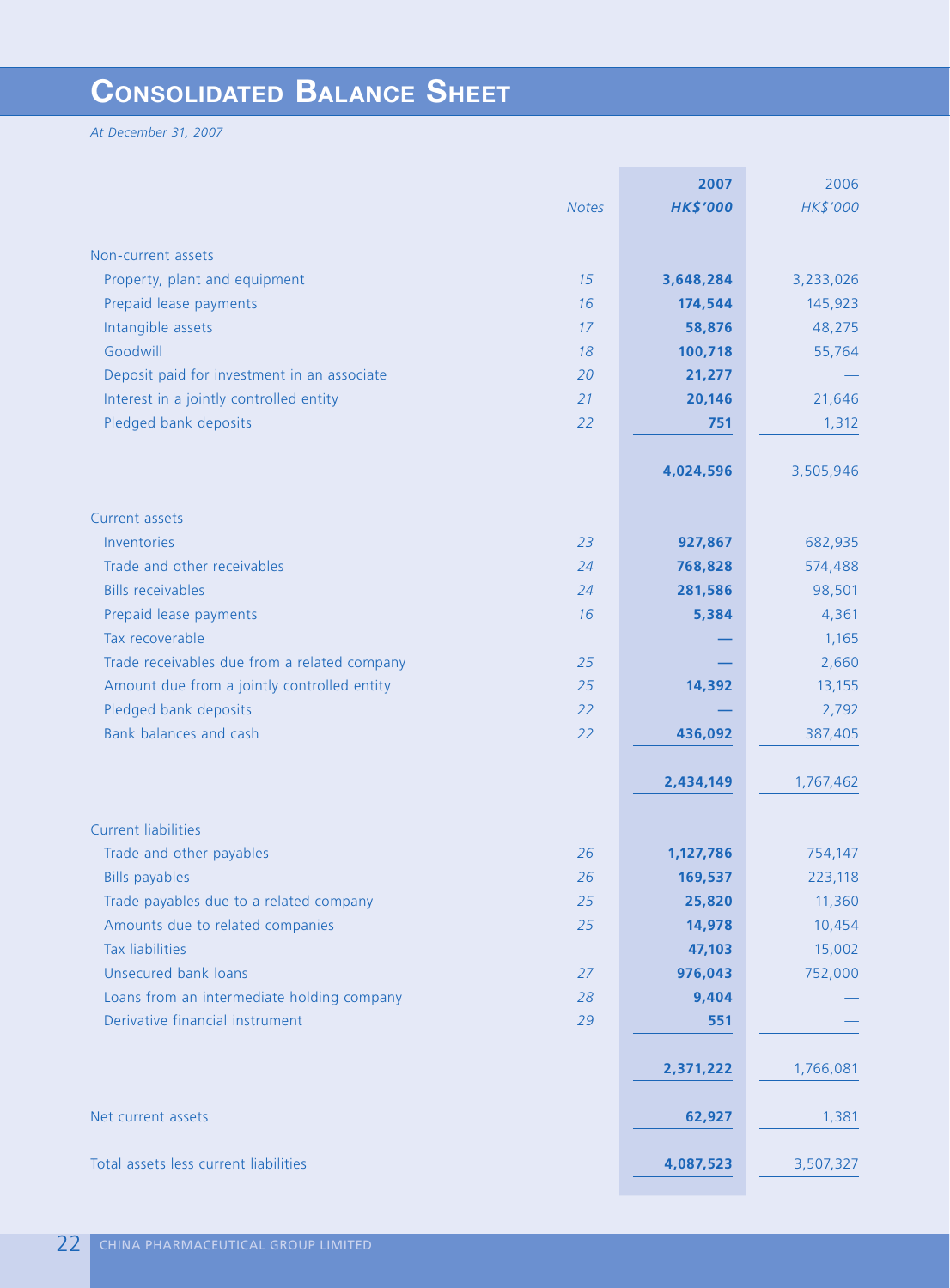# **CONSOLIDATED BALANCE SHEET**

*At December 31, 2007*

|                                                      |              | 2007            | 2006      |
|------------------------------------------------------|--------------|-----------------|-----------|
|                                                      | <b>Notes</b> | <b>HK\$'000</b> | HK\$'000  |
|                                                      |              |                 |           |
| Non-current liabilities                              |              |                 |           |
| Unsecured bank loans                                 | 27           | 716,383         | 777,000   |
| Loans from ultimate holding company                  | 28           |                 | 59,493    |
| Loan from a related company                          | 30           |                 | 20,000    |
|                                                      |              |                 |           |
|                                                      |              | 716,383         | 856,493   |
|                                                      |              |                 |           |
| Net assets                                           |              | 3,371,140       | 2,650,834 |
|                                                      |              |                 |           |
| Capital and reserves                                 |              |                 |           |
| Share capital                                        | 31           | 153,812         | 153,812   |
| <b>Reserves</b>                                      |              | 3,198,486       | 2,487,829 |
|                                                      |              |                 |           |
| Equity attributable to equity holders of the Company |              | 3,352,298       | 2,641,641 |
| Minority interests                                   |              | 18,842          | 9,193     |
|                                                      |              |                 |           |
| Total equity                                         |              | 3,371,140       | 2,650,834 |
|                                                      |              |                 |           |

The consolidated financial statements from pages 21 to 78 were approved and authorised for issue by the Board of Directors on April 17, 2008 and are signed on its behalf by:

**CAI Dongchen CHAK Kin Man**

*DIRECTOR DIRECTOR*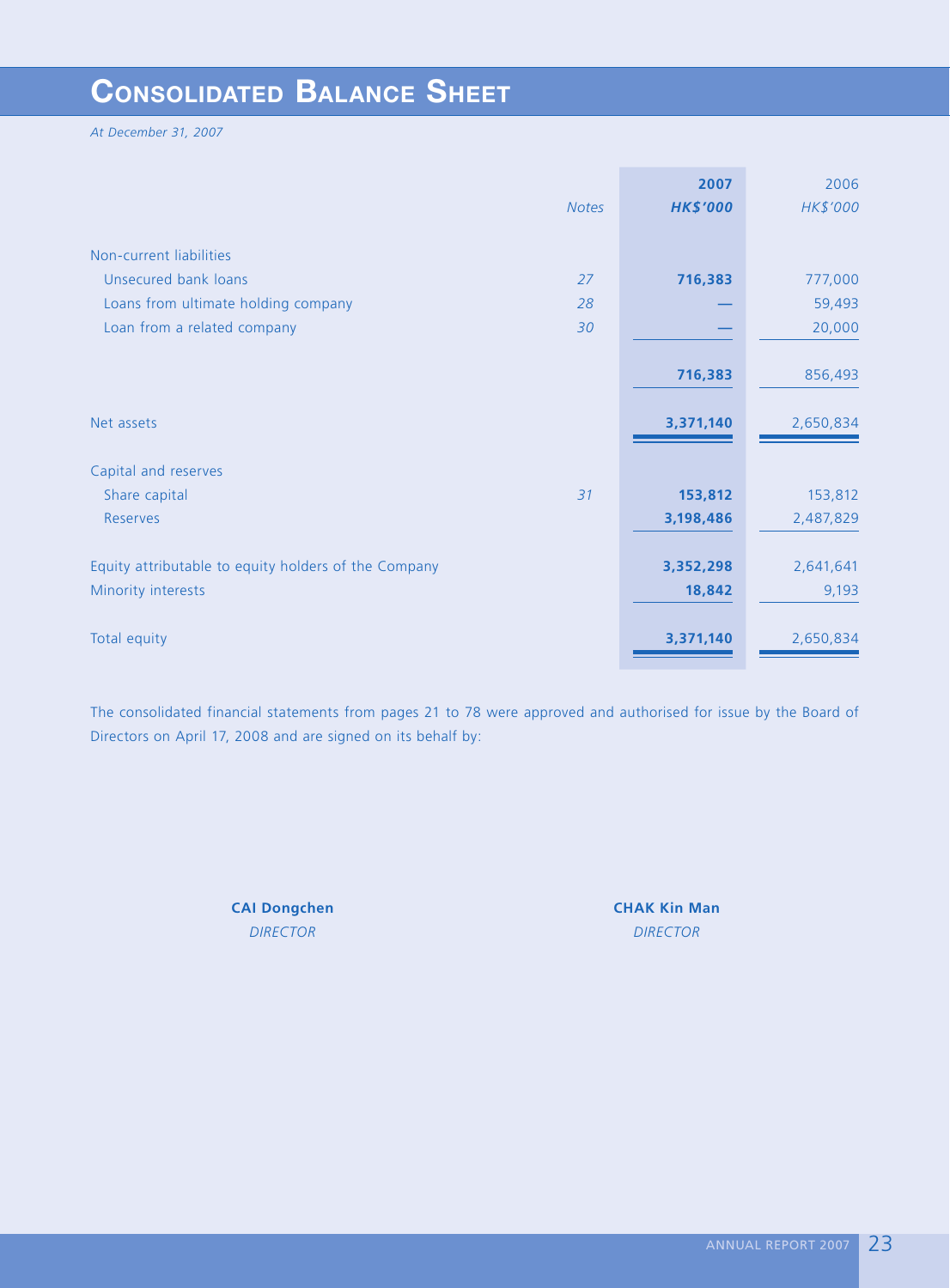# **BALANCE SHEET**

*At December 31, 2007*

|                                       | 2007            | 2006      |
|---------------------------------------|-----------------|-----------|
| <b>Notes</b>                          | <b>HK\$'000</b> | HK\$'000  |
|                                       |                 |           |
| Non-current assets                    |                 |           |
| Property, plant and equipment<br>15   | 230             | 674       |
| Investments in subsidiaries<br>33     | 1,320,766       | 1,202,044 |
|                                       |                 |           |
|                                       | 1,320,996       | 1,202,718 |
| Current assets                        |                 |           |
| Other receivables                     | 6,356           | 4,808     |
| Amounts due from subsidiaries<br>34   | 844,107         | 866,733   |
| Bank balances and cash<br>22          | 26,172          | 3,429     |
|                                       |                 |           |
|                                       | 876,635         | 874,970   |
| <b>Current liabilities</b>            |                 |           |
| Other payables                        | 16,486          | 13,174    |
| Unsecured bank loans<br>27            | 292,000         | 242,000   |
| Derivative financial instrument<br>29 | 551             |           |
|                                       |                 |           |
|                                       | 309,037         | 255,174   |
|                                       |                 |           |
| Net current assets                    | 567,598         | 619,796   |
|                                       |                 |           |
| Total assets less current liabilities | 1,888,594       | 1,822,514 |
|                                       |                 |           |
| Non-current liability                 |                 |           |
| Unsecured bank loans<br>27            | 360,000         | 412,000   |
|                                       |                 |           |
| Net assets                            | 1,528,594       | 1,410,514 |
|                                       |                 |           |
| Capital and reserves                  |                 |           |
| Share capital<br>31                   | 153,812         | 153,812   |
| Reserves<br>35                        | 1,374,782       | 1,256,702 |
|                                       |                 |           |
| Total equity                          | 1,528,594       | 1,410,514 |
|                                       |                 |           |

**CAI Dongchen CHAK Kin Man** *DIRECTOR DIRECTOR*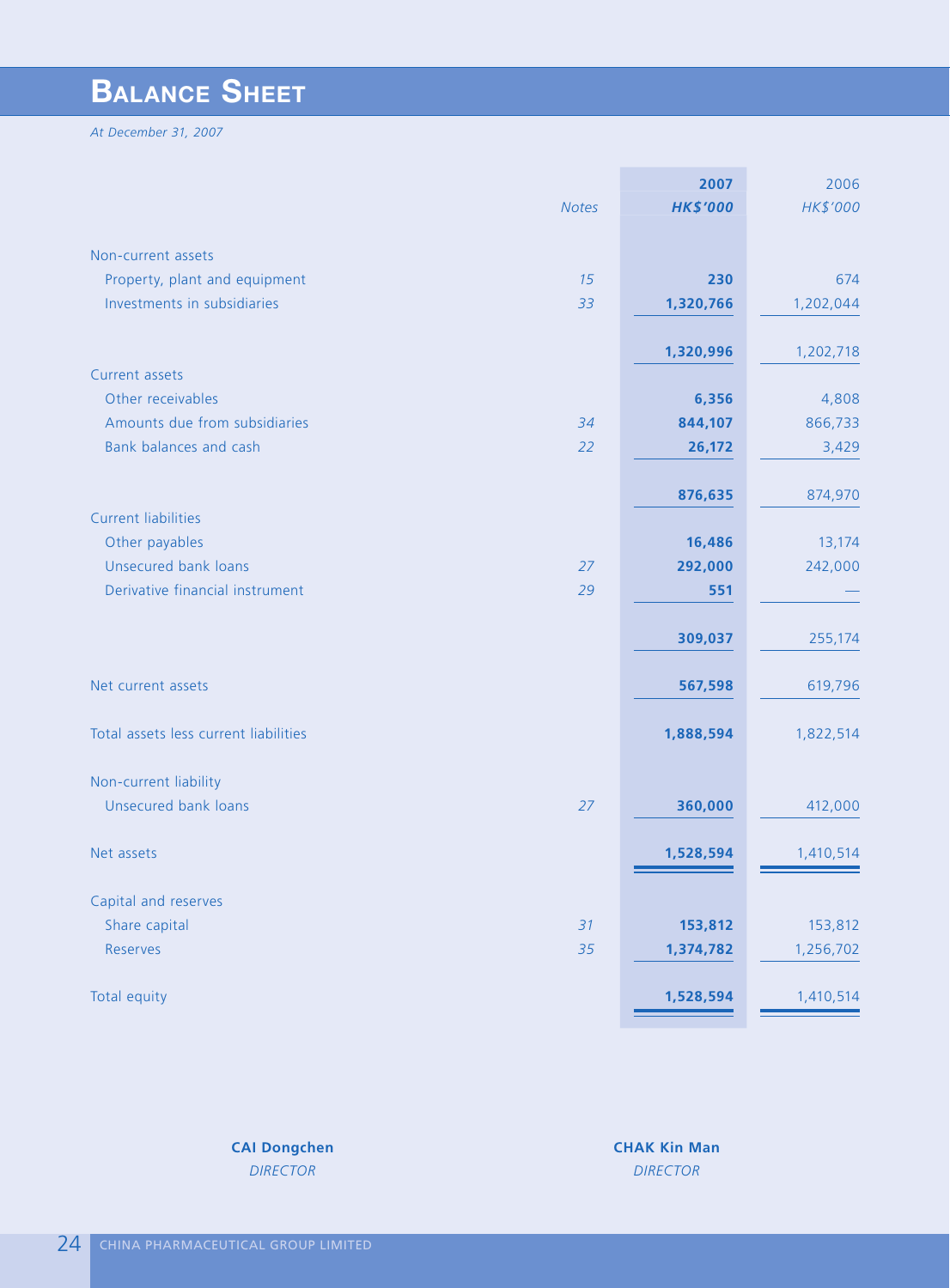# **CONSOLIDATED STATEMENT OF CHANGES IN EQUITY**

*For the year ended December 31, 2007*

|                                                                                                 |                                     |                                     |                                     | Equity attributable to equity holders of the Company |                                           |                                               |                                        |                          |                                          |                          |
|-------------------------------------------------------------------------------------------------|-------------------------------------|-------------------------------------|-------------------------------------|------------------------------------------------------|-------------------------------------------|-----------------------------------------------|----------------------------------------|--------------------------|------------------------------------------|--------------------------|
|                                                                                                 | <b>Share</b><br>capital<br>HK\$'000 | <b>Share</b><br>premium<br>HK\$'000 | Capital<br>contribution<br>HK\$'000 | Goodwill<br>reserve<br>HK\$'000                      | <b>Translation</b><br>reserve<br>HK\$'000 | Non-<br>distributable<br>reserves<br>HK\$'000 | <b>Retained</b><br>profits<br>HK\$'000 | <b>Total</b><br>HK\$'000 | <b>Minority</b><br>interests<br>HK\$'000 | <b>Total</b><br>HK\$'000 |
| At January 1, 2006                                                                              | 153,812                             | 1,116,727                           | 1,362                               | (167, 254)                                           | 71,120                                    | (note i)<br>355,524                           | 953,541                                | 2,484,832                | 10,696                                   | 2,495,528                |
| Exchange differences arising on<br>translation to presentation currency                         |                                     |                                     |                                     |                                                      |                                           |                                               |                                        |                          |                                          |                          |
| recognised directly in equity                                                                   |                                     |                                     |                                     |                                                      | 140,908                                   |                                               |                                        | 140,908                  | 393                                      | 141,301                  |
| Profit for the year                                                                             |                                     |                                     |                                     |                                                      |                                           |                                               | 15,664                                 | 15,664                   | (301)                                    | 15,363                   |
| Total recognised income and<br>expense for the year                                             |                                     |                                     |                                     |                                                      | 140,908                                   |                                               | 15,664                                 | 156,572                  | 92                                       | 156,664                  |
| <b>Transfers</b><br>Capital contribution from ultimate                                          |                                     |                                     |                                     |                                                      |                                           | 27,242                                        | (27, 242)                              |                          |                                          |                          |
| holding company<br>Release upon disposal of                                                     |                                     |                                     | 237                                 |                                                      |                                           |                                               |                                        | 237                      |                                          | 237                      |
| a subsidiary (note ii)                                                                          |                                     |                                     |                                     |                                                      |                                           |                                               |                                        |                          | (1, 595)                                 | (1, 595)                 |
| At December 31, 2006<br>Exchange differences arising on<br>translation to presentation currency | 153,812                             | 1,116,727                           | 1,599                               | (167, 254)                                           | 212,028                                   | 382,766                                       | 941,963                                | 2,641,641                | 9,193                                    | 2,650,834                |
| recognised directly in equity<br>Profit for the year                                            |                                     |                                     |                                     |                                                      | 233,269                                   |                                               | 477,388                                | 233,269<br>477,388       | 1,128<br>(609)                           | 234,397<br>476,779       |
| Total recognised income and                                                                     |                                     |                                     |                                     |                                                      |                                           |                                               |                                        |                          |                                          |                          |
| expense for the year<br>Transfer arising on impairment of<br>goodwill in respect of a jointly   |                                     |                                     |                                     |                                                      | 233,269                                   |                                               | 477,388                                | 710,657                  | 519                                      | 711,176                  |
| controlled entity                                                                               |                                     |                                     |                                     | 7,124                                                |                                           |                                               | (7, 124)                               |                          |                                          |                          |
| <b>Transfers</b>                                                                                |                                     |                                     |                                     |                                                      |                                           | 170,844                                       | (170, 844)                             |                          |                                          |                          |
| Capital contribution by the minority<br>shareholder of a subsidiary                             |                                     |                                     |                                     |                                                      |                                           |                                               |                                        |                          | 5,000                                    | 5,000                    |
| Acquisition of a subsidiary (note 36)                                                           |                                     |                                     |                                     |                                                      |                                           |                                               |                                        |                          | 4,556                                    | 4,556                    |
| Dividend paid to the minority                                                                   |                                     |                                     |                                     |                                                      |                                           |                                               |                                        |                          |                                          |                          |
| shareholder of a subsidiary                                                                     |                                     |                                     |                                     |                                                      |                                           |                                               |                                        |                          | (426)                                    | (426)                    |
| At December 31, 2007                                                                            | 153,812                             | 1,116,727                           | 1,599                               | (160, 130)                                           | 445,297                                   | 553,610                                       | 1,241,383                              | 3,352,298                | 18,842                                   | 3,371,140                |

## *Notes:*

(i) The non-distributable reserves represent statutory reserves appropriated from the profit after tax of the Company's subsidiaries and jointly controlled entity in the People's Republic of China (the "PRC") under the laws and regulations of the PRC.

(ii) During the year ended December 31, 2006, M2B.com.hk Limited, a non-wholly owned subsidiary of the Company, was disposed of.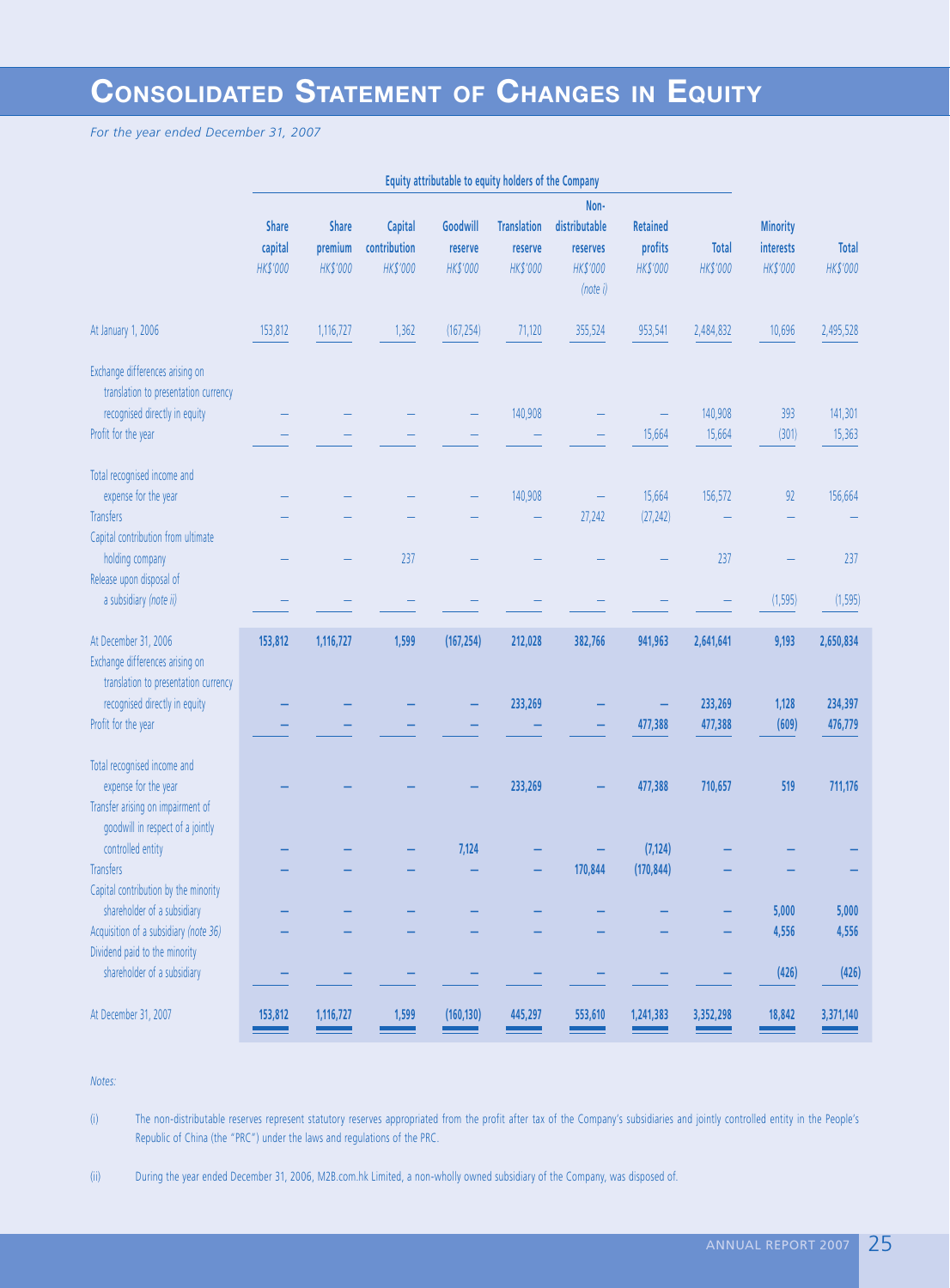# **CONSOLIDATED CASH FLOW STATEMENT**

*For the year ended December 31, 2007*

| HK\$'000<br><b>HK\$'000</b><br><b>Note</b><br><b>OPERATING ACTIVITIES</b><br>Profit before tax<br>1,600<br>522,348<br>Adjustments for:<br>Amortisation of intangible assets<br>20,902<br>28,204<br>Amortisation of prepaid lease payments<br>4,361<br>5,384<br>Change in fair value of a derivative financial instrument<br>551<br>392,795<br>311,391<br>Depreciation of property, plant and equipment<br>Finance costs<br>112,809<br>95,776<br>Interest income<br>(4, 284)<br>(3,489)<br>Loss (gain) on disposal/write-off of property, plant and equipment<br>48,549<br>(3)<br>Release of a liability from a minority shareholder<br>(1, 595)<br>Share of loss of a jointly controlled entity<br>3,350<br>2,683<br>Operating cash flows before movements in working capital<br>431,498<br>1,109,834<br>(Increase) decrease in inventories<br>73,118<br>(213, 678)<br>Increase in trade and other receivables<br>(61, 501)<br>(178, 497)<br>(Increase) decrease in bills receivables<br>(183, 085)<br>19,780<br>(Increase) decrease in trade receivables due from a related company<br>(5,854)<br>11,733<br>(Increase) decrease in amount due from a jointly controlled entity<br>(619)<br>3,892<br>Increase (decrease) in trade and other payables<br>443,699<br>(112, 521)<br>Decrease in bills payables<br>(180, 758)<br>(53, 581)<br>Increase in trade payables due to a related company<br>14,460<br>11,360<br>(Decrease) increase in amounts due to related companies<br>(16, 918)<br>6,308<br>Decrease in trade payables due to a jointly controlled entity<br>(3, 107)<br>Cash generated from operations<br>915,761<br>199,802<br>PRC Enterprise Income Tax refunds<br>15,882<br>34,250<br>PRC Enterprise Income Tax paid<br>(32, 149)<br>(3, 234)<br>NET CASH FROM OPERATING ACTIVITIES<br>899,494<br>230,818<br><b>INVESTING ACTIVITIES</b><br>Purchase of property, plant and equipment<br>(602, 328)<br>(335, 997)<br>Acquisitions of subsidiaries<br>36<br>(141, 954)<br>Purchase of intangible assets<br>(35, 413)<br>(5,778)<br>Deposit paid for investment in an associate<br>(21, 277)<br>Prepayment of land leases<br>(2,979)<br>(3,090)<br>Interest received<br>3,489<br>4,284<br>Decrease (increase) in pledged bank deposits<br>3,353<br>(1,676)<br>Proceeds on disposal of property, plant and equipment<br>3,350<br>173<br>Proceeds on early termination of land leases<br>14,740<br>Repayment of loan receivable<br>670<br>NET CASH USED IN INVESTING ACTIVITIES<br>(793, 759)<br>(326, 674) | 2007 | 2006 |
|-----------------------------------------------------------------------------------------------------------------------------------------------------------------------------------------------------------------------------------------------------------------------------------------------------------------------------------------------------------------------------------------------------------------------------------------------------------------------------------------------------------------------------------------------------------------------------------------------------------------------------------------------------------------------------------------------------------------------------------------------------------------------------------------------------------------------------------------------------------------------------------------------------------------------------------------------------------------------------------------------------------------------------------------------------------------------------------------------------------------------------------------------------------------------------------------------------------------------------------------------------------------------------------------------------------------------------------------------------------------------------------------------------------------------------------------------------------------------------------------------------------------------------------------------------------------------------------------------------------------------------------------------------------------------------------------------------------------------------------------------------------------------------------------------------------------------------------------------------------------------------------------------------------------------------------------------------------------------------------------------------------------------------------------------------------------------------------------------------------------------------------------------------------------------------------------------------------------------------------------------------------------------------------------------------------------------------------------------------------------------------------------------------------------------------------------------------------------------------------------------------------------------|------|------|
|                                                                                                                                                                                                                                                                                                                                                                                                                                                                                                                                                                                                                                                                                                                                                                                                                                                                                                                                                                                                                                                                                                                                                                                                                                                                                                                                                                                                                                                                                                                                                                                                                                                                                                                                                                                                                                                                                                                                                                                                                                                                                                                                                                                                                                                                                                                                                                                                                                                                                                                       |      |      |
|                                                                                                                                                                                                                                                                                                                                                                                                                                                                                                                                                                                                                                                                                                                                                                                                                                                                                                                                                                                                                                                                                                                                                                                                                                                                                                                                                                                                                                                                                                                                                                                                                                                                                                                                                                                                                                                                                                                                                                                                                                                                                                                                                                                                                                                                                                                                                                                                                                                                                                                       |      |      |
|                                                                                                                                                                                                                                                                                                                                                                                                                                                                                                                                                                                                                                                                                                                                                                                                                                                                                                                                                                                                                                                                                                                                                                                                                                                                                                                                                                                                                                                                                                                                                                                                                                                                                                                                                                                                                                                                                                                                                                                                                                                                                                                                                                                                                                                                                                                                                                                                                                                                                                                       |      |      |
|                                                                                                                                                                                                                                                                                                                                                                                                                                                                                                                                                                                                                                                                                                                                                                                                                                                                                                                                                                                                                                                                                                                                                                                                                                                                                                                                                                                                                                                                                                                                                                                                                                                                                                                                                                                                                                                                                                                                                                                                                                                                                                                                                                                                                                                                                                                                                                                                                                                                                                                       |      |      |
|                                                                                                                                                                                                                                                                                                                                                                                                                                                                                                                                                                                                                                                                                                                                                                                                                                                                                                                                                                                                                                                                                                                                                                                                                                                                                                                                                                                                                                                                                                                                                                                                                                                                                                                                                                                                                                                                                                                                                                                                                                                                                                                                                                                                                                                                                                                                                                                                                                                                                                                       |      |      |
|                                                                                                                                                                                                                                                                                                                                                                                                                                                                                                                                                                                                                                                                                                                                                                                                                                                                                                                                                                                                                                                                                                                                                                                                                                                                                                                                                                                                                                                                                                                                                                                                                                                                                                                                                                                                                                                                                                                                                                                                                                                                                                                                                                                                                                                                                                                                                                                                                                                                                                                       |      |      |
|                                                                                                                                                                                                                                                                                                                                                                                                                                                                                                                                                                                                                                                                                                                                                                                                                                                                                                                                                                                                                                                                                                                                                                                                                                                                                                                                                                                                                                                                                                                                                                                                                                                                                                                                                                                                                                                                                                                                                                                                                                                                                                                                                                                                                                                                                                                                                                                                                                                                                                                       |      |      |
|                                                                                                                                                                                                                                                                                                                                                                                                                                                                                                                                                                                                                                                                                                                                                                                                                                                                                                                                                                                                                                                                                                                                                                                                                                                                                                                                                                                                                                                                                                                                                                                                                                                                                                                                                                                                                                                                                                                                                                                                                                                                                                                                                                                                                                                                                                                                                                                                                                                                                                                       |      |      |
|                                                                                                                                                                                                                                                                                                                                                                                                                                                                                                                                                                                                                                                                                                                                                                                                                                                                                                                                                                                                                                                                                                                                                                                                                                                                                                                                                                                                                                                                                                                                                                                                                                                                                                                                                                                                                                                                                                                                                                                                                                                                                                                                                                                                                                                                                                                                                                                                                                                                                                                       |      |      |
|                                                                                                                                                                                                                                                                                                                                                                                                                                                                                                                                                                                                                                                                                                                                                                                                                                                                                                                                                                                                                                                                                                                                                                                                                                                                                                                                                                                                                                                                                                                                                                                                                                                                                                                                                                                                                                                                                                                                                                                                                                                                                                                                                                                                                                                                                                                                                                                                                                                                                                                       |      |      |
|                                                                                                                                                                                                                                                                                                                                                                                                                                                                                                                                                                                                                                                                                                                                                                                                                                                                                                                                                                                                                                                                                                                                                                                                                                                                                                                                                                                                                                                                                                                                                                                                                                                                                                                                                                                                                                                                                                                                                                                                                                                                                                                                                                                                                                                                                                                                                                                                                                                                                                                       |      |      |
|                                                                                                                                                                                                                                                                                                                                                                                                                                                                                                                                                                                                                                                                                                                                                                                                                                                                                                                                                                                                                                                                                                                                                                                                                                                                                                                                                                                                                                                                                                                                                                                                                                                                                                                                                                                                                                                                                                                                                                                                                                                                                                                                                                                                                                                                                                                                                                                                                                                                                                                       |      |      |
|                                                                                                                                                                                                                                                                                                                                                                                                                                                                                                                                                                                                                                                                                                                                                                                                                                                                                                                                                                                                                                                                                                                                                                                                                                                                                                                                                                                                                                                                                                                                                                                                                                                                                                                                                                                                                                                                                                                                                                                                                                                                                                                                                                                                                                                                                                                                                                                                                                                                                                                       |      |      |
|                                                                                                                                                                                                                                                                                                                                                                                                                                                                                                                                                                                                                                                                                                                                                                                                                                                                                                                                                                                                                                                                                                                                                                                                                                                                                                                                                                                                                                                                                                                                                                                                                                                                                                                                                                                                                                                                                                                                                                                                                                                                                                                                                                                                                                                                                                                                                                                                                                                                                                                       |      |      |
|                                                                                                                                                                                                                                                                                                                                                                                                                                                                                                                                                                                                                                                                                                                                                                                                                                                                                                                                                                                                                                                                                                                                                                                                                                                                                                                                                                                                                                                                                                                                                                                                                                                                                                                                                                                                                                                                                                                                                                                                                                                                                                                                                                                                                                                                                                                                                                                                                                                                                                                       |      |      |
|                                                                                                                                                                                                                                                                                                                                                                                                                                                                                                                                                                                                                                                                                                                                                                                                                                                                                                                                                                                                                                                                                                                                                                                                                                                                                                                                                                                                                                                                                                                                                                                                                                                                                                                                                                                                                                                                                                                                                                                                                                                                                                                                                                                                                                                                                                                                                                                                                                                                                                                       |      |      |
|                                                                                                                                                                                                                                                                                                                                                                                                                                                                                                                                                                                                                                                                                                                                                                                                                                                                                                                                                                                                                                                                                                                                                                                                                                                                                                                                                                                                                                                                                                                                                                                                                                                                                                                                                                                                                                                                                                                                                                                                                                                                                                                                                                                                                                                                                                                                                                                                                                                                                                                       |      |      |
|                                                                                                                                                                                                                                                                                                                                                                                                                                                                                                                                                                                                                                                                                                                                                                                                                                                                                                                                                                                                                                                                                                                                                                                                                                                                                                                                                                                                                                                                                                                                                                                                                                                                                                                                                                                                                                                                                                                                                                                                                                                                                                                                                                                                                                                                                                                                                                                                                                                                                                                       |      |      |
|                                                                                                                                                                                                                                                                                                                                                                                                                                                                                                                                                                                                                                                                                                                                                                                                                                                                                                                                                                                                                                                                                                                                                                                                                                                                                                                                                                                                                                                                                                                                                                                                                                                                                                                                                                                                                                                                                                                                                                                                                                                                                                                                                                                                                                                                                                                                                                                                                                                                                                                       |      |      |
|                                                                                                                                                                                                                                                                                                                                                                                                                                                                                                                                                                                                                                                                                                                                                                                                                                                                                                                                                                                                                                                                                                                                                                                                                                                                                                                                                                                                                                                                                                                                                                                                                                                                                                                                                                                                                                                                                                                                                                                                                                                                                                                                                                                                                                                                                                                                                                                                                                                                                                                       |      |      |
|                                                                                                                                                                                                                                                                                                                                                                                                                                                                                                                                                                                                                                                                                                                                                                                                                                                                                                                                                                                                                                                                                                                                                                                                                                                                                                                                                                                                                                                                                                                                                                                                                                                                                                                                                                                                                                                                                                                                                                                                                                                                                                                                                                                                                                                                                                                                                                                                                                                                                                                       |      |      |
|                                                                                                                                                                                                                                                                                                                                                                                                                                                                                                                                                                                                                                                                                                                                                                                                                                                                                                                                                                                                                                                                                                                                                                                                                                                                                                                                                                                                                                                                                                                                                                                                                                                                                                                                                                                                                                                                                                                                                                                                                                                                                                                                                                                                                                                                                                                                                                                                                                                                                                                       |      |      |
|                                                                                                                                                                                                                                                                                                                                                                                                                                                                                                                                                                                                                                                                                                                                                                                                                                                                                                                                                                                                                                                                                                                                                                                                                                                                                                                                                                                                                                                                                                                                                                                                                                                                                                                                                                                                                                                                                                                                                                                                                                                                                                                                                                                                                                                                                                                                                                                                                                                                                                                       |      |      |
|                                                                                                                                                                                                                                                                                                                                                                                                                                                                                                                                                                                                                                                                                                                                                                                                                                                                                                                                                                                                                                                                                                                                                                                                                                                                                                                                                                                                                                                                                                                                                                                                                                                                                                                                                                                                                                                                                                                                                                                                                                                                                                                                                                                                                                                                                                                                                                                                                                                                                                                       |      |      |
|                                                                                                                                                                                                                                                                                                                                                                                                                                                                                                                                                                                                                                                                                                                                                                                                                                                                                                                                                                                                                                                                                                                                                                                                                                                                                                                                                                                                                                                                                                                                                                                                                                                                                                                                                                                                                                                                                                                                                                                                                                                                                                                                                                                                                                                                                                                                                                                                                                                                                                                       |      |      |
|                                                                                                                                                                                                                                                                                                                                                                                                                                                                                                                                                                                                                                                                                                                                                                                                                                                                                                                                                                                                                                                                                                                                                                                                                                                                                                                                                                                                                                                                                                                                                                                                                                                                                                                                                                                                                                                                                                                                                                                                                                                                                                                                                                                                                                                                                                                                                                                                                                                                                                                       |      |      |
|                                                                                                                                                                                                                                                                                                                                                                                                                                                                                                                                                                                                                                                                                                                                                                                                                                                                                                                                                                                                                                                                                                                                                                                                                                                                                                                                                                                                                                                                                                                                                                                                                                                                                                                                                                                                                                                                                                                                                                                                                                                                                                                                                                                                                                                                                                                                                                                                                                                                                                                       |      |      |
|                                                                                                                                                                                                                                                                                                                                                                                                                                                                                                                                                                                                                                                                                                                                                                                                                                                                                                                                                                                                                                                                                                                                                                                                                                                                                                                                                                                                                                                                                                                                                                                                                                                                                                                                                                                                                                                                                                                                                                                                                                                                                                                                                                                                                                                                                                                                                                                                                                                                                                                       |      |      |
|                                                                                                                                                                                                                                                                                                                                                                                                                                                                                                                                                                                                                                                                                                                                                                                                                                                                                                                                                                                                                                                                                                                                                                                                                                                                                                                                                                                                                                                                                                                                                                                                                                                                                                                                                                                                                                                                                                                                                                                                                                                                                                                                                                                                                                                                                                                                                                                                                                                                                                                       |      |      |
|                                                                                                                                                                                                                                                                                                                                                                                                                                                                                                                                                                                                                                                                                                                                                                                                                                                                                                                                                                                                                                                                                                                                                                                                                                                                                                                                                                                                                                                                                                                                                                                                                                                                                                                                                                                                                                                                                                                                                                                                                                                                                                                                                                                                                                                                                                                                                                                                                                                                                                                       |      |      |
|                                                                                                                                                                                                                                                                                                                                                                                                                                                                                                                                                                                                                                                                                                                                                                                                                                                                                                                                                                                                                                                                                                                                                                                                                                                                                                                                                                                                                                                                                                                                                                                                                                                                                                                                                                                                                                                                                                                                                                                                                                                                                                                                                                                                                                                                                                                                                                                                                                                                                                                       |      |      |
|                                                                                                                                                                                                                                                                                                                                                                                                                                                                                                                                                                                                                                                                                                                                                                                                                                                                                                                                                                                                                                                                                                                                                                                                                                                                                                                                                                                                                                                                                                                                                                                                                                                                                                                                                                                                                                                                                                                                                                                                                                                                                                                                                                                                                                                                                                                                                                                                                                                                                                                       |      |      |
|                                                                                                                                                                                                                                                                                                                                                                                                                                                                                                                                                                                                                                                                                                                                                                                                                                                                                                                                                                                                                                                                                                                                                                                                                                                                                                                                                                                                                                                                                                                                                                                                                                                                                                                                                                                                                                                                                                                                                                                                                                                                                                                                                                                                                                                                                                                                                                                                                                                                                                                       |      |      |
|                                                                                                                                                                                                                                                                                                                                                                                                                                                                                                                                                                                                                                                                                                                                                                                                                                                                                                                                                                                                                                                                                                                                                                                                                                                                                                                                                                                                                                                                                                                                                                                                                                                                                                                                                                                                                                                                                                                                                                                                                                                                                                                                                                                                                                                                                                                                                                                                                                                                                                                       |      |      |
|                                                                                                                                                                                                                                                                                                                                                                                                                                                                                                                                                                                                                                                                                                                                                                                                                                                                                                                                                                                                                                                                                                                                                                                                                                                                                                                                                                                                                                                                                                                                                                                                                                                                                                                                                                                                                                                                                                                                                                                                                                                                                                                                                                                                                                                                                                                                                                                                                                                                                                                       |      |      |
|                                                                                                                                                                                                                                                                                                                                                                                                                                                                                                                                                                                                                                                                                                                                                                                                                                                                                                                                                                                                                                                                                                                                                                                                                                                                                                                                                                                                                                                                                                                                                                                                                                                                                                                                                                                                                                                                                                                                                                                                                                                                                                                                                                                                                                                                                                                                                                                                                                                                                                                       |      |      |
|                                                                                                                                                                                                                                                                                                                                                                                                                                                                                                                                                                                                                                                                                                                                                                                                                                                                                                                                                                                                                                                                                                                                                                                                                                                                                                                                                                                                                                                                                                                                                                                                                                                                                                                                                                                                                                                                                                                                                                                                                                                                                                                                                                                                                                                                                                                                                                                                                                                                                                                       |      |      |
|                                                                                                                                                                                                                                                                                                                                                                                                                                                                                                                                                                                                                                                                                                                                                                                                                                                                                                                                                                                                                                                                                                                                                                                                                                                                                                                                                                                                                                                                                                                                                                                                                                                                                                                                                                                                                                                                                                                                                                                                                                                                                                                                                                                                                                                                                                                                                                                                                                                                                                                       |      |      |
|                                                                                                                                                                                                                                                                                                                                                                                                                                                                                                                                                                                                                                                                                                                                                                                                                                                                                                                                                                                                                                                                                                                                                                                                                                                                                                                                                                                                                                                                                                                                                                                                                                                                                                                                                                                                                                                                                                                                                                                                                                                                                                                                                                                                                                                                                                                                                                                                                                                                                                                       |      |      |
|                                                                                                                                                                                                                                                                                                                                                                                                                                                                                                                                                                                                                                                                                                                                                                                                                                                                                                                                                                                                                                                                                                                                                                                                                                                                                                                                                                                                                                                                                                                                                                                                                                                                                                                                                                                                                                                                                                                                                                                                                                                                                                                                                                                                                                                                                                                                                                                                                                                                                                                       |      |      |
|                                                                                                                                                                                                                                                                                                                                                                                                                                                                                                                                                                                                                                                                                                                                                                                                                                                                                                                                                                                                                                                                                                                                                                                                                                                                                                                                                                                                                                                                                                                                                                                                                                                                                                                                                                                                                                                                                                                                                                                                                                                                                                                                                                                                                                                                                                                                                                                                                                                                                                                       |      |      |
|                                                                                                                                                                                                                                                                                                                                                                                                                                                                                                                                                                                                                                                                                                                                                                                                                                                                                                                                                                                                                                                                                                                                                                                                                                                                                                                                                                                                                                                                                                                                                                                                                                                                                                                                                                                                                                                                                                                                                                                                                                                                                                                                                                                                                                                                                                                                                                                                                                                                                                                       |      |      |
|                                                                                                                                                                                                                                                                                                                                                                                                                                                                                                                                                                                                                                                                                                                                                                                                                                                                                                                                                                                                                                                                                                                                                                                                                                                                                                                                                                                                                                                                                                                                                                                                                                                                                                                                                                                                                                                                                                                                                                                                                                                                                                                                                                                                                                                                                                                                                                                                                                                                                                                       |      |      |
|                                                                                                                                                                                                                                                                                                                                                                                                                                                                                                                                                                                                                                                                                                                                                                                                                                                                                                                                                                                                                                                                                                                                                                                                                                                                                                                                                                                                                                                                                                                                                                                                                                                                                                                                                                                                                                                                                                                                                                                                                                                                                                                                                                                                                                                                                                                                                                                                                                                                                                                       |      |      |
|                                                                                                                                                                                                                                                                                                                                                                                                                                                                                                                                                                                                                                                                                                                                                                                                                                                                                                                                                                                                                                                                                                                                                                                                                                                                                                                                                                                                                                                                                                                                                                                                                                                                                                                                                                                                                                                                                                                                                                                                                                                                                                                                                                                                                                                                                                                                                                                                                                                                                                                       |      |      |
|                                                                                                                                                                                                                                                                                                                                                                                                                                                                                                                                                                                                                                                                                                                                                                                                                                                                                                                                                                                                                                                                                                                                                                                                                                                                                                                                                                                                                                                                                                                                                                                                                                                                                                                                                                                                                                                                                                                                                                                                                                                                                                                                                                                                                                                                                                                                                                                                                                                                                                                       |      |      |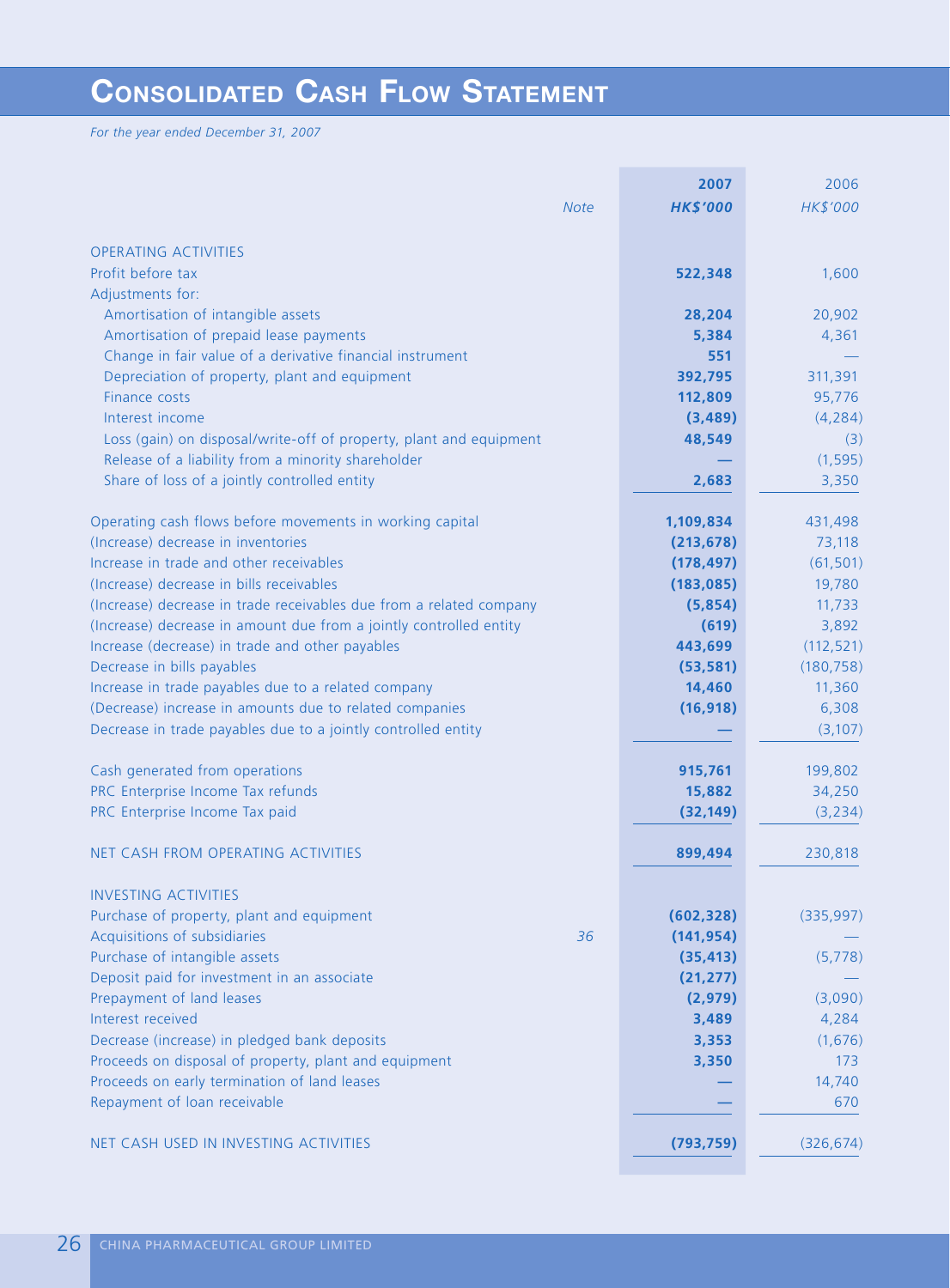# **CONSOLIDATED CASH FLOW STATEMENT**

*For the year ended December 31, 2007*

|                                                                  | 2007            | 2006       |
|------------------------------------------------------------------|-----------------|------------|
| <b>Note</b>                                                      | <b>HK\$'000</b> | HK\$'000   |
|                                                                  |                 |            |
| <b>FINANCING ACTIVITIES</b>                                      |                 |            |
| Repayments of bank loans                                         | (912, 601)      | (726,000)  |
| Repayments of loans from related parties                         | (146,000)       |            |
| Interest paid                                                    | (112, 459)      | (95, 443)  |
| Repayment of loan from ultimate holding company                  | (50, 439)       |            |
| Dividend paid to the minority shareholder of a subsidiary        | (426)           |            |
| New bank loans raised                                            | 1,009,149       | 785,000    |
| Loan raised from a related company                               | 126,000         | 20,000     |
| Capital contribution by the minority shareholder of a subsidiary | 5,000           |            |
| Loans raised from ultimate holding company                       |                 | 1,400      |
|                                                                  |                 |            |
| NET CASH USED IN FINANCING ACTIVITIES                            | (81, 776)       | (15, 043)  |
|                                                                  |                 |            |
| NET INCREASE (DECREASE) IN CASH AND CASH                         |                 |            |
| <b>EQUIVALENTS</b>                                               | 23,959          | (110, 899) |
|                                                                  |                 |            |
| CASH AND CASH EQUIVALENTS AT THE                                 |                 |            |
| <b>BEGINNING OF THE YEAR</b>                                     | 387,405         | 472,706    |
|                                                                  |                 |            |
| EFFECT OF FOREIGN EXCHANGE RATE CHANGES                          | 24,728          | 25,598     |
|                                                                  |                 |            |
| CASH AND CASH EQUIVALENTS AT THE                                 |                 |            |
| END OF THE YEAR, represented by bank balances and cash           | 436,092         | 387,405    |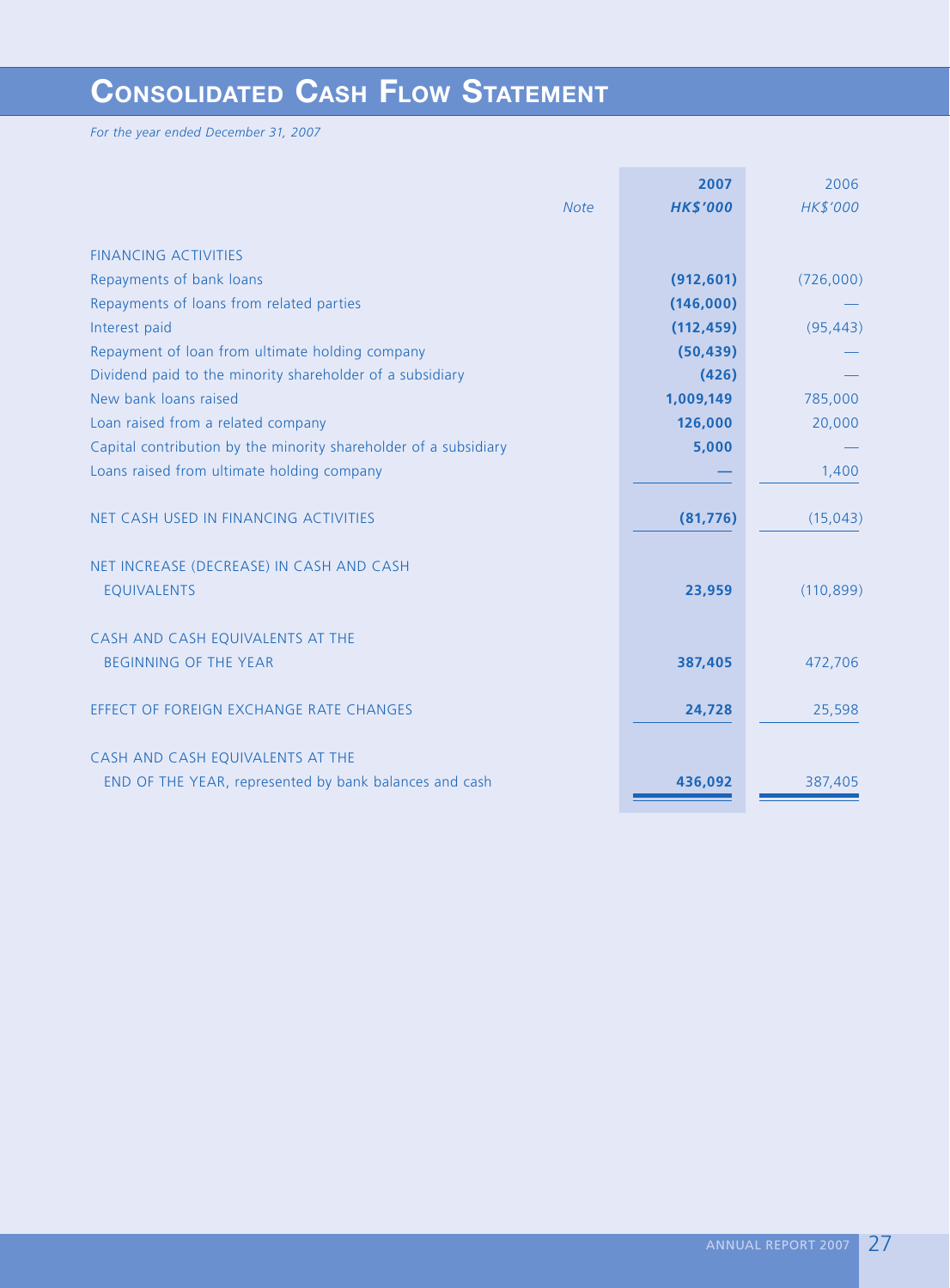## **1. GENERAL**

The Company is a public limited company incorporated in Hong Kong and its shares are listed on The Stock Exchange of Hong Kong Limited (the "Stock Exchange"). The addresses of the registered office and the principal place of business of the Company are disclosed in the "Corporate Information" section of the annual report.

Prior to June 26, 2007, Shijiazhuang Pharmaceutical Group Company Limited ("SPG"), a company established in the People's Republic of China (the "PRC"), was the parent and the ultimate holding company of the Company and owned approximately 50.93% of the issued share capital of the Company. On June 26, 2007, Legend Holdings Limited, an investment holding company established in the PRC, acquired the entire interest of SPG from State-owned Assets Supervision and Administration Committee of Shijiazhuang Municipal People's Government and became the ultimate holding company of the Company with effect on that date. SPG, together with the companies under its control, other than the Company and its subsidiaries (collectively referred to as the "Group"), will hereinafter be referred to as the "SPG Group". As at December 31, 2007, China Charmaine Pharmaceutical Company Limited, a wholly-owned subsidiary of SPG and a limited company incorporated in Hong Kong, is the immediate holding company of the Company.

The Company acts as an investment holding company and its subsidiaries are principally engaged in the manufacture and sale of pharmaceutical products.

The functional currency of the Company is Renminbi ("RMB"). The consolidated financial statements are presented in Hong Kong dollar ("HKD") for the convenience of the shareholders, as the Company is listed in Hong Kong.

# **2. APPLICATION OF NEW AND REVISED HONG KONG FINANCIAL REPORTING STANDARDS ("HKFRSs")**

In the current year, the Group has applied, for the first time, the following new standard, amendment and interpretations ("new HKFRSs") issued by the Hong Kong Institute of Certified Public Accountants ("HKICPA"), which are effective for the Group's financial year beginning January 1, 2007.

| HKAS 1 (Amendment)  | <b>Capital Disclosures</b>                           |
|---------------------|------------------------------------------------------|
| <b>HKFRS 7</b>      | <b>Financial Instruments: Disclosures</b>            |
| $HK(IFRIC)$ - INT 7 | Applying the Restatement Approach under HKAS 29      |
|                     | "Financial Reporting in Hyperinflationary Economies" |
| $HK(IFRIC)$ - INT 8 | Scope of HKFRS 2                                     |
| $HK(IFRIC)$ - INT 9 | Reassessment of Embedded Derivatives                 |
| HK(IFRIC) - INT 10  | Interim Financial Reporting and Impairment           |

The adoption of the new HKFRSs had no material effect on how the results and financial position for the current or prior accounting years have been prepared and presented. Accordingly, no prior year adjustment has been required.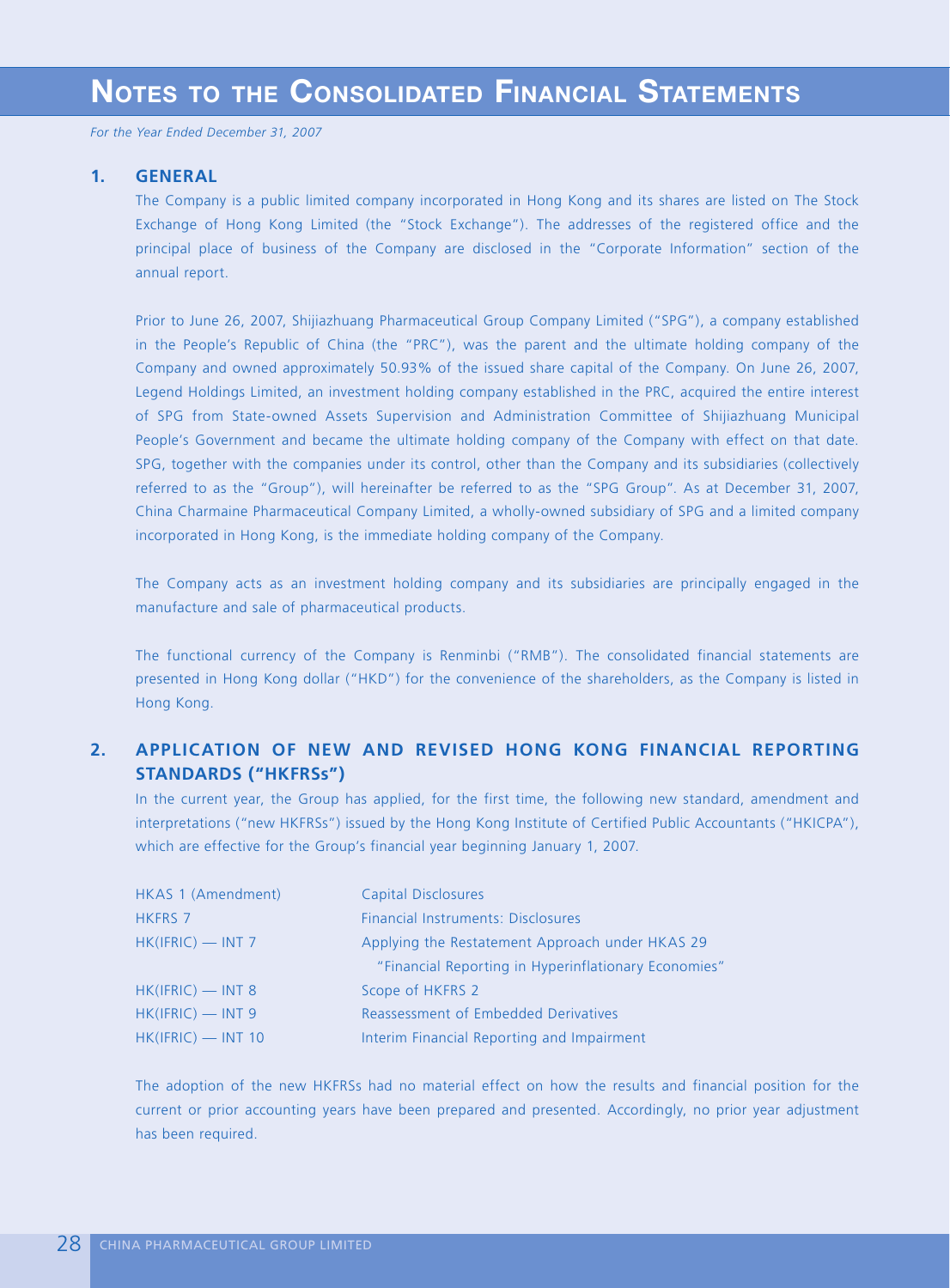# **2. APPLICATION OF NEW AND REVISED HONG KONG FINANCIAL REPORTING STANDARDS ("HKFRSs")** *(continued)*

The Group has applied the disclosure requirements under HKAS 1 (Amendment) and HKFRS 7 retrospectively. Certain information presented in prior year under the requirements of HKAS 32 has been removed and the relevant comparative information based on the requirements of HKAS 1 (Amendment) and HKFRS 7 has been presented for the first time in the current year.

The Group has not early applied the following new, revised and amended standards or interpretations that have been issued but are not yet effective.

| HKAS 1 (Revised)     | Presentation of Financial Statements <sup>1</sup>               |
|----------------------|-----------------------------------------------------------------|
| HKAS 23 (Revised)    | Borrowing Costs <sup>1</sup>                                    |
| HKAS 27 (Revised)    | Consolidated and Separate Financial Statements <sup>2</sup>     |
| HKFRS 2 (Amendment)  | Vesting Conditions and Cancellations <sup>1</sup>               |
| HKFRS 3 (Revised)    | <b>Business Combinations<sup>2</sup></b>                        |
| <b>HKFRS 8</b>       | Operating Segments <sup>1</sup>                                 |
| $HK(IFRIC)$ - Int 11 | HKFRS 2 - Group and Treasury Share Transactions <sup>3</sup>    |
| $HK(IFRIC)$ — Int 12 | Service Concession Arrangements <sup>4</sup>                    |
| $HK(IFRIC)$ — Int 13 | Customer Loyalty Programmes <sup>5</sup>                        |
| $HK(IFRIC)$ — Int 14 | HKAS 19 - The Limit on a Defined Benefit Asset,                 |
|                      | Minimum Funding Requirements and their Interaction <sup>4</sup> |

1 Effective for annual periods beginning on or after January 1, 2009

2 Effective for annual periods beginning on or after July 1, 2009

3 Effective for annual periods beginning on or after March 1, 2007

4 Effective for annual periods beginning on or after January 1, 2008

5 Effective for annual periods beginning on or after July 1, 2008

The adoption of HKFRS 3 (Revised) may affect the accounting for business combinations for which the acquisition date is on or after the beginning of the first annual reporting period beginning on or after July 1, 2009. HKAS 27 (Revised) will affect the accounting treatment for changes in a parent's ownership interest in a subsidiary that do not result in a loss of control, which will be accounted for as equity transactions. The directors of the Company anticipate that the application of the other new, revised and amended standards or interpretations will have no material impact on the results and the financial position of the Group.

# **3. SIGNIFICANT ACCOUNTING POLICIES**

The consolidated financial statements have been prepared on the historical cost basis except for certain financial instruments, which are measured at fair values, as explained in the accounting policies set out below.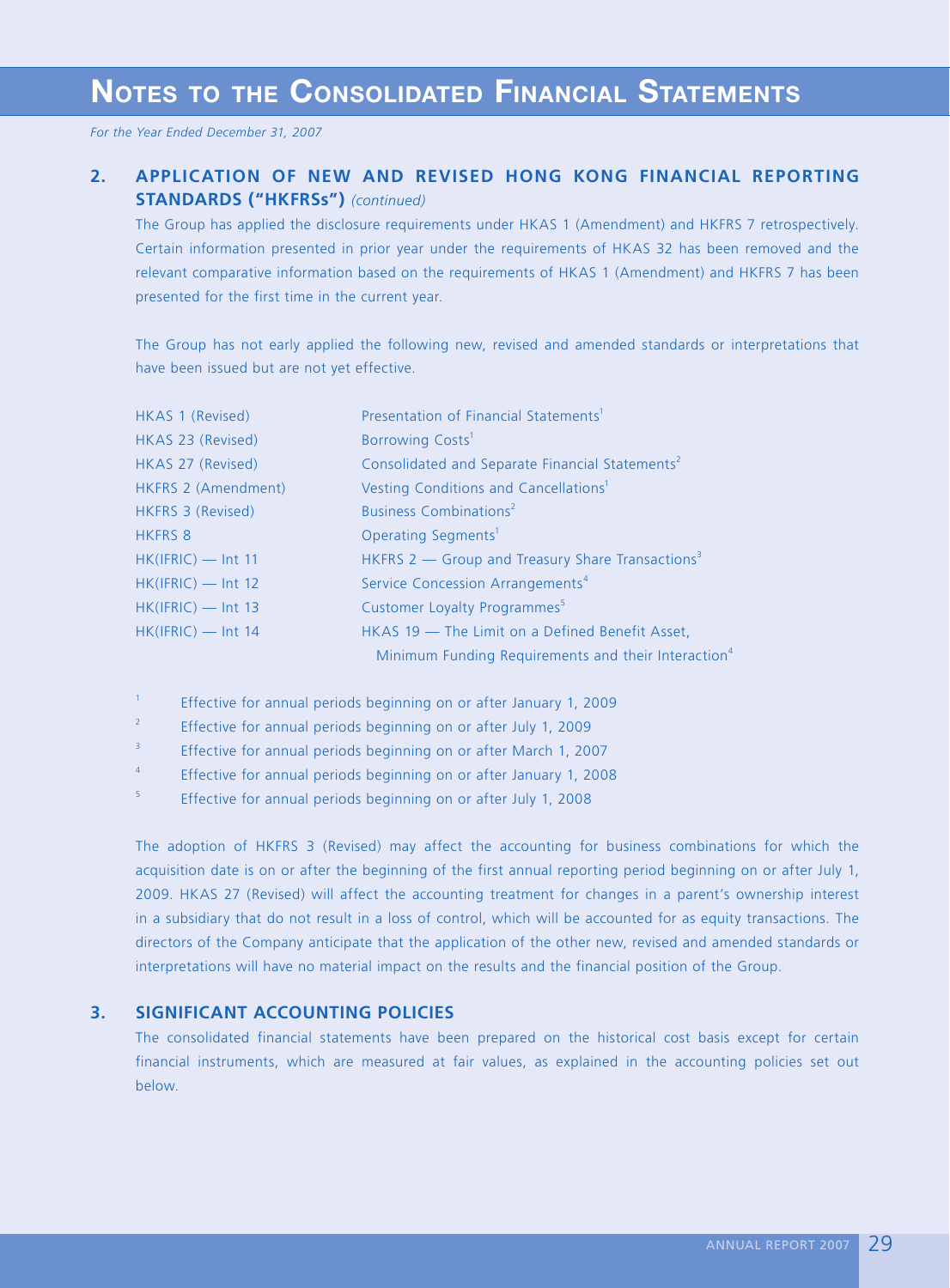## **3. SIGNIFICANT ACCOUNTING POLICIES** *(continued)*

The consolidated financial statements have been prepared in accordance with Hong Kong Financial Reporting Standards issued by the HKICPA. In addition, the consolidated financial statements include applicable disclosures required by the Rules Governing the Listing of Securities on The Stock Exchange of Hong Kong Limited (the "Listing Rules") and by the Hong Kong Companies Ordinance.

### **Basis of consolidation**

The consolidated financial statements incorporate the financial statements of the Company and entities controlled by the Company (its subsidiaries). Control is achieved where the Company has the power to govern the financial and operating policies of an entity so as to obtain benefits from its activities.

The results of subsidiaries acquired or disposed of during the year are included in the consolidated income statement from the effective date of acquisition or up to the effective date of disposal, as appropriate.

Where necessary, adjustments are made to the financial statements of subsidiaries to bring their accounting policies into line with those used by other members of the Group.

All intra-group transactions, balances, income and expenses are eliminated on consolidation.

Minority interests in the net assets of consolidated subsidiaries are presented separately from the Group's equity therein. Minority interests in the net assets consist of the amount of those interests at the date of the original business combination and the minority's share of changes in equity since the date of the combination. Losses applicable to the minority in excess of the minority's interest in the subsidiary's equity are allocated against the interests of the Group except to the extent that the minority has a binding obligation and is able to make an additional investment to cover the losses.

## **Business combinations**

The acquisition of businesses is accounted for using the purchase method. The cost of the acquisition is measured at the aggregate of the fair values, at the date of exchange, of assets given, liabilities incurred or assumed, and equity instruments issued by the Group in exchange for control of the acquiree, plus any costs directly attributable to the business combination. The acquiree's identifiable assets, liabilities and contingent liabilities that meet the conditions for recognition under HKFRS 3 "Business Combinations" are recognised at their fair values at the acquisition date.

Goodwill arising on acquisition is recognised as an asset and initially measured at cost, being the excess of the cost of the business combination over the Group's interest in the net fair value of the identifiable assets, liabilities and contingent liabilities recognised. If, after reassessment, the Group's interest in the net fair value of the acquiree's identifiable assets, liabilities and contingent liabilities exceeds the cost of the business combination, the excess is recognised immediately in profit or loss.

The interest of minority shareholders in the acquiree is initially measured at the minority's proportion of the net fair value of the assets, liabilities and contingent liabilities recognised.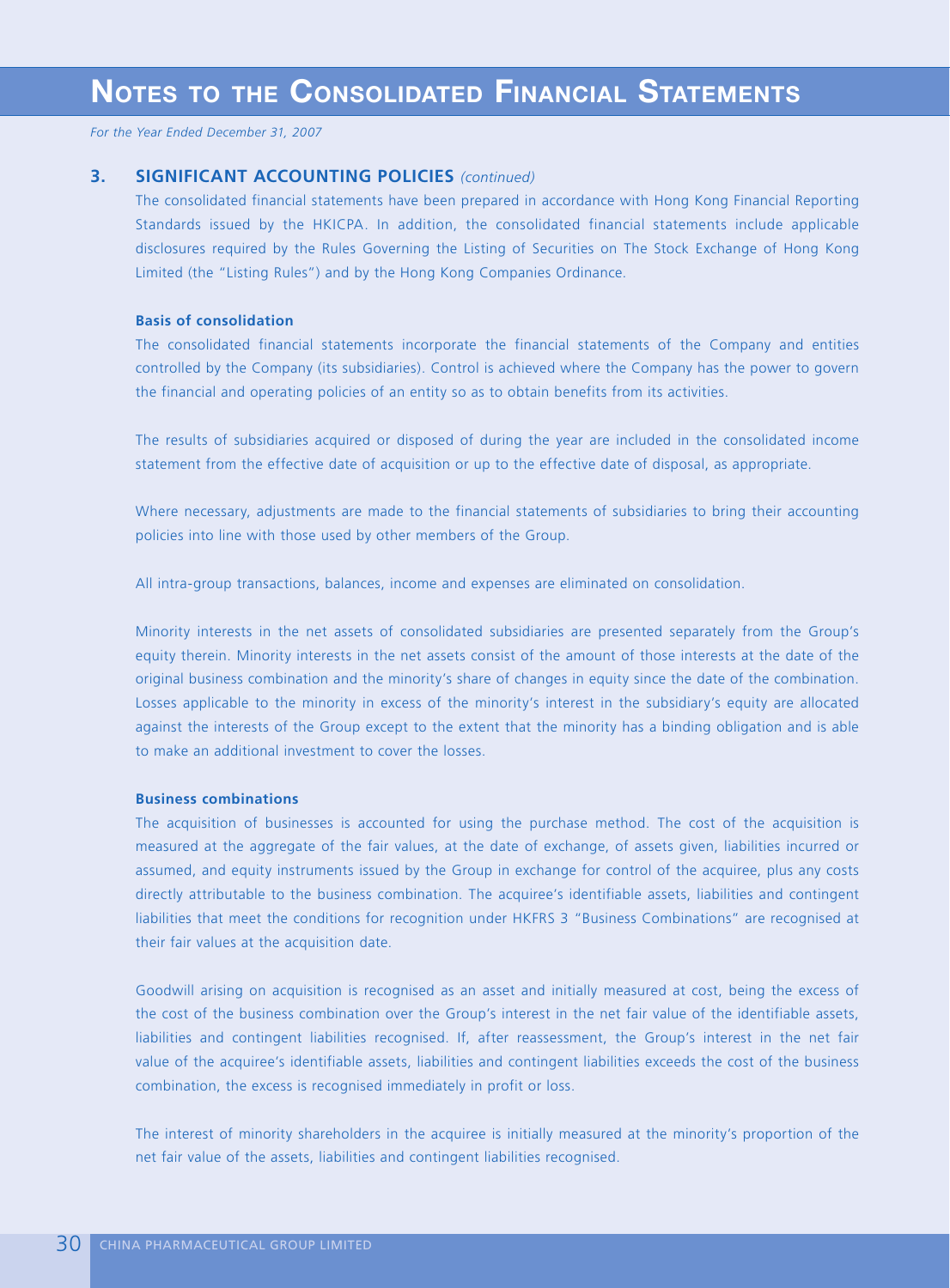## **3. SIGNIFICANT ACCOUNTING POLICIES** *(continued)*

### **Goodwill**

## *Goodwill arising on acquisitions prior to January 1, 2005*

Goodwill arising on acquisitions of net assets and operations of another entity or a jointly controlled entity for which the agreement date is before January 1, 2005 represents the excess of the cost of acquisition over the Group's interest in the fair value of the identifiable assets and liabilities of the relevant acquiree at the date of acquisition.

Goodwill arising on acquisitions of net assets and operations of another entity or a jointly controlled entity prior to January 1, 2001 continues to be held in reserves, and will be charged to the retained profits at the time when the business to which the goodwill relates is disposed of or when a cash-generating unit ("CGU") to which the goodwill relates becomes impaired.

For previously capitalised goodwill arising on an acquisition of net assets and operations of another entity after January 1, 2001, the Group has discontinued amortisation from January 1, 2005 onwards, and such goodwill is tested for impairment annually, and whenever there is an indication that the CGU to which the goodwill relates may be impaired (see the accounting policy below).

### *Goodwill arising on acquisitions on or after January 1, 2005*

Goodwill arising on an acquisition of a business for which the agreement date is on or after January 1, 2005 represents the excess of the cost of acquisition over the Group's interest in the fair value of the identifiable assets, liabilities and contingent liabilities of the relevant business at the date of acquisition. Such goodwill is carried at cost less any accumulated impairment losses.

Capitalised goodwill arising on an acquisition of a business is presented separately in the consolidated balance sheet.

For the purpose of impairment testing, goodwill arising from an acquisition is allocated to each of the relevant CGUs, or groups of CGUs, that are expected to benefit from the synergies of the acquisition. A CGU to which goodwill has been allocated is tested for impairment annually, and whenever there is an indication that the unit may be impaired. For goodwill arising on an acquisition in a financial year, the CGU to which goodwill has been allocated is tested for impairment before the end of that financial year. When the recoverable amount of the CGU is less than the carrying amount of the unit, the impairment loss is allocated to reduce the carrying amount of any goodwill allocated to the unit first, and then to the other assets of the unit pro rata on the basis of the carrying amount of each asset in the unit. Any impairment loss for the goodwill is recognised directly in the consolidated income statement. An impairment loss for goodwill is not reversed in subsequent periods.

On subsequent disposal of the relevant CGU, the attributable amount of goodwill capitalised is included in the determination of the amount of profit or loss on disposal.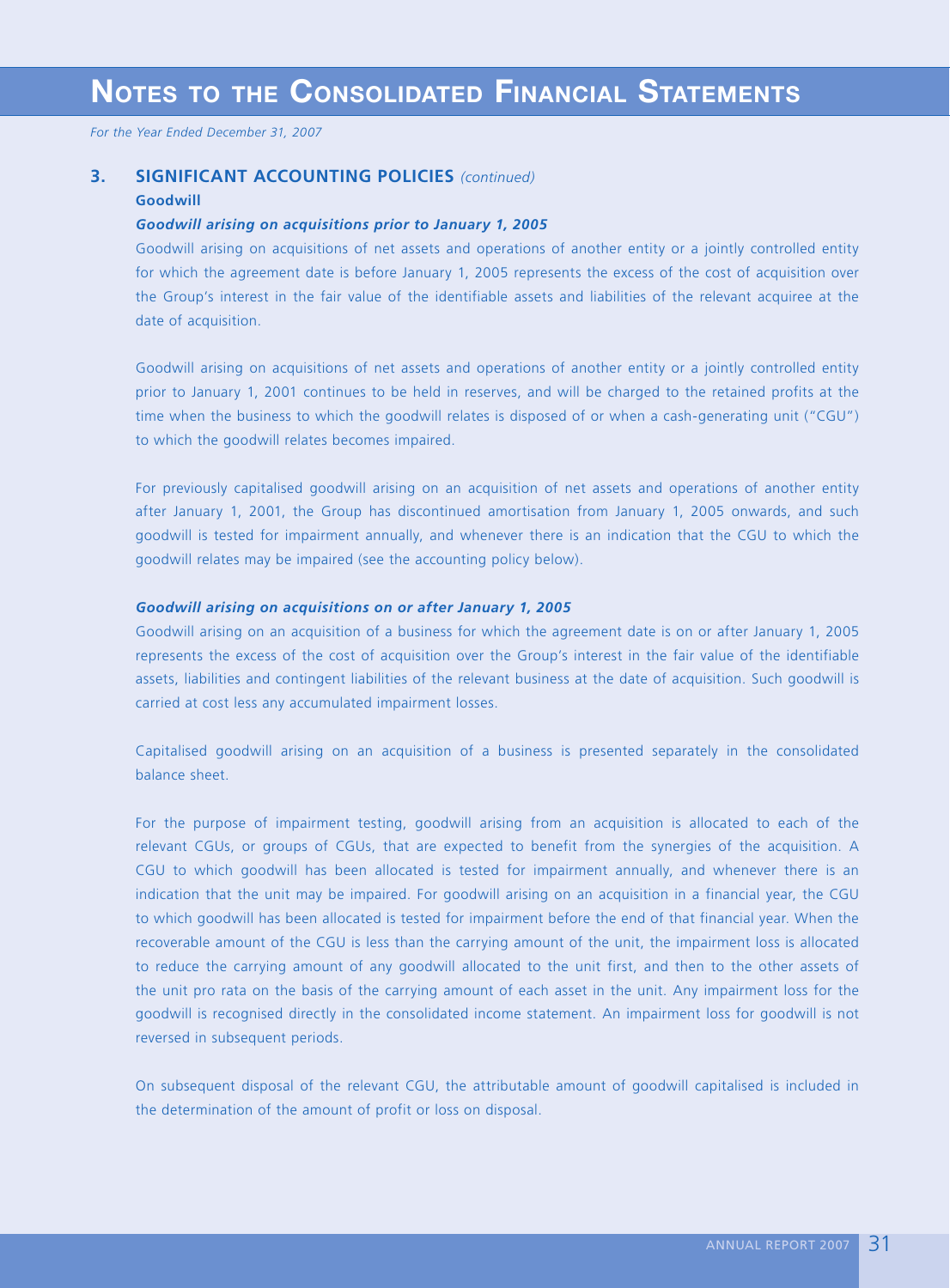## **3. SIGNIFICANT ACCOUNTING POLICIES** *(continued)*

## **Property, plant and equipment**

Property, plant and equipment including buildings held for use in the production or supply of goods or services, or for administrative purposes (other than construction in progress) are stated at cost less subsequent accumulated depreciation and accumulated impairment losses.

Depreciation is provided to write off the cost of items of property, plant and equipment (other than construction in progress) over their estimated useful lives and after taking into account of their estimated residual value, using the straight-line method.

Construction in progress includes property, plant and equipment in the course of construction for production or for its own use purposes. Construction in progress is carried at cost less any recognised impairment loss. Construction in progress is classified to the appropriate category of property, plant and equipment when completed and ready for intended use. Depreciation of these assets, on the same basis as other property assets, commences when the assets are ready for their intended use.

An item of property, plant and equipment is derecognised upon disposal or when no future economic benefits are expected to arise from the continued use of the asset. Any gain or loss arising on derecognition of the asset (calculated as the difference between the net disposal proceeds and the carrying amount of the item) is included in the consolidated income statement in the year in which the item is derecognised.

### **Prepaid lease payments**

Prepaid lease payments which represent up-front payments to acquire leasehold land interests are stated at cost and amortised over the period of the lease on a straight-line basis.

#### **Intangible assets**

### *Intangible assets acquired separately*

Intangible assets acquired separately and with finite useful lives are carried at costs less accumulated amortisation and any accumulated impairment losses. Amortisation for intangible assets with finite useful lives is provided on a straight-line basis over their estimated useful lives.

Gains or losses arising from derecognition of an intangible asset are measured at the difference between the net disposal proceeds and the carrying amount of the asset and are recognised in the consolidated income statement when the asset is derecognised.

## *Research and development expenditure*

Expenditure on research activities is recognised as an expense in the period in which it is incurred.

An internally-generated intangible asset arising from development expenditure is recognised only if it is anticipated that the development costs incurred on a clearly-defined project will be recovered through future commercial activity. The resultant asset is amortised on a straight-line basis over its useful life, and carried at cost less subsequent accumulated amortisation and any accumulated impairment losses.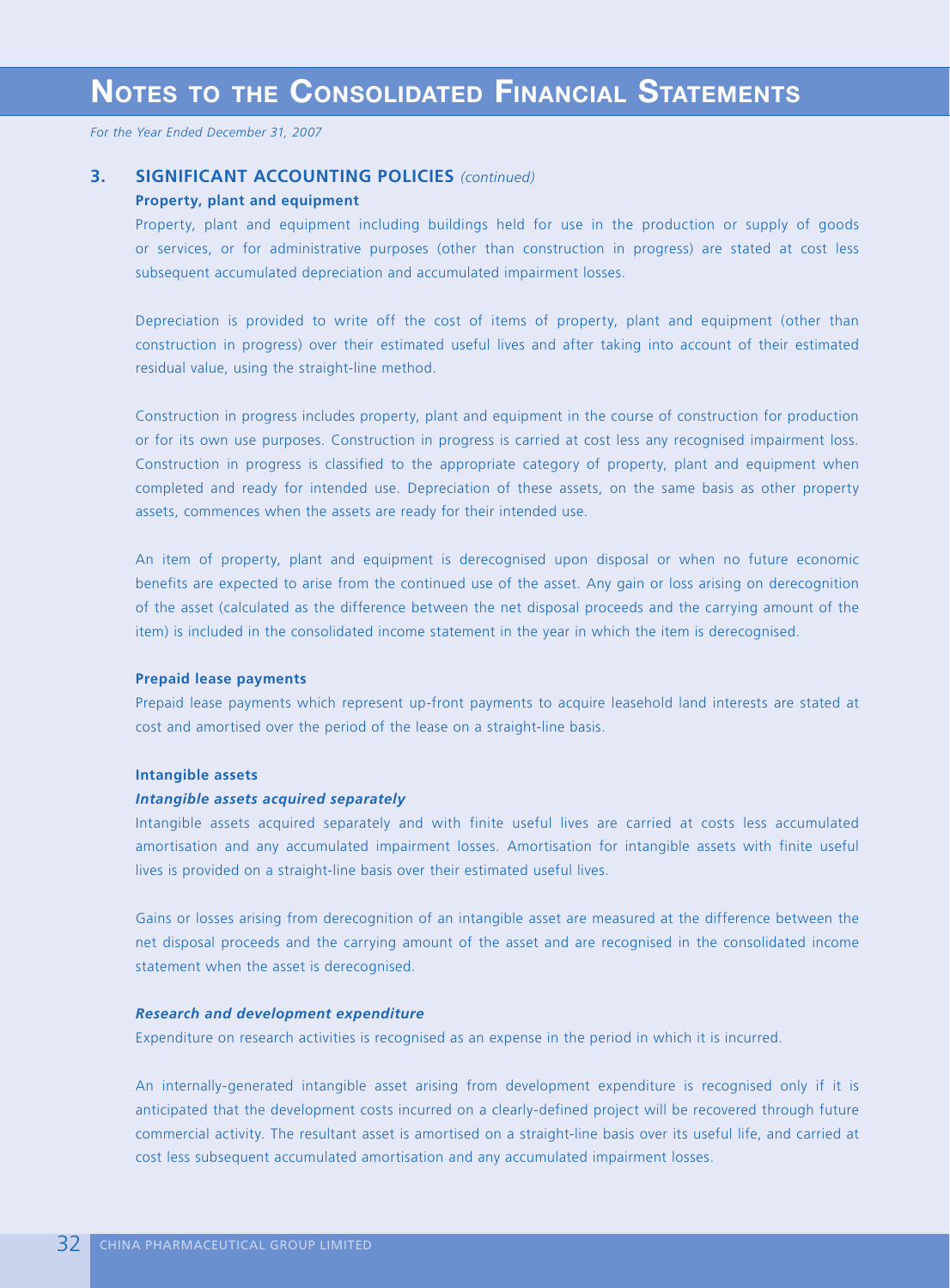# **3. SIGNIFICANT ACCOUNTING POLICIES** *(continued)*

#### **Intangible assets** *(continued)*

## *Research and development expenditure (continued)*

The amount initially recognised for internally-generated intangible asset is the sum of the expenditure incurred from the date when the intangible asset first meets the recognition criteria. Where no internallygenerated intangible asset can be recognised, development expenditure is charged to profit or loss in the period in which it is incurred.

Subsequent to initial recognition, internally-generated intangible asset is reported at cost less accumulated amortisation and accumulated impairment losses, on the same basis as intangible assets acquired separately.

## **Investments in subsidiaries**

Investments in subsidiaries are included in the Company's balance sheet at cost less any identified impairment losses.

### **Jointly controlled entities**

Joint venture arrangements that involve the establishment of a separate entity in which venturers have joint control over the economic activity of the entity are referred to as jointly controlled entities.

The results and assets and liabilities of the jointly controlled entity are incorporated in the consolidated financial statements using the equity method of accounting. Under the equity method, investment in a jointly controlled entity is carried in the consolidated balance sheet at cost as adjusted for post-acquisition changes in the Group's share of net assets of the jointly controlled entity, less any identified impairment loss. When the Group's share of losses of a jointly controlled entity equals or exceeds its interest in that jointly controlled entity, the Group discontinues recognising its share of further losses. An additional share of losses is provided for and a liability is recognised only to the extent that the Group has incurred legal or constructive obligations or made payments on behalf of that jointly controlled entity.

When a group entity transacts with a jointly controlled entity of the Group, profits or losses are eliminated to the extent of the Group's interest in the jointly controlled entity.

### **Inventories**

Inventories are stated at the lower of cost and net realisable value. Cost is calculated using the weighted average method.

## **Financial instruments**

Financial assets and financial liabilities are recognised on the balance sheet when a group entity becomes a party to the contractual provisions of the instrument. Financial assets and financial liabilities are initially measured at fair value. Transaction costs that are directly attributable to the acquisition or issue of financial assets and financial liabilities are added to or deducted from the fair value of the financial assets or financial liabilities, as appropriate, on initial recognition.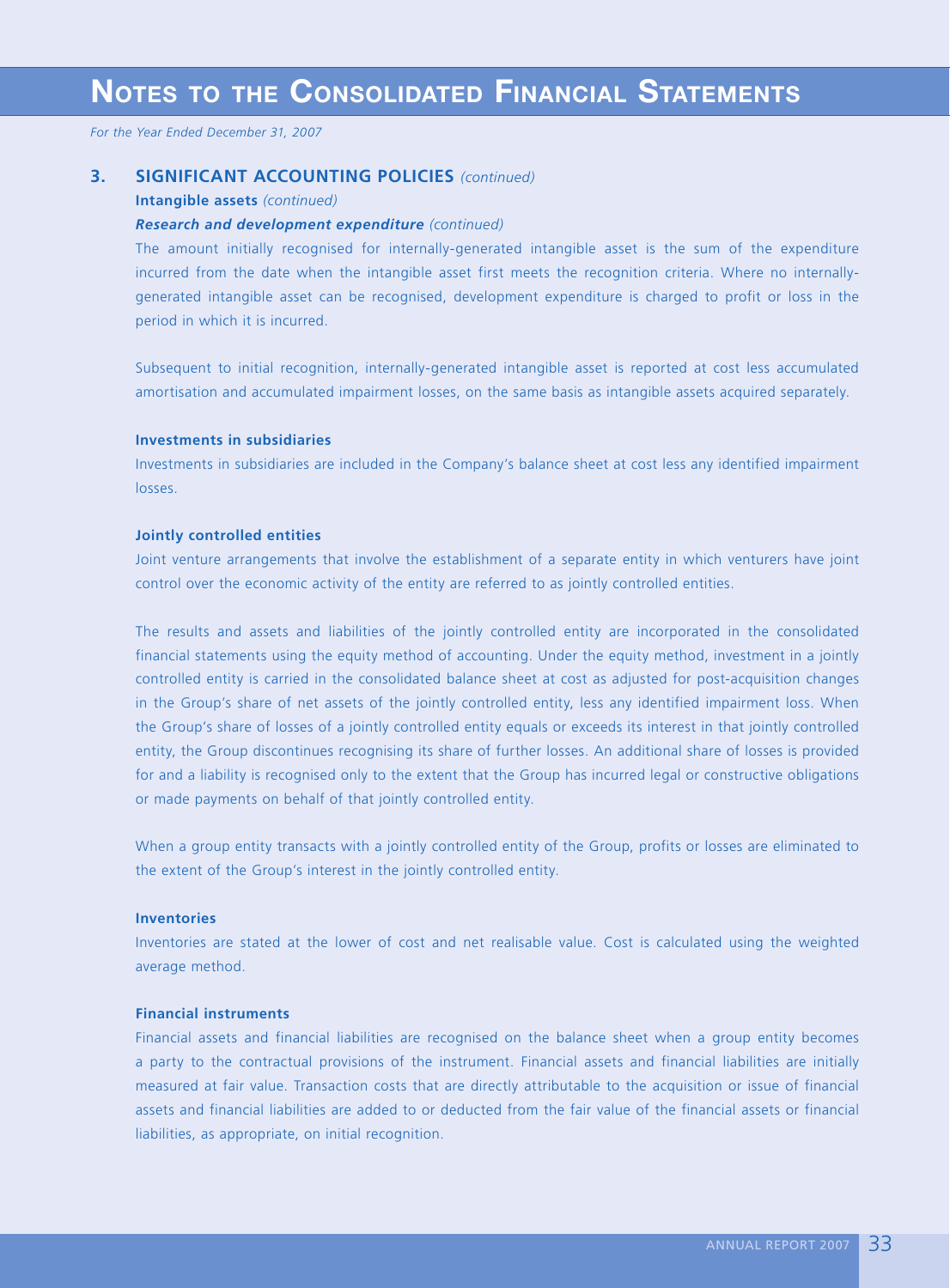# **NOTES TO THE CONSOLIDATED FINANCIAL STATEMENTS**

*For the Year Ended December 31, 2007*

# **3. SIGNIFICANT ACCOUNTING POLICIES** *(continued)*

**Financial instruments** *(continued)*

# *Financial assets*

The Group's financial assets are classified as loans and receivables.

### *Effective interest method*

The effective interest method is a method of calculating the amortised cost of a financial asset and of allocating interest income over the relevant period. The effective interest rate is the rate that exactly discounts estimated future cash receipts (including all fees on points paid or received that form an integral part of the effective interest rate, transaction costs and other premiums or discounts) through the expected life of the financial asset, or, where appropriate, a shorter period. Income is recognised on an effective interest basis for debt instruments.

## *Loans and receivables*

Loans and receivables are non-derivative financial assets with fixed or determinable payments that are not quoted in an active market. At each balance sheet date subsequent to initial recognition, loans and receivables (including trade and other receivables, bills receivables, trade receivables due from a related company, amount due from a jointly controlled entity, pledged bank deposits and bank balances) are carried at amortised cost using the effective interest method, less any identified impairment losses (see accounting policy on impairment loss on financial assets below).

#### *Impairment of financial assets*

Financial assets are assessed for indicators of impairment at each balance sheet date. Financial assets are impaired where there is objective evidence that, as a result of one or more events that occurred after the initial recognition of the financial asset, the estimated future cash flows of the financial assets have been impacted.

Objective evidence of impairment could include:

- significant financial difficulty of the issuer or counterparty; or
- default or delinquency in interest or principal payments; or
- it becoming probable that the borrower will enter bankruptcy or financial re-organisation.

For certain categories of financial asset, such as trade receivables, assets that are assessed not to be impaired individually are subsequently assessed for impairment on a collective basis. Objective evidence of impairment for a portfolio of receivables could include the Company's past experience of collecting payments, an increase in the number of delayed payments in the portfolio past the general credit period of 90 days and observable changes in national or local economic conditions that correlate with default on receivables.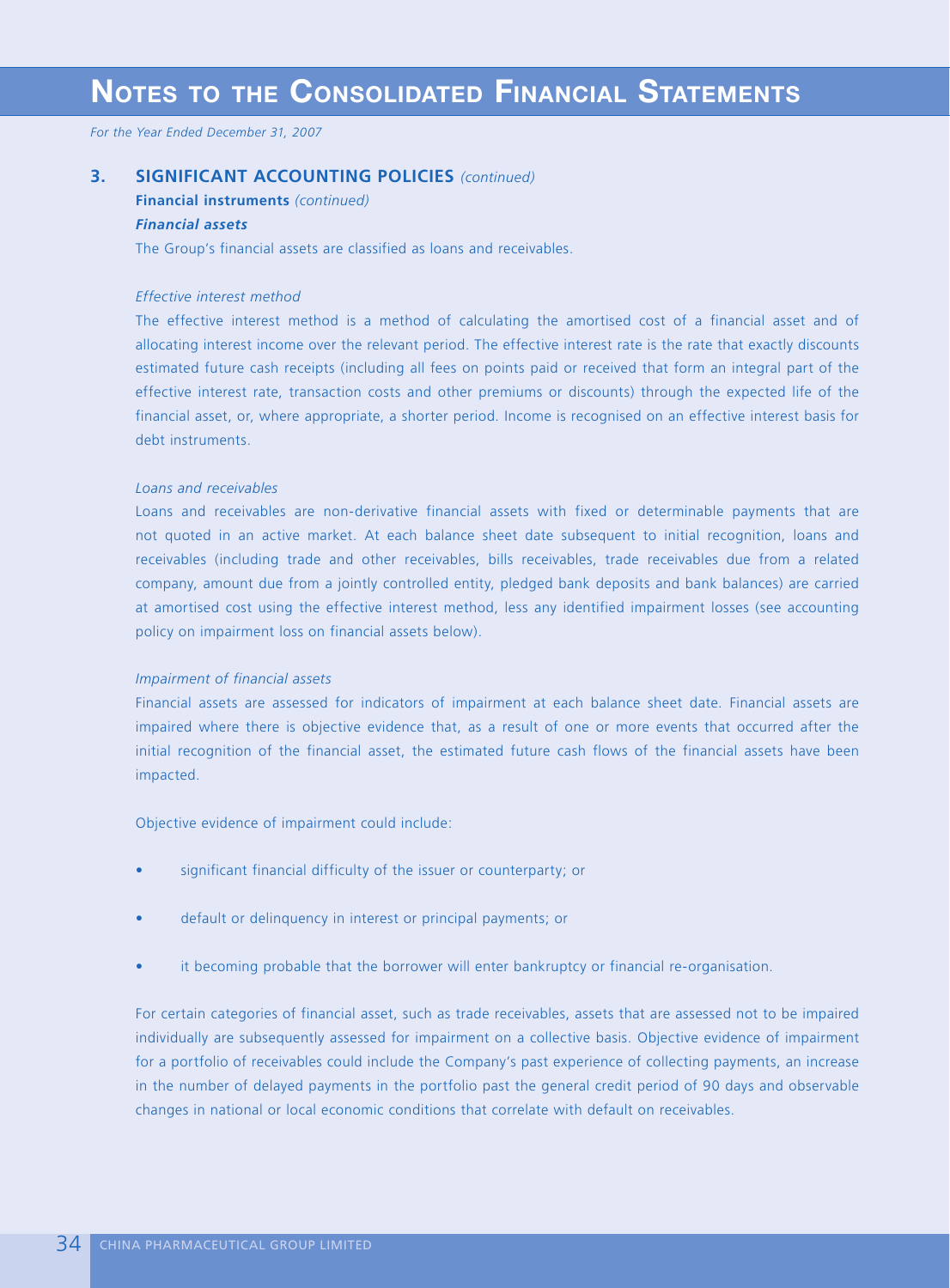## **3. SIGNIFICANT ACCOUNTING POLICIES** *(continued)*

**Financial instruments** *(continued)*

# *Financial assets (continued)*

## *Impairment of financial assets (continued)*

For financial assets carried at amortised cost, an impairment loss is recognised in profit or loss when there is objective evidence that the asset is impaired, and is measured as the difference between the asset's carrying amount and the present value of the estimated future cash flows discounted at the original effective interest rate.

The carrying amount of the financial asset is reduced by the impairment loss directly for all financial assets with the exception of trade receivables where the carrying amount is reduced through the use of an allowance account. Changes in the carrying amount of the allowance account are recognised in profit or loss. When a trade receivable is considered uncollectible, it is written off against the allowance account. Subsequent recoveries of amounts previously written off are credited to profit or loss.

If, in a subsequent period, the amount of impairment loss decreases and the decrease can be related objectively to an event occurring after the impairment losses was recognised, the previously recognised impairment loss is reversed through profit or loss to the extent that the carrying amount of the asset at the date the impairment is reversed does not exceed what the amortised cost would have been had the impairment not been recognised.

### *Financial liabilities and equity*

Financial liabilities and equity instruments issued by a group entity are classified according to the substance of the contractual arrangements entered into and the definitions of a financial liability and an equity instrument.

An equity instrument is any contract that evidences a residual interest in the assets of the group after deducting all of its liabilities.

## *Effective interest method*

The effective interest method is a method of calculating the amortised cost of a financial liability and of allocating interest expense over the relevant period. The effective interest rate is the rate that exactly discounts estimated future cash payments through the expected life of the financial liability, or, where appropriate, a shorter period. Interest expense is recognised on an effective interest basis.

## Financial liabilities

Financial liabilities including trade and other payables, bills payables, trade payables due to a related company, amounts due to related companies, unsecured bank loans, loans from an intermediate/ultimate holding company and loan from a related company are subsequently measured at amortised cost, using the effective interest method.

### Equity instruments

Equity instruments issued by the Company are recorded at the proceeds received, net of direct issue costs.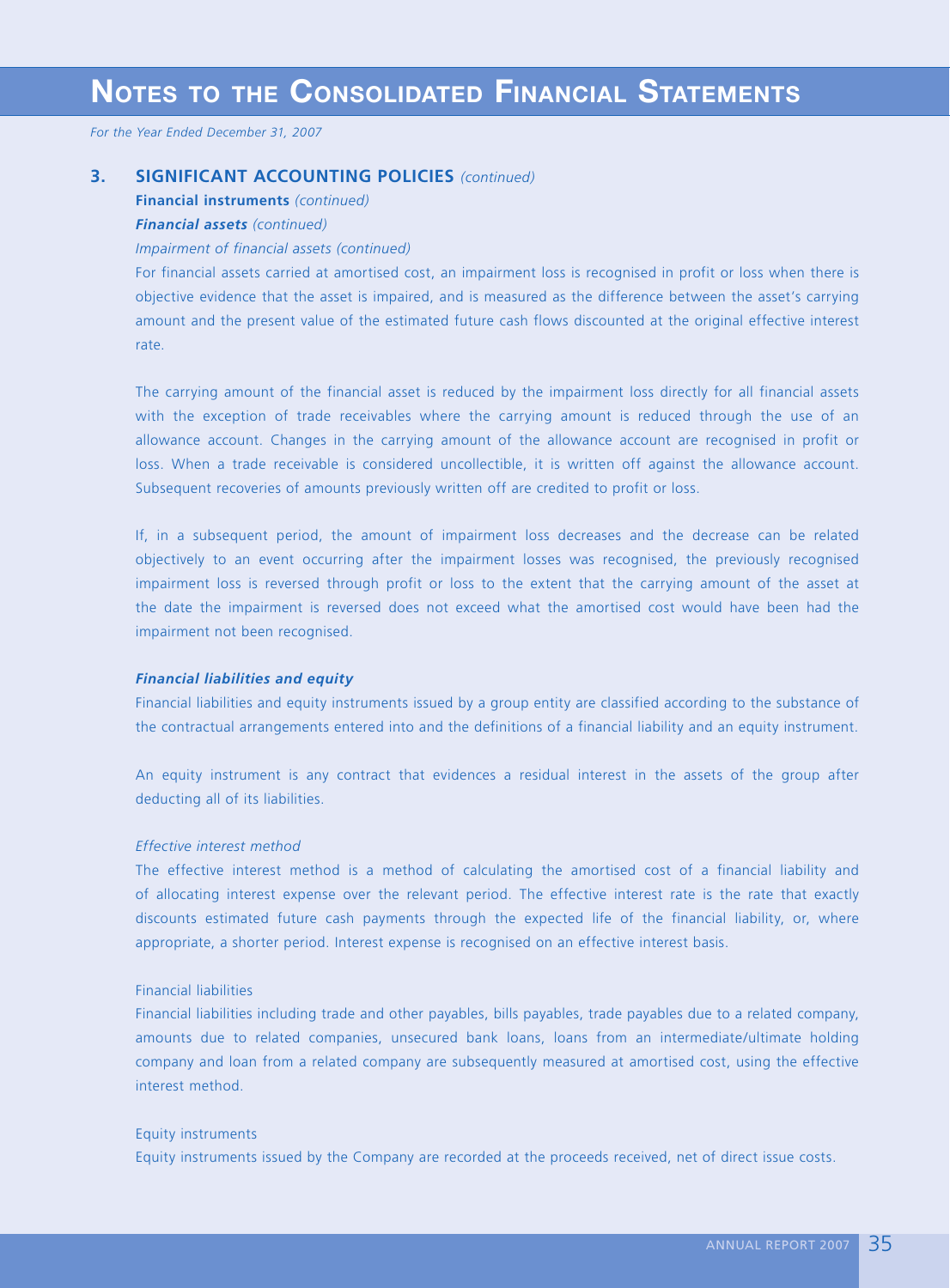### **3. SIGNIFICANT ACCOUNTING POLICIES** *(continued)*

**Financial instruments** *(continued)*

## *Derivative financial instruments*

Derivatives are initially recognised at fair value at the date a derivative contract is entered into and are subsequently remeasured to their fair value at each balance sheet date. The resulting gain or loss is recognised in profit or loss immediately.

#### *Derecognition*

Financial assets are derecognised when the rights to receive cash flows from the assets expire or, the financial assets are transferred and the Company has transferred substantially all the risks and rewards of ownership of the financial assets. On derecognition of a financial asset, the difference between the asset's carrying amount and the sum of the consideration received and receivable and the cumulative gain or loss that had been recognised directly in equity is recognised in profit or loss.

Financial liabilities are derecognised when the obligation specified in the relevant contract is discharged, cancelled or expires. The difference between the carrying amount of the financial liability derecognised and the consideration paid and payable is recognised in profit or loss.

## **Impairment losses on tangible and intangible assets, other than goodwill (see the accounting policies in respect of goodwill above)**

At each balance sheet date, the Group reviews the carrying amounts of its tangible and intangible assets to determine whether there is any indication that those assets have suffered an impairment loss. If the recoverable amount of an asset is estimated to be less than its carrying amount, the carrying amount of the asset is reduced to its recoverable amount. An impairment loss is recognised as an expense immediately.

Where an impairment loss subsequently reverses, the carrying amount of the asset is increased to the revised estimate of its recoverable amount, but so that the increased carrying amount does not exceed the carrying amount that would have been determined had no impairment loss been recognised for the asset in prior years. A reversal of an impairment loss is recognised as income immediately.

#### **Revenue recognition**

Revenue is measured at the fair value of the consideration received or receivable and represents amounts receivable for goods sold and services provided in the normal course of business, net of returns, discounts and sales related taxes.

Revenue from sale of goods is recognised when the goods are delivered and title has passed.

Service income is recognised when services are rendered.

Dividend income from investments is recognised when the Company's rights to receive payment have been established.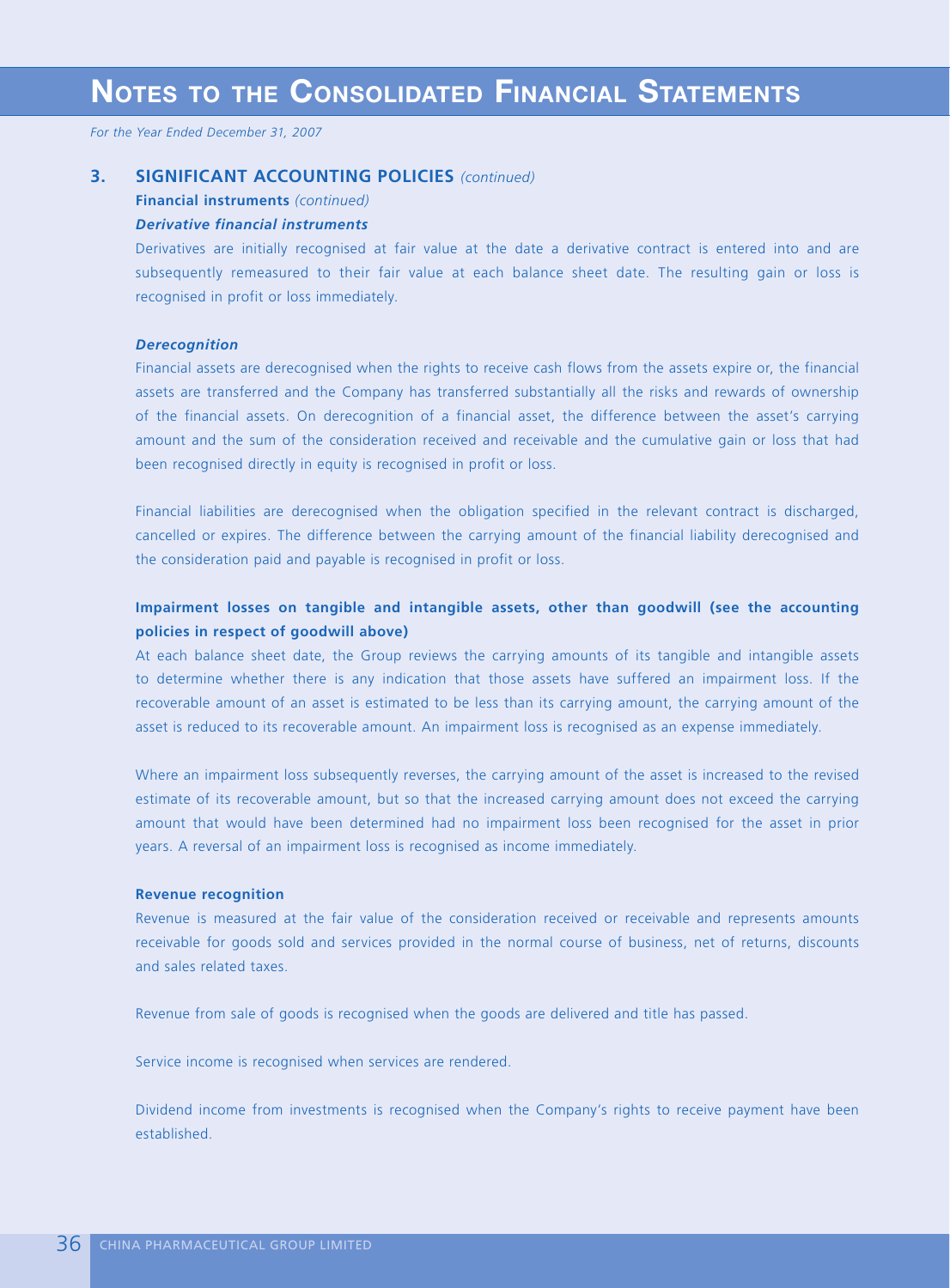## **3. SIGNIFICANT ACCOUNTING POLICIES** *(continued)*

#### **Revenue recognition** *(continued)*

Interest income from a financial asset is accrued on a time basis, by reference to the principal outstanding and at the effective interest rate applicable, which is the rate that exactly discounts the estimated future cash receipts through the expected life of the financial asset to that asset's net carrying amount.

#### **Retirement benefit costs**

Payments to the Mandatory Provident Fund Scheme and state-managed retirement benefit schemes are charged as an expense when employees have rendered service entitling them to the contributions.

#### **Operating lease**

Rentals payable under operating leases are charged to profit or loss on a straight-line basis over the term of the relevant lease. Benefits received and receivable as an incentive to enter into an operating lease are recognised as a reduction of rental expense over the lease term on a straight-line basis.

#### **Borrowing costs**

All borrowing costs are recognised as and included in finance costs in the consolidated income statement in the period in which they are incurred.

#### **Taxation**

Income tax expense represents the sum of the tax currently payable and deferred tax.

The tax currently payable is based on taxable profit for the year. Taxable profit differs from profit as reported in the consolidated income statement because it excludes items of income or expense that are taxable or deductible in other years and it further excludes items that are never taxable or deductible. The Group's liability for current tax is calculated using tax rates that have been enacted or substantively enacted by the balance sheet date.

Deferred tax is recognised on differences between the carrying amounts of assets and liabilities in the consolidated financial statements and the corresponding tax base used in the computation of taxable profit, and is accounted for using the balance sheet liability method. Deferred tax liabilities are generally recognised for all taxable temporary differences and deferred tax assets are recognised to the extent that it is probable that taxable profits will be available against which deductible temporary differences can be utilised. Such assets and liabilities are not recognised if the temporary difference arises from goodwill or from the initial recognition (other than in a business combination) of other assets and liabilities in a transaction that affects neither the taxable profit nor the accounting profit.

Deferred tax liabilities are recognised for taxable temporary differences arising on investments in subsidiaries and interest in a jointly controlled entity, except where the Group is able to control the reversal of the temporary difference and it is probable that the temporary difference will not reverse in the foreseeable future.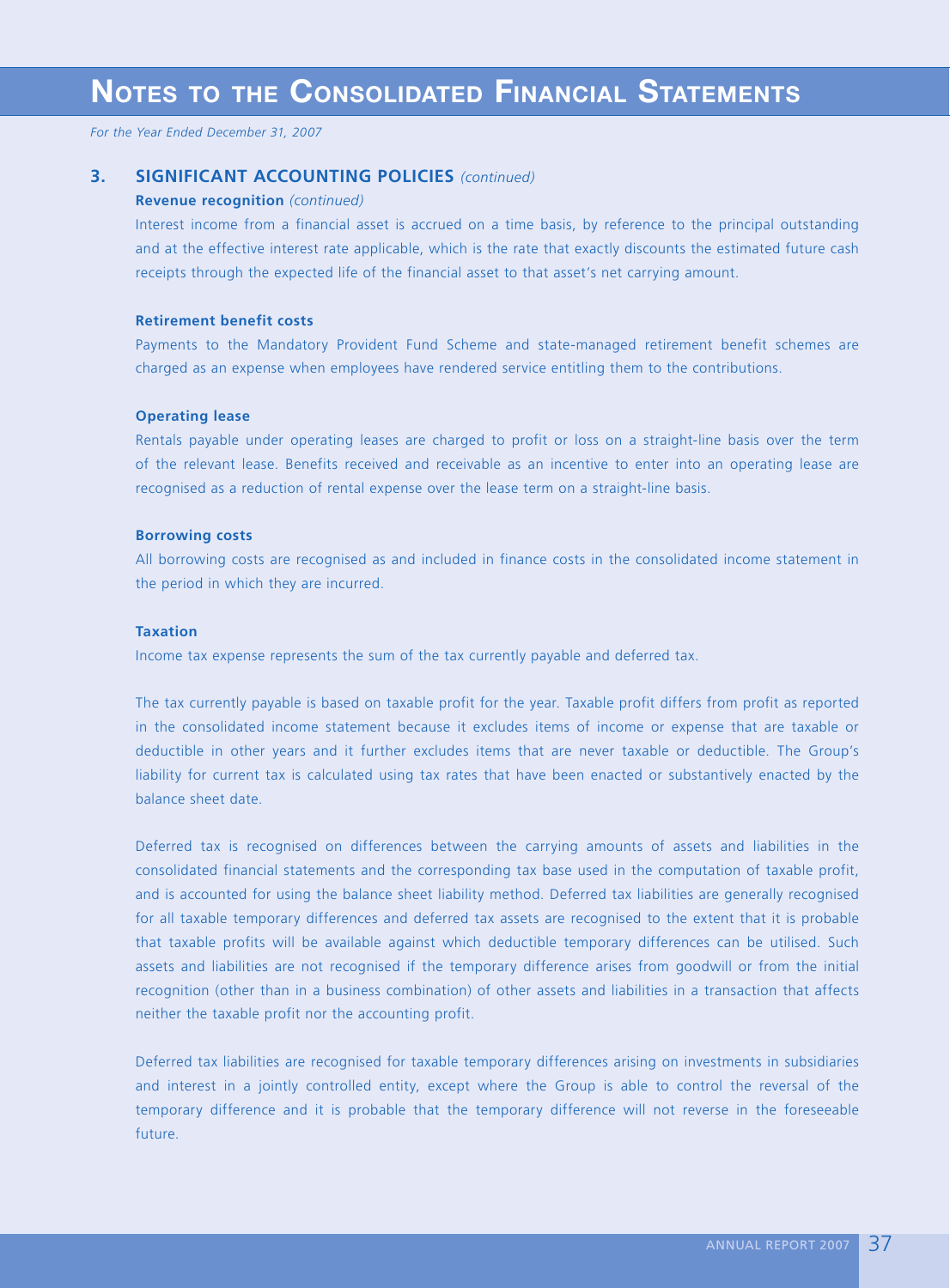## **3. SIGNIFICANT ACCOUNTING POLICIES** *(continued)*

#### **Taxation** *(continued)*

The carrying amount of deferred tax assets is reviewed at each balance sheet date and reduced to the extent that it is no longer probable that sufficient taxable profits will be available to allow all or part of the asset to be recovered.

Deferred tax is calculated at the tax rates that are expected to apply in the period when the liability is settled or the asset is realised. Deferred tax is charged or credited to profit or loss, except when it relates to items charged or credited directly to equity, in which case the deferred tax is also dealt with in equity.

#### **Tax credits**

Tax credits are recognised as income in the consolidated income statement only when the Group has met the underlying requirements or received the tax refund from the relevant tax authority.

#### **Foreign currencies**

In preparing the financial statements of each individual group entity, transactions in currencies other than the functional currency of that entity (foreign currencies) are recorded in the respective functional currency (i.e. the currency of the primary economic environment in which the entity operates) at the rates of exchanges prevailing on the dates of the transactions. At each balance sheet date, monetary items denominated in foreign currencies are retranslated at the rates prevailing on the balance sheet date. Non-monetary items that are measured in terms of historical cost in a foreign currency are not retranslated.

Exchange differences arising on the settlement of monetary items, and on the translation of monetary items, are recognised in profit or loss in the period in which they arise.

For the purposes of presenting the consolidated financial statements, the assets and liabilities of the Group are translated into the presentation currency of the Group (i.e. HKD) at the rate of exchange prevailing at the balance sheet date, and their income and expenses are translated at the average exchange rates for the year, unless exchange rates fluctuate significantly during the period, in which case, the exchange rates prevailing at the dates of transactions are used. Exchange differences arising, if any, are recognised as a separate component of equity (translation reserve). Such exchange differences are recognised in profit or loss in the period in which the foreign operation is disposed of.

Goodwill and fair value adjustments on identifiable assets acquired arising on an acquisition of a foreign operation on or after January 1, 2005 are treated as assets and liabilities of that foreign operation and translated at the rate of exchange prevailing at the balance sheet date. Exchange differences arising are recognised in the translation reserve.

Goodwill and fair value adjustments on identifiable assets acquired arising on an acquisition of a foreign operation before January 1, 2005 is treated as non-monetary foreign currency items of the acquirer and reported using the historical cost prevailing at the date of acquisition.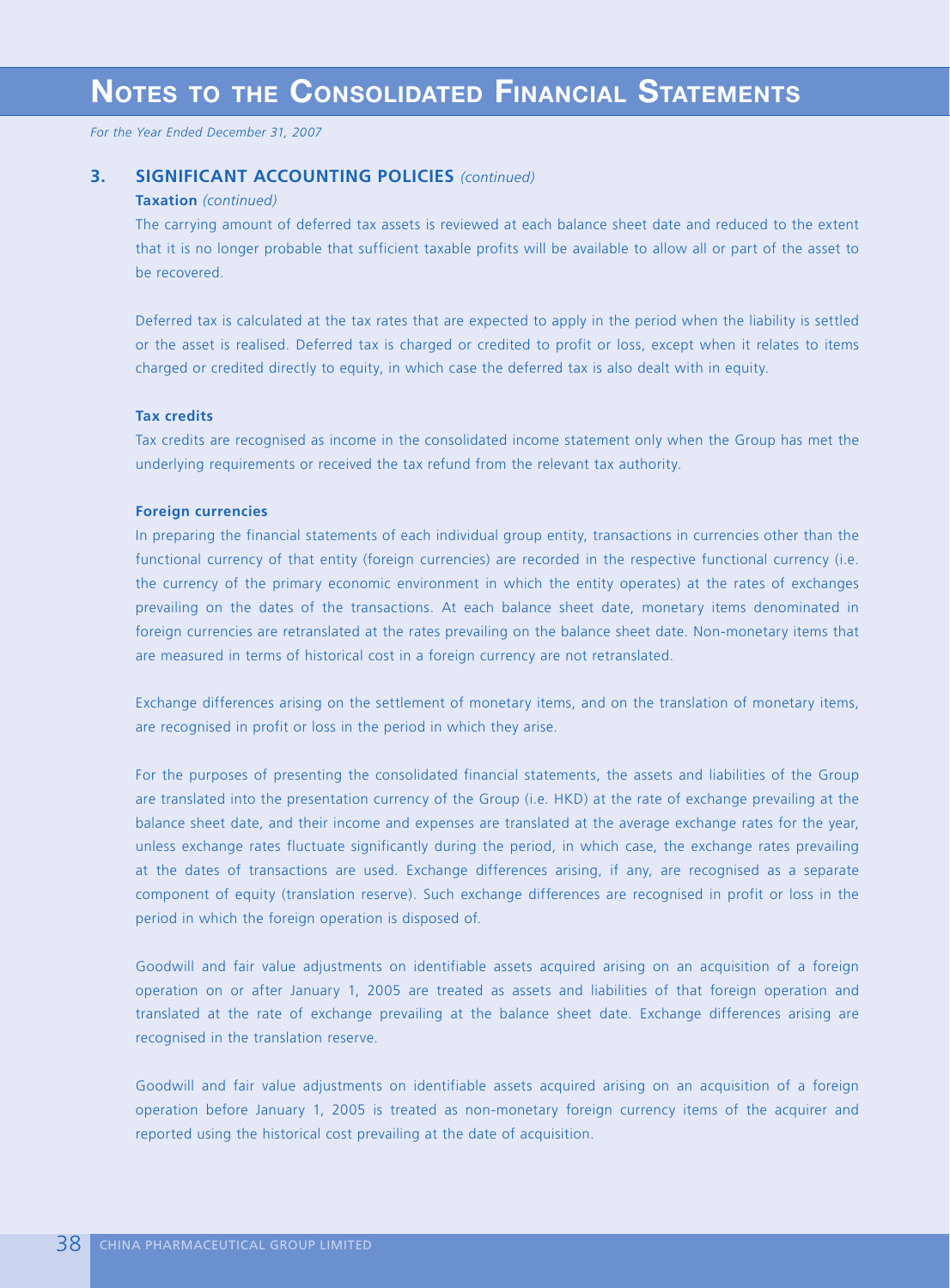### **4. KEY SOURCE OF ESTIMATION UNCERTAINTY**

The key source of estimation uncertainty at the balance sheet date, that has a significant risk of causing a material adjustment to the carrying amounts of assets and liabilities within the next financial year, is discussed below.

#### **Estimated impairment of goodwill**

Determining whether goodwill is impaired requires an estimation of the value in use of the CGUs to which goodwill has been allocated. The value in use calculation requires the Group to estimate the future cash flows expected to arise from the CGU and a suitable discount rate in order to calculate the present value. Where the actual future cash flows are less than expected, a material impairment loss may arise. The carrying amount of goodwill at the balance sheet date was approximately HK\$260,848,000, of which approximately HK\$160,130,000 was included in the goodwill reserve. At the balance sheet date, the directors assessed the need to provide impairment loss on the goodwill and the carrying amount of the goodwill was sustained by the result. Details of the impairment test are provided in note 19.

## **5. CAPITAL RISK MANAGEMENT**

The Group manages its capital to ensure that the Group will be able to continue as a going concern while maximising the return to stakeholders through the optimisation of the debt and equity balance. The Group's overall strategy remains unchanged from prior year.

The capital structure of the Group consists of net debt, which includes the borrowings as disclosed in note 27 net of cash and cash equivalents and equity attributable to equity holders of the Company, comprising issued share capital, retained profits and other reserves.

The directors of the Company review the capital structure on a regular basis. As part of this review, the directors consider the cost of capital and the risks associates with each class of capital. Based on recommendations of the directors, the Group will balance its overall capital structure through the payment of dividends, new share issues and share buy-backs as well as the issue of new debt and the redemption of existing debt.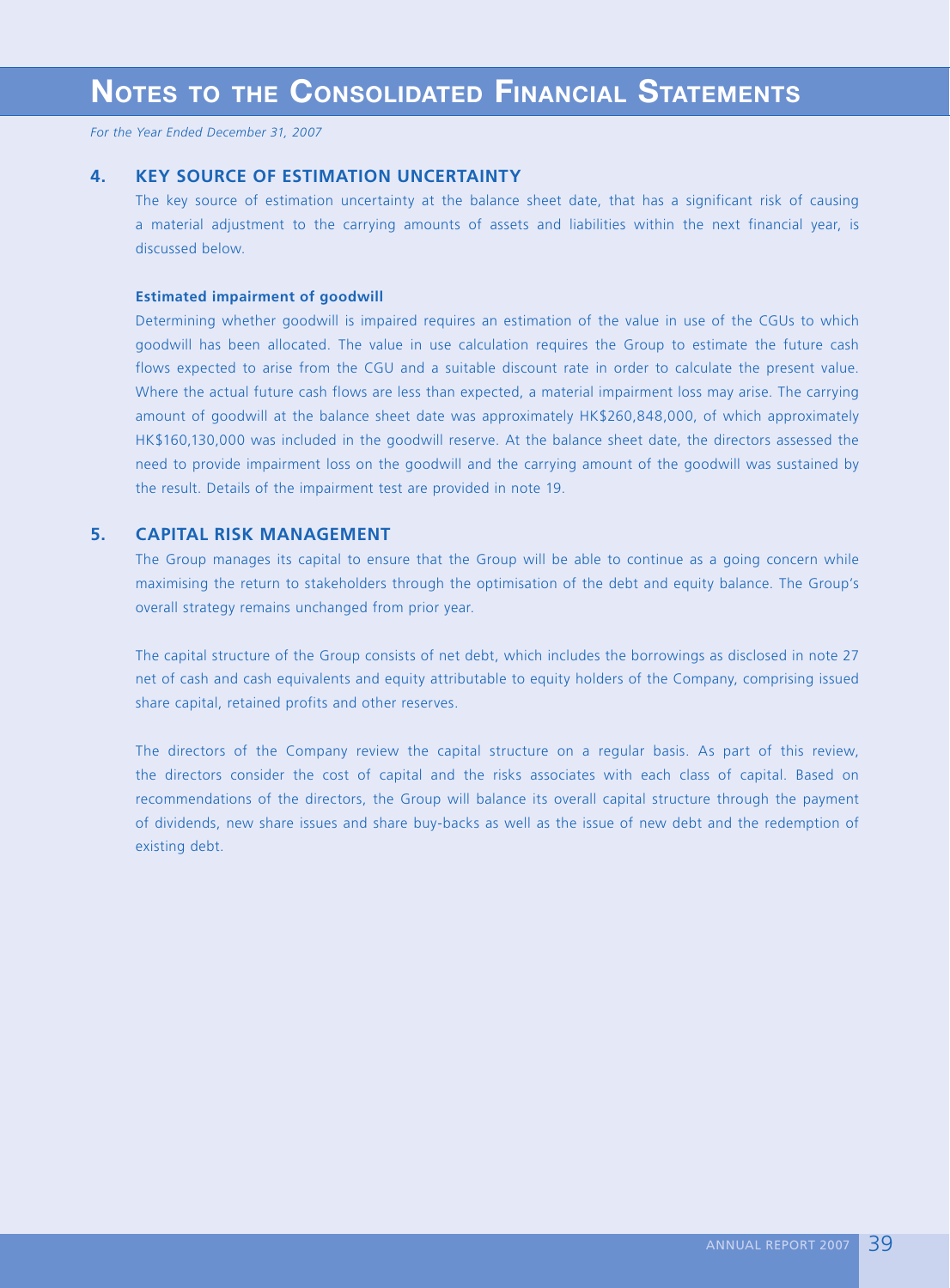*For the Year Ended December 31, 2007*

## **6. FINANCIAL INSTRUMENTS**

#### **6a. Categories of financial instruments**

|                              |                 | <b>THE GROUP</b> | <b>THE COMPANY</b> |          |  |  |
|------------------------------|-----------------|------------------|--------------------|----------|--|--|
|                              | 2007            | 2006             | 2007               | 2006     |  |  |
|                              | <b>HK\$'000</b> | HK\$'000         | <b>HK\$'000</b>    | HK\$'000 |  |  |
|                              |                 |                  |                    |          |  |  |
| <b>Financial assets</b>      |                 |                  |                    |          |  |  |
| Loans and receivables        |                 |                  |                    |          |  |  |
| (including cash and          |                 |                  |                    |          |  |  |
| cash equivalents)            | 1,457,154       | 1,047,816        | 871,057            | 870,841  |  |  |
|                              |                 |                  |                    |          |  |  |
| <b>Financial liabilities</b> |                 |                  |                    |          |  |  |
| Amortised cost               | 2,829,547       | 2,504,034        | 652,000            | 654,000  |  |  |
| Derivative financial         |                 |                  |                    |          |  |  |
| instrument                   | 551             |                  | 551                |          |  |  |
|                              |                 |                  |                    |          |  |  |

#### **6b. Financial risk management objectives and policies**

The major financial instruments of the Group and the Company include trade and other receivables, bills receivables, amount due from a jointly controlled entity, amounts due from subsidiaries, bank balances, trade and other payables, bills payables, trade payables due to a related company, amounts due to related companies, loans from an intermediate holding company and unsecured bank loans. Details of the financial instruments are disclosed in respective notes. The risks associated with certain of these financial instruments include market risk (represented by currency risk and interest rate risk), credit risk and liquidity risk. The policies on how to mitigate these risks are set out below. The management manages and monitors these exposures to ensure appropriate measures are implemented on a timely and effective manner.

#### *Market risk*

*(i) Currency risk*

The Group mainly operates in the PRC with most of the transactions denominated and settled in RMB. However, several subsidiaries of the Company have foreign currency sales, mainly denominated in United States dollar ("USD") and the Company has raised bank loans, denominated in HKD, which expose the Group to foreign currency risk.

The Group currently does not have a foreign currency hedging policy. However, management will monitor foreign exchange exposure closely and consider the use of hedging instruments when the need arises.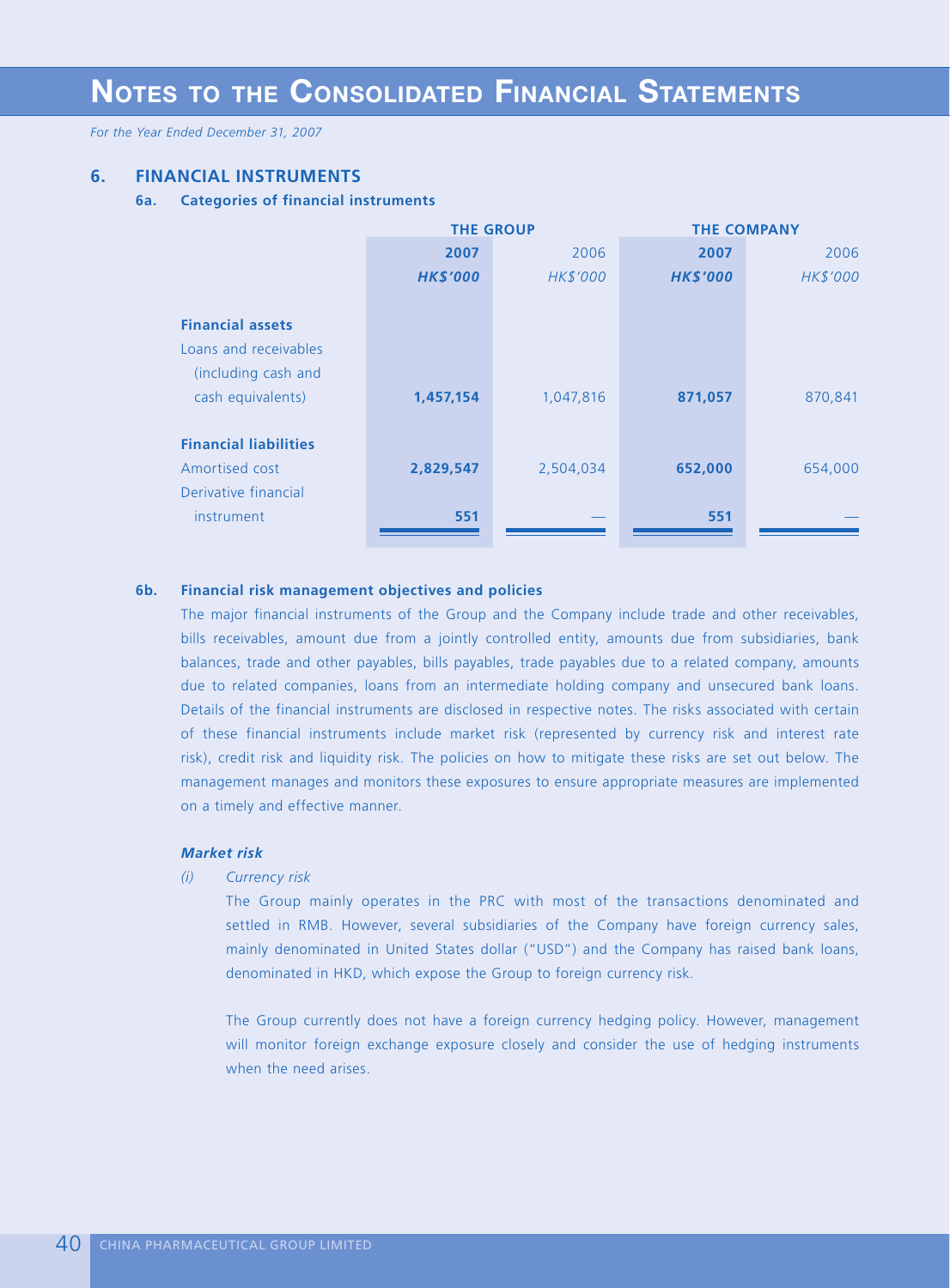## **6. FINANCIAL INSTRUMENTS** *(continued)*

#### **6b. Financial risk management objectives and policies** *(continued)*

#### *Market risk (continued)*

*(i) Currency risk (continued)*

The carrying amounts of foreign currency denominated monetary assets and monetary liabilities of the Group and the Company at the reporting date that are considered significant by the management are as follows:

|            |                    |          | <b>THE GROUP</b> |                      | <b>THE COMPANY</b> |          |                 |          |  |
|------------|--------------------|----------|------------------|----------------------|--------------------|----------|-----------------|----------|--|
|            | <b>Liabilities</b> |          | <b>Assets</b>    |                      | <b>Liabilities</b> |          | <b>Assets</b>   |          |  |
|            | 2007               | 2006     | 2007             | 2006                 | 2007               | 2006     | 2007            | 2006     |  |
|            | <b>HK\$'000</b>    | HK\$'000 | <b>HK\$'000</b>  | HK\$'000             | <b>HK\$'000</b>    | HK\$'000 | <b>HK\$'000</b> | HK\$'000 |  |
|            |                    |          |                  |                      |                    |          |                 |          |  |
| <b>HKD</b> | 652,000            | 654,000  | 66,618           | 15.594               | 652,000            | 654,000  | 24,541          | 3,361    |  |
| <b>USD</b> |                    |          | 242,464          | 128,914              |                    |          | 1,562           |          |  |
|            |                    |          |                  | and the state of the |                    |          |                 |          |  |

## Sensitivity analysis

The following table details the sensitivity of the Group and the Company to a 5% increase and decrease in RMB against USD and HKD. 5% is the sensitivity rate used when reporting foreign currency risk internally to key management personnel and represents management's assessment of the reasonably possible change in foreign exchange rates. The sensitivity analysis includes only outstanding foreign currency denominated monetary items and adjusts their translation at the year end for a 5% change in foreign currency rates. A positive number below indicates an increase in profit before tax where RMB strengthens 5% against the relevant currency. For a 5% weakening of RMB against the relevant currency, there would be an equal and opposite impact on the profit before tax and the balances below would be negative.

|                   |                   | <b>THE GROUP</b> |                   |                  |                   | THE COMPANY   |                   |          |      |  |
|-------------------|-------------------|------------------|-------------------|------------------|-------------------|---------------|-------------------|----------|------|--|
|                   | <b>HKD Impact</b> |                  | <b>USD Impact</b> |                  | <b>HKD Impact</b> |               | <b>USD Impact</b> |          |      |  |
|                   | 2007              | 2006             | 2007              | 2006             | 2007              | 2006          | 2007              | 2006     |      |  |
|                   | <b>HK\$'000</b>   | <b>HK\$'000</b>  | <b>HK\$'000</b>   | HK\$'000         | <b>HK\$'000</b>   | HK\$'000      | <b>HK\$'000</b>   | HK\$'000 |      |  |
|                   |                   |                  |                   |                  |                   |               |                   |          |      |  |
| Profit before tax | 27,875            | 30,400<br>(i)    | (11, 546)         | (6, 139)<br>(ii) | 29,879            | (i)<br>30,983 | (74)              |          | (ii) |  |
|                   |                   |                  |                   |                  |                   |               |                   |          |      |  |

- (i) This is mainly attributable to the exposure outstanding on HKD bank balances and bank loans at year end.
- (ii) This is mainly attributable to the exposure outstanding on USD bank balances and receivables at year end.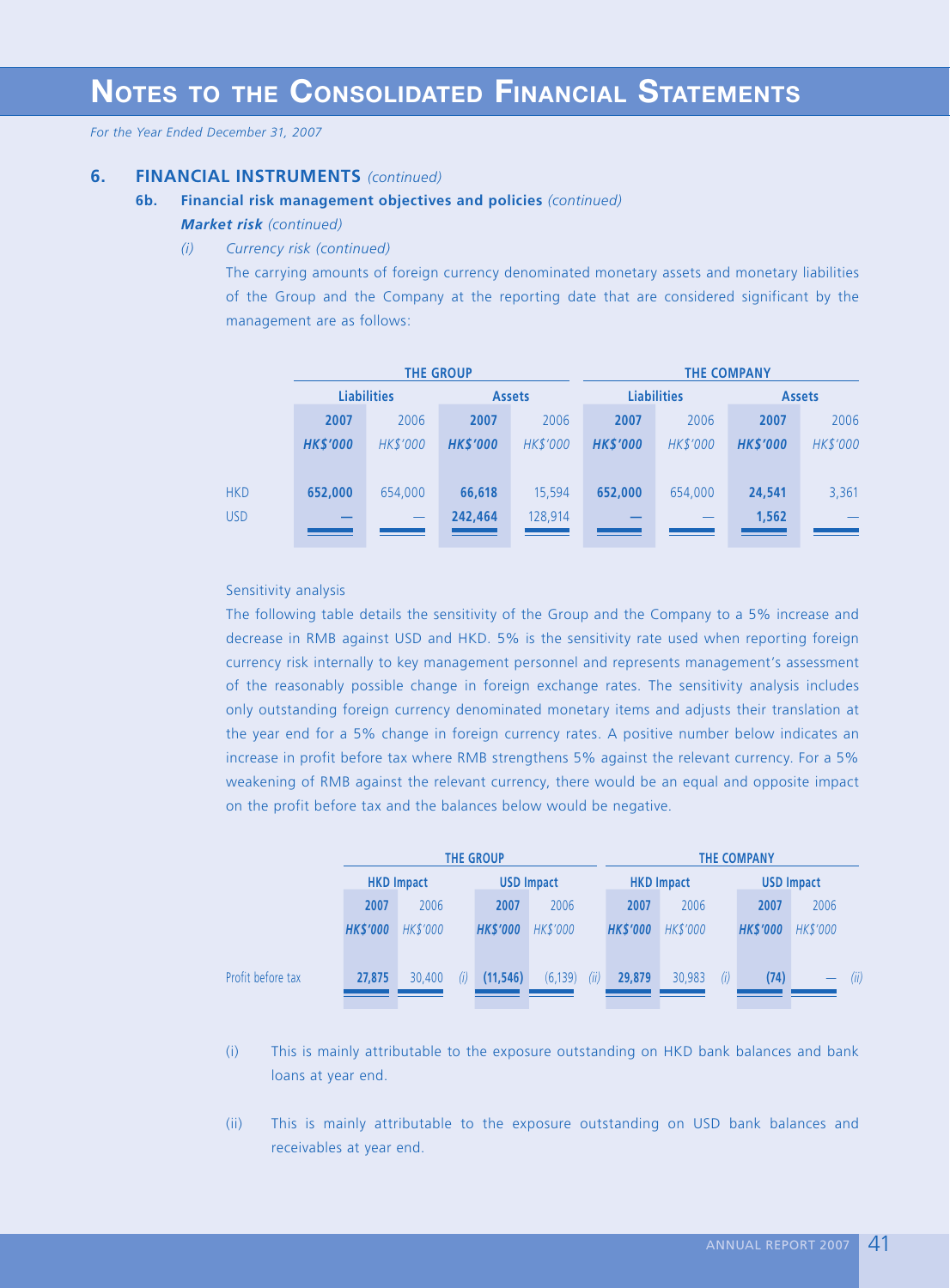*For the Year Ended December 31, 2007*

## **6. FINANCIAL INSTRUMENTS** *(continued)*

#### **6b. Financial risk management objectives and policies** *(continued)*

- *Market risk (continued)*
	- *(ii) Interest rate risk*

The Group is exposed to fair value interest rate risk primarily in relation to the fixed-rate bank loans (see note 27 for details of these loans), which are raised from the banks in the PRC by the subsidiaries in the PRC. In relation to these fixed-rate loans, the Group aims to keep loans at rates that are comparable to those in the market. In order to achieve this result, the Group negotiated with the banks and entered into various revolving loans such that the interest rate associated with the loans is more or less variable. In this regard, the directors of the Company consider that the Group's fair value interest rate risk is minimised.

The Group and the Company are also exposed to cash flow interest rate risk primarily in relation to the floating-rate bank loans (see note 27 for details of these loans). It is the Group's policy to keep its borrowings at floating rate of interests so as to minimise the fair value interest rate risk.

The exposures to interest rates on financial liabilities of the Group are detailed in the liquidity risk management section of this note. The cash flow interest rate risk of the Group and the Company is mainly concentrated on the fluctuation of Hong Kong Interbank Offered Rate ("HIBOR") arising from the Group's HKD loans raised by the Company.

#### Sensitivity analysis

The sensitivity analyses below have been determined based on the exposure to interest rates for floating-rate bank loans. The analysis is prepared assuming the amount of liability outstanding at the balance sheet date was outstanding for the whole year. A 50 basis point increase or decrease is used when reporting interest rate risk internally to key management personnel and represents management's assessment of the reasonably possible change in interest rates.

If interest rates had been 50 basis points higher/lower and all other variables were held constant, the Group's and the Company's profit before tax for the year ended December 31, 2007 would both decrease/increase by HK\$3,260,000 (2006: decrease/increase by HK\$3,270,000).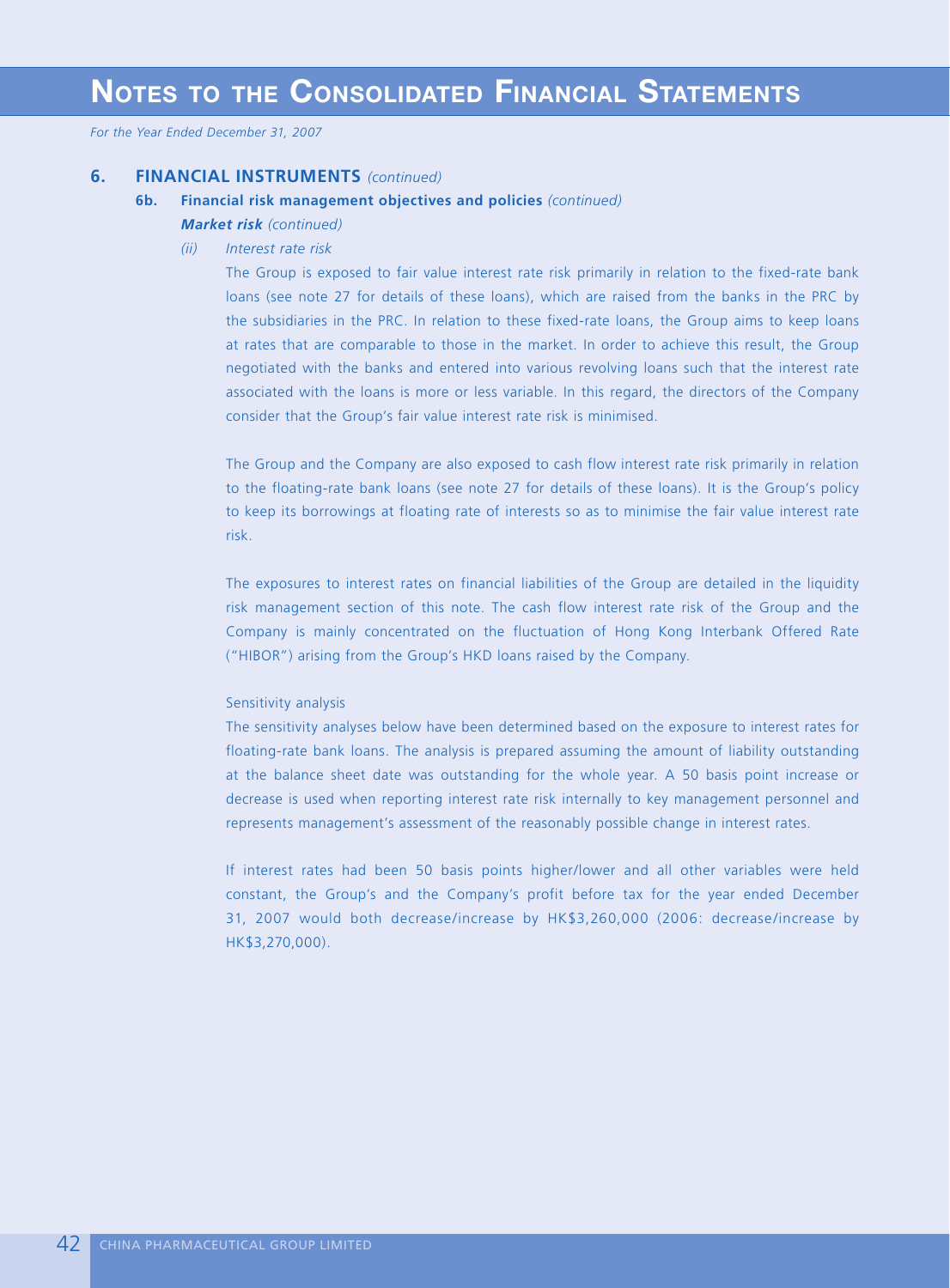*For the Year Ended December 31, 2007*

### **6. FINANCIAL INSTRUMENTS** *(continued)*

## **6b. Financial risk management objectives and policies** *(continued) Credit risk*

As at December 31, 2007, the maximum exposure to credit risk by the Group and the Company which will cause a financial loss due to failure to discharge an obligation by the counterparties and financial guarantees provided is arising from:

- the carrying amounts of the recognised financial assets as stated in the balance sheets; and
- the amount of contingent liabilities in relation to financial guarantee issued by the Company as disclosed in note 40.

In order to minimise the credit risk, the management of the Group has delegated a team responsible for determination of credit limits, credit approvals and other monitoring procedures to ensure that followup action is taken to recover overdue debts. In addition, the Group reviews the recoverable amount of trade debt on a collective basis at each balance sheet date to ensure that adequate impairment losses are made for irrecoverable amounts. In this regard, the directors of the Company consider that the Group's credit risk is significantly reduced.

The Group's concentration of credit risk on trade receivables, bills receivables, amount due from a jointly controlled entity and bank balances by geographical locations is mainly in the PRC. The Group has no other significant concentration of credit risk, with exposure spread over a number of counterparties.

The credit risk on liquid funds of the Group and the Company is limited because the counterparties are banks with high credit ratings assigned by international credit-rating agencies.

#### *Liquidity risk*

In the management of the liquidity risk, the Group monitors and maintains a level of cash and cash equivalents deemed adequate by the management to finance the Group's operations and mitigate the effects of fluctuations in cash flows. The management monitors the utilisation of bank borrowings and ensures compliance with the relevant loan covenant.

The Group relies on bank borrowings as a significant source of liquidity. As at December 31, 2007, the Group has available unutilised bank loan facilities of approximately HK\$304,681,000. Details of which are set out in note 27.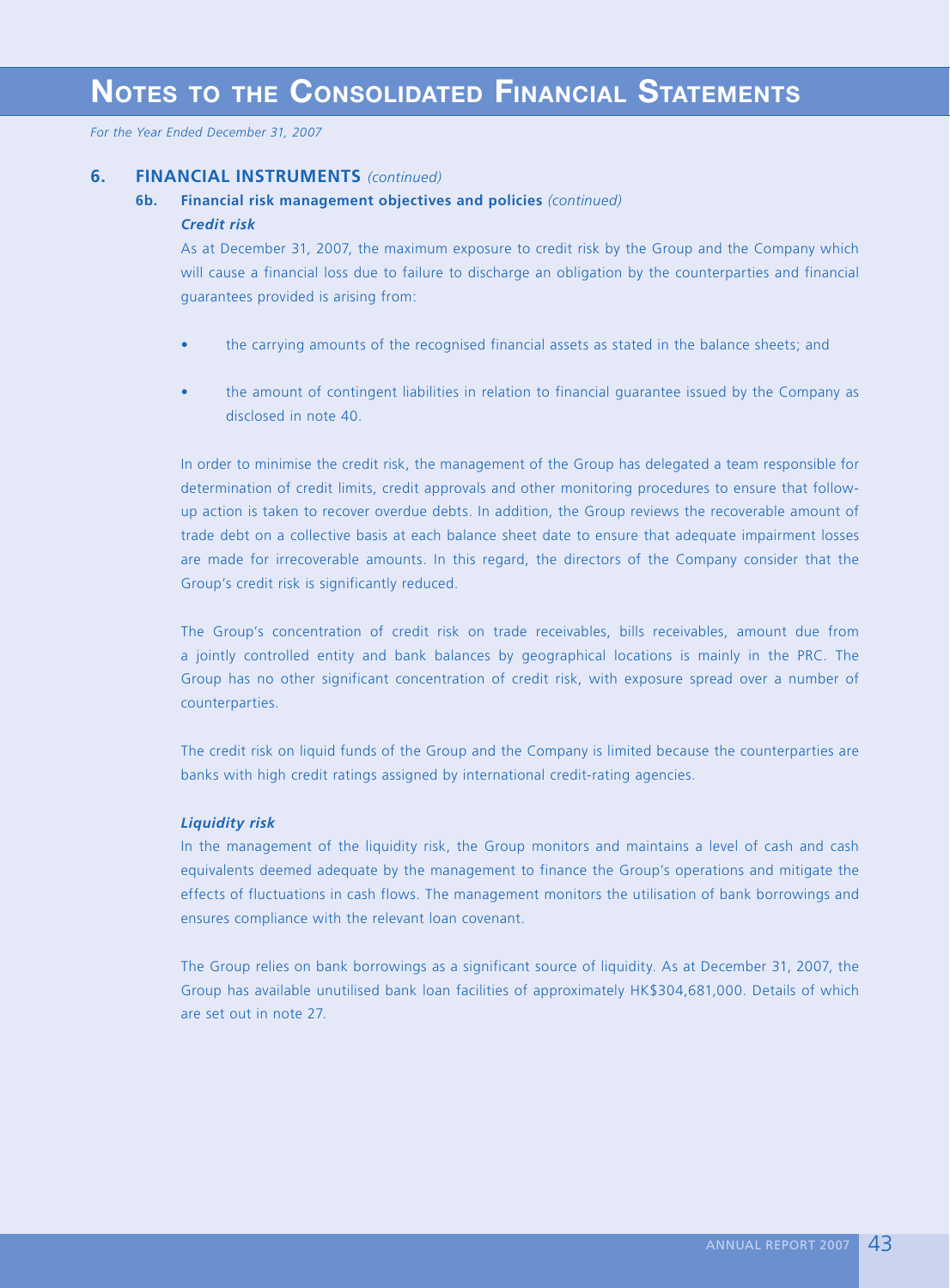## **6. FINANCIAL INSTRUMENTS** *(continued)*

#### **6b. Financial risk management objectives and policies** *(continued)*

#### *Liquidity risk (continued)*

The following table details the Group's remaining contractual maturity for its non-derivative financial liabilities. The table has been drawn up based on the undiscounted cash flows of the financial liabilities based on the earliest date on which the Group can be required to pay. The table includes both interest and principle cash flows.

|                                                            | Weighted<br>average<br>effective<br>interest rate | Less than<br>1 month | $1 - 3$<br>months | 3 months<br>to 1 year | <b>Over</b><br>1 year | <b>Total</b><br>undiscounted<br>cash flows | <b>Carrying</b><br>amount<br>at<br>12.31.2007 |
|------------------------------------------------------------|---------------------------------------------------|----------------------|-------------------|-----------------------|-----------------------|--------------------------------------------|-----------------------------------------------|
|                                                            | %                                                 | <b>HK\$'000</b>      | <b>HK\$'000</b>   | <b>HK\$'000</b>       | <b>HK\$'000</b>       | <b>HK\$'000</b>                            | <b>HK\$'000</b>                               |
| Non-derivative<br>financial liabilities<br>Trade and other |                                                   |                      |                   |                       |                       |                                            |                                               |
| payables<br><b>Bills payables</b>                          |                                                   | 488,901<br>169,537   | 403,865           | 11,194                | 13,422                | 917,382<br>169,537                         | 917,382<br>169,537                            |
| Trade payables due to<br>a related company                 |                                                   | 25,820               |                   |                       |                       | 25,820                                     | 25,820                                        |
| Amounts due to related<br>companies                        |                                                   | 14,978               |                   |                       |                       | 14,978                                     | 14,978                                        |
| Unsecured bank loans<br>- fixed-rate                       | 6.70                                              | 56,727               |                   | 672,426               | 400,930               | 1,130,083                                  | 1,040,426                                     |
| - floating-rate<br>Loans from an                           | 4.41                                              |                      |                   | 305,040               | 375,727               | 680,767                                    | 652,000                                       |
| intermediate holding<br>company                            | 3.78                                              |                      |                   | 9,574                 |                       | 9,574                                      | 9,404                                         |
|                                                            |                                                   | 755,963              | 403,865           | 998,234               | 790,079               | 2,948,141                                  | 2,829,547                                     |

*2007*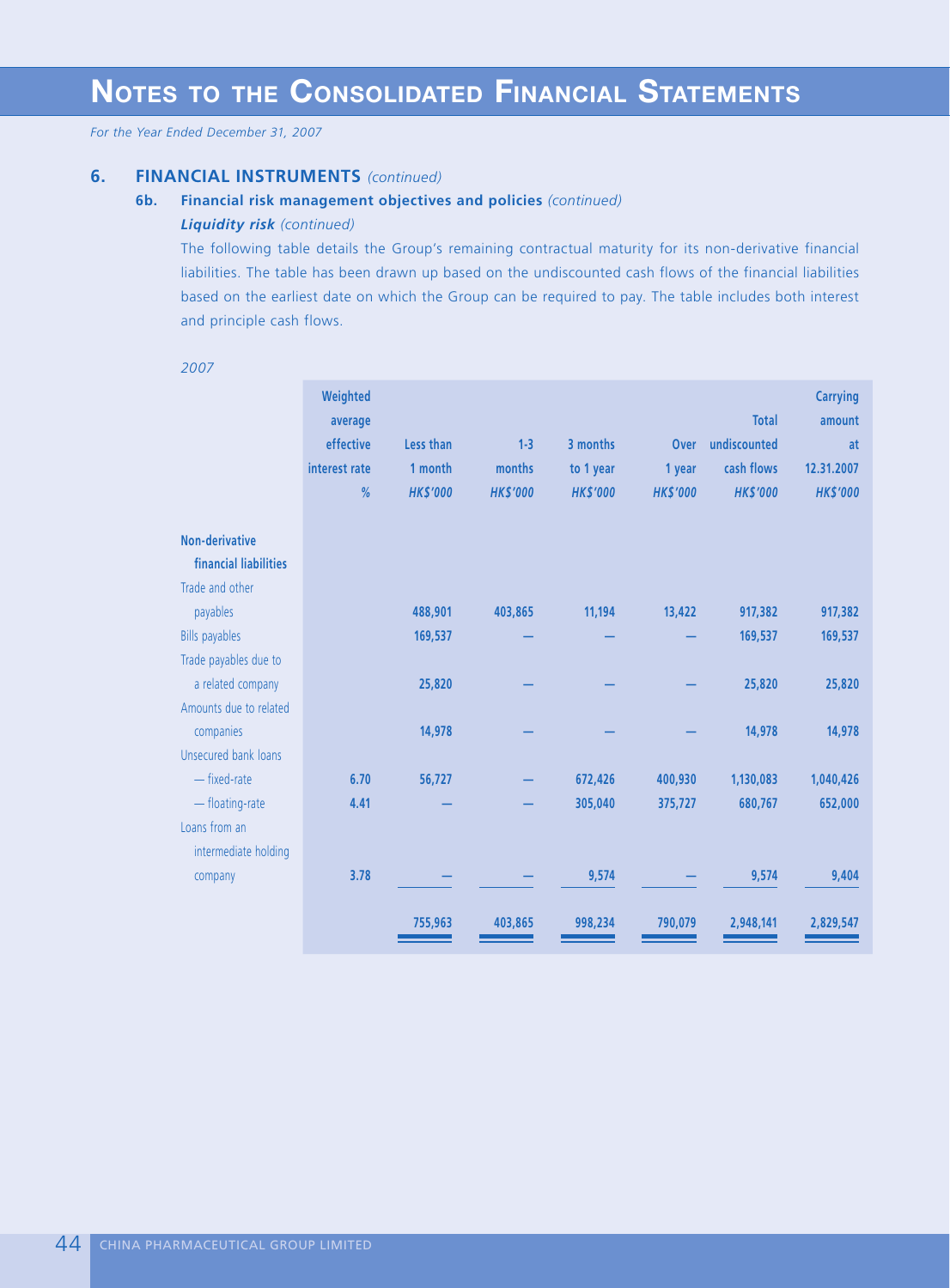*For the Year Ended December 31, 2007*

## **6. FINANCIAL INSTRUMENTS** *(continued)*

### **6b. Financial risk management objectives and policies** *(continued)*

#### *Liquidity risk (continued)*

*2006*

|                        | Weighted      |           |          |           |          |              | Carrying   |
|------------------------|---------------|-----------|----------|-----------|----------|--------------|------------|
|                        | average       |           |          |           |          | Total        | amount     |
|                        | effective     | Less than | $1 - 3$  | 3 months  | Over     | undiscounted | at         |
|                        | interest rate | 1 month   | months   | to 1 year | 1 year   | cash flows   | 12.31.2006 |
|                        | $\frac{0}{0}$ | HK\$'000  | HK\$'000 | HK\$'000  | HK\$'000 | HK\$'000     | HK\$'000   |
| <b>Non-derivative</b>  |               |           |          |           |          |              |            |
| financial liabilities  |               |           |          |           |          |              |            |
| Trade and other        |               |           |          |           |          |              |            |
| payables               |               | 347,048   | 284,752  | 9,917     | 8,892    | 650,609      | 650,609    |
| <b>Bills payables</b>  |               | 223,118   |          |           |          | 223,118      | 223,118    |
| Trade payables due to  |               |           |          |           |          |              |            |
| a related company      |               | 11,360    |          |           |          | 11,360       | 11,360     |
| Amounts due to related |               |           |          |           |          |              |            |
| companies              |               | 10,454    |          |           |          | 10,454       | 10,454     |
| Unsecured bank loans   |               |           |          |           |          |              |            |
| - fixed-rate           | 5.89          | 52,511    | 42,268   | 444,759   | 386,987  | 926,525      | 875,000    |
| - floating-rate        | 4.82          |           |          | 253,654   | 431,870  | 685,524      | 654,000    |
| Loans from ultimate    |               |           |          |           |          |              |            |
| holding company        | 3.78          |           |          |           | 61,890   | 61,890       | 59,493     |
| Loan from a related    |               |           |          |           |          |              |            |
| company                | 6.00          |           |          |           | 20,503   | 20,503       | 20,000     |
|                        |               | 644,491   | 327,020  | 708,330   | 910,142  | 2,589,983    | 2,504,034  |

At both balance sheet dates, the Company's non-derivative financial liabilities represented the unsecured floating-rate bank loans of the Group, of which the remaining contractual maturity has been disclosed above. Therefore, no further analysis is presented.

#### **6c. Fair value**

The fair value of derivative financial instrument is determined with reference to the valuation provided by the relevant financial institution.

The fair value of other financial assets and financial liabilities are determined in accordance with generally accepted pricing models based on discounted cash flow analysis using prices or rates from observable current market transactions as input.

The directors consider that the carrying amounts of financial assets and financial liabilities recorded at amortised costs in the consolidated financial statements approximate their fair values.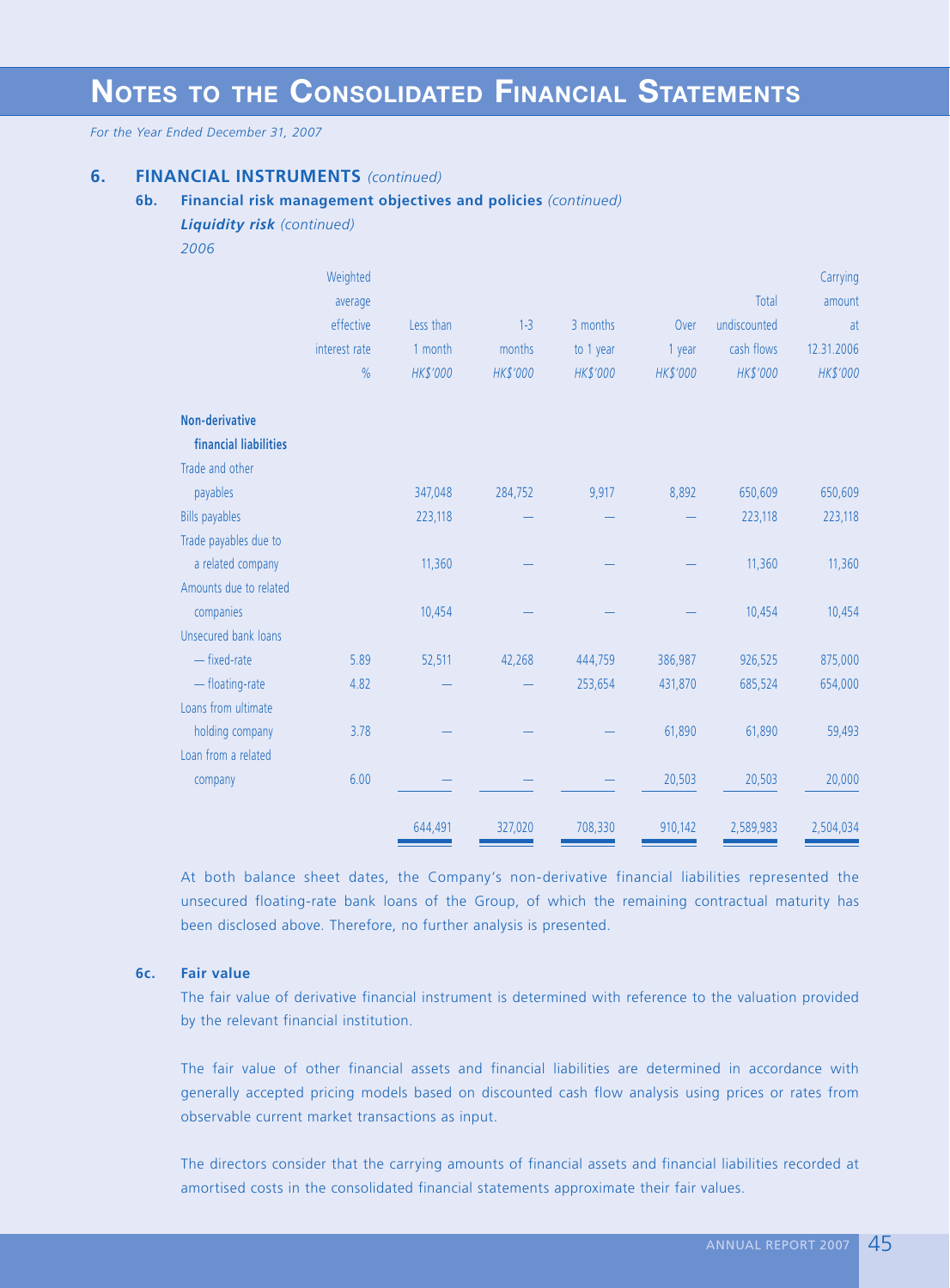*For the Year Ended December 31, 2007*

## **7. REVENUE AND SEGMENT INFORMATION**

|                | 2007            | 2006      |
|----------------|-----------------|-----------|
|                | <b>HK\$'000</b> | HK\$'000  |
|                |                 |           |
| Sale of goods  | 4,985,795       | 3,536,575 |
| Service income | 264             | 2,179     |
|                |                 |           |
|                | 4,986,059       | 3,538,754 |
|                |                 |           |

In accordance with the Group's internal financial reporting, the Group has determined that business segments are its primary reporting format and geographical segments are its secondary reporting format.

#### **Business segments**

The Group reports its primary segment information by products, namely bulk drugs (including penicillin series, cephalosporin series and vitamin C series), finished drugs and others. Segment information about these products is presented below:

|                                                                | <b>Bulk Drugs</b>           |                         |                            |                                 |                 |                     |                     |  |
|----------------------------------------------------------------|-----------------------------|-------------------------|----------------------------|---------------------------------|-----------------|---------------------|---------------------|--|
|                                                                | <b>Penicillin</b><br>series | Cephalosporin<br>series | <b>Vitamin C</b><br>series | <b>Finished</b><br><b>Drugs</b> | <b>Others</b>   | <b>Eliminations</b> | <b>Consolidated</b> |  |
|                                                                | <b>HK\$'000</b>             | <b>HK\$'000</b>         | <b>HK\$'000</b>            | <b>HK\$'000</b>                 | <b>HK\$'000</b> | <b>HK\$'000</b>     | <b>HK\$'000</b>     |  |
| <b>REVENUE</b>                                                 |                             |                         |                            |                                 |                 |                     |                     |  |
| <b>External sales</b>                                          | 1,617,030                   | 767,708                 | 1,102,142                  | 1,464,008                       | 35,171          |                     | 4,986,059           |  |
| Inter-segment sales                                            | 410,999                     | 43,695                  | 803                        |                                 | 19,069          | (474, 566)          |                     |  |
| <b>TOTAL REVENUE</b>                                           | 2,028,029                   | 811,403                 | 1,102,945                  | 1,464,008                       | 54,240          | (474, 566)          | 4,986,059           |  |
| Inter-segment sales are charged<br>at prevailing market rates. |                             |                         |                            |                                 |                 |                     |                     |  |
| <b>SEGMENT RESULTS</b>                                         | 396,726                     | 38,261                  | 252,727                    | 6,409                           | (31, 687)       |                     | 662,436             |  |
| Unallocated income                                             |                             |                         |                            |                                 |                 |                     | 3,489               |  |
| Unallocated expenses                                           |                             |                         |                            |                                 |                 |                     | (27, 534)           |  |
|                                                                |                             |                         |                            |                                 |                 |                     |                     |  |
| Operating profit                                               |                             |                         |                            |                                 |                 |                     | 638,391             |  |
| Share of loss of a jointly                                     |                             |                         |                            |                                 |                 |                     |                     |  |
| controlled entity                                              |                             |                         |                            |                                 | (2,683)         |                     | (2,683)             |  |
| Change in fair value of a                                      |                             |                         |                            |                                 |                 |                     |                     |  |
| derivative financial instrument                                |                             |                         |                            |                                 |                 |                     | (551)               |  |
| Finance costs                                                  |                             |                         |                            |                                 |                 |                     | (112, 809)          |  |
| Profit before tax                                              |                             |                         |                            |                                 |                 |                     | 522,348             |  |
| Income tax charge                                              |                             |                         |                            |                                 |                 |                     | (45, 569)           |  |
|                                                                |                             |                         |                            |                                 |                 |                     |                     |  |
| Profit for the year                                            |                             |                         |                            |                                 |                 |                     | 476,779             |  |
|                                                                |                             |                         |                            |                                 |                 |                     |                     |  |

#### *For the year ended December 31, 2007*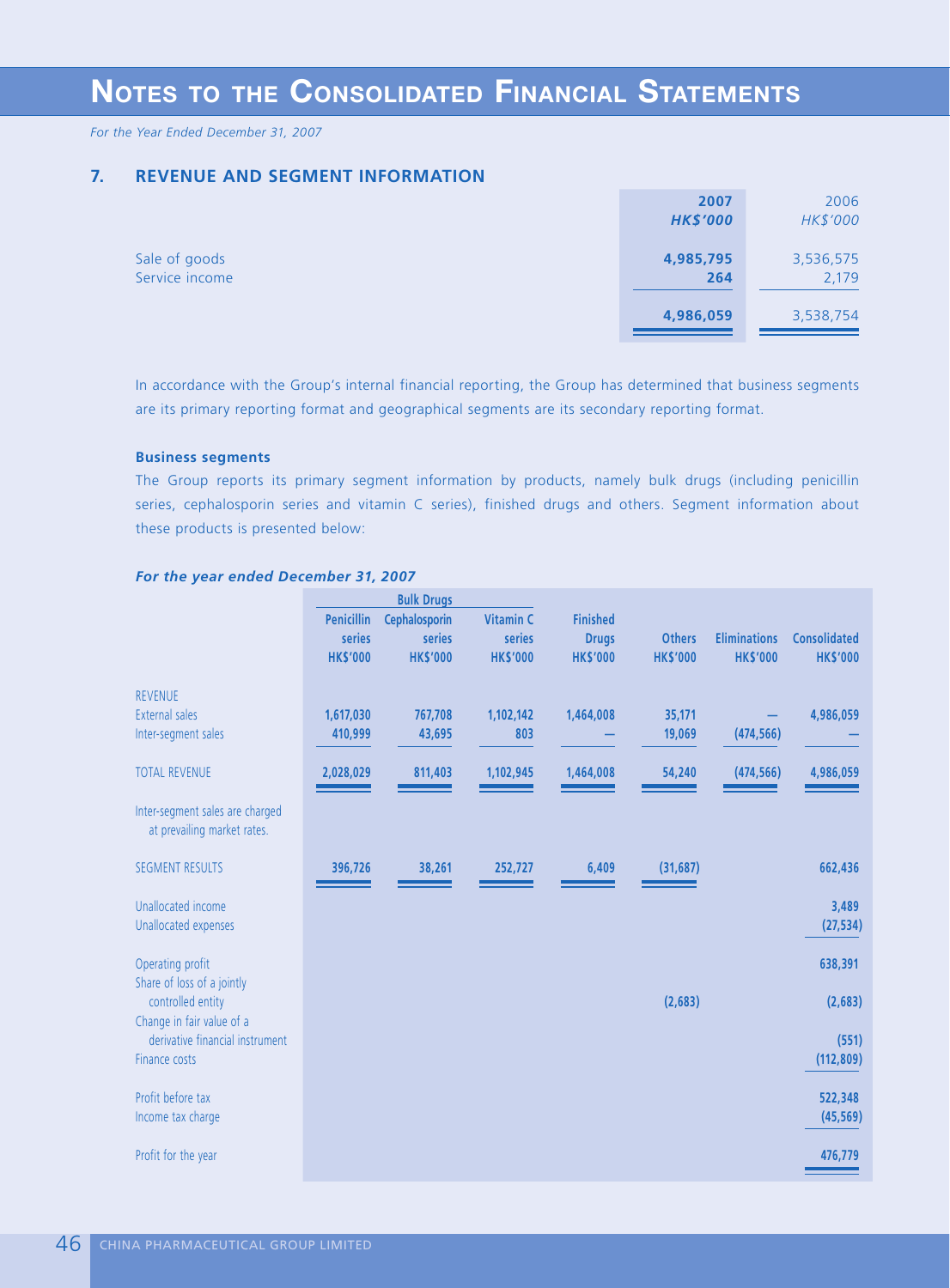*For the Year Ended December 31, 2007*

## **7. REVENUE AND SEGMENT INFORMATION** *(continued)*

**Business segments** *(continued)*

*For the year ended December 31, 2007 (continued)*

*Other Information*

|                               |                   | <b>Bulk Drugs</b>    |                  |                 |                 |                    |                     |
|-------------------------------|-------------------|----------------------|------------------|-----------------|-----------------|--------------------|---------------------|
|                               | <b>Penicillin</b> | <b>Cephalosporin</b> | <b>Vitamin C</b> | <b>Finished</b> |                 | <b>Unallocated</b> |                     |
|                               | series            | series               | series           | <b>Drugs</b>    | <b>Others</b>   | corporate          | <b>Consolidated</b> |
|                               | <b>HK\$'000</b>   | <b>HK\$'000</b>      | <b>HK\$'000</b>  | <b>HK\$'000</b> | <b>HK\$'000</b> | <b>HK\$'000</b>    | <b>HK\$'000</b>     |
|                               |                   |                      |                  |                 |                 |                    |                     |
| Capital additions             | 518,157           | 70,770               | 58,834           | 24,272          | 14,758          |                    | 686,792             |
| Depreciation and amortisation | 149,588           | 112,391              | 120,740          | 27,800          | 15,419          | 445                | 426,383             |
| Goodwill                      | 44,954            |                      |                  |                 |                 |                    | 44,954              |
|                               |                   |                      |                  |                 |                 |                    |                     |

The following is an analysis of the carrying amount of segment assets and segment liabilities, analysed by products:

## *At December 31, 2007*

|                                         |                   | <b>Bulk Drugs</b>    |                  |                 |                 |                     |
|-----------------------------------------|-------------------|----------------------|------------------|-----------------|-----------------|---------------------|
|                                         | <b>Penicillin</b> | <b>Cephalosporin</b> | <b>Vitamin C</b> | <b>Finished</b> |                 |                     |
|                                         | series            | series               | series           | <b>Drugs</b>    | <b>Others</b>   | <b>Consolidated</b> |
|                                         | <b>HK\$'000</b>   | <b>HK\$'000</b>      | <b>HK\$'000</b>  | <b>HK\$'000</b> | <b>HK\$'000</b> | <b>HK\$'000</b>     |
| <b>ASSETS</b>                           |                   |                      |                  |                 |                 |                     |
| Segment assets                          | 2,439,503         | 1,107,254            | 1,379,975        | 832,471         | 236,718         | 5,995,921           |
| Interest in a jointly controlled entity |                   |                      |                  |                 | 20,146          | 20,146              |
| Unallocated corporate assets            |                   |                      |                  |                 |                 | 442,678             |
| Consolidated total assets               |                   |                      |                  |                 |                 | 6,458,745           |
| <b>LIABILITIES</b>                      |                   |                      |                  |                 |                 |                     |
| Segment liabilities                     | 487,910           | 172,580              | 170,620          | 432,814         | 57,711          | 1,321,635           |
| Unallocated corporate liabilities       |                   |                      |                  |                 |                 | 1,765,970           |
| Consolidated total liabilities          |                   |                      |                  |                 |                 | 3,087,605           |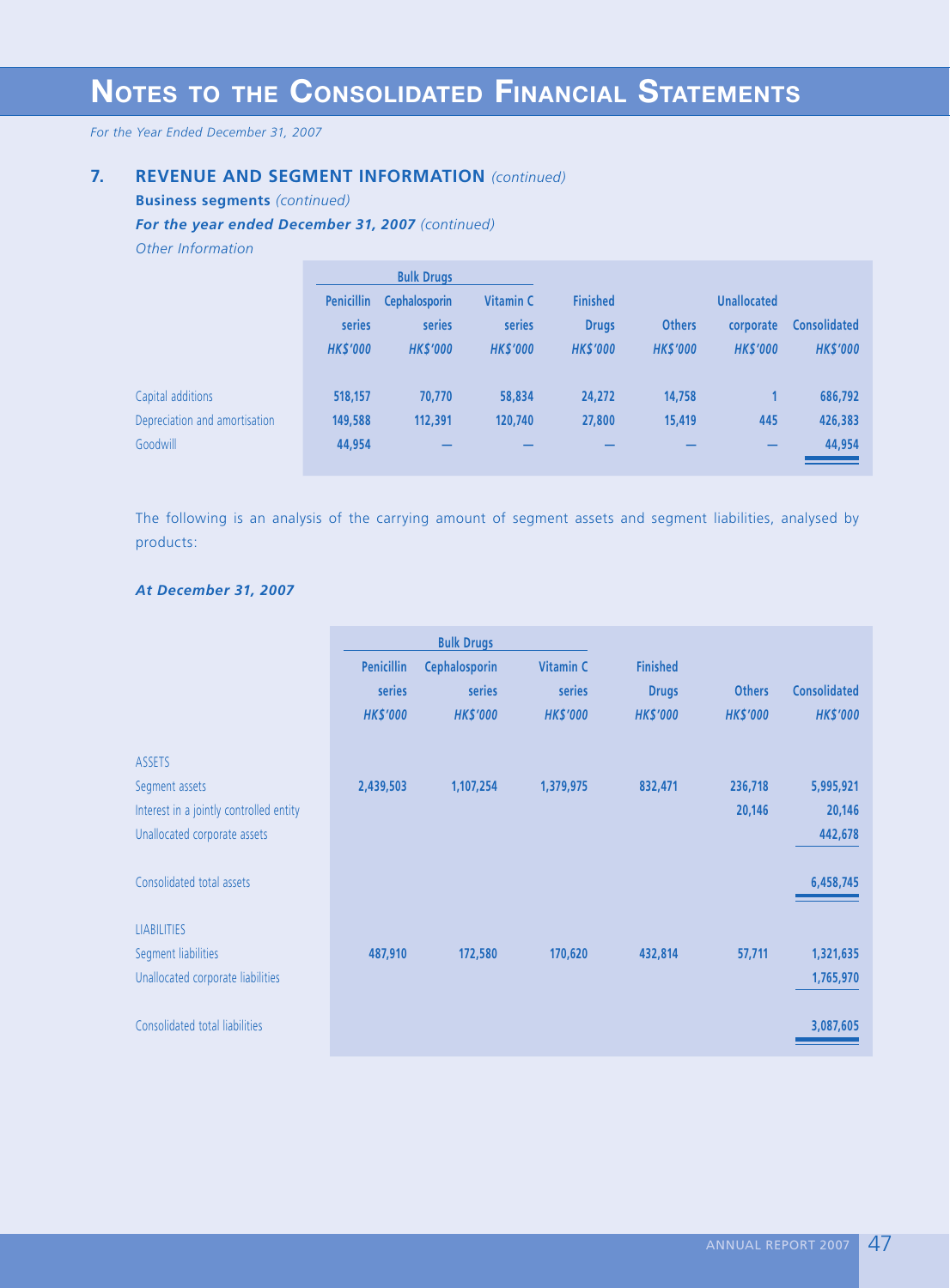## **7. REVENUE AND SEGMENT INFORMATION** *(continued)*

**Business segments** *(continued)*

*For the year ended December 31, 2006*

|                                                                |            | <b>Bulk Drugs</b> |           |              |           |              |              |
|----------------------------------------------------------------|------------|-------------------|-----------|--------------|-----------|--------------|--------------|
|                                                                | Penicillin | Cephalosporin     | Vitamin C | Finished     |           |              |              |
|                                                                | series     | series            | series    | <b>Drugs</b> | Others    | Eliminations | Consolidated |
|                                                                | HK\$'000   | HK\$'000          | HK\$'000  | HK\$'000     | HK\$'000  | HK\$'000     | HK\$'000     |
| <b>REVENUE</b>                                                 |            |                   |           |              |           |              |              |
| <b>External sales</b>                                          | 1,016,186  | 671,996           | 575,303   | 1,255,518    | 19,751    |              | 3,538,754    |
| Inter-segment sales                                            | 202,634    | 78,740            | 606       |              |           | (281,980)    |              |
| <b>TOTAL REVENUE</b>                                           | 1,218,820  | 750,736           | 575,909   | 1,255,518    | 19,751    | (281,980)    | 3,538,754    |
| Inter-segment sales are charged<br>at prevailing market rates. |            |                   |           |              |           |              |              |
| <b>SEGMENT RESULTS</b>                                         | 82,727     | 29,958            | (11, 274) | 30,556       | (18, 779) |              | 113,188      |
| Unallocated income                                             |            |                   |           |              |           |              | 4,284        |
| Unallocated expenses                                           |            |                   |           |              |           |              | (16, 746)    |
| Operating profit<br>Share of loss of a jointly                 |            |                   |           |              |           |              | 100,726      |
| controlled entity                                              |            |                   |           |              | (3,350)   |              | (3,350)      |
| Finance costs                                                  |            |                   |           |              |           |              | (95, 776)    |
| Profit before tax                                              |            |                   |           |              |           |              | 1,600        |
| Income tax credit                                              |            |                   |           |              |           |              | 13,763       |
| Profit for the year                                            |            |                   |           |              |           |              | 15,363       |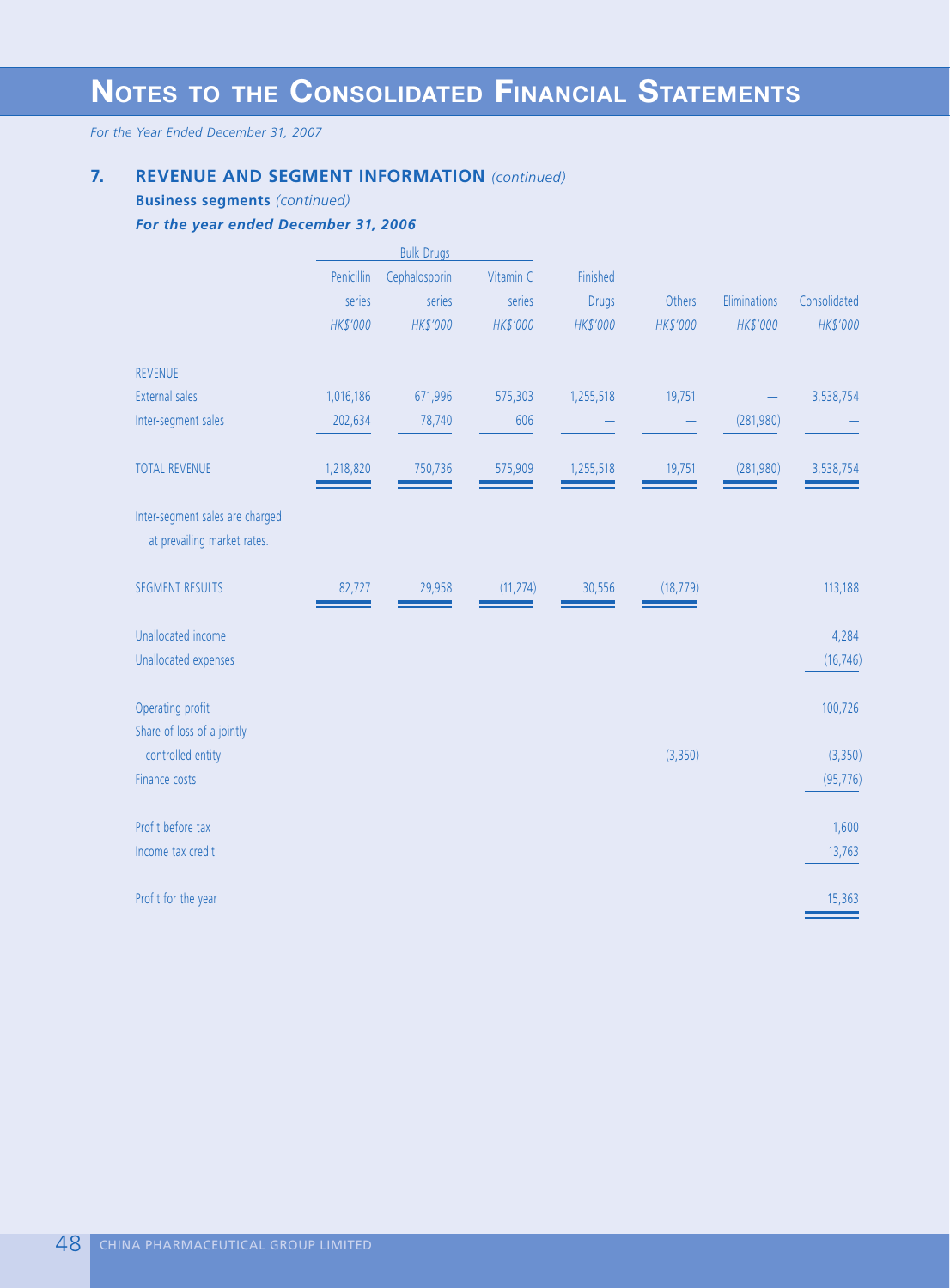*For the Year Ended December 31, 2007*

## **7. REVENUE AND SEGMENT INFORMATION** *(continued)*

**Business segments** *(continued)*

### *For the year ended December 31, 2006 (continued)*

*Other Information*

|                               | <b>Bulk Drugs</b> |                 |           |                 |               |                    |              |
|-------------------------------|-------------------|-----------------|-----------|-----------------|---------------|--------------------|--------------|
|                               | Penicillin        | Cephalosporin   | Vitamin C | Finished        |               | <b>Unallocated</b> |              |
|                               | series            | series          | series    | <b>Drugs</b>    | <b>Others</b> | corporate          | Consolidated |
|                               | <b>HK\$'000</b>   | <b>HK\$'000</b> | HK\$'000  | <b>HK\$'000</b> | HK\$'000      | HK\$'000           | HK\$'000     |
| Capital additions             | 120,378           | 51,520          | 54,409    | 5,271           | 5,337         | 4                  | 236,919      |
| Depreciation and amortisation | 119,209           | 98,509          | 81,185    | 23,994          | 13,312        | 445                | 336,654      |

The following is an analysis of the carrying amount of segment assets and segment liabilities, analysed by products:

#### *At December 31, 2006*

|                                         | <b>Bulk Drugs</b> |               |           |              |          |              |
|-----------------------------------------|-------------------|---------------|-----------|--------------|----------|--------------|
|                                         | Penicillin        | Cephalosporin | Vitamin C | Finished     |          |              |
|                                         | series            | series        | series    | <b>Drugs</b> | Others   | Consolidated |
|                                         | HK\$'000          | HK\$'000      | HK\$'000  | HK\$'000     | HK\$'000 | HK\$'000     |
| <b>ASSETS</b>                           |                   |               |           |              |          |              |
| Segment assets                          | 1,452,932         | 1,169,218     | 1,268,440 | 747,078      | 229,764  | 4,867,432    |
| Interest in a jointly controlled entity |                   |               |           |              | 21,646   | 21,646       |
| Unallocated corporate assets            |                   |               |           |              |          | 384,330      |
| Consolidated total assets               |                   |               |           |              |          | 5,273,408    |
| <b>LIABILITIES</b>                      |                   |               |           |              |          |              |
| Segment liabilities                     | 190,473           | 245,946       | 193,655   | 294,999      | 38,686   | 963,759      |
| Unallocated corporate liabilities       |                   |               |           |              |          | 1,658,815    |
| Consolidated total liabilities          |                   |               |           |              |          | 2,622,574    |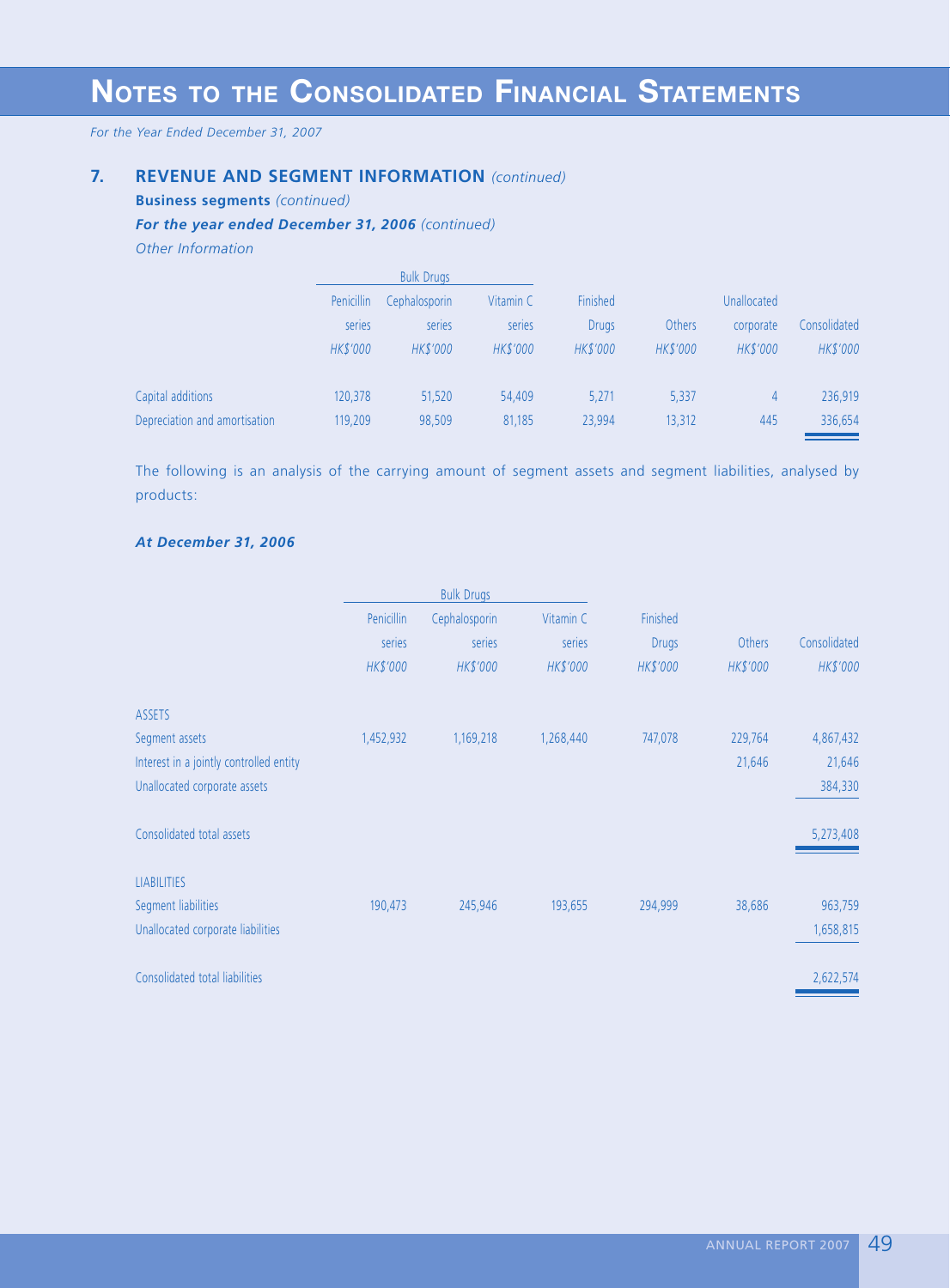*For the Year Ended December 31, 2007*

## **7. REVENUE AND SEGMENT INFORMATION** *(continued)*

## **Geographical segments**

The following is an analysis of the Group's revenue by geographical market based on the geographical location of customers for the year:

|                         | 2007            | 2006      |
|-------------------------|-----------------|-----------|
|                         | <b>HK\$'000</b> | HK\$'000  |
|                         |                 |           |
| The PRC                 | 3,437,359       | 2,486,009 |
| Asia other than the PRC | 848,862         | 614,837   |
| Europe                  | 302,227         | 216,860   |
| America                 | 344,553         | 191,301   |
| <b>Others</b>           | 53,058          | 29,747    |
|                         |                 |           |
|                         | 4,986,059       | 3,538,754 |
|                         |                 |           |

Analysis of carrying amounts of segment assets and capital additions are not presented as over 90% of the amounts involved are located in the PRC.

## **8. FINANCE COSTS**

|                                                                        | 2007            | 2006     |
|------------------------------------------------------------------------|-----------------|----------|
|                                                                        | <b>HK\$'000</b> | HK\$'000 |
|                                                                        |                 |          |
| Interest on:                                                           |                 |          |
| — bank loans wholly repayable within five years                        | 92,141          | 82,670   |
| — loan from an intermediate/ultimate holding company wholly            |                 |          |
| repayable within five years (note 28)                                  | 861             | 1,819    |
| — loans from related companies wholly repayable within five years      |                 |          |
| (note 30)                                                              | 3,286           | 481      |
| Bank loan arrangement fees                                             | 2,286           | 1,897    |
| Discount on bills receivables discounted without recourse              | 13,885          | 8,576    |
| Imputed interest expenses on interest-free loans from an intermediate/ |                 |          |
| ultimate holding company (note 28)                                     | 350             | 333      |
|                                                                        |                 |          |
|                                                                        | 112,809         | 95,776   |
|                                                                        |                 |          |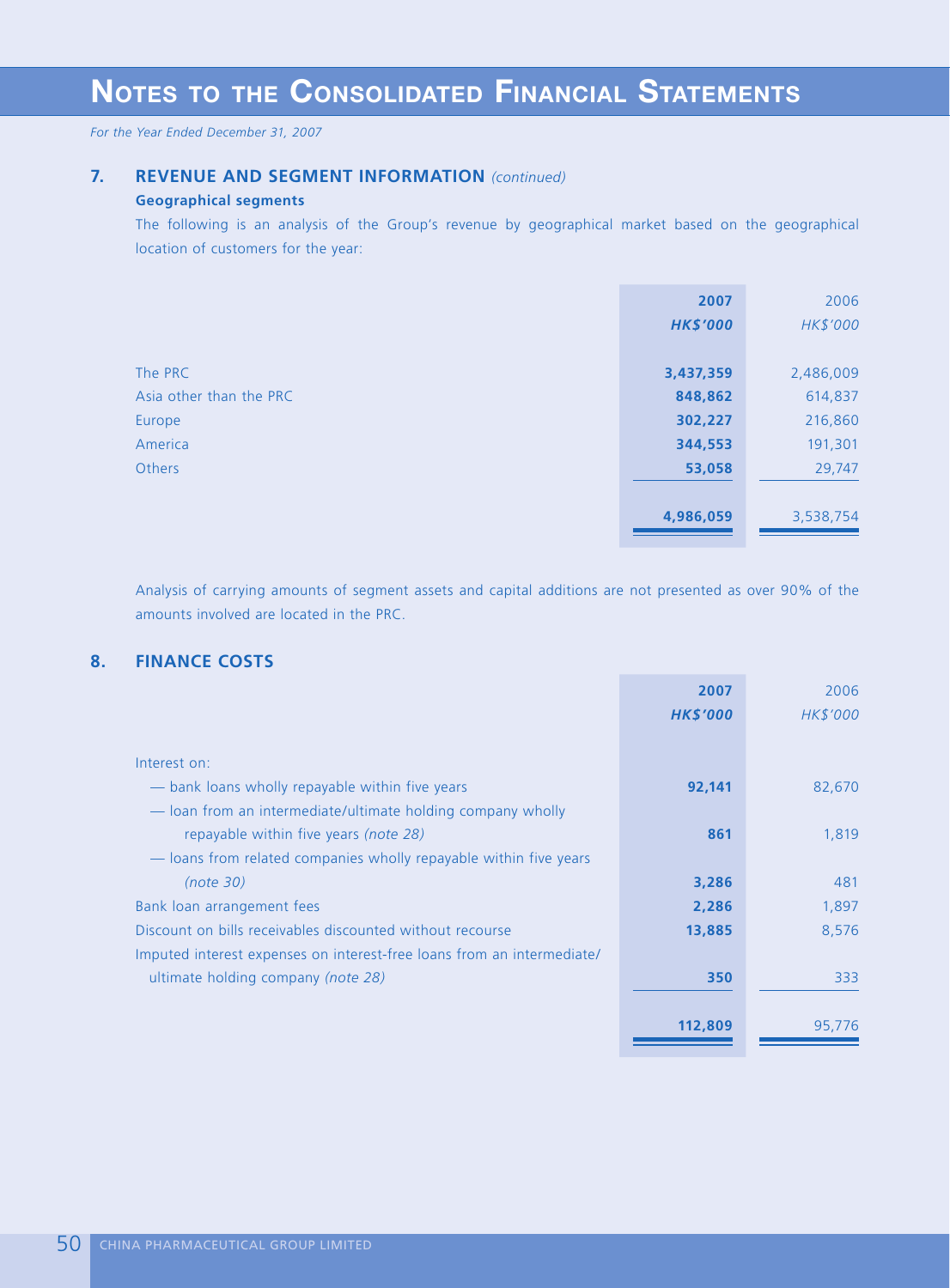*For the Year Ended December 31, 2007*

## **9. PROFIT BEFORE TAX**

|                                                                    | 2007            | 2006     |
|--------------------------------------------------------------------|-----------------|----------|
|                                                                    | <b>HK\$'000</b> | HK\$'000 |
|                                                                    |                 |          |
| Profit before tax has been arrived at after charging (crediting):  |                 |          |
| Staff costs, including those of directors                          | 371,906         | 252,032  |
| Contribution to retirement benefit schemes, including those of     |                 |          |
| directors                                                          | 53,570          | 43,104   |
|                                                                    |                 |          |
| Total staff costs                                                  | 425,476         | 295,136  |
|                                                                    |                 |          |
| Amortisation of intangible assets (included in cost of sales)      | 28,204          | 20,902   |
| Amortisation of prepaid lease payments                             | 5,384           | 4,361    |
| Depreciation of property, plant and equipment                      | 392,795         | 311,391  |
|                                                                    |                 |          |
| Total depreciation and amortisation                                | 426,383         | 336,654  |
|                                                                    |                 |          |
| Auditor's remuneration                                             | 1,800           | 1,600    |
| Interest income                                                    | (3, 489)        | (4, 284) |
| Loss (gain) on disposal/write-off of property, plant and equipment | 48,549          | (3)      |
| Net foreign exchange losses                                        | 10,574          | 2,726    |
| Research and development expenses                                  | 17,275          | 8,148    |
| Release of liability from a minority shareholder                   |                 | (1, 595) |
|                                                                    |                 |          |

*Note:* For the years ended December 31, 2006 and 2007, cost of inventories recognised as an expense approximated cost of sales as shown in the consolidated income statement.

## **10. INCOME TAX CHARGE (CREDIT)**

|                                        | 2007            | 2006      |
|----------------------------------------|-----------------|-----------|
|                                        | <b>HK\$'000</b> | HK\$'000  |
| The tax charge (credit) comprises:     |                 |           |
| PRC Enterprise Income Tax              |                 |           |
| - Current year                         | 60,169          | 4,285     |
| - Under(over) provision in prior years | 148             | (1, 337)  |
| - Tax credits/refunds                  | (14, 748)       | (16, 711) |
|                                        |                 |           |
|                                        | 45,569          | (13, 763) |
|                                        |                 |           |

No Hong Kong Profits Tax is payable by the Company nor its subsidiaries incorporated in Hong Kong since they either had no assessable profits or incurred tax losses for both years. Taxation arising in other jurisdictions is calculated at the rate prevailing in the relevant jurisdiction.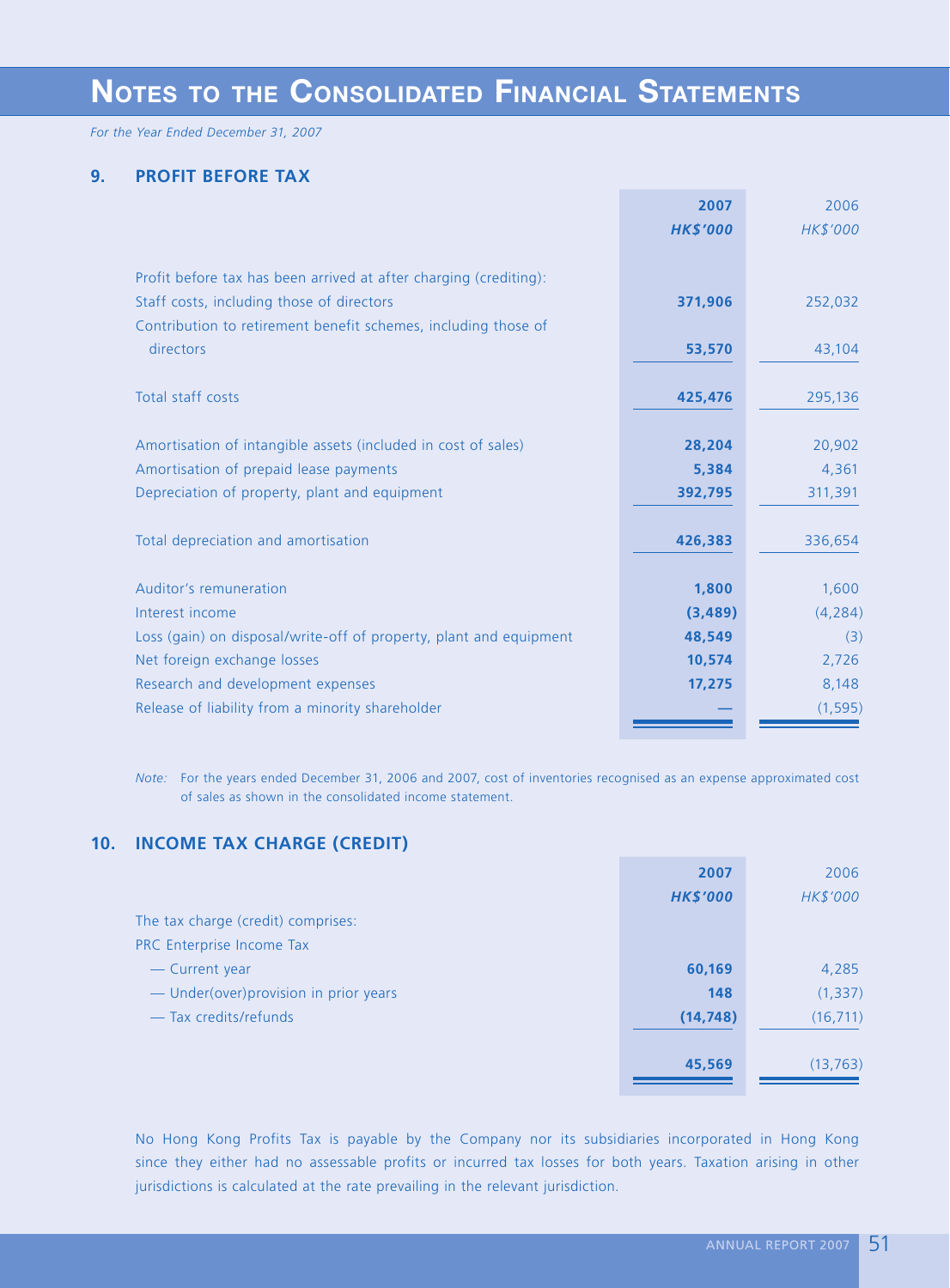## **10. INCOME TAX CHARGE (CREDIT)** *(continued)*

Pursuant to the relevant laws and regulations in the PRC, certain subsidiaries of the Company are entitled to exemption and relief from PRC Enterprise Income Tax starting from their first profit-making years. In addition, pursuant to approvals granted by the relevant tax authority, certain subsidiaries of the Company were granted tax credits/refunds, which were mainly derived from the following activities:

- (a) A subsidiary of the Company was entitled to tax refunds on the basis that the subsidiary has, instead of making distributions to its foreign shareholders, re-invested certain distributable reserves as capital contributions to two PRC subsidiaries set up in previous years.
- (b) Tax credits resulted from the purchase of plant and equipment manufactured in the PRC by certain subsidiaries of the Company. The tax credits are calculated with reference to 40% of the cost of the qualifying plant and equipment approved by the relevant tax authority. Such credits can be used to offset against current and future tax charges of the subsidiaries, subject to certain conditions as specified in each approval document from the relevant tax authority.

The income tax for both years represents income tax provision which has taken into account of the abovementioned tax incentives.

The income tax charge (credit) for the year can be reconciled to the profit before tax per the consolidated income statement as follows:

|                                                                | 2007<br><b>HK\$'000</b> | 2006<br>HK\$'000 |
|----------------------------------------------------------------|-------------------------|------------------|
| Profit before tax                                              | 522,348                 | 1,600            |
| Tax at the domestic income tax rate of 27% (2006: 27%)         | 141,034                 | 432              |
| Tax effect of income not taxable for tax purpose               | (1, 369)                | (878)            |
| Tax effect of expenses not deductible for tax purpose          | 30,037                  | 10,320           |
| Tax effect of share of loss of a jointly controlled entity     | 724                     | 904              |
| Tax effect of tax losses not recognised                        | 23,308                  | 29,182           |
| Utilisation of tax losses previously not recognised            | (23, 260)               | (4, 912)         |
| Effect of tax exemption and relief granted to PRC subsidiaries | (110, 305)              | (30, 763)        |
| Tax credits/refunds granted to PRC subsidiaries                | (14, 748)               | (16, 711)        |
| Under(over) provision in prior years                           | 148                     | (1, 337)         |
| Income tax charge (credit) for the year                        | 45,569                  | (13, 763)        |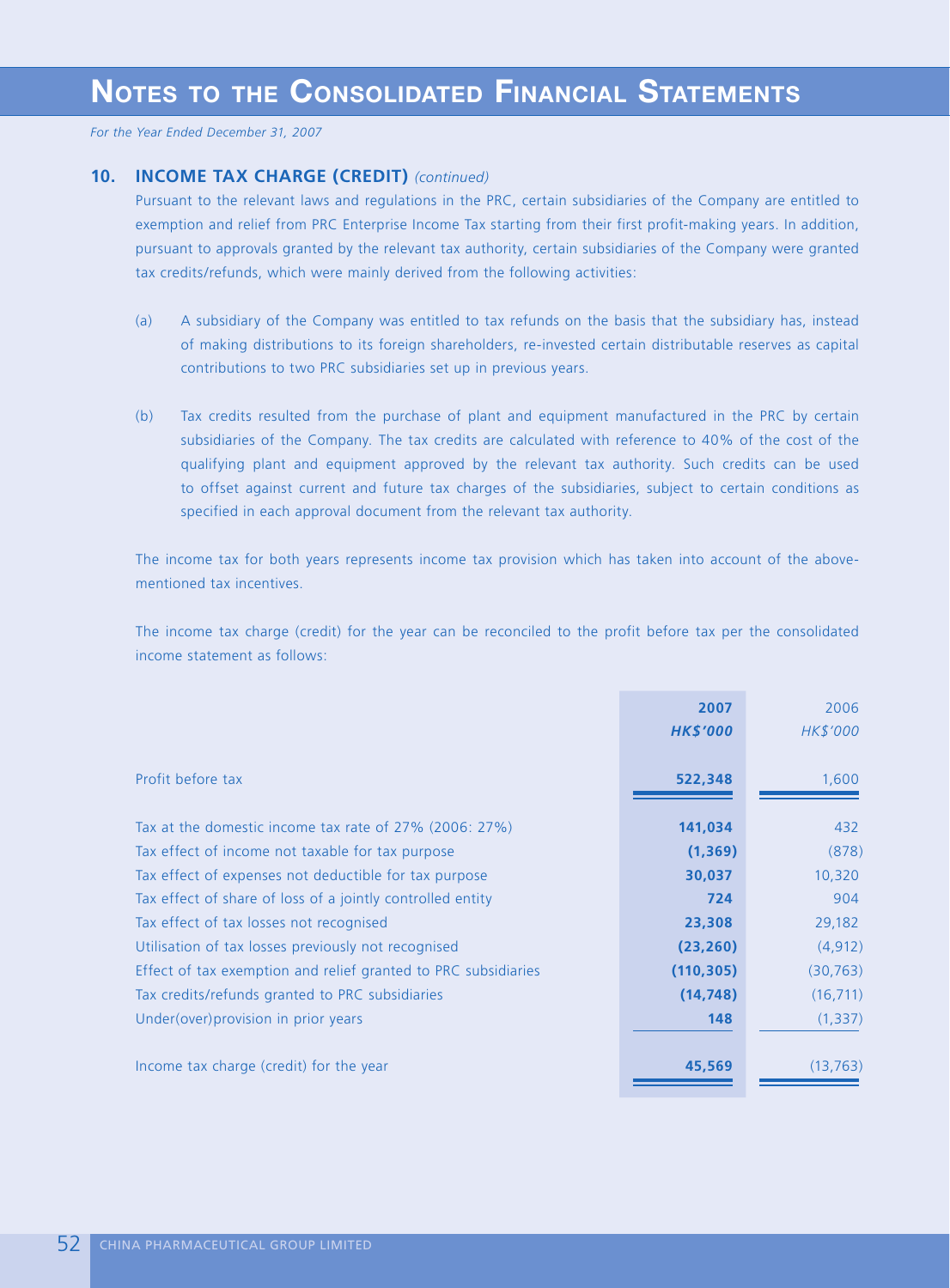## **10. INCOME TAX CHARGE (CREDIT)** *(continued)*

On March 16, 2007, the PRC promulgated the Law of the PRC (the "New Law") by Order No. 63 of the President of the PRC. On December 6, 2007, the State Council of the PRC issued Implementation Regulations of the New Law. The New Law and Implementation Regulations will change the tax rate to 25% for certain subsidiaries from January 1, 2008. Those subsidiaries which are under the tax exemption and relief as mentioned above will continue to be entitled to the exemption and relief from PRC Enterprise Income Tax based on the new tax rate of 25% or the concessionary tax rate in the relevant special zone in the PRC during the concessionary period.

At the balance sheet date, the Group had unused tax losses of HK\$141,440,000 (2006: HK\$141,262,000) available for offset against future profits. No deferred tax asset has been recognised in respect of such losses due to the unpredictability of future profit streams. Most of the unrecognised tax losses will expire in various dates up to 2012.

There was no other significant unprovided deferred tax for the year or at the balance sheet date.

## **11. DIRECTORS' EMOLUMENTS**

The emoluments paid or payable to each of the 14 (2006: 15) directors were as follows:

| 2007                |                             |                           |                             |                             |                                   |                            |                            |                          |                          |                            |                             |                           |                             |                            |                                 |
|---------------------|-----------------------------|---------------------------|-----------------------------|-----------------------------|-----------------------------------|----------------------------|----------------------------|--------------------------|--------------------------|----------------------------|-----------------------------|---------------------------|-----------------------------|----------------------------|---------------------------------|
|                     | Cai                         |                           | Feng                        | Ji.                         | Chak                              | Pan                        | U.                         | Zhang                    | Wei                      | Lee<br>Ka Sze,             | Huo                         | Qi                        | Guo                         | <b>Chan Siu</b><br>Keung,  |                                 |
|                     | Dongchen<br><b>HK\$'000</b> | Yue Jin<br><b>HKS'000</b> | Zhenying<br><b>HK\$'000</b> | Jianming<br><b>HK\$'000</b> | <b>Kin Man</b><br><b>HK\$'000</b> | Weidong<br><b>HK\$'000</b> | Zhibiao<br><b>HK\$'000</b> | Zheng<br><b>HK\$'000</b> | Fumin<br><b>HK\$'000</b> | Carmelo<br><b>HK\$'000</b> | Zhenxing<br><b>HK\$'000</b> | Moujia<br><b>HK\$'000</b> | Shichang<br><b>HK\$'000</b> | Leonard<br><b>HK\$'000</b> | <b>Total</b><br><b>HK\$'000</b> |
|                     |                             |                           |                             |                             |                                   |                            |                            |                          |                          |                            |                             |                           |                             |                            |                                 |
| Fees                | 60                          | 60                        | 60                          | 60                          | 60                                | 60                         | 60                         | 60                       |                          | 264                        | 66                          | 66                        | 66                          | 132                        | 1,074                           |
| Other emoluments:   |                             |                           |                             |                             |                                   |                            |                            |                          |                          |                            |                             |                           |                             |                            |                                 |
| Salaries and other  |                             |                           |                             |                             |                                   |                            |                            |                          |                          |                            |                             |                           |                             |                            |                                 |
| benefits            | 2,768                       | 209                       | 201                         | 453                         | 1,205                             | 204                        | 488                        | 365                      |                          |                            |                             |                           |                             |                            | 5,893                           |
| Contribution to     |                             |                           |                             |                             |                                   |                            |                            |                          |                          |                            |                             |                           |                             |                            |                                 |
| retirement benefits |                             |                           |                             |                             |                                   |                            |                            |                          |                          |                            |                             |                           |                             |                            |                                 |
| schemes             | 255                         | 10                        | 10                          | 10                          | 111                               | 10                         | 37                         | 25                       |                          |                            |                             |                           |                             |                            | 468                             |
| Performance related |                             |                           |                             |                             |                                   |                            |                            |                          |                          |                            |                             |                           |                             |                            |                                 |
| incentive payment   |                             |                           |                             |                             |                                   |                            |                            |                          |                          |                            |                             |                           |                             |                            |                                 |
| (note)              | 4,800                       | 796                       | 737                         | 822                         | 2,400                             | 1,008                      | 500                        | 500                      |                          |                            |                             |                           |                             |                            | 11,563                          |
| Total emoluments    | 7,883                       | 1,075                     | 1,008                       | 1,345                       | 3,776                             | 1,282                      | 1,085                      | 950                      |                          | 264                        | 66                          | 66                        | 66                          | 132                        | 18,998                          |

#### **2007**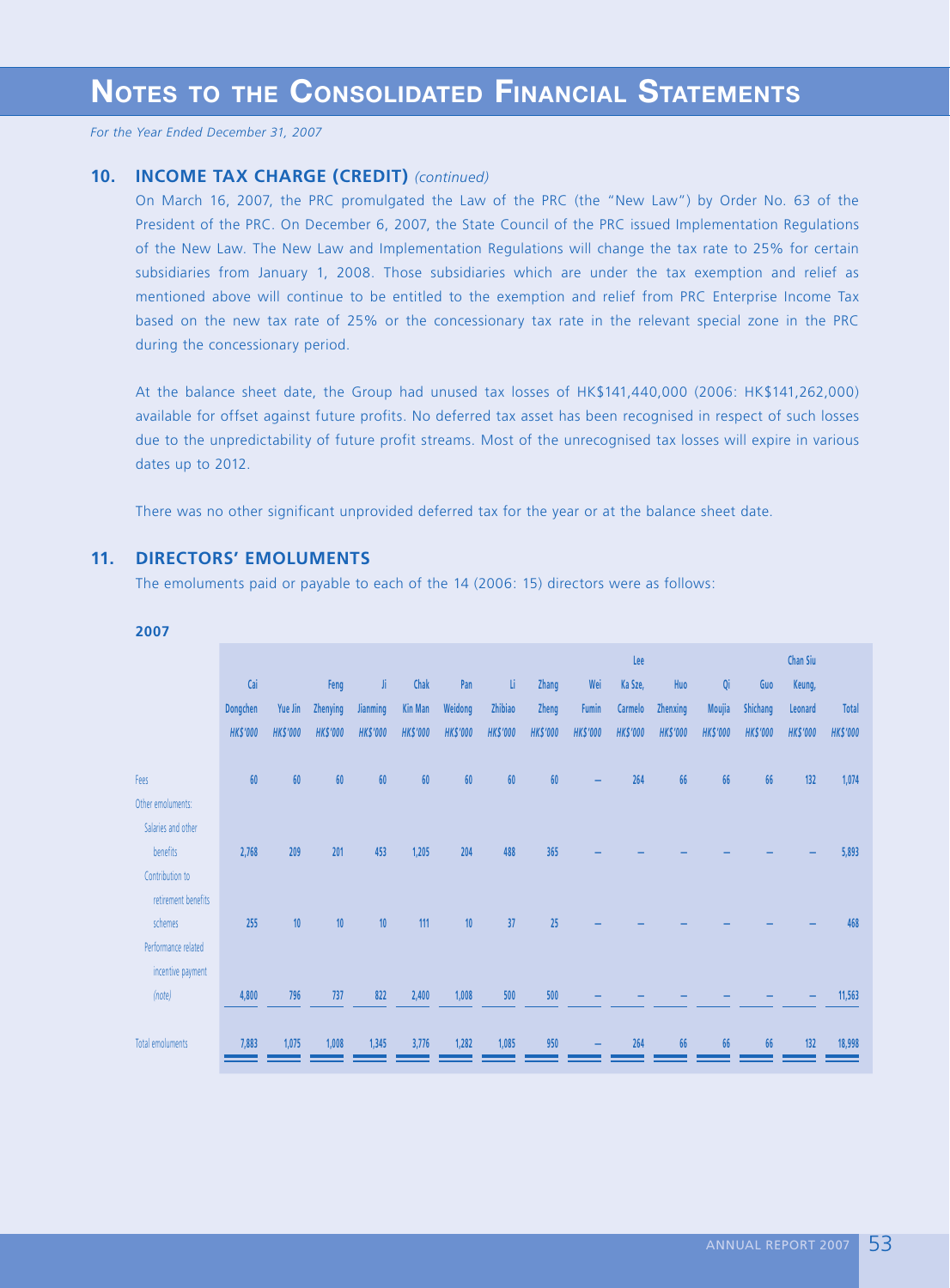*For the Year Ended December 31, 2007*

## **11. DIRECTORS' EMOLUMENTS** *(continued)*

|                     |          |                 |          |          |          |          |                |                          |                 |          | Lee      |          |          |          | Chan Siu |          |
|---------------------|----------|-----------------|----------|----------|----------|----------|----------------|--------------------------|-----------------|----------|----------|----------|----------|----------|----------|----------|
|                     | Cai      |                 | Feng     | Ji       | Yao      | Chak     | Pan            | ti.                      | Zhang           | Wei      | Ka Sze,  | Huo      | Qi       | Guo      | Keung,   |          |
|                     | Dongchen | Yue Jin         | Zhenying | Jianming | Shian    | Kin Man  | Weidong        | Zhibiao                  | Zheng           | Fumin    | Carmelo  | Zhenxing | Moujia   | Shichang | Leonard  | Total    |
|                     | HK\$'000 | <b>HK\$'000</b> | HK\$'000 | HK\$'000 | HK\$'000 | HK\$'000 | HK\$'000       | HK\$'000                 | HK\$'000        | HK\$'000 | HK\$'000 | HK\$'000 | HK\$'000 | HK\$'000 | HK\$'000 | HK\$'000 |
| Fees                | 60       | 60              | 60       | 60       |          | 60       | 30             | 30                       | 30 <sup>°</sup> | 60       | 240      | 60       | 60       | 60       | 120      | 990      |
| Other emoluments:   |          |                 |          |          |          |          |                |                          |                 |          |          |          |          |          |          |          |
| Salaries and other  |          |                 |          |          |          |          |                |                          |                 |          |          |          |          |          |          |          |
| benefits            | 3,041    | 207             | 213      | 209      | 93       | 1,170    | 54             | 135                      | 101             | 2,127    |          |          |          |          |          | 7,350    |
| Contribution to     |          |                 |          |          |          |          |                |                          |                 |          |          |          |          |          |          |          |
| retirement benefits |          |                 |          |          |          |          |                |                          |                 |          |          |          |          |          |          |          |
| schemes             | 246      | 8               | 8        | 8        | 4        | 108      | $\overline{2}$ | 11                       | 8               | 166      |          |          |          |          |          | 569      |
| Performance related |          |                 |          |          |          |          |                |                          |                 |          |          |          |          |          |          |          |
| incentive payment   |          |                 |          |          |          |          |                |                          |                 |          |          |          |          |          |          |          |
| (note)              | 300      | 127             | 245      | 114      | 68       | 150      | 25             | $\overline{\phantom{a}}$ | 8               | 243      |          |          |          |          |          | 1,291    |
| Total emoluments    | 3,647    | 402             | 526      | 391      | 165      | 1,488    | 111            | 187                      | 147             | 2,596    | 240      | 60       | 60       | 60       | 120      | 10,200   |

*Note:* The performance related incentive payment is determined by the remuneration committee, having regard to the Company's operating results, individual performance and comparable market statistics.

No directors waived any emoluments in the years ended December 31, 2006 and 2007.

## **12. EMPLOYEES' EMOLUMENTS**

The five individuals with the highest emoluments in the Group in 2006 and 2007 were all directors of the Company and details of their emoluments are included in note 11 above.

### **13. PROPOSED DIVIDEND**

The final dividend of HK5 cents per share for the year ended December 31, 2007 has been proposed by the directors and is subject to shareholders' approval at the forthcoming annual general meeting.

No dividend was proposed by the directors for the year ended December 31, 2006.

#### **14. EARNINGS PER SHARE**

The calculation of the basic earnings per share attributable to the equity holders of the Company for the year ended December 31, 2007 is based on the profit for the year of HK\$477,388,000 (2006: HK\$15,664,000) and the 1,538,124,661 shares (2006: 1,538,124,661) in issue during the year.

No diluted earnings per share is presented for the years ended December 31, 2006 and 2007 as there were no potential ordinary shares in issue during both years.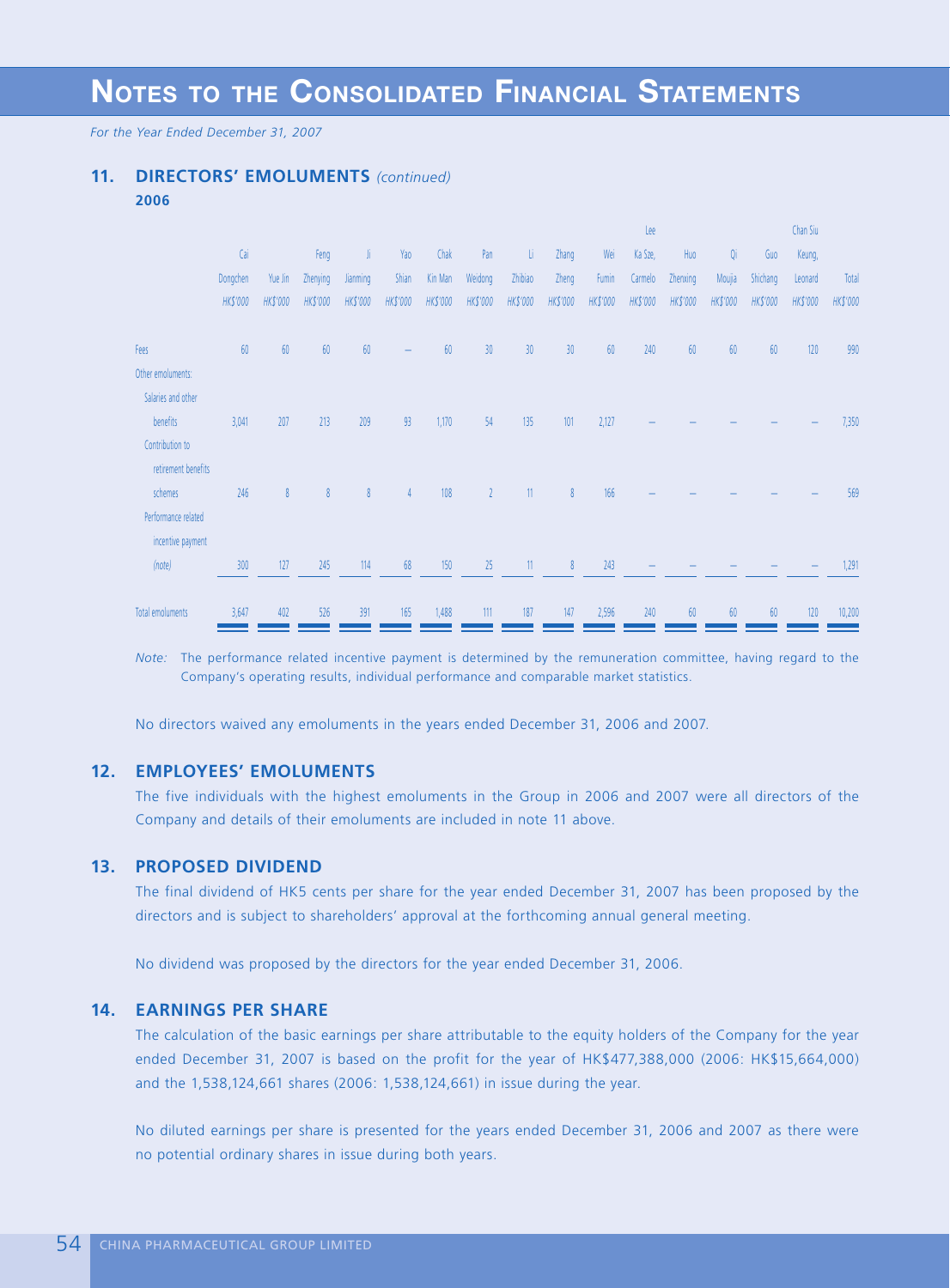*For the Year Ended December 31, 2007*

## **15. PROPERTY, PLANT AND EQUIPMENT**

|                                  | <b>Buildings</b><br>in the PRC | <b>Plant and</b><br>machinery | Furniture,<br>fixtures<br>and office<br>equipment | <b>Motor</b><br>vehicles | <b>Construction</b><br>in progress | <b>Total</b>          |
|----------------------------------|--------------------------------|-------------------------------|---------------------------------------------------|--------------------------|------------------------------------|-----------------------|
|                                  | HK\$'000                       | HK\$'000                      | HK\$'000                                          | HK\$'000                 | HK\$'000                           | HK\$'000              |
| <b>THE GROUP</b><br><b>COST</b>  |                                |                               |                                                   |                          |                                    |                       |
| At January 1, 2006               | 840,467                        | 3,108,648                     | 11,665                                            | 15,810                   | 101,592                            | 4,078,182             |
| Exchange adjustments             | 41,711                         | 145,234                       | 524                                               | 783                      | 4,064                              | 192,316               |
| <b>Additions</b>                 | 28,647                         | 61,300                        | 2,546                                             | 2,984                    | 135,664                            | 231,141               |
| <b>Transfers</b>                 | 71,068                         | 75,754                        |                                                   |                          | (146, 822)                         |                       |
| <b>Disposals</b>                 |                                | (2,532)                       |                                                   | (2, 381)                 |                                    | (4, 913)              |
| At December 31, 2006             | 981,893                        | 3,388,404                     | 14,735                                            | 17,196                   | 94,498                             | 4,496,726             |
| Exchange adjustments             | 70,676                         | 224,101                       | 1,051                                             | 1,451                    | 6,131                              | 303,410               |
| <b>Additions</b>                 | 791                            | 103,512                       | 4,234                                             | 10,041                   | 373,162                            | 491,740               |
| <b>Transfers</b>                 | 145,074                        | 236,720                       | 560                                               |                          | (382, 354)                         |                       |
| Acquisitions of                  |                                |                               |                                                   |                          |                                    |                       |
| subsidiaries                     |                                |                               |                                                   |                          |                                    |                       |
| (note 36)<br>Disposals/write-off | 63,892<br>(5, 386)             | 99,610<br>(194, 949)          | 693                                               | 823<br>(2,078)           | 11,185                             | 176,203<br>(202, 413) |
|                                  |                                |                               |                                                   |                          |                                    |                       |
| At December 31, 2007             | 1,256,940                      | 3,857,398                     | 21,273                                            | 27,433                   | 102,622                            | 5,265,666             |
| <b>DEPRECIATION</b>              |                                |                               |                                                   |                          |                                    |                       |
| At January 1, 2006               | 102,399                        | 785,453                       | 4,326                                             | 9,055                    |                                    | 901,233               |
| Exchange adjustments             | 6,388                          | 45,511                        | 224                                               | 464                      |                                    | 52,587                |
| Provided for the year            | 45,616                         | 260,649                       | 2,487                                             | 2,639                    |                                    | 311,391               |
| Eliminated on disposals          |                                | (1, 368)                      |                                                   | (143)                    |                                    | (1, 511)              |
| At December 31, 2006             | 154,403                        | 1,090,245                     | 7,037                                             | 12,015                   |                                    | 1,263,700             |
| Exchange adjustments             | 12,693                         | 78,992                        | 493                                               | 841                      |                                    | 93,019                |
| Provided for the year            | 55,755                         | 330,131                       | 3,212                                             | 3,697                    |                                    | 392,795               |
| Acquisitions of<br>subsidiaries  |                                |                               |                                                   |                          |                                    |                       |
| (note 36)                        | 3,064                          | 13,123                        | 233                                               | 144                      |                                    | 16,564                |
| Eliminated on                    |                                |                               |                                                   |                          |                                    |                       |
| disposals/write-off              | (192)                          | (147, 469)                    |                                                   | (1,035)                  |                                    | (148, 696)            |
| At December 31, 2007             | 225,723                        | 1,365,022                     | 10,975                                            | 15,662                   |                                    | 1,617,382             |
| <b>CARRYING VALUES</b>           |                                |                               |                                                   |                          |                                    |                       |
| At December 31, 2007             | 1,031,217                      | 2,492,376                     | 10,298                                            | 11,771                   | 102,622                            | 3,648,284             |
| At December 31, 2006             | 827,490                        | 2,298,159                     | 7,698                                             | 5,181                    | 94,498                             | 3,233,026             |
|                                  |                                |                               |                                                   |                          |                                    |                       |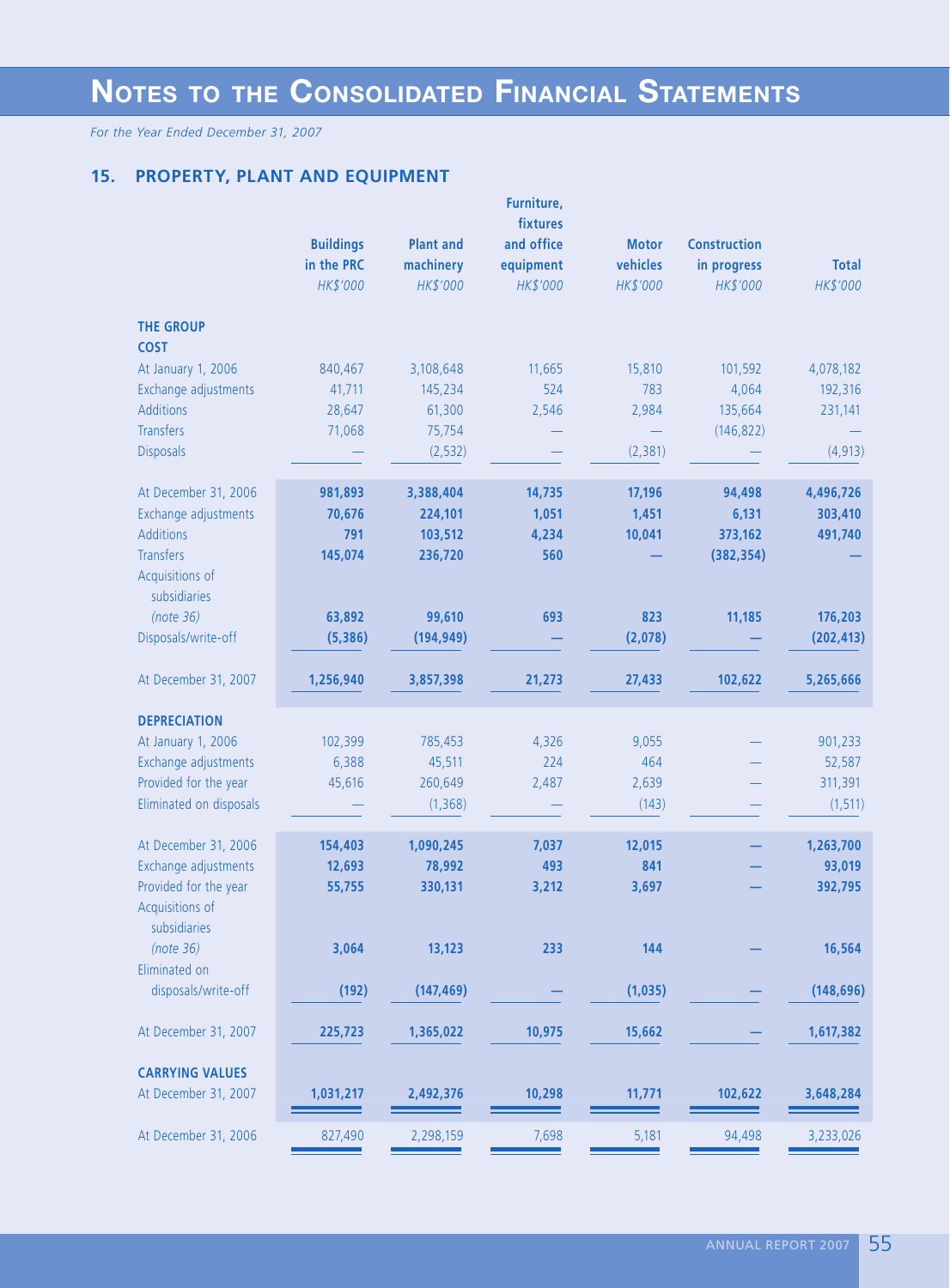### **15. PROPERTY, PLANT AND EQUIPMENT** *(continued)*

Certain buildings erected on the lands of the Group in the PRC were not granted formal title of their ownership. At December 31, 2007, the carrying value of buildings in the PRC for which the Group had not been granted formal title amounted to approximately HK\$702,107,000 (2006: HK\$594,995,000). In the opinion of the directors, the absence of formal title does not impair the value of the relevant buildings. The directors also believe that formal title to these buildings will be granted to the Group in due course.

|                                   | Furniture,            |                          |                |
|-----------------------------------|-----------------------|--------------------------|----------------|
|                                   | fixtures              |                          |                |
|                                   | and office            | <b>Motor</b><br>vehicles | <b>Total</b>   |
|                                   | equipment<br>HK\$'000 | HK\$'000                 | HK\$'000       |
|                                   |                       |                          |                |
| <b>THE COMPANY</b><br><b>COST</b> |                       |                          |                |
| At January 1, 2006                | 2,225                 | 1,005                    | 3,230          |
| <b>Additions</b>                  | $\overline{4}$        |                          | $\overline{4}$ |
|                                   |                       |                          |                |
| At December 31, 2006              | 2,229                 | 1,005                    | 3,234          |
| <b>Additions</b>                  | 1                     |                          | 1              |
|                                   |                       |                          |                |
| At December 31, 2007              | 2,230                 | 1,005                    | 3,235          |
|                                   |                       |                          |                |
| <b>DEPRECIATION</b>               |                       |                          |                |
| At January 1, 2006                | 1,110                 | 1,005                    | 2,115          |
| Provided for the year             | 445                   |                          | 445            |
|                                   |                       |                          |                |
| At December 31, 2006              | 1,555                 | 1,005                    | 2,560          |
| Provided for the year             | 445                   |                          | 445            |
|                                   |                       |                          |                |
| At December 31, 2007              | 2,000                 | 1,005                    | 3,005          |
| <b>CARRYING VALUES</b>            |                       |                          |                |
| At December 31, 2007              | 230                   |                          | 230            |
|                                   |                       |                          |                |
| At December 31, 2006              | 674                   |                          | 674            |
|                                   |                       |                          |                |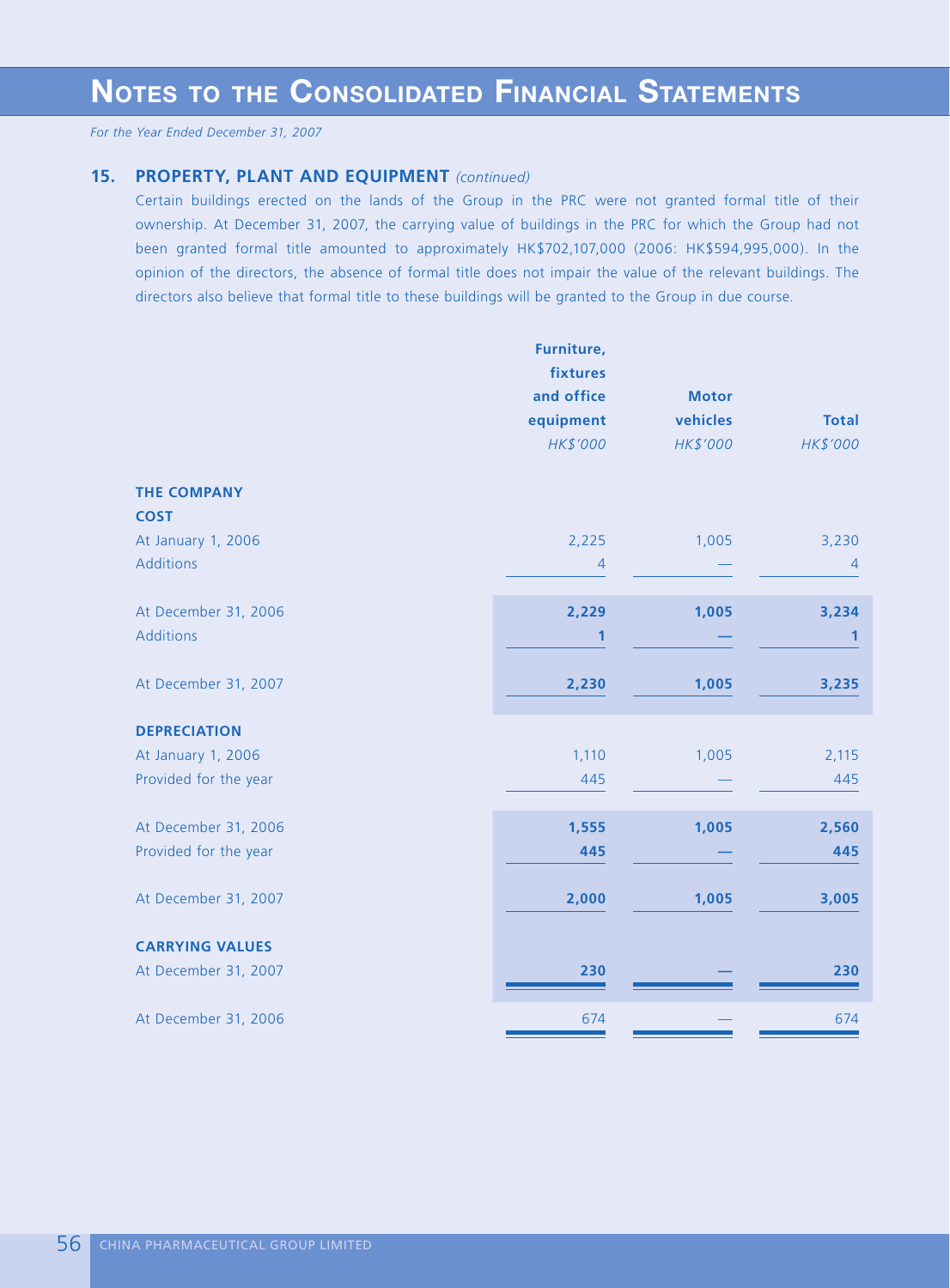*For the Year Ended December 31, 2007*

## **15. PROPERTY, PLANT AND EQUIPMENT** *(continued)*

The above items of property, plant and equipment, other than construction in progress, are depreciated on a straight-line basis at the following rates per annum:

| Buildings in the PRC                     | Over the shorter of the relevant lease, |  |  |  |  |  |
|------------------------------------------|-----------------------------------------|--|--|--|--|--|
|                                          | or $3.3\% - 5\%$                        |  |  |  |  |  |
| Plant and machinery                      | $5\% - 10\%$                            |  |  |  |  |  |
| Furniture, fixtures and office equipment | 20%                                     |  |  |  |  |  |
| Motor vehicles                           | 20%                                     |  |  |  |  |  |

## **16. PREPAID LEASE PAYMENTS**

The Group's prepaid lease payments with a carrying value of approximately HK\$179,928,000 (2006: HK\$150,284,000) represent leasehold lands in the PRC held under medium-term land use rights. An amount of approximately HK\$5,384,000 (2006: HK\$4,361,000) is classified under current assets for reporting purpose.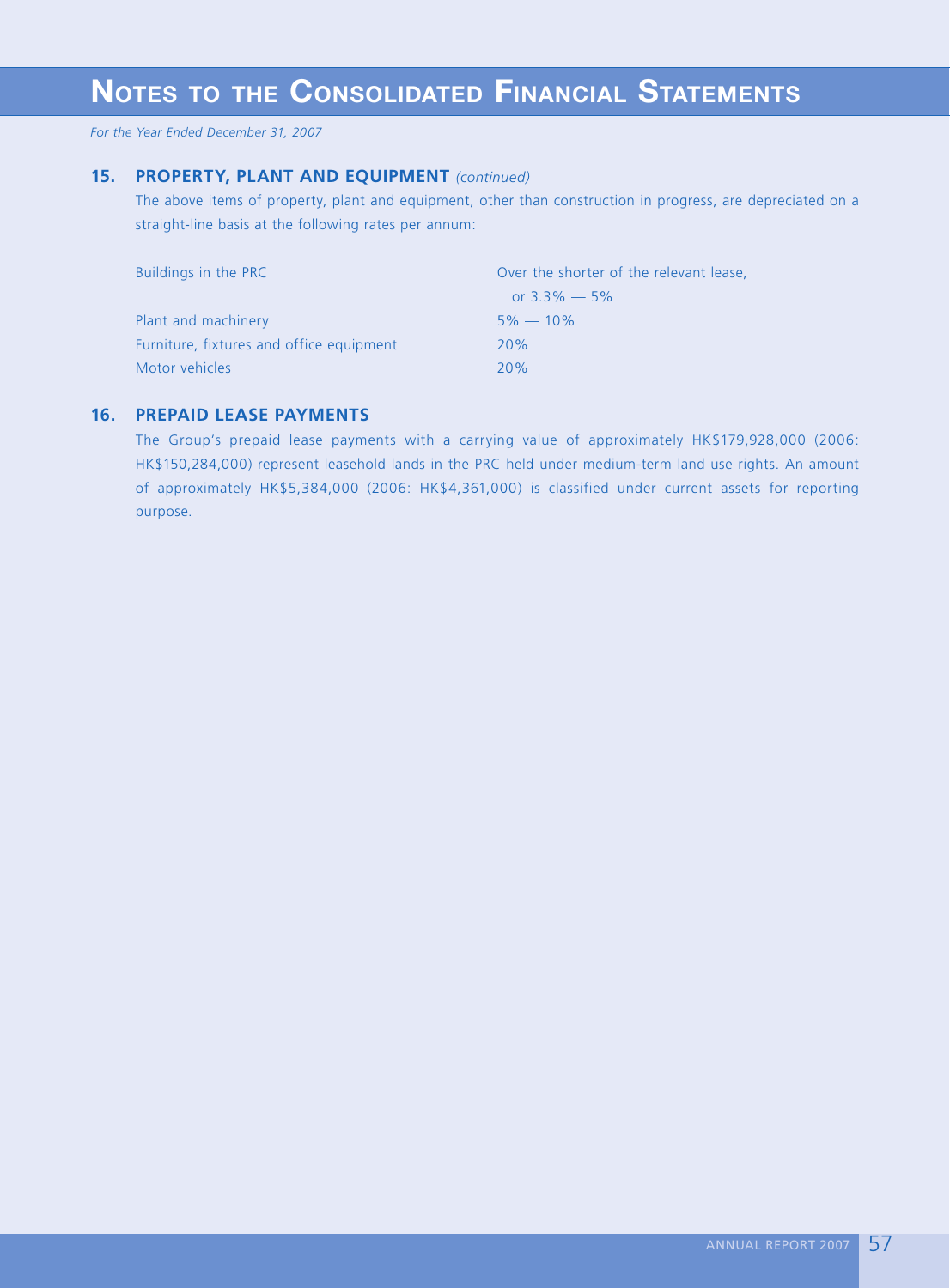*For the Year Ended December 31, 2007*

## **17. INTANGIBLE ASSETS**

|                        | <b>Technical</b> | <b>Development</b> | <b>Utility</b> |              |
|------------------------|------------------|--------------------|----------------|--------------|
|                        | know-how         | costs              | rights         | <b>Total</b> |
|                        | HK\$'000         | HK\$'000           | HK\$'000       | HK\$'000     |
| <b>COST</b>            |                  |                    |                |              |
| At January 1, 2006     | 73,074           | 21,386             | 70,404         | 164,864      |
| Exchange adjustments   | 3,514            | 962                | 3,168          | 7,644        |
| <b>Additions</b>       | 5,778            |                    |                | 5,778        |
|                        |                  |                    |                |              |
| At December 31, 2006   | 82,366           | 22,348             | 73,572         | 178,286      |
| Exchange adjustments   | 5,453            | 2,902              | 4,775          | 13,130       |
| <b>Additions</b>       | 6,530            | 28,883             |                | 35,413       |
|                        |                  |                    |                |              |
| At December 31, 2007   | 94,349           | 54,133             | 78,347         | 226,829      |
|                        |                  |                    |                |              |
| <b>AMORTISATION</b>    |                  |                    |                |              |
| At January 1, 2006     | 54,298           | 11,938             | 37,395         | 103,631      |
| Exchange adjustments   | 2,814            | 705                | 1,959          | 5,478        |
| Provided for the year  | 9,519            | 4,302              | 7,081          | 20,902       |
|                        |                  |                    |                |              |
| At December 31, 2006   | 66,631           | 16,945             | 46,435         | 130,011      |
| Exchange adjustments   | 4,810            | 1,576              | 3,352          | 9,738        |
| Provided for the year  | 10,916           | 9,692              | 7,596          | 28,204       |
|                        |                  |                    |                |              |
| At December 31, 2007   | 82,357           | 28,213             | 57,383         | 167,953      |
|                        |                  |                    |                |              |
| <b>CARRYING VALUES</b> |                  |                    |                |              |
| At December 31, 2007   | 11,992           | 25,920             | 20,964         | 58,876       |
|                        |                  |                    |                |              |
| At December 31, 2006   | 15,735           | 5,403              | 27,137         | 48,275       |
|                        |                  |                    |                |              |

At December 31, 2007, included in development costs is an amount of approximately HK\$3,682,000 (2006: HK\$3,848,000) which was internally generated while all other intangible assets of the Group were acquired from independent third parties. Development costs mainly represent costs incurred for the development of the Group's new products, including clinical experiments and tests conducted by hospital.

Technical know-how mainly represents special techniques and secret formulae for the Group's products development and production.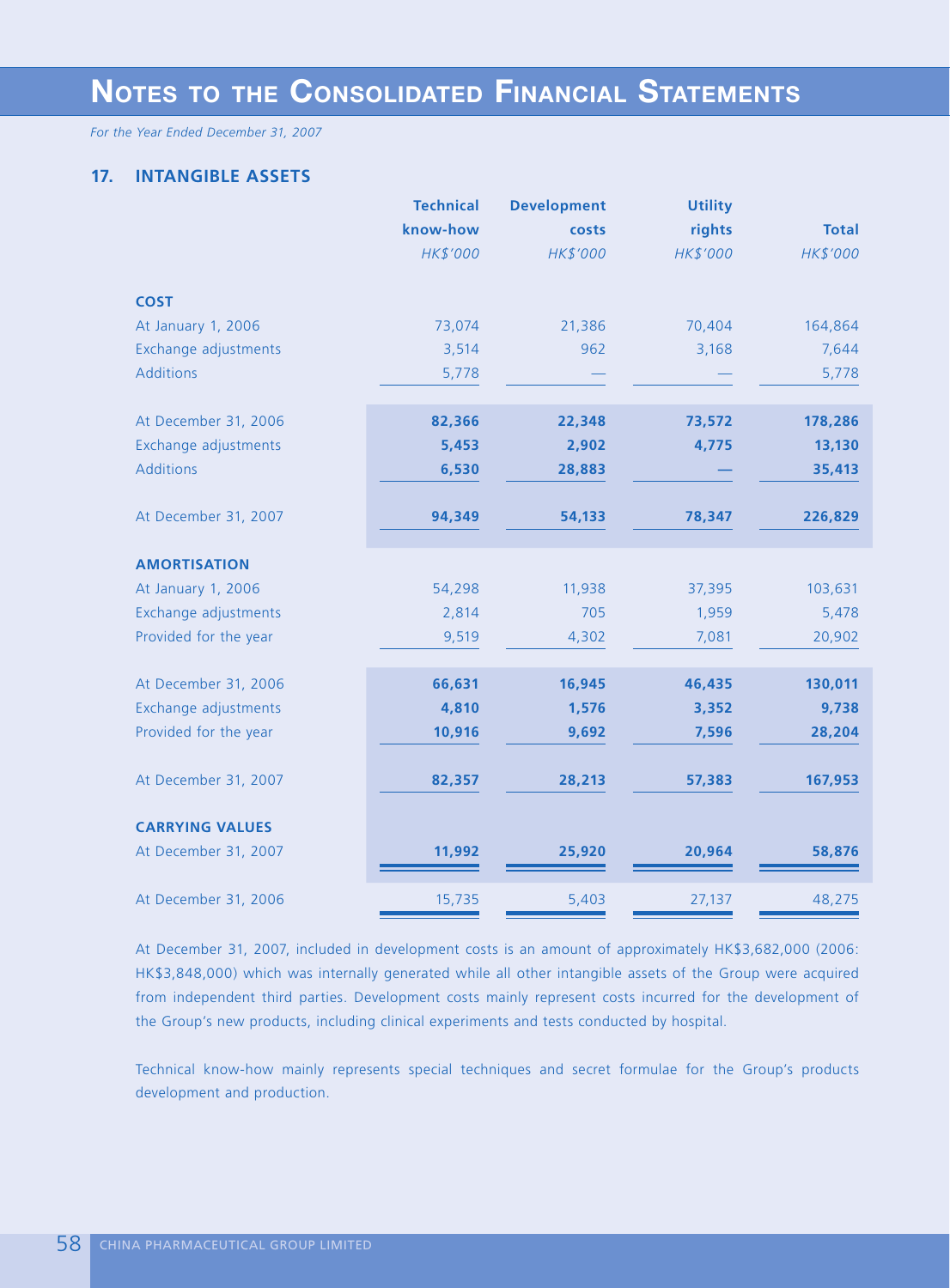*For the Year Ended December 31, 2007*

### **17. INTANGIBLE ASSETS** *(continued)*

Utility rights represent up-front non-refundable payments to secure the rights to use electricity in the PRC over 10 years.

The above intangible assets have definite useful lives and are amortised on a straight-line basis over the following periods:

| Technical know-how | 5 to 10 years                          |
|--------------------|----------------------------------------|
| Development costs  | 3 to 5 years from date of commencement |
|                    | of commercial operation                |
| Utility rights     | 10 years                               |

## **18. GOODWILL**

*HK\$'000*

| <b>COST</b>                                      |         |
|--------------------------------------------------|---------|
| At January 1, 2006 and December 31, 2006         | 55,764  |
| Arising on acquisition of a subsidiary (note 36) | 44,954  |
|                                                  |         |
| At December 31, 2007                             | 100,718 |
|                                                  |         |

Particulars regarding impairment testing on goodwill are disclosed in note 19.

## **19. IMPAIRMENT TESTING ON GOODWILL**

For the purpose of impairment testing, goodwill with indefinite useful lives as set out in note 18 and goodwill reserve has been allocated to two individual CGUs as follows:

|                                                                                                | HK\$'000          |
|------------------------------------------------------------------------------------------------|-------------------|
| Business segment of finished drugs ("Unit A")<br>Manufacture and sale of penicillin ("Unit B") | 55,764<br>205,084 |
|                                                                                                | 260,848           |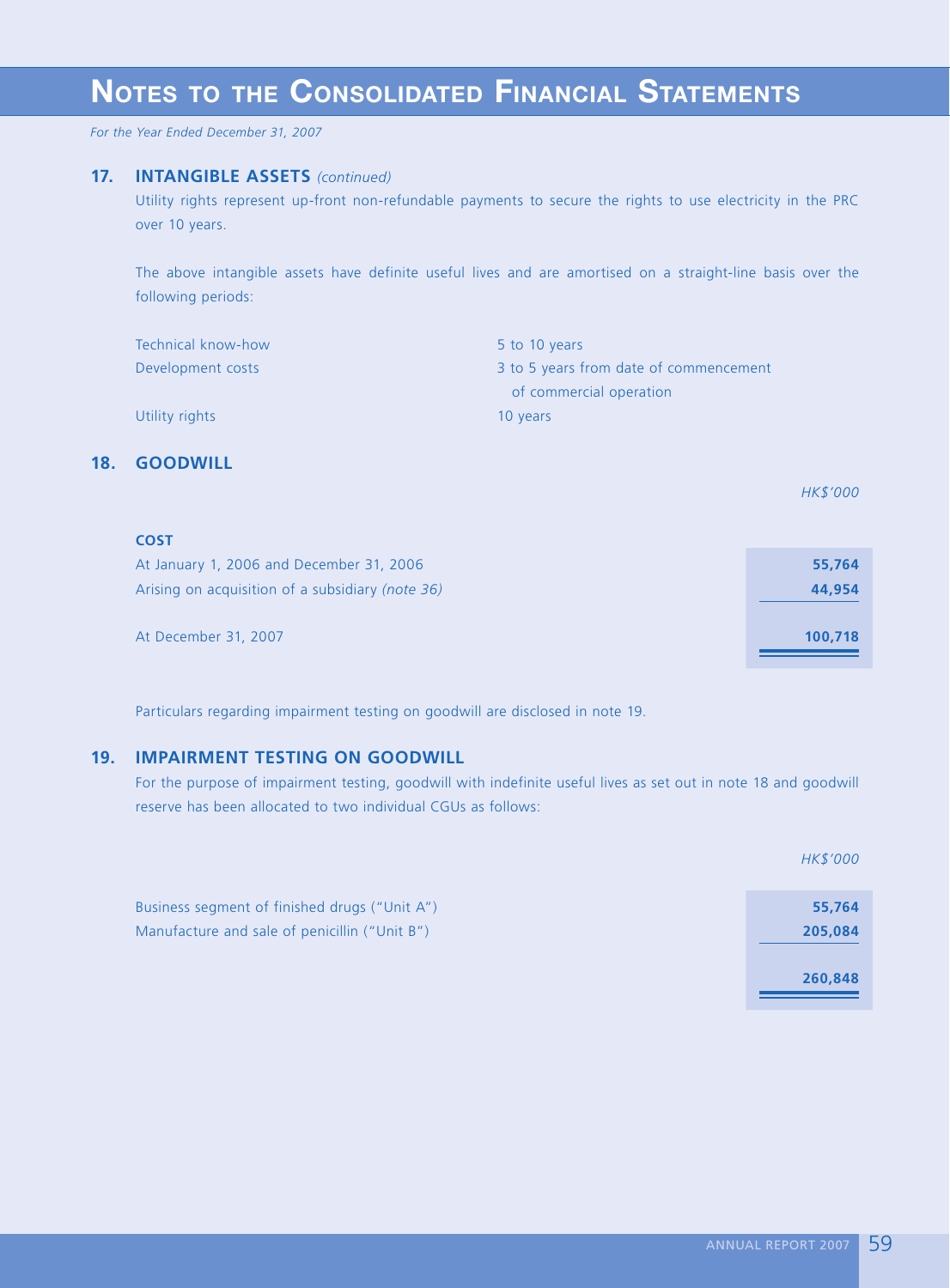## **19. IMPAIRMENT TESTING ON GOODWILL** *(continued)*

During the year ended December 31, 2007, management of the Group determines that there is no impairment of the above-mentioned CGUs containing the goodwill. The basis of the recoverable amounts of the CGUs and their major underlying assumptions are summarised below:

The recoverable amounts of these units have been determined based on a value in use calculation. That calculation uses cash flow projections based on financial budgets approved by management covering a 5-year period, and discount rate of 5.6% per annum, for both Unit A and Unit B, with zero growth. Another key assumption for the value in use calculations is the budgeted gross margin, which is determined based on the units' past performance and management's expectations for the market development.

### **20. DEPOSIT PAID FOR INVESTMENT IN AN ASSOCIATE**

The amount represents the deposit paid for the investment in 20% equity interest in Siping City Fine Chemicals Products Company Limited 四平市精細化學品有限公司 ("Siping"). The total consideration for the transaction amounting to approximately HK\$21,277,000 and the acquisition was completed in February 2008. Siping is a sino-foreign equity joint venture company established in the PRC and is engaged in the manufacture and sale of pharmaceutical products in Siping City, Jilin Province.

## **21. INTEREST IN A JOINTLY CONTROLLED ENTITY**

|                                                                            | 2007            | 2006     |
|----------------------------------------------------------------------------|-----------------|----------|
|                                                                            | <b>HK\$'000</b> | HK\$'000 |
|                                                                            |                 |          |
| Cost of unlisted investment in a jointly controlled entity                 | 19,985          | 19,985   |
| Share of post-acquisition profits, net of dividends received or receivable | 161             | 1,661    |
|                                                                            |                 |          |
|                                                                            | 20,146          | 21,646   |
|                                                                            |                 |          |

At December 31, 2007, the Group held 50% of the registered capital of Hebei Huarong Pharmaceutical Co., Ltd. ("Huarong") which is a sino-foreign equity joint venture company established in the PRC to manufacture and sell vitamin B12 products.

At January 1, 2006 and December 31, 2006, included in the goodwill reserve was goodwill of approximately HK\$7,124,000 arising on acquisition of the jointly controlled entity in prior years. An impairment loss on the entire amount has been recognised by the Group during the year ended December 31, 2007 after the re-assessment on the current business performance and future plans of the jointly controlled entity by the management.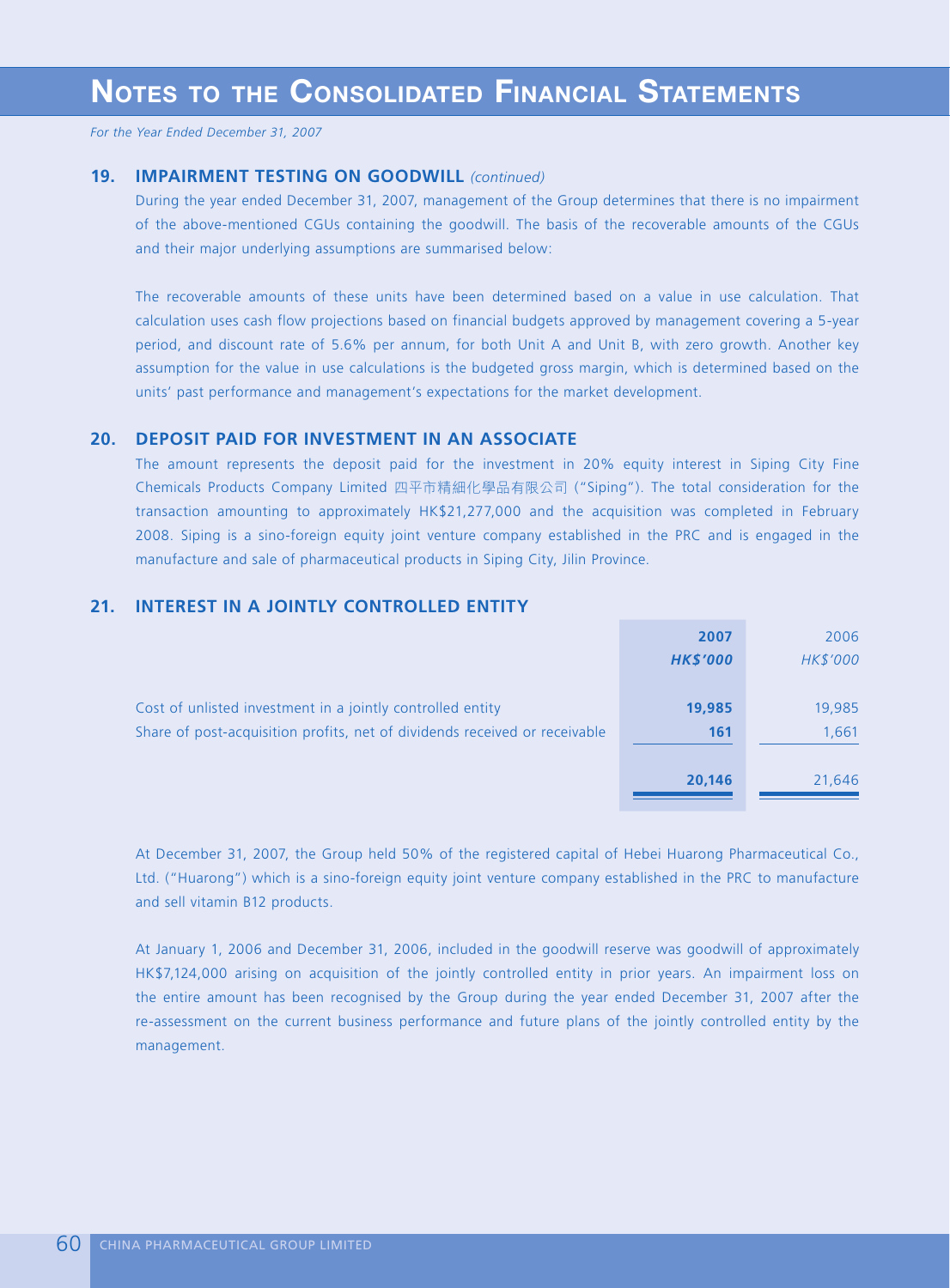*For the Year Ended December 31, 2007*

## **21. INTEREST IN A JOINTLY CONTROLLED ENTITY** *(continued)*

The summarised financial information in respect of the Group's interest in a jointly controlled entity which is accounted for using the equity method is set out below:

|                            | 2007            | 2006      |
|----------------------------|-----------------|-----------|
|                            | <b>HK\$'000</b> | HK\$'000  |
|                            |                 |           |
| Current assets             | 34,432          | 31,496    |
|                            |                 |           |
| Non-current assets         | 58,716          | 59,906    |
|                            |                 |           |
| <b>Current liabilities</b> | (62, 762)       | (59,990)  |
| Non-current liabilities    | (11, 204)       | (10, 730) |
|                            |                 |           |
| Income                     | 107,007         | 87,491    |
|                            |                 |           |
| Expenses                   | (109, 690)      | (90, 841) |
|                            |                 |           |

## **22. BANK BALANCES/PLEDGED BANK DEPOSITS**

Bank balances and pledged bank deposits carry interest at market interest rates, ranging from 0.72% to 2.85% (2006: 0.72% to 3.75%) per annum.

As at December 31, 2007, the Group has pledged bank deposits to banks for the acquisition of property, plant and equipment of approximately HK\$751,000 (2006: HK\$1,312,000) and the deposits are classified as non-current assets.

As at December 31, 2006, the Group had also pledged approximately HK\$2,792,000 deposits to banks to secure short-term banking facilities granted to the Group and the deposits were classified as current assets. The pledges have been released upon the settlement of the relevant bank loan during the current year.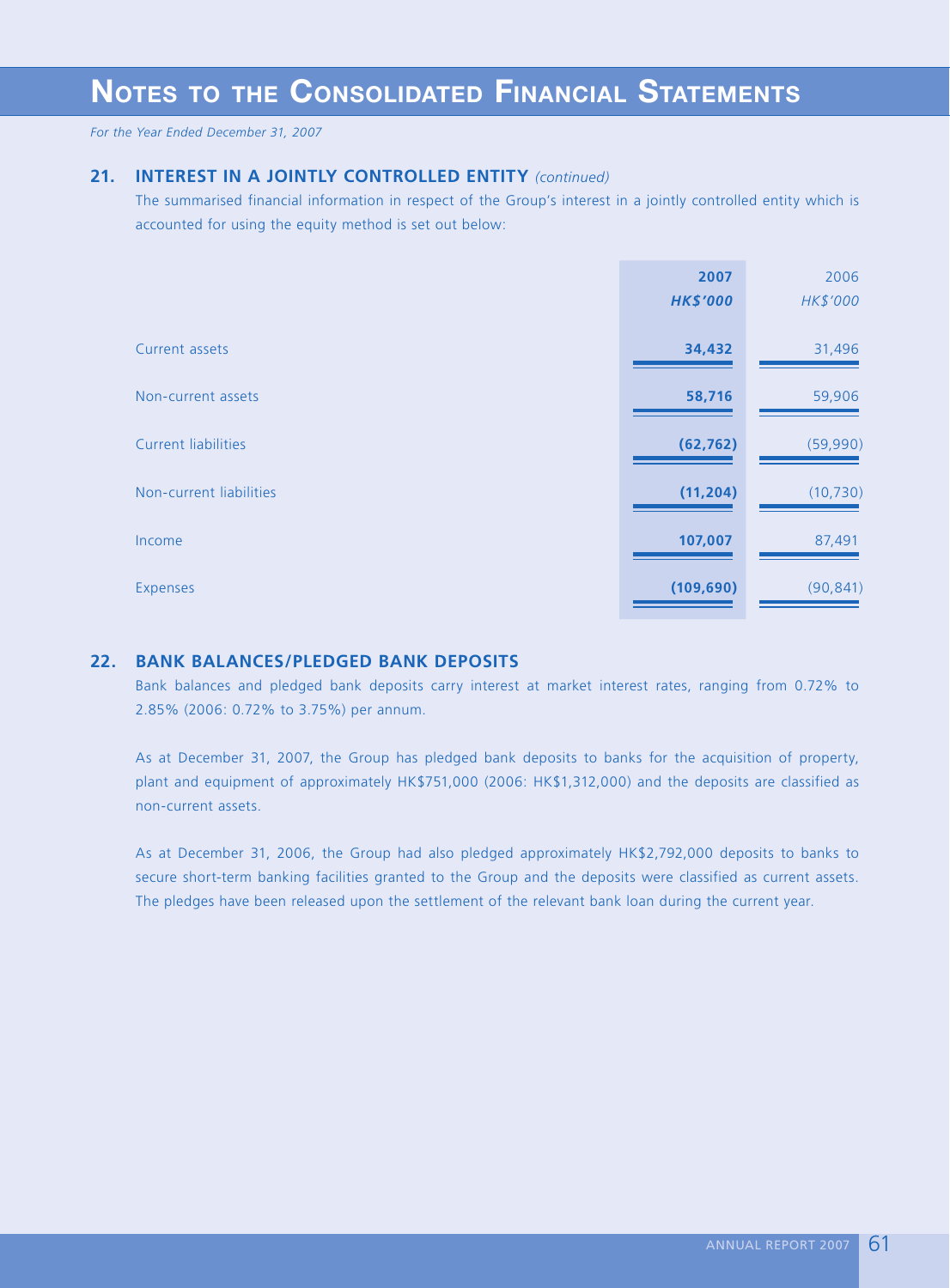## **22. BANK BALANCES/PLEDGED BANK DEPOSITS** *(continued)*

The bank balances and pledged bank deposits that are denominated in currencies other than the functional currencies of the relevant group entities are set out below:

|                         | <b>THE GROUP</b> |            | <b>THE COMPANY</b> |            |
|-------------------------|------------------|------------|--------------------|------------|
|                         | <b>HKD</b>       | <b>USD</b> | <b>HKD</b>         | <b>USD</b> |
|                         | HK\$'000         | HK\$'000   | <b>HK\$'000</b>    | HK\$'000   |
|                         |                  |            |                    |            |
| As at December 31, 2007 | 66,618           | 5,974      | 24,541             | 1,562      |
| As at December 31, 2006 | 15,594           | 3,465      | 3,361              |            |

## **23. INVENTORIES**

|                  | 2007            | 2006     |
|------------------|-----------------|----------|
|                  | <b>HK\$'000</b> | HK\$'000 |
|                  |                 |          |
| Raw materials    | 84,094          | 82,193   |
| Work in progress | 211,908         | 174,151  |
| Finished goods   | 631,865         | 426,591  |
|                  |                 |          |
|                  | 927,867         | 682,935  |
|                  |                 |          |

## **24. TRADE AND OTHER RECEIVABLES/BILLS RECEIVABLES**

|                                    | 2007            | 2006     |
|------------------------------------|-----------------|----------|
|                                    | <b>HK\$'000</b> | HK\$'000 |
|                                    |                 |          |
| Trade receivables                  | 674,922         | 504,297  |
| Less: allowance for doubtful debts | (7,009)         | (7,009)  |
|                                    |                 |          |
|                                    | 667,913         | 497,288  |
| <b>Bills receivables</b>           | 281,586         | 98,501   |
|                                    |                 |          |
|                                    | 949,499         | 595,789  |
| Other receivables                  | 100,915         | 77,200   |
|                                    |                 |          |
|                                    | 1,050,414       | 672,989  |
|                                    |                 |          |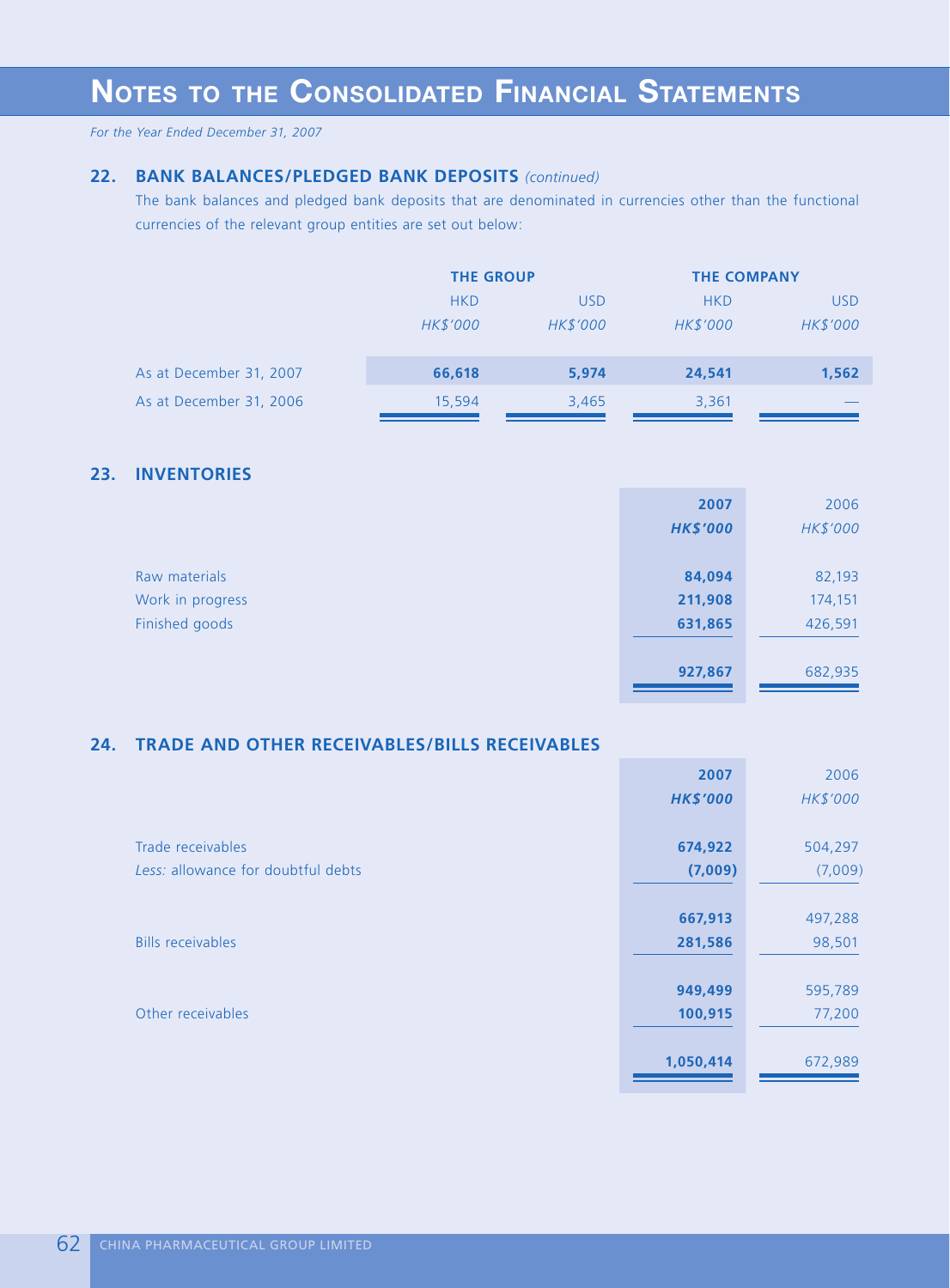## **24. TRADE AND OTHER RECEIVABLES/BILLS RECEIVABLES** *(continued)*

The Group allows a general credit period of 90 days to its trade customers. The following is an aged analysis of trade receivables (net of allowance for doubtful debts) and bills receivables at the balance sheet date:

|                                                   | 2007<br><b>HK\$'000</b>    | 2006<br>HK\$'000         |
|---------------------------------------------------|----------------------------|--------------------------|
| 0 to 90 days<br>91 to 180 days<br>181 to 365 days | 917,351<br>30,534<br>1,614 | 559,880<br>35,731<br>178 |
|                                                   | 949,499                    | 595,789                  |

The Group's trade receivables that are denominated in currencies other than the functional currencies of the relevant group entities are set out below:

|                         | USD.     |
|-------------------------|----------|
|                         | HK\$'000 |
|                         |          |
| As at December 31, 2007 | 236,490  |
| As at December 31, 2006 | 125,449  |

No impairment loss is provided for the trade receivables that are neither past due nor impaired (i.e. aged within 90 days) because these receivables are within the credit period granted to the respective customer and the management considers the default rate is low for such receivables based on historical information and experience.

Included in the Group's trade receivable balance are debtors with an aggregate carrying amount of approximately HK\$32,148,000 (2006: HK\$35,909,000) which are past due (i.e. aged over 90 days) at the reporting date for which the Group has not provided for impairment loss after making reference to their subsequent settlement pattern. The Group does not hold any collateral over these balances.

The Group has provided fully for all receivables over 365 days because historical experience is such that receivables that are past due beyond 365 days are generally not recoverable.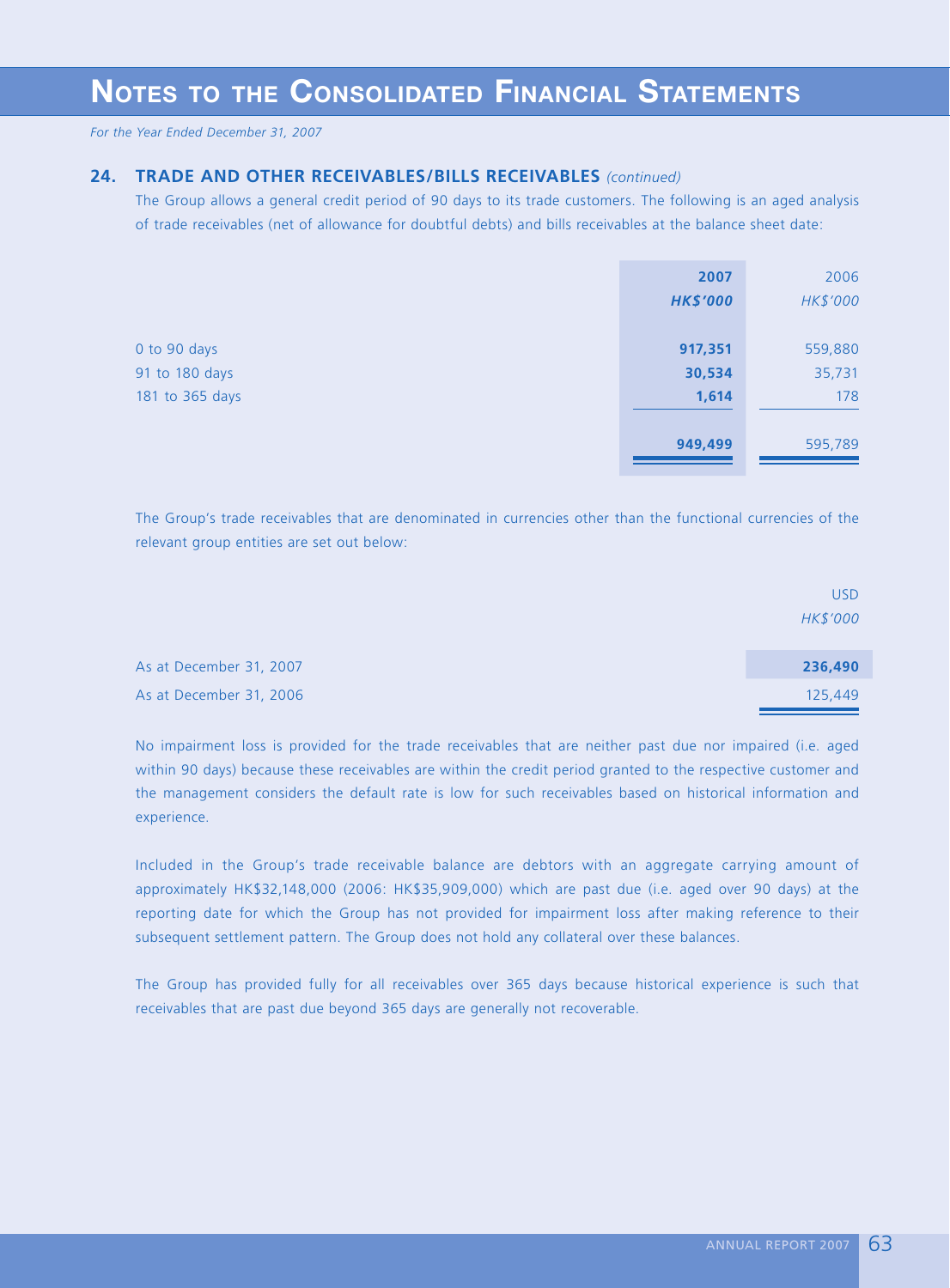*For the Year Ended December 31, 2007*

## **24. TRADE AND OTHER RECEIVABLES/BILLS RECEIVABLES** *(continued)*

#### **Movement in the allowance for doubtful debts**

|                                      | 2007            | 2006      |
|--------------------------------------|-----------------|-----------|
|                                      | <b>HK\$'000</b> | HK\$'000  |
|                                      |                 |           |
| Balance at beginning of the year     | 7,009           | 19,394    |
| Amounts written off as uncollectible |                 | (12, 385) |
|                                      |                 |           |
| Balance at end of the year           | 7,009           | 7,009     |
|                                      |                 |           |

## **25. RELATED PARTY DISCLOSURES**

During the year, the Group had significant transactions and balances with related parties, some of which are also deemed to be connected parties pursuant to the Listing Rules. The significant transactions with these companies during the year, and balances with them at the balance sheet date, are as follows:

#### **(I) Connected parties**

| <b>Name of</b> | <b>Nature of</b>                        | 2007            | 2006      |
|----------------|-----------------------------------------|-----------------|-----------|
| company        | transactions/balances                   | <b>HK\$'000</b> | HK\$'000  |
|                |                                         |                 |           |
| The SPG Group  | Sale of steam (note a)                  | 6,084           | 2,672     |
|                | Purchase of raw materials (note a)      | 285,025         | 266,499   |
|                |                                         |                 |           |
|                | Rental expenses (note b)                | 6,086           | 5,787     |
|                |                                         |                 |           |
|                | Interest expenses on loans from an      |                 |           |
|                | intermediate/ultimate holding company   |                 |           |
|                | (note c)                                | 1,211           | 2,152     |
|                |                                         |                 |           |
|                | Interest expenses on loans from related |                 |           |
|                | companies (note c)                      | 3,286           | 481       |
|                | Balance due from (to) the SPG Group:    |                 |           |
|                | - trade receivables (note d)            |                 | 2,660     |
|                | - trade payables (note d)               | (25, 820)       | (11, 360) |
|                | - other payables (note d)               | (14, 978)       | (10, 454) |
|                | - short-term loans (note c)             | (9,404)         |           |
|                | - long-term loans (note c)              |                 | (79, 493) |
|                |                                         |                 |           |

<u>a sa Ba</u>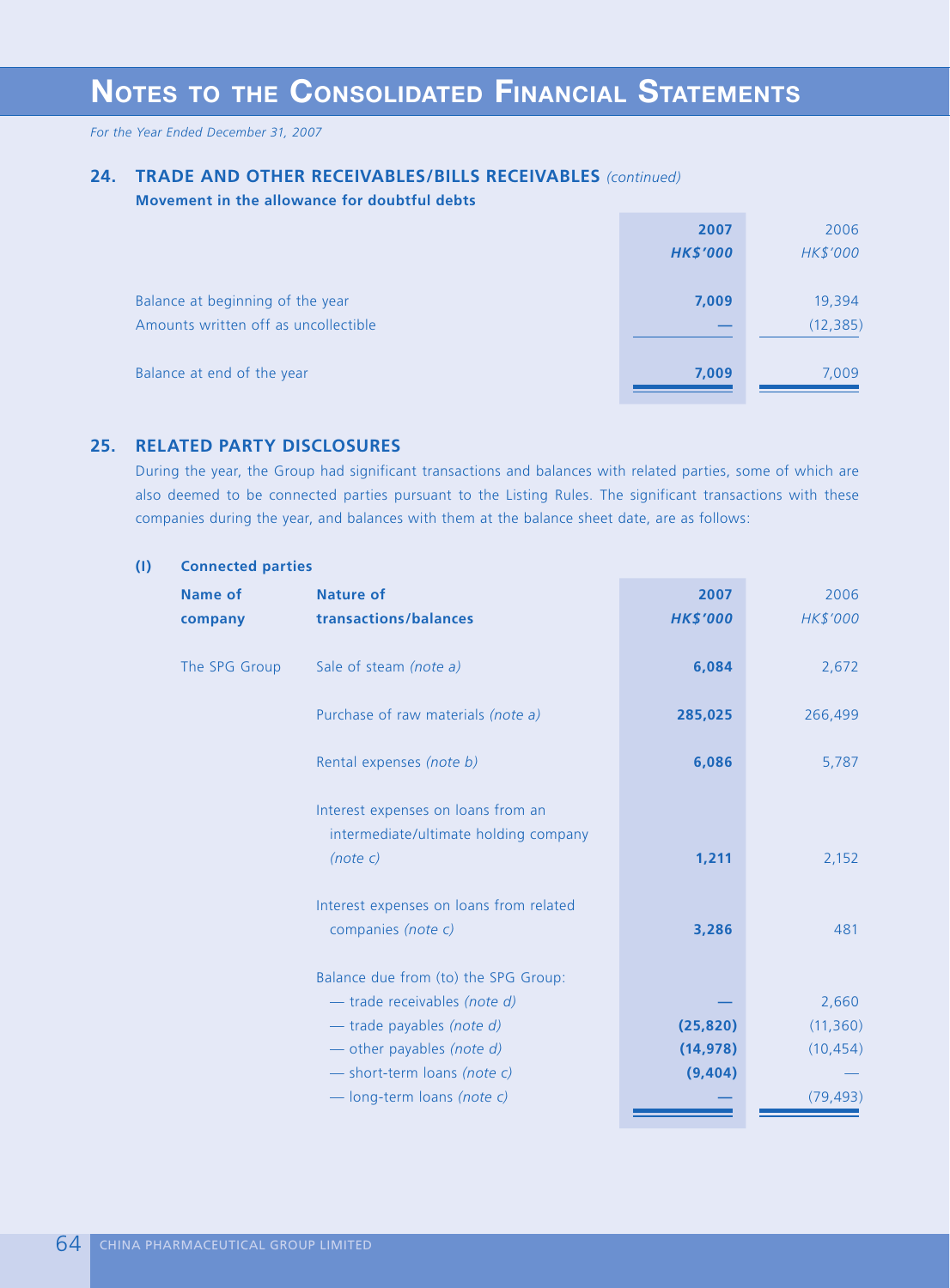### **25. RELATED PARTY DISCLOSURES** *(continued)*

### **(I) Connected parties** *(continued)*

With reference to the announcement of the Company dated December 21, 2007, a facility in the aggregate amount of RMB510,000,000 is made available by a bank in the PRC to SPG and certain subsidiaries of the Company for RMB150,000,000 and RMB360,000,000, respectively. The facility is a general working capital facility for one year from April 25, 2007. As a condition under the facility, SPG has pledged 600,000,000 ordinary shares of the Company (representing approximately 39.01% of the issued share capital of the Company) held by its wholly-owned subsidiary, China Charmaine Pharmaceutical Company Limited, in favour of the bank as security. At December 31, 2007, the extent of such facility utilised by the Group amounted to RMB130,000,000.

As at December 31, 2007, SPG had also given corporate guarantees to banks in the PRC to secure the loan facilities to the extent of approximately HK\$404,255,000 (2006: HK\$57,416,000) granted to the Group.

In addition, the Group has acquired two subsidiaries from the SPG Group, details of which are set out in note 36 to the consolidated financial statements and an announcement of the Company dated August 30, 2007.

| Name of                                 | <b>Nature of</b>                                       | 2007            | 2006     |
|-----------------------------------------|--------------------------------------------------------|-----------------|----------|
| company                                 | transactions/balances                                  | <b>HK\$'000</b> | HK\$'000 |
| Huarong, a jointly<br>controlled entity | Sale of raw materials <i>(note a)</i>                  | 5,555           | 4,695    |
| of the Group                            | Purchase of raw materials (note a)                     | 56,782          | 36,062   |
|                                         | Provision of utility services by the Group<br>(note e) | 8,415           | 10,416   |
|                                         | Balance due from Huarong:                              |                 |          |
|                                         | — dividend receivables                                 | 6,122           | 6,122    |
|                                         | - other receivables (note d)                           | 7,758           | 7,033    |
|                                         | — trade receivables (note d)                           | 512             |          |

## **(II) Related parties, other than connected parties**

At December 31, 2007, a corporate guarantee of approximately HK\$638,298,000 (2006: HK\$600,000,000) was given by the Company to a bank in the PRC in respect of banking facilities granted to certain subsidiaries of the Company and Huarong. An amount of approximately HK\$22,340,000 (2006: Nil) has been utilised by Huarong at the balance sheet date.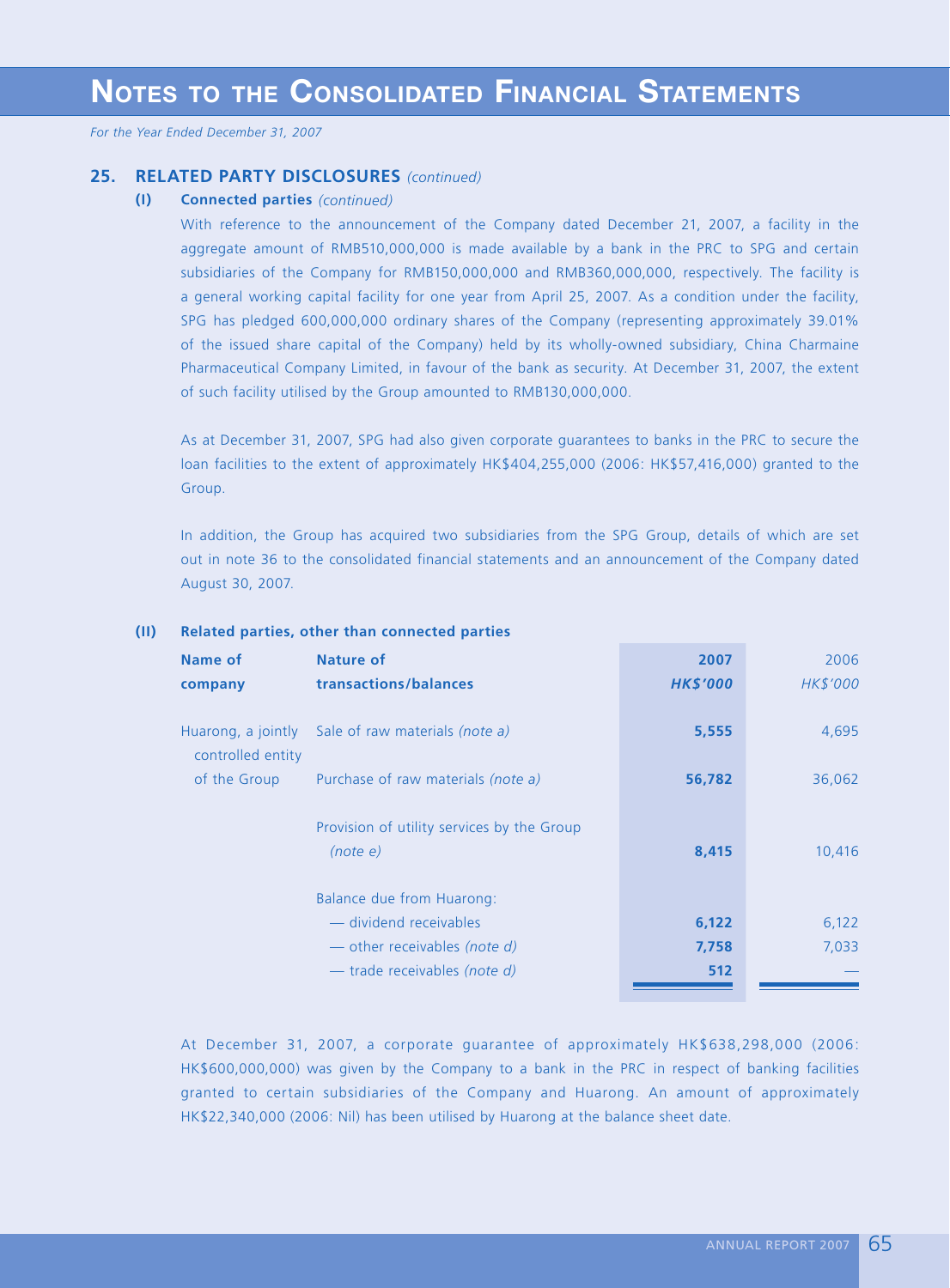## **25. RELATED PARTY DISCLOSURES** *(continued)*

#### **(III) Other state-owned entities in the PRC**

The Group operates in an economic regime currently predominated by entities directly or indirectly owned by the PRC government through its government authorities, agencies, affiliations and other organisations ("state-owned entities"). Transactions with other state-owned entities include but are not limited to the followings:

- lending and deposit taking;
- taking and placing of inter-bank balances;
- purchase, sale and leases of property and other assets; and
- rendering and receiving of utilities and other services.

These transactions are conducted in the ordinary course of the Group's business on terms similar to those that would have been entered into with non-state-owned entities. The Group has also established its pricing strategy and approval processes for major products and services, such as loans, deposits and commission income. Such pricing strategy and approval processes do not depend on whether the customers are state-owned entities or not. Having due regard to the substance of the relationship, the directors of the Company are of the opinion that none of these transactions are material related party transactions that require separate disclosure.

#### **(IV) Remuneration of key management personnel**

The remuneration of key management personnel of the Group during the year is as follows:

|                          | 2007            | 2006     |
|--------------------------|-----------------|----------|
|                          | <b>HK\$'000</b> | HK\$'000 |
|                          |                 |          |
| Short-term benefits      | 17,936          | 9,091    |
| Post-employment benefits | 468             | 569      |
|                          |                 |          |
|                          | 18,404          | 9,660    |

#### *Notes:*

- (a) The transactions were carried out with reference to the market prices.
- (b) Rental expenses were paid in accordance with the tenancy agreements.
- (c) Details of the loans are set out in notes 28 and 30.
- (d) At the balance sheet date, these amounts were aged within one year.
- (e) The transactions were carried out based on the actual costs of utilities incurred by the Group.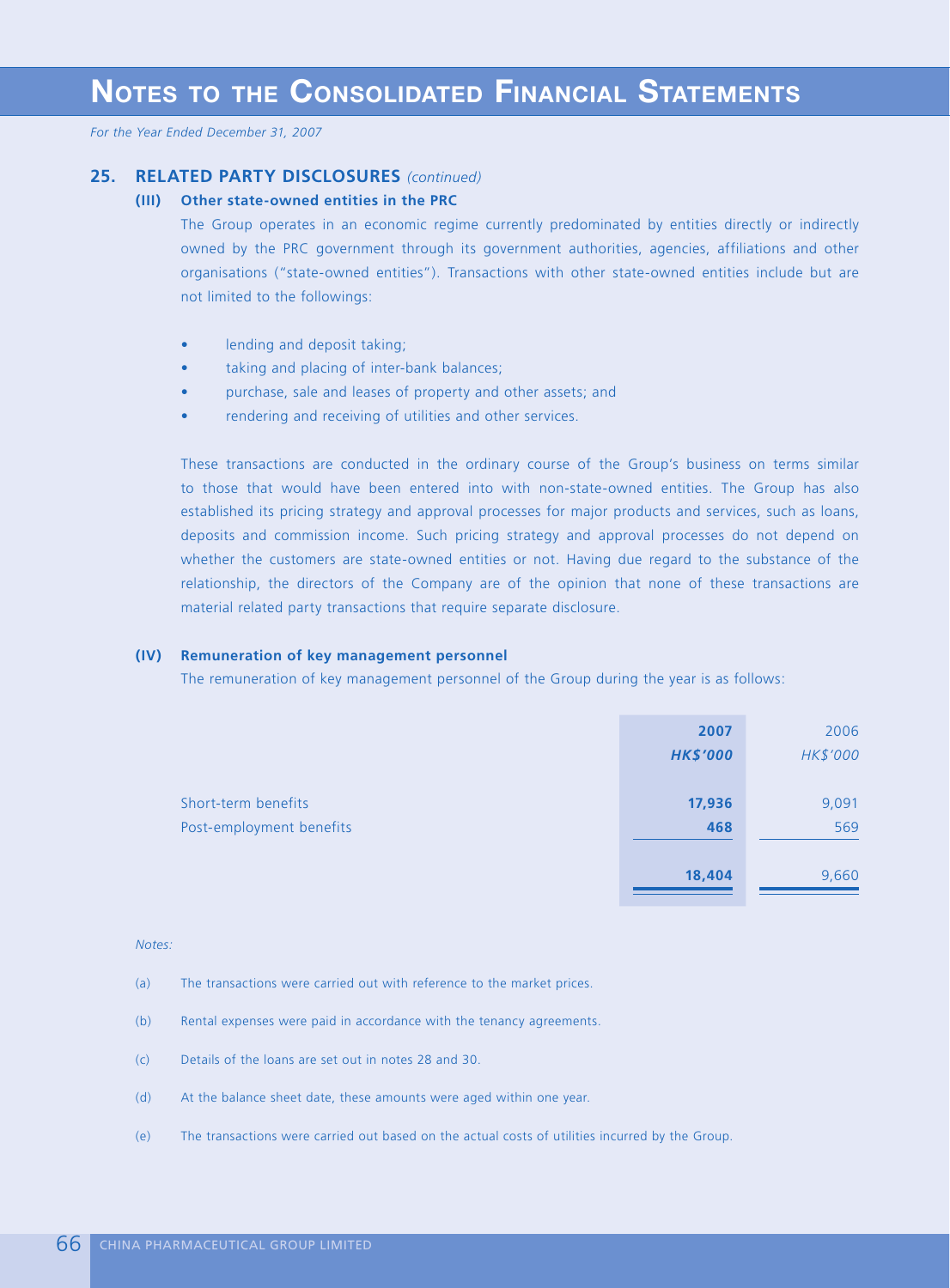*For the Year Ended December 31, 2007*

## **26. TRADE AND OTHER PAYABLES/BILLS PAYABLES**

|                       | 2007            | 2006     |
|-----------------------|-----------------|----------|
|                       | <b>HK\$'000</b> | HK\$'000 |
|                       |                 |          |
| Trade payables        | 479,686         | 406,100  |
| <b>Bills payables</b> | 169,537         | 223,118  |
|                       |                 |          |
|                       | 649,223         | 629,218  |
| Other payables        | 648,100         | 348,047  |
|                       |                 |          |
|                       | 1,297,323       | 977,265  |
|                       |                 |          |

The following is an aged analysis of trade and bills payables at the balance sheet date:

|                    | 2007<br><b>HK\$'000</b> | 2006<br>HK\$'000 |
|--------------------|-------------------------|------------------|
| 0 to 90 days       | 595,033                 | 555,975          |
| 91 to 180 days     | 29,572                  | 54,433           |
| 181 to 365 days    | 11,194                  | 9,917            |
| More than 365 days | 13,424                  | 8,893            |
|                    |                         |                  |
|                    | 649,223                 | 629,218          |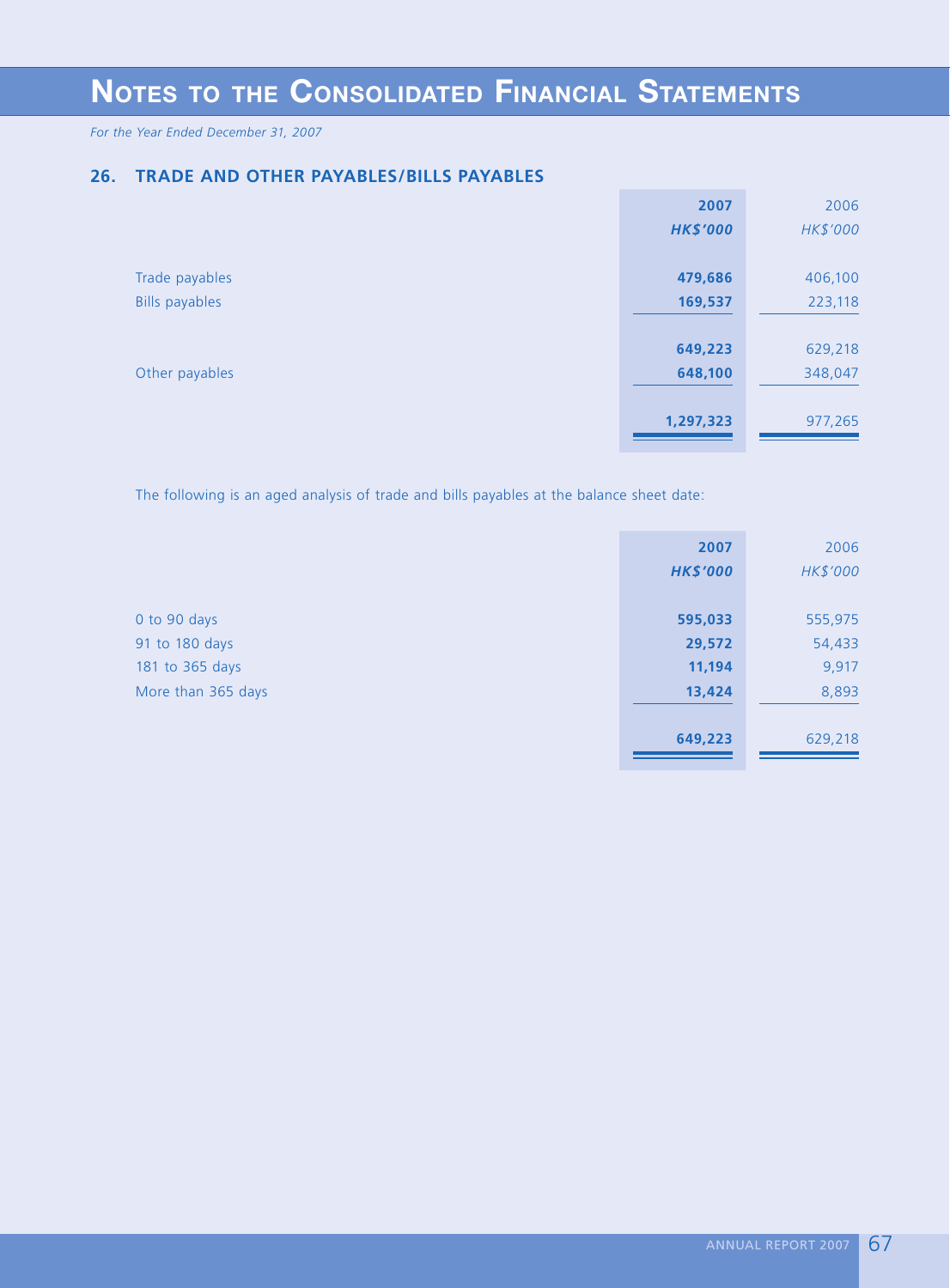*For the Year Ended December 31, 2007*

## **27. UNSECURED BANK LOANS**

|                              | <b>THE GROUP</b> |           | <b>THE COMPANY</b> |           |
|------------------------------|------------------|-----------|--------------------|-----------|
|                              | 2007             | 2006      | 2007               | 2006      |
|                              | <b>HK\$'000</b>  | HK\$'000  | <b>HK\$'000</b>    | HK\$'000  |
|                              |                  |           |                    |           |
| The unsecured bank loans are |                  |           |                    |           |
| repayable as follows:        |                  |           |                    |           |
|                              |                  |           |                    |           |
| On demand or within one year | 976,043          | 752,000   | 292,000            | 242,000   |
| More than one year, but not  |                  |           |                    |           |
| more than two years          | 544,468          | 562,000   | 220,000            | 292,000   |
| More than two years, but not |                  |           |                    |           |
| more than five years         | 171,915          | 215,000   | 140,000            | 120,000   |
|                              |                  |           |                    |           |
|                              | 1,692,426        | 1,529,000 | 652,000            | 654,000   |
| Less: Amounts due within one |                  |           |                    |           |
| year shown under             |                  |           |                    |           |
| current liabilities          | (976, 043)       | (752,000) | (292,000)          | (242,000) |
|                              |                  |           |                    |           |
| Amounts due after one year   | 716,383          | 777,000   | 360,000            | 412,000   |
|                              |                  |           |                    |           |

The above bank loans at the balance sheet date are as follows:

|                              | <b>THE GROUP</b> |           | <b>THE COMPANY</b> |          |
|------------------------------|------------------|-----------|--------------------|----------|
|                              | 2007             | 2006      | 2007               | 2006     |
|                              | <b>HK\$'000</b>  | HK\$'000  | <b>HK\$'000</b>    | HK\$'000 |
|                              |                  |           |                    |          |
| Fixed-rate RMB bank loans    | 1,040,426        | 875,000   |                    |          |
| Floating-rate HKD bank loans | 652,000          | 654,000   | 652,000            | 654,000  |
|                              |                  |           |                    |          |
|                              | 1,692,426        | 1,529,000 | 652,000            | 654,000  |
|                              |                  |           |                    |          |

The ranges of effective interest rates of the Group's fixed-rate RMB bank loans and floating-rate HKD bank loans are 5.02% to 7.47% (2006: 5.02% to 6.76%) per annum and 4.08% to 6.05% (2006: 4.47% to 5.46%) per annum, respectively. The floating-rate HKD bank loans are subject to interest at HIBOR plus a spread.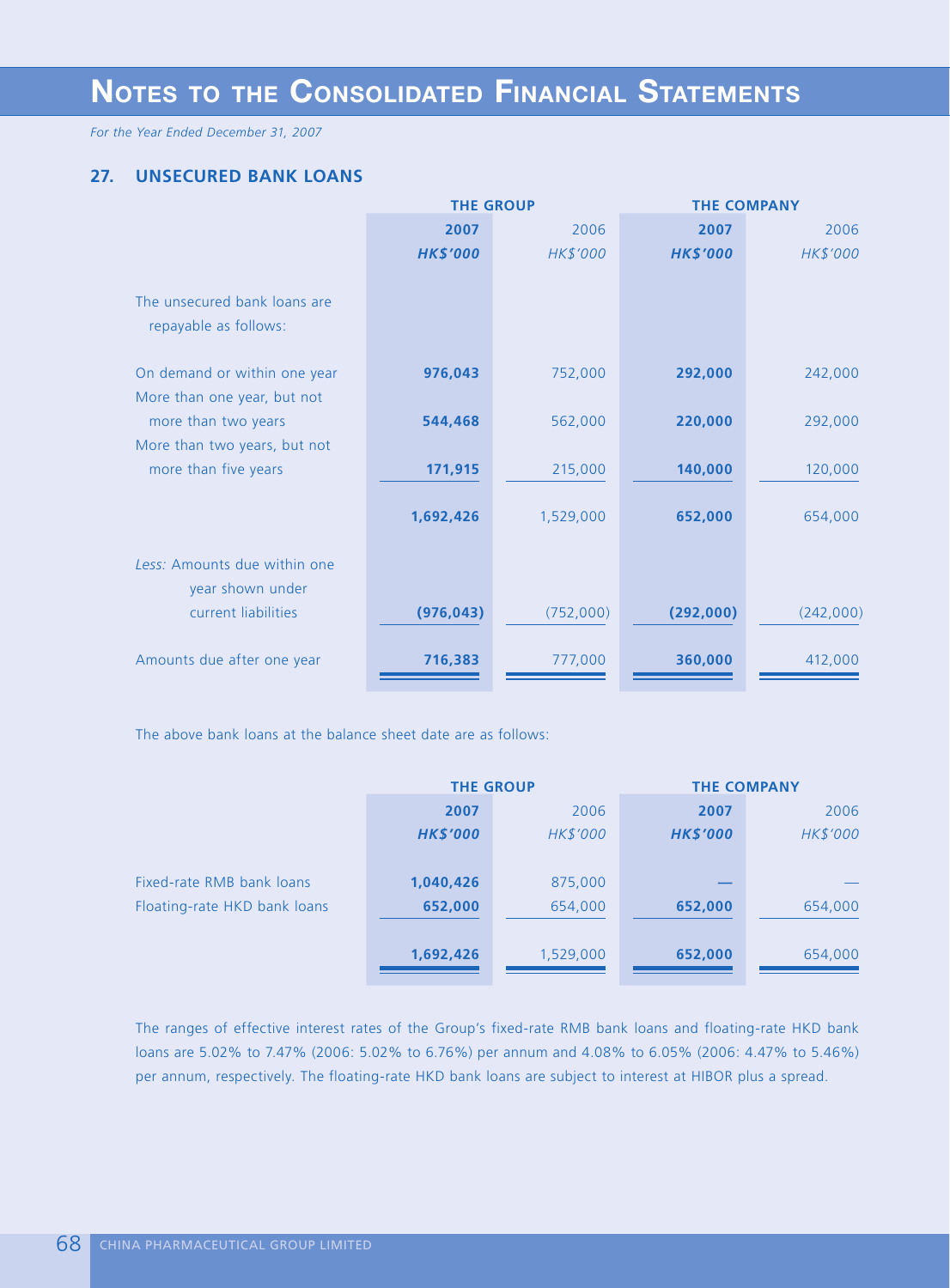*For the Year Ended December 31, 2007*

### **27. UNSECURED BANK LOANS** *(continued)*

The borrowings that are denominated in currencies other than the functional currencies of the relevant group entities are set out below:

|                         | <b>THE GROUP</b>   |
|-------------------------|--------------------|
|                         | <b>AND</b>         |
|                         | <b>THE COMPANY</b> |
|                         | <b>HKD</b>         |
|                         | HK\$'000           |
| As at December 31, 2007 | 652,000            |
| As at December 31, 2006 | 654,000            |

At the balance sheet date, the Group had undrawn loan facilities to the extent of approximately HK\$60,000,000 (2006: Nil) and HK\$244,681,000 (2006: Nil) in respect of floating-rate HKD bank loans and fixed-rate RMB bank loans, respectively.

## **28. LOANS FROM AN INTERMEDIATE/ULTIMATE HOLDING COMPANY**

The loans due to SPG are unsecured and are analysed as follows:

|                                                   | 2007            | 2006     |
|---------------------------------------------------|-----------------|----------|
|                                                   | <b>HK\$'000</b> | HK\$'000 |
|                                                   |                 |          |
| Current liability:                                |                 |          |
| — interest-free                                   | 9,404           |          |
|                                                   |                 |          |
| Non-current liabilities:                          |                 |          |
| - interest bearing at the rate of 3.78% per annum |                 | 50,000   |
| - interest-free                                   |                 | 9,493    |
|                                                   |                 |          |
|                                                   |                 | 59,493   |
|                                                   |                 |          |

At December 31, 2007, the fair value of the interest-free loans of approximately HK\$9,404,000 (2006: HK\$9,493,000) was determined based on the present value of the estimated future cash outflows discounted using the effective interest rate of 3.78% per annum. The loans are repayable within twelve months from the balance sheet date, and are therefore classified as current liabilities.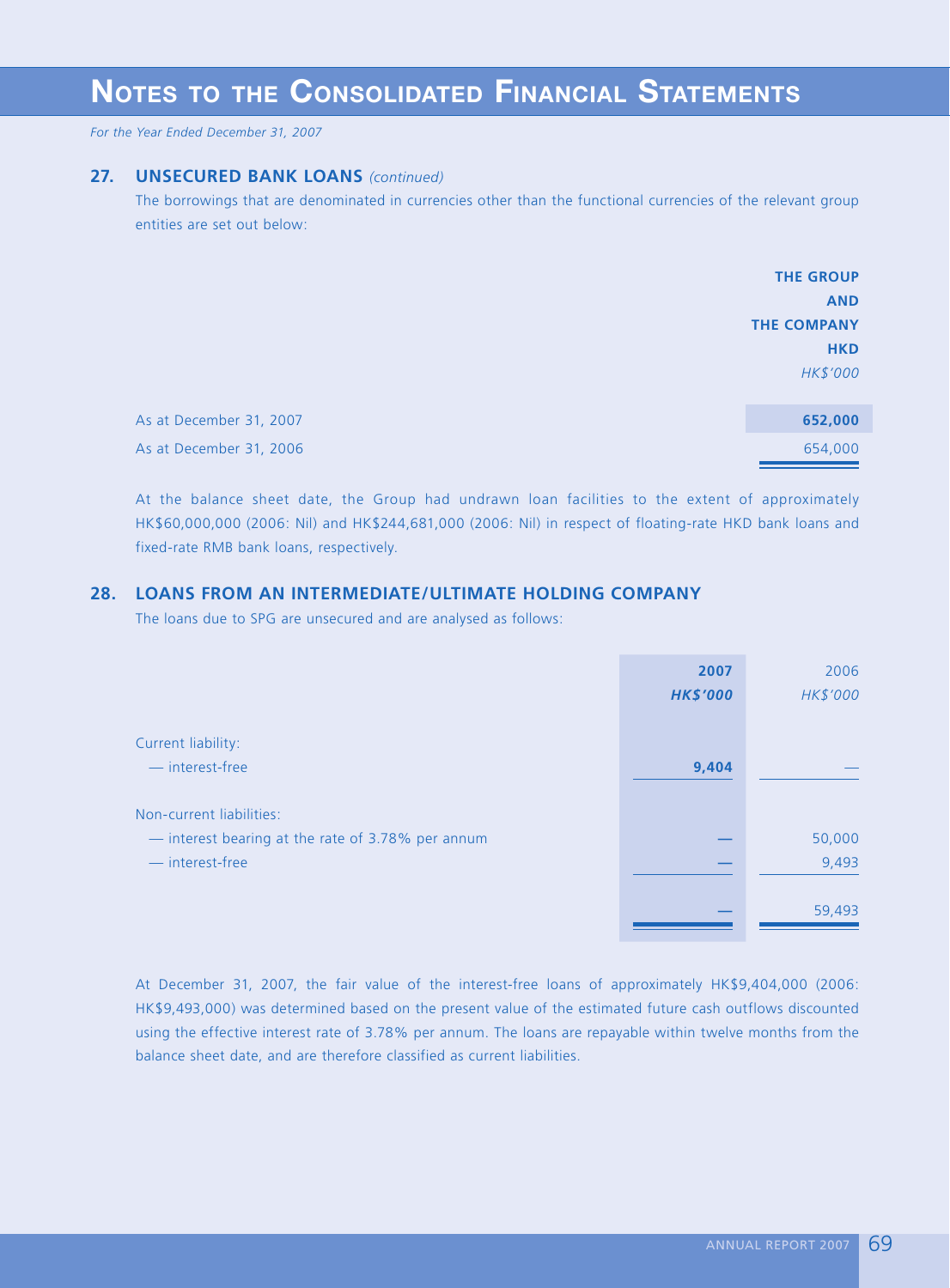### **29. DERIVATIVE FINANCIAL INSTRUMENT**

During the year, the Company entered into an arrangement of a financial instrument with a financial institution with a view to reducing the finance costs of the Group. The financial instrument is a structured interest rate swap with an embedded USD Forward Rate Bias linked structure (the "Structured Swap"). The Structured Swap has a notional amount of HK\$100,000,000 and a tenure of 4 years (i.e. mature on October 22, 2011). The Structured Swap is measured at fair value at each balance sheet date based on the valuation provided by the counterparty bank. Subsequent to the balance sheet date, the Company has early unwound the Structured Swap.

## **30. LOAN FROM A RELATED COMPANY**

As at December 31, 2006, the loan of HK\$20,000,000 was unsecured and carried interest at the rate of 6% per annum. The amount has been fully repaid during the year ended December 31, 2007.

In addition, a loan of HK\$126,000,000 was raised from another related party and fully repaid during the year. The loan was also unsecured and carried interest at the rate of 5% per annum.

## **31. SHARE CAPITAL**

|                                                         | <b>Number</b><br>of shares | <b>Share</b><br>capital<br>HK\$'000 |
|---------------------------------------------------------|----------------------------|-------------------------------------|
| Ordinary shares of HK\$0.10 each                        |                            |                                     |
| Authorised:<br>At December 31, 2006 and 2007            | 3,000,000,000              | 300,000                             |
| Issued and fully paid:<br>At December 31, 2006 and 2007 | 1,538,124,661              | 153,812                             |

## **32. SHARE OPTION SCHEME**

The Company's share option scheme (the "Scheme") was adopted on July 6, 2004 for the purpose of providing incentive to directors (or any persons proposed to be appointed as such, whether executive or nonexecutive) and employees (whether full-time or part-time) of each member of the Group; eligible business consultants, professionals and other advisers who have rendered service or will render service to the Group as determined by the board of directors.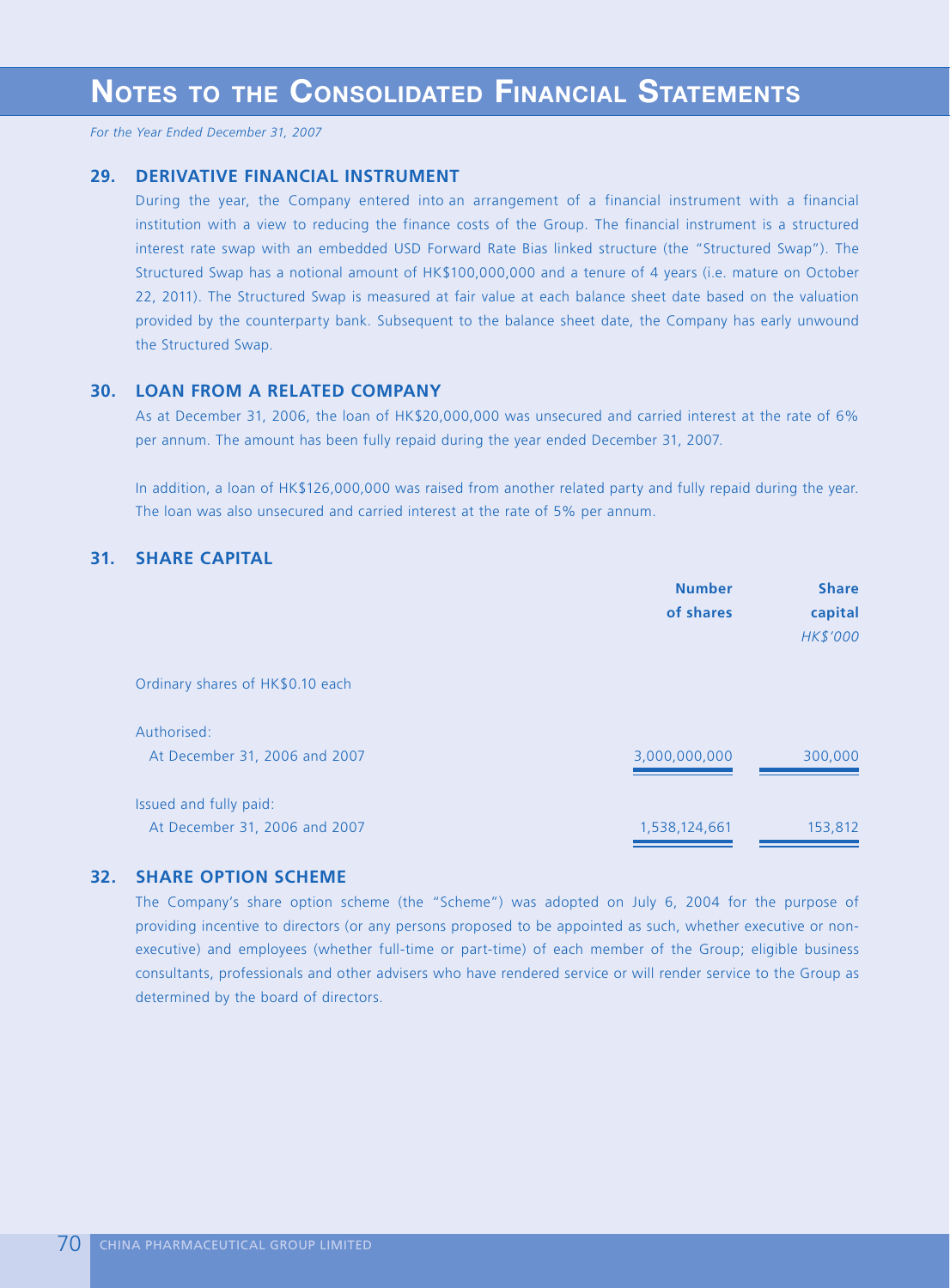## **32. SHARE OPTION SCHEME** *(continued)*

The maximum number of shares which may be issued upon exercise of all options to be granted under the Scheme shall not in aggregate exceed 10% of the shares of the Company in issue at the date of approval of the Scheme. The maximum entitlement for any one participant is that the total number of shares issued or to be issued upon exercise of the options granted to each participant in any twelve-month period shall not exceed 1% of the total number of shares in issue.

Any grant of options to a participant who is a director, chief executive or substantial shareholder (all within the meaning as ascribed under the Listing Rules) of the Company or their respective associates must be approved by the independent non-executive directors (excluding the independent non-executive director who is the grantee). Where the granting of options to a participant who is an independent non-executive director or a substantial shareholder would result in the shares of the Company issued and to be issued upon exercise of all options already granted and to be granted to such participant in the twelve-month period up to and including the date of such grant exceed 0.1% of the total number of shares in issue and have an aggregate value, based on the closing price of the shares at the date of each grant, in excess of HK\$5,000,000, such proposed grant must be approved by the shareholders of the Company in general meeting.

Options granted have to be taken up within a period of 30 days from the date of offer upon payment of HK\$1. The subscription price is determined by the board of directors and shall be at least the highest of (i) the closing price of the shares as stated in the Stock Exchange's daily quotations sheet on the offer date; (ii) and the average closing price of the shares as stated in the Stock Exchange's daily quotations sheets for the five business days immediately preceding the offer date; and (iii) the nominal value of a share. Options granted are exercisable for a period to be notified by the board of directors to each grantee and such period shall expire not later than 10 years from the date of grant of options.

No option has been granted or agreed to be granted under the Scheme since its adoption.

## **33. INVESTMENTS IN SUBSIDIARIES**

|                               | 2007            | 2006      |
|-------------------------------|-----------------|-----------|
|                               | <b>HK\$'000</b> | HK\$'000  |
|                               |                 |           |
| Unlisted investments, at cost | 1,320,766       | 1,202,044 |
|                               |                 |           |

Particulars of the Company's subsidiaries as at December 31, 2006 and 2007 are set out in note 42.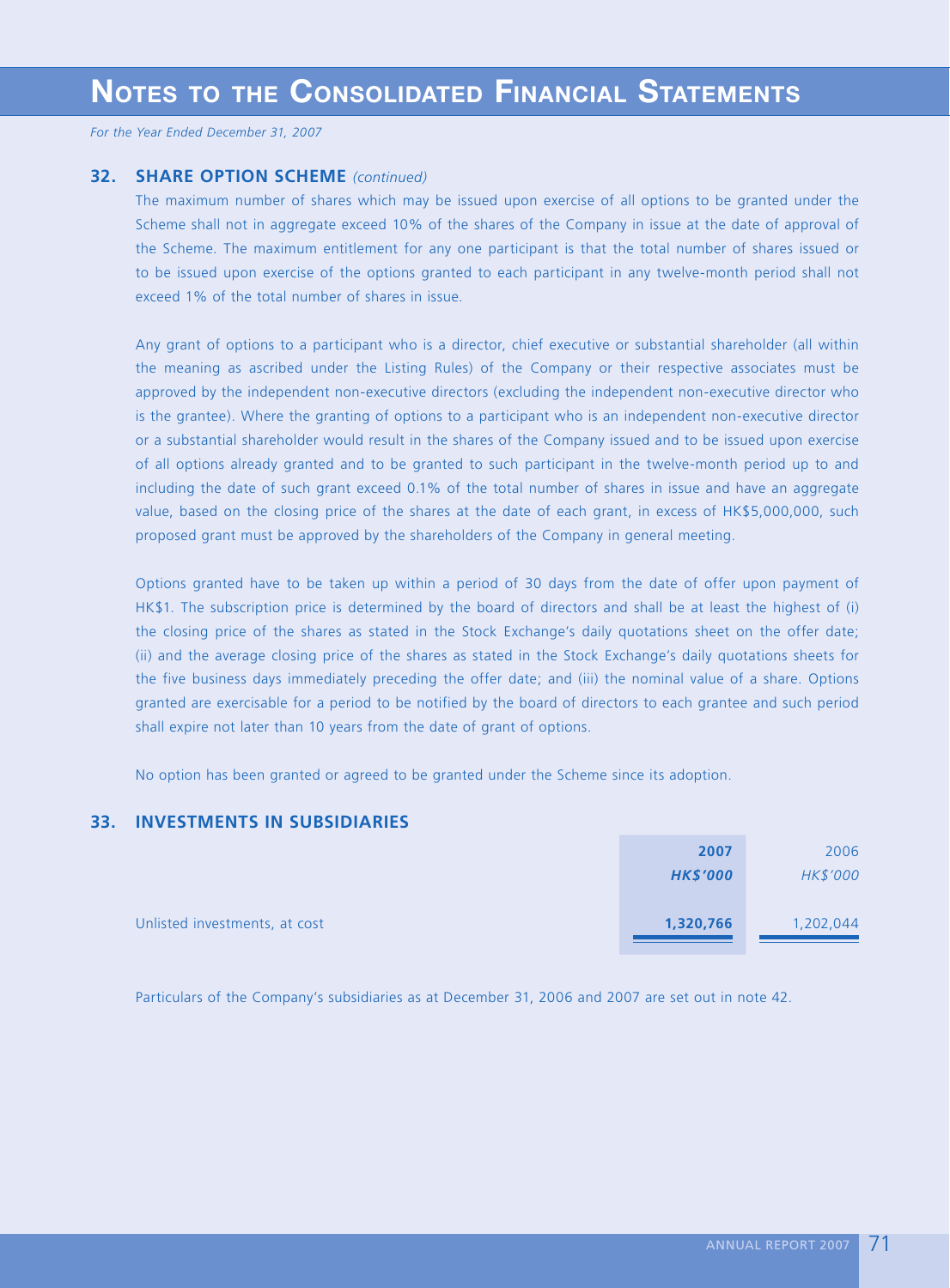# **NOTES TO THE CONSOLIDATED FINANCIAL STATEMENTS**

*For the Year Ended December 31, 2007*

#### **34. AMOUNTS DUE FROM SUBSIDIARIES**

The amounts are unsecured, interest-free and recoverable within twelve months from the balance sheet date.

#### **35. RESERVES**

|                      | <b>Share</b><br>premium<br>HK\$'000 | <b>Retained</b><br>profits<br>HK\$'000 | <b>Total</b><br>HK\$'000 |
|----------------------|-------------------------------------|----------------------------------------|--------------------------|
| <b>THE COMPANY</b>   |                                     |                                        |                          |
| At January 1, 2006   | 1,116,727                           | 187,898                                | 1,304,625                |
| Loss for the year    |                                     | (47, 923)                              | (47, 923)                |
|                      |                                     |                                        |                          |
| At December 31, 2006 | 1,116,727                           | 139,975                                | 1,256,702                |
| Profit for the year  |                                     | 118,080                                | 118,080                  |
| At December 31, 2007 | 1,116,727                           | 258,055                                | 1,374,782                |

#### **36. ACQUISITIONS OF SUBSIDIARIES**

During the year ended December 31, 2007, the following acquisitions took place:

- (i) On August 30, 2007, the Group entered into an agreement to acquire 100% of the equity interest in Shijiazhuang Pharma Group (Inner Mongolia) Zhongkang Sugar Products Company Limited ("Zhongkang") from the SPG Group for a consideration of RMB130,000,000 (equivalent to approximately HK\$138,808,000);
- (ii) On July 6, 2007, the Group entered into an agreement to acquire 51% of the equity interest in Shijiazhuang Pharma Group (Inner Mongolia) Zhongxing Huanbao Company Limited ("Zhongxing Huanbao") from an independent third party for a consideration of RMB4,999,000 (equivalent to approximately HK\$4,999,000); and
- (iii) On November 10, 2007, the Group entered into an agreement to acquire 100% of the equity interest in Shijiazhuang Pharma Group Zhongchen Pharmaceutical Company Limited ("Zhongchen") from SPG for a consideration of RMB1,800,000 (equivalent to approximately HK\$1,915,000).

The above acquisitions have been accounted for using the purchase method of accounting. The amount of goodwill arising is set out below.

Details of these acquired subsidiaries are set out in note 42 to the consolidated financial statements.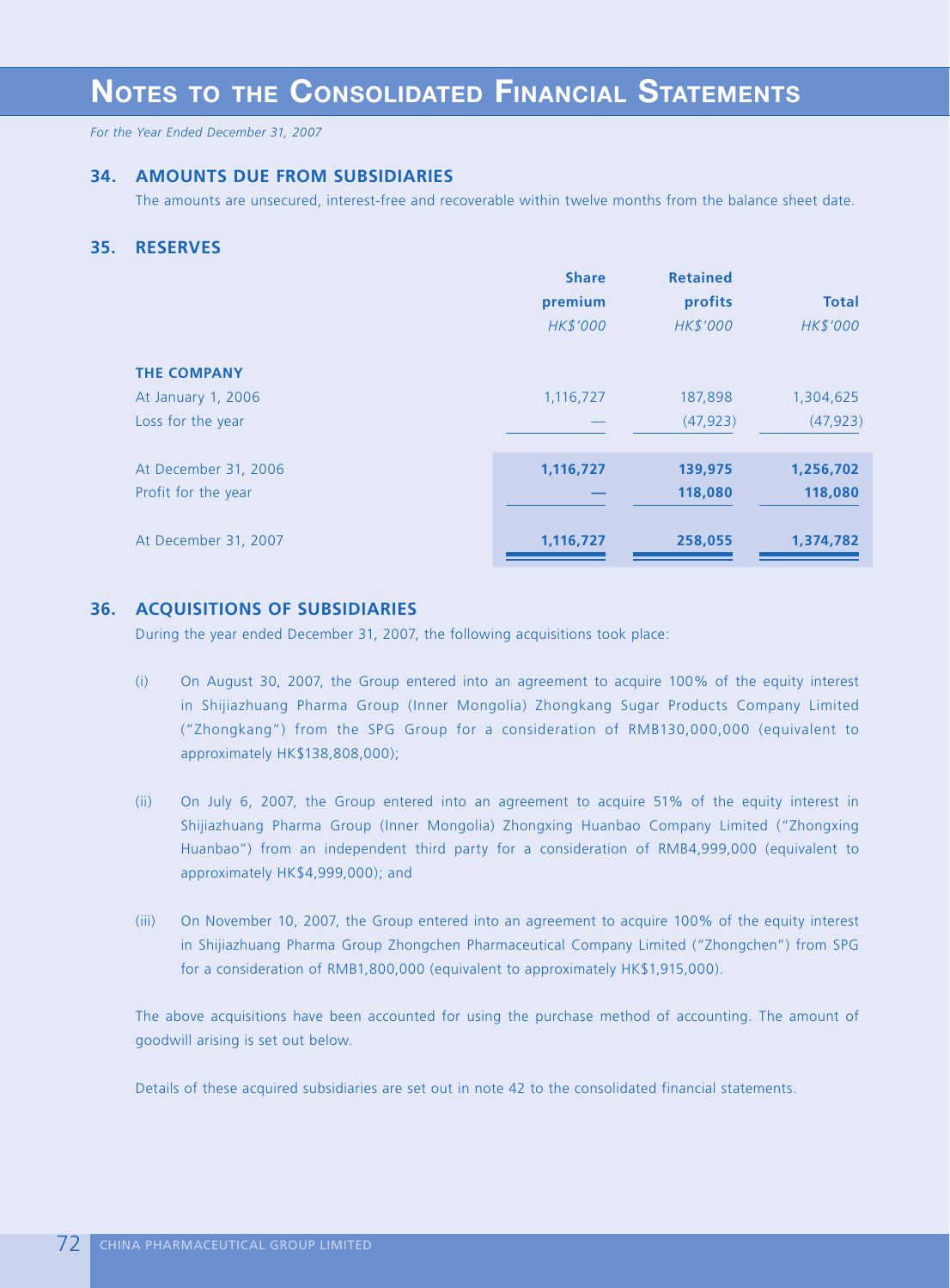#### **36. ACQUISITIONS OF SUBSIDIARIES** *(continued)*

The net assets acquired in the transactions, and the goodwill arising, are as follows:

|                                                       |                   | Zhongkang         |                   | <b>Zhongxing Huanbao</b> |                   |                   | Zhongchen  |              |
|-------------------------------------------------------|-------------------|-------------------|-------------------|--------------------------|-------------------|-------------------|------------|--------------|
|                                                       | <b>Acquiree's</b> |                   |                   | <b>Acquiree's</b>        |                   |                   | Acquiree's |              |
|                                                       | carrying          |                   |                   | carrying                 |                   |                   | carrying   |              |
|                                                       | amount            |                   |                   | amount                   |                   |                   | amount     |              |
|                                                       | before            | <b>Fair value</b> |                   | before                   | <b>Fair value</b> |                   | and        |              |
|                                                       | combination       | adjustments       | <b>Fair value</b> | combination              | adjustments       | <b>Fair value</b> | fair value | <b>Total</b> |
|                                                       | HK\$'000          | HK\$'000          | HK\$'000          | HK\$'000                 | HK\$'000          | HK\$'000          | HK\$'000   | HK\$'000     |
| Property, plant and equipment                         | 119,710           | 11,071            | 130,781           | 34,757                   | (5,899)           | 28,858            |            | 159,639      |
| Prepaid lease payments                                | 21,926            |                   | 21,926            |                          |                   |                   |            | 21,926       |
| Inventories                                           | 26,629            | 493               | 27,122            | 1,942                    | 2,169             | 4,111             | 21         | 31,254       |
| Trade and other receivables                           | 5,366             |                   | 5,366             | 3,030                    |                   | 3,030             | 7,447      | 15,843       |
| Amount due from a jointly                             |                   |                   |                   |                          |                   |                   |            |              |
| controlled entity                                     | 618               |                   | 618               |                          |                   |                   |            | 618          |
| Bank balances and cash                                | 1,442             |                   | 1,442             | 222                      |                   | 222               | 2,104      | 3,768        |
| Trade and other payables                              | (15, 470)         | -                 | (15, 470)         | (26, 666)                | -                 | (26, 666)         | (210)      | (42, 346)    |
| Amount due to a related company                       | (13,995)          |                   | (13,995)          |                          |                   |                   | (7, 447)   | (21, 442)    |
| Trade payables due to fellow subsidiaries             | (8, 514)          |                   | (8, 514)          |                          |                   |                   |            | (8, 514)     |
| <b>Tax liabilities</b>                                | (2, 231)          | -                 | (2, 231)          |                          |                   |                   |            | (2, 231)     |
| Unsecured bank loans                                  | (53, 191)         |                   | (53, 191)         |                          |                   |                   |            | (53, 191)    |
|                                                       | 82,290            | 11,564            | 93,854            | 13,285                   | (3,730)           | 9,555             | 1,915      | 105,324      |
| Minority interests                                    |                   |                   |                   |                          |                   | (4,556)           |            | (4, 556)     |
| Goodwill                                              |                   |                   | 44,954            |                          |                   |                   |            | 44,954       |
|                                                       |                   |                   | 138,808           |                          |                   | 4,999             | 1,915      | 145,722      |
| <b>Total consideration</b>                            |                   |                   |                   |                          |                   |                   |            |              |
| satisfied by cash                                     |                   |                   | 138,808           |                          |                   | 4,999             | 1,915      | 145,722      |
| Net cash (outflow) inflow arising on<br>acquisitions: |                   |                   |                   |                          |                   |                   |            |              |
| Cash consideration paid                               |                   |                   | (138, 808)        |                          |                   | (4,999)           | (1, 915)   | (145, 722)   |
| Bank balances and cash acquired                       |                   |                   | 1,442             |                          |                   | 222               | 2,104      | 3,768        |
|                                                       |                   |                   | (137, 366)        |                          |                   | (4,777)           | 189        | (141, 954)   |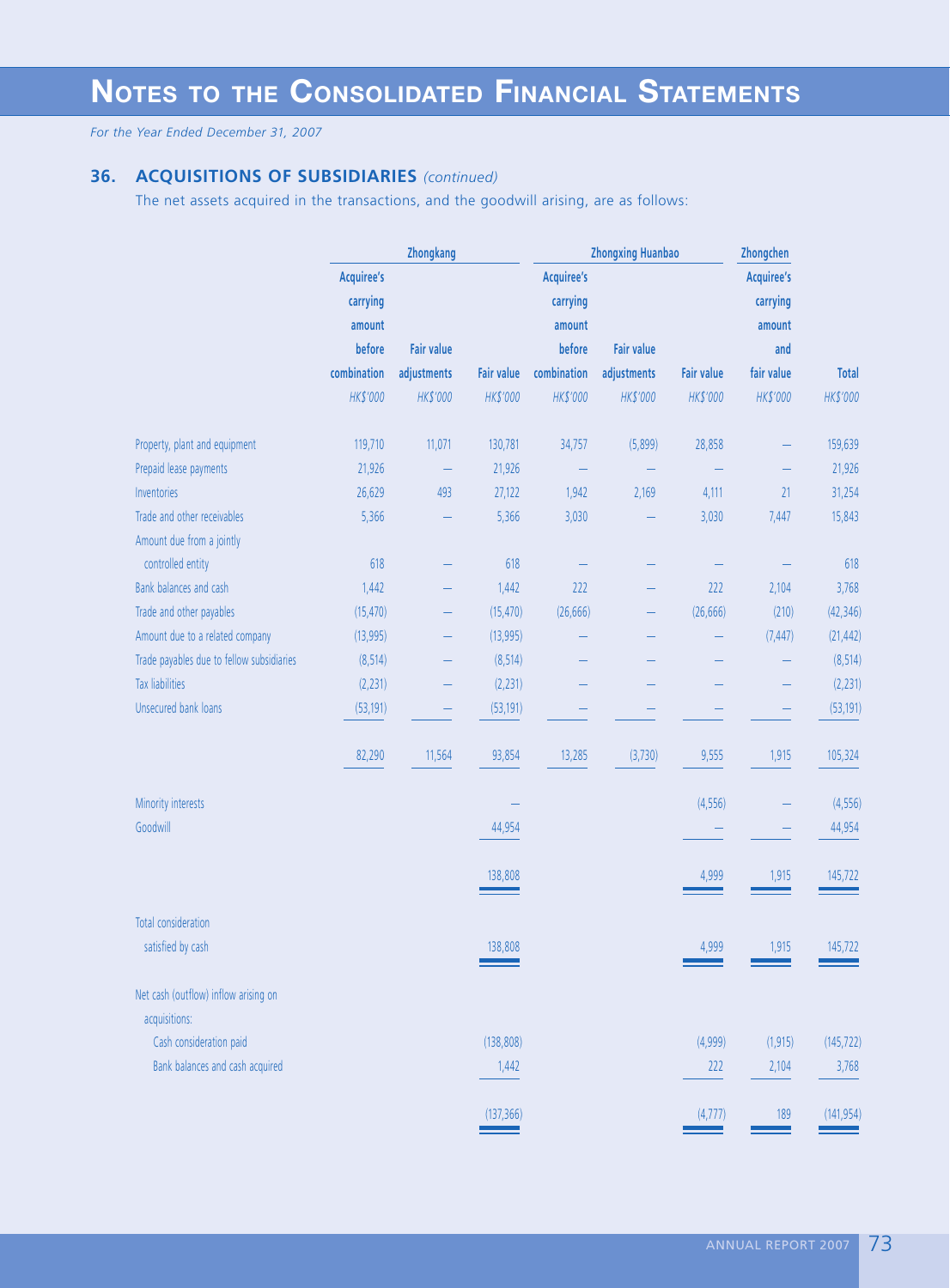#### **36. ACQUISITIONS OF SUBSIDIARIES** *(continued)*

The goodwill arising on acquisition of Zhongkang is attributable to the anticipated future operating synergies in the Group's business of manufacture and sale of penicillin products in Inner Mongolia after the acquisition.

Zhongkang, Zhongxing Huanbao and Zhongchen contributed/incurred approximately profit of HK\$8,044,000, loss of HK\$46,000 and loss of HK\$262,000 for the period between the date of acquisition and the balance sheet date, respectively.

If the acquisitions had been completed on January 1, 2007, the Group's revenue for the year would have been approximately HK\$5,074 million, and profit for the year would have been approximately HK\$490 million. The pro forma information is for illustrative purposes only and is not necessarily an indication of revenue and results of operations of the Group that actually would have been achieved had the acquisitions been completed on January 1, 2007, nor is it intended to be a projection of future results.

#### **37. OPERATING LEASE COMMITMENTS**

|                                                                    | <b>THE GROUP</b> |          |
|--------------------------------------------------------------------|------------------|----------|
|                                                                    | 2007             | 2006     |
|                                                                    | <b>HK\$'000</b>  | HK\$'000 |
|                                                                    |                  |          |
| Minimum lease payments paid under operating leases during the year |                  |          |
| in respect of land and buildings                                   | 13,033           | 10,247   |
|                                                                    |                  |          |

At the balance sheet date, the Group and the Company had commitments for future minimum lease payments under non-cancellable operating leases which fall due as follows:

|                             | <b>THE GROUP</b> |          | <b>THE COMPANY</b> |          |  |
|-----------------------------|------------------|----------|--------------------|----------|--|
|                             | 2007             | 2006     | 2007               | 2006     |  |
|                             | <b>HK\$'000</b>  | HK\$'000 | <b>HK\$'000</b>    | HK\$'000 |  |
|                             |                  |          |                    |          |  |
| Within one year             | 5,687            | 9,249    | 2,347              | 2,077    |  |
| In the second to fifth year |                  |          |                    |          |  |
| inclusive                   | 4,512            | 4,307    | 4,027              | 863      |  |
| Over five years             | 121              | 231      |                    |          |  |
|                             |                  |          |                    |          |  |
|                             | 10,320           | 13,787   | 6,374              | 2,940    |  |
|                             |                  |          |                    |          |  |

Operating lease payments represent rentals payable by the Group for certain of its office and factory properties. Leases are negotiated and rentals are fixed for an average term of three years.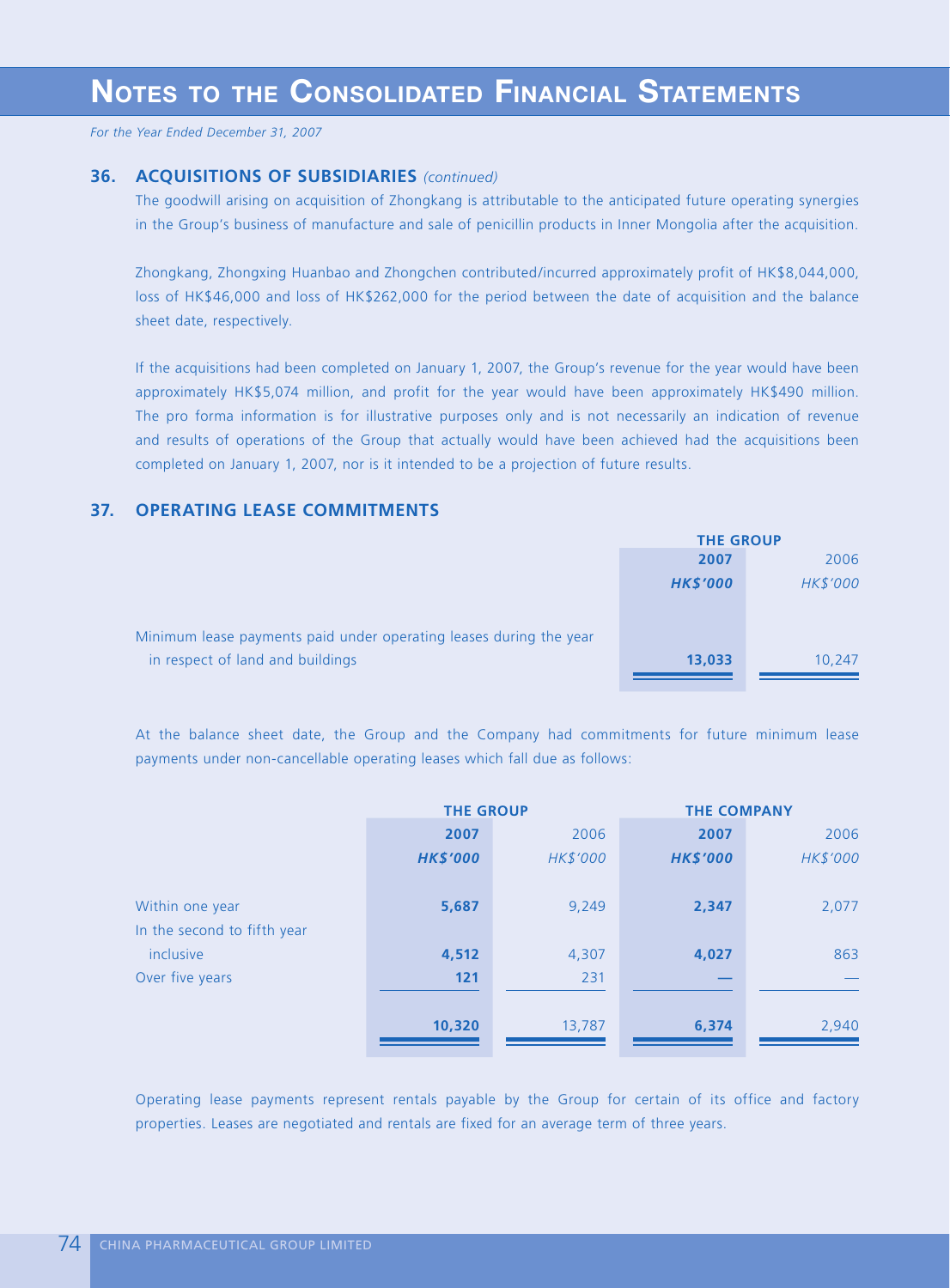# **NOTES TO THE CONSOLIDATED FINANCIAL STATEMENTS**

*For the Year Ended December 31, 2007*

#### **38. CAPITAL COMMITMENTS**

At the balance sheet date, the Group had the following capital commitments:

|                                                                         | 2007            | 2006     |
|-------------------------------------------------------------------------|-----------------|----------|
|                                                                         | <b>HK\$'000</b> | HK\$'000 |
|                                                                         |                 |          |
| Capital expenditure contracted for but not provided in the consolidated |                 |          |
| financial statements in respect of acquisition of                       |                 |          |
| - property, plant and equipment                                         | 107,026         | 77,489   |
| - intangible assets                                                     | 16,757          | 6,817    |
|                                                                         |                 |          |
|                                                                         | 123,783         | 84,306   |
|                                                                         |                 |          |
| Capital expenditure authorised but not contracted for in respect of     |                 |          |
| acquisition of property, plant and equipment                            |                 | 3,016    |
|                                                                         |                 |          |

The Company had no capital commitment at both balance sheet dates.

#### **39. MAJOR NON-CASH TRANSACTIONS**

During the year, approximately HK\$1,818,000 (2006: HK\$3,232,000) of sales proceeds on disposals of property, plant and equipment were agreed with the suppliers to set off with trade payables for the same amount.

#### **40. CONTINGENT LIABILITIES**

(i) As disclosed in the press announcement of the Company dated February 22, 2005, the Company and one of its subsidiaries are named as, among others, defendants in a number of antitrust complaints filed in the United States. These antitrust complaints alleged that certain manufacturers of vitamin C in the PRC have since at least December 2001 conspired to control prices and volumes of exports of vitamin C to the United States and elsewhere in the world and that as such have been in violation of the antitrust laws of the United States. It is alleged in the antitrust complaints that the purchasers of vitamin C in the United States paid more for vitamin C than they would have paid in the absence of the alleged conspiracy and therefore, suffered losses. The plaintiffs purported to bring these cases on behalf of direct purchasers under the federal antitrust laws of the United States and indirect purchasers under various state antitrust laws. The plaintiffs (purportedly as representatives of classes of similar plaintiffs) seek treble unspecified damages and other relief. Subsequent to the above-mentioned announcement, there were some other complaints with the same nature as the antitrust complaints filed in the United States. Up to date of this report, four antitrust complaints have been served on the Company and three antitrust complaints have been served on the subsidiary. The legal adviser of the Group has successfully consolidated all such cases to be heard in the Federal Court of New York.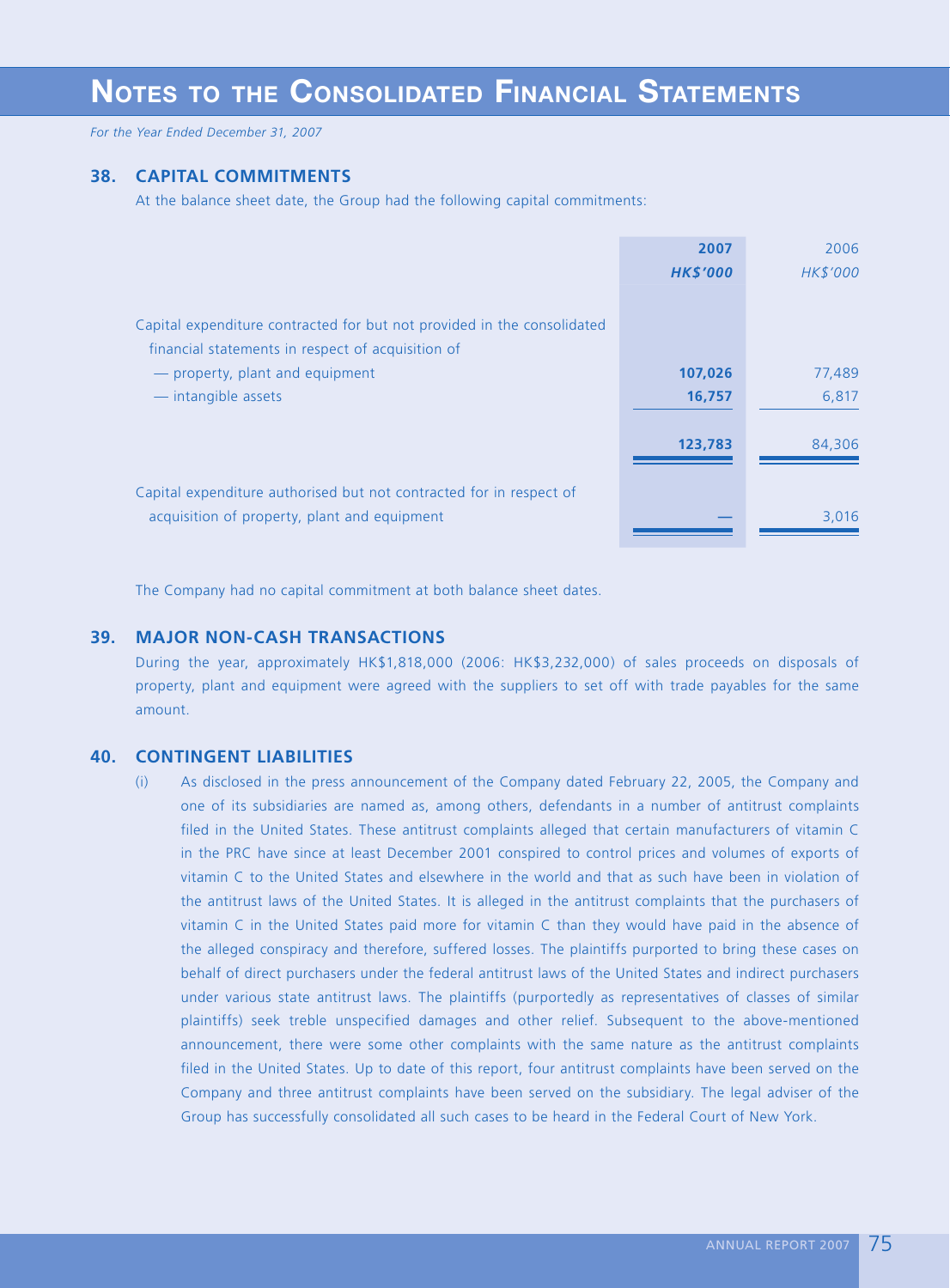#### **40. CONTINGENT LIABILITIES** *(continued)*

On May 3, 2006, the first court meeting was held before a judge of the U.S. District Court for the Eastern District of New York and legal advisers of the defendants and plaintiffs. In February 2007, the direct purchaser plaintiff amended its claim and requested that only direct purchasers of the Vitamin C who had not entered into any agreements containing arbitration clauses could be part of the class of purchasers it sought to represent. On June 5, 2007, the court heard the defendants' motions to dismiss based on the legal principles of act of state, foreign sovereign compulsion and international comity. The court has taken those motions under advisement and it is not known when a ruling will be forthcoming.

Submissions concerning whether the direct purchaser case may proceed as a class action have been made during the year. According to the latest timetable fixed by the court, fact discovery is scheduled to be concluded by September 15, 2008, expert discovery is scheduled to be concluded by March 28, 2009 and a joint pre-trial order is due by May 15, 2009. The action is still in the stage of class discovery.

The directors and management of the Company intend to contest the claims set out in the antitrust complaints vigorously. The Group has appointed legal advisers to advise them in the legal proceedings and the outcome of the antitrust complaints cannot be reliably estimated with reasonable certainty at this stage.

(ii) At December 31, 2007, a corporate guarantee of approximately HK\$638,298,000 (2006: HK\$600,000,000) was given by the Company to a bank in the PRC in respect of banking facilities granted to certain subsidiaries of the Company and Huarong. An amount of approximately HK\$22,340,000 (2006: Nil) has been utilised by Huarong at the balance sheet date.

#### **41. EMPLOYEE RETIREMENT BENEFIT SCHEMES**

The Group operates a Mandatory Provident Fund Scheme for all qualifying employees in Hong Kong. The assets of the scheme are held separately from those of the Group, in funds under the control of trustees. Contributions to the scheme are made based on a certain percentage of the employees' relevant payroll costs.

The employees of the subsidiaries in the PRC are members of a state-managed retirement benefit scheme operated by the PRC government. The relevant subsidiaries are required to make contributions to the retirement benefit scheme based on certain percentage of payroll costs to fund the benefits. The only obligation of the Group with respect to the retirement benefit scheme is to make the specified contributions.

During the year, the contributions made by the Group relating to the above arrangements were approximately HK\$53,570,000 (2006: HK\$43,104,000), of which approximately HK\$420,000 (2006: HK\$521,000) was attributable to the Mandatory Provident Fund Scheme in Hong Kong.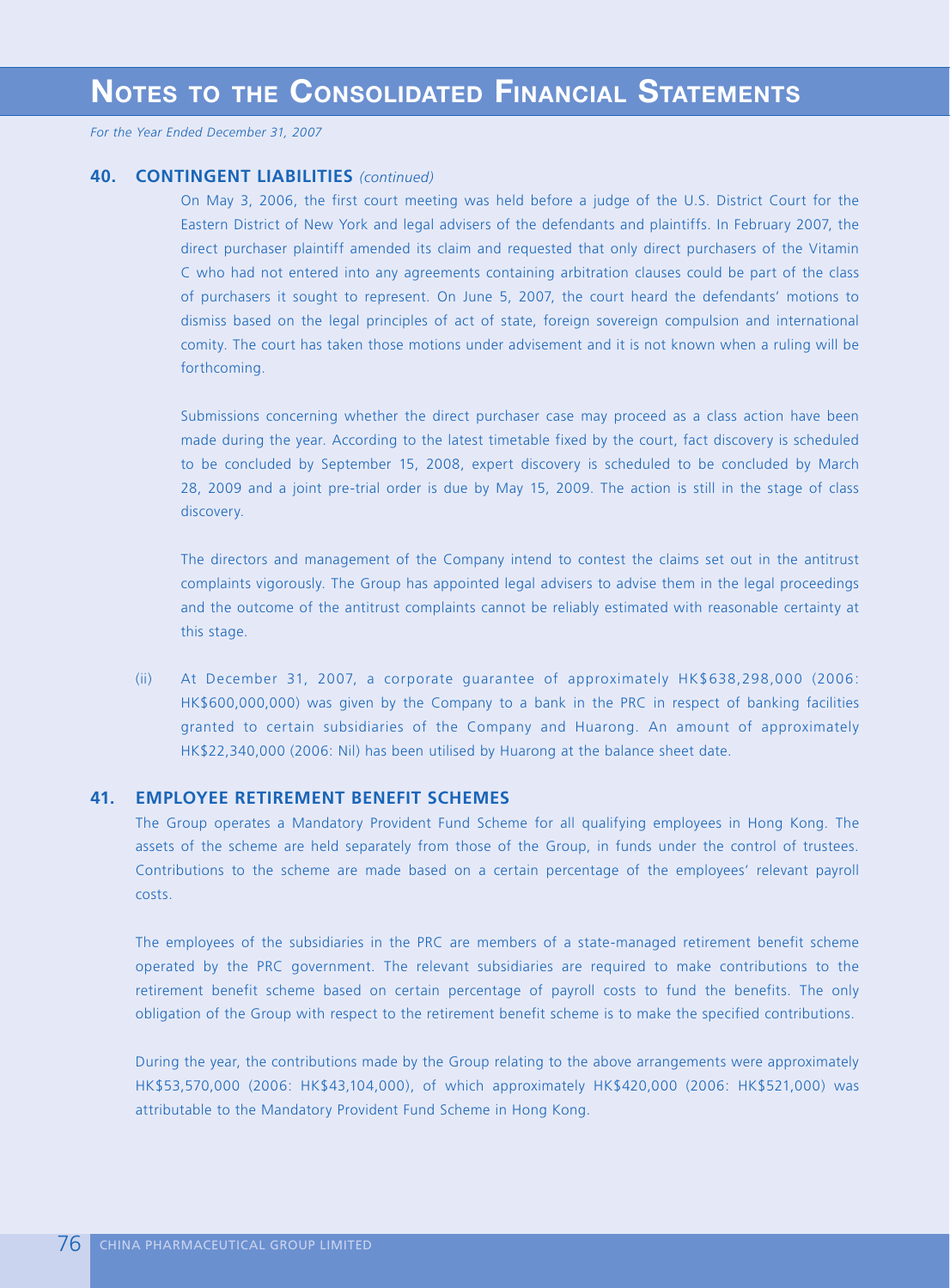### **42. PARTICULARS OF SUBSIDIARIES**

Particulars of the Company's subsidiaries at December 31, 2006 and 2007 are as follows:

| Name of subsidiary                                                                 | Place of<br>incorporation/<br>registration<br>and operations | Kind of<br>legal status                                      | <b>Nominal</b><br>value of issued<br>and fully paid<br>share capital/<br>registered capital | Percentage of<br>nominal value of<br>issued share capital/<br>registered capital held<br>by the Company |            | <b>Principal activity</b>                             |  |
|------------------------------------------------------------------------------------|--------------------------------------------------------------|--------------------------------------------------------------|---------------------------------------------------------------------------------------------|---------------------------------------------------------------------------------------------------------|------------|-------------------------------------------------------|--|
|                                                                                    |                                                              |                                                              |                                                                                             | <b>Directly</b>                                                                                         | Indirectly |                                                       |  |
|                                                                                    |                                                              |                                                              |                                                                                             | $\%$                                                                                                    | $\%$       |                                                       |  |
| Golden Wing Limited                                                                | Hong Kong                                                    | Limited liability<br>company                                 | <b>HK\$3</b>                                                                                | 100                                                                                                     |            | Inactive                                              |  |
| Tin Lon Investment Limited                                                         | Hong Kong                                                    | Limited liability<br>company                                 | HK\$2                                                                                       | 100                                                                                                     |            | Investment holding                                    |  |
| Shijiazhuang Pharma<br>Group Hebei Zhongrun<br>Pharmaceutical Co., Ltd.            | <b>PRC</b>                                                   | Limited liability<br>cooperative joint<br>venture enterprise | RMB463,490,300                                                                              | 79.04                                                                                                   | 20.17      | Manufacture and sale<br>of pharmaceutical<br>products |  |
| Shijiazhuang Pharma Group<br><b>NBP</b> Pharmaceutical<br>Co., Ltd.                | <b>PRC</b>                                                   | Foreign investment<br>enterprise with<br>limited liability   | RMB160,000,000                                                                              | 100                                                                                                     |            | Manufacture and sale<br>of pharmaceutical<br>products |  |
| Shijiazhuaug Pharma Group<br>Zhongrun Pharmaceutical<br>(Inner Mongolia) Co., Ltd. | <b>PRC</b>                                                   | Foreign investment<br>enterprise with<br>limited liability   | HK\$130,000,000                                                                             | 100                                                                                                     |            | Manufacture and sale<br>of pharmaceutical<br>products |  |
| Shijiazhuaug Pharma Group<br>Zhonghe Pharmaceutical<br>(Inner Mongolia) Co., Ltd.  | <b>PRC</b>                                                   | Foreign investment<br>enterprise with<br>limited liability   | RMB135,000,000                                                                              | 100                                                                                                     |            | Manufacture and sale<br>of pharmaceutical<br>products |  |
| Shijiazhuang Pharma Group<br>Weisheng Pharmaceutical<br>(Shijiazhuang) Co., Ltd.   | <b>PRC</b>                                                   | Foreign investment<br>enterprise with<br>limited liability   | US\$20,169,000                                                                              | 100                                                                                                     |            | Manufacture and sale<br>of pharmaceutical<br>products |  |
| Weitai Pharmaceutical<br>(Shijiazhuang) Co., Ltd.                                  | <b>PRC</b>                                                   | Foreign investment<br>enterprise with<br>limited liability   | RMB59,400,000                                                                               | 100                                                                                                     |            | Manufacture and sale<br>of pharmaceutical<br>products |  |
| Shijiazhuang Pharma Group<br>Zhongnuo Pharmaceutical<br>(Shijiazhuang) Co., Ltd.   | <b>PRC</b>                                                   | Foreign investment<br>enterprise with<br>limited liability   | RMB216,000,000                                                                              | 100                                                                                                     |            | Manufacture and sale<br>of pharmaceutical<br>products |  |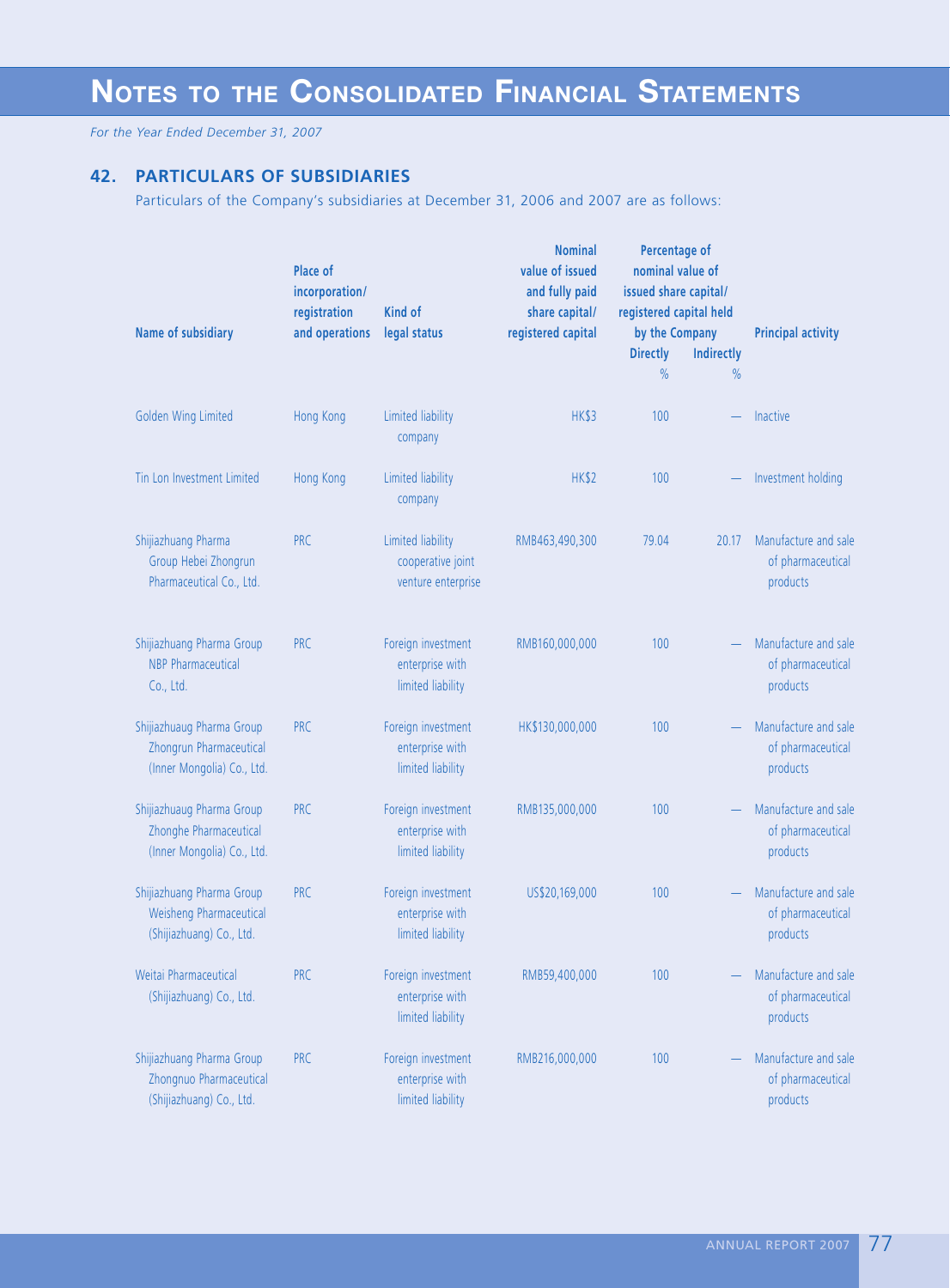# **NOTES TO THE CONSOLIDATED FINANCIAL STATEMENTS**

*For the Year Ended December 31, 2007*

## **42. PARTICULARS OF SUBSIDIARIES** *(continued)*

| Name of subsidiary                                                                                     | <b>Place of</b><br>incorporation/<br>registration<br>and operations | <b>Kind of</b><br>legal status                             | <b>Nominal</b><br>value of issued<br>and fully paid<br>share capital/<br>registered capital | Percentage of<br>nominal value of<br>issued share capital/<br>registered capital held<br>by the Company<br><b>Directly</b><br>$\frac{0}{0}$ | <b>Indirectly</b><br>$\%$ | <b>Principal activity</b>                                                       |
|--------------------------------------------------------------------------------------------------------|---------------------------------------------------------------------|------------------------------------------------------------|---------------------------------------------------------------------------------------------|---------------------------------------------------------------------------------------------------------------------------------------------|---------------------------|---------------------------------------------------------------------------------|
| Shijiazhuang Pharma Group<br>Zhongqi Pharmaceutical<br>Technology (Shijiazhuang)<br>Co., Ltd.          | <b>PRC</b>                                                          | Foreign investment<br>enterprise with<br>limited liability | RMB39,754,680                                                                               | 100                                                                                                                                         |                           | Provision of<br>pharmaceutical<br>research and<br>development<br>services       |
| Shijiazhuang Pharma Group<br>Hebei Zhongrun Chemical<br>Co., Ltd.                                      | <b>PRC</b>                                                          | Foreign investment<br>enterprise with<br>limited liability | RMB50,000,000                                                                               | 100                                                                                                                                         |                           | Manufacture and sale<br>of pharmaceutical<br>products                           |
| Shijiazhuang Pharma Group<br>Hebei Zhongrun Huanbao<br>Co., Ltd.                                       | <b>PRC</b>                                                          | Foreign investment<br>enterprise with<br>limited liability | RMB5,000,000                                                                                |                                                                                                                                             | 85                        | Sewage treatment                                                                |
| Inner Mongolia Zhongxingyuan<br>Sewage Treatment Co., Ltd.                                             | <b>PRC</b>                                                          | Foreign investment<br>enterprise with<br>limited liability | RMB18,000,000                                                                               | 80.42                                                                                                                                       |                           | Sewage treatment                                                                |
| New subsidiaries in 2007:                                                                              |                                                                     |                                                            |                                                                                             |                                                                                                                                             |                           |                                                                                 |
| Zhongkang                                                                                              | <b>PRC</b>                                                          | Foreign investment<br>enterprise with<br>limited liability | RMB33,000,000                                                                               |                                                                                                                                             | 100                       | Manufacture and sale<br>of pharmaceutical<br>products                           |
| Zhongxing Huanbao                                                                                      | <b>PRC</b>                                                          | Foreign investment<br>enterprise with<br>limited liability | RMB15,000,000                                                                               |                                                                                                                                             | 51                        | Sewage treatment                                                                |
| Shijiazhuang Pharma Group<br>(Shijiazhuang) High Medical<br><b>Technology Development</b><br>Co., Ltd. | <b>PRC</b>                                                          | Foreign investment<br>enterprise with<br>limited liability | RMB30,000,000                                                                               | 25                                                                                                                                          |                           | 58.33 Provision of<br>pharmaceutical<br>research and<br>development<br>services |
| Zhongchen                                                                                              | <b>PRC</b>                                                          | Foreign investment<br>enterprise with<br>limited liability | RMB8,750,000                                                                                |                                                                                                                                             | 100                       | Manufacture and sale<br>of pharmaceutical<br>products                           |

None of the subsidiaries had any debentures outstanding at the end of the year or at any time during the year.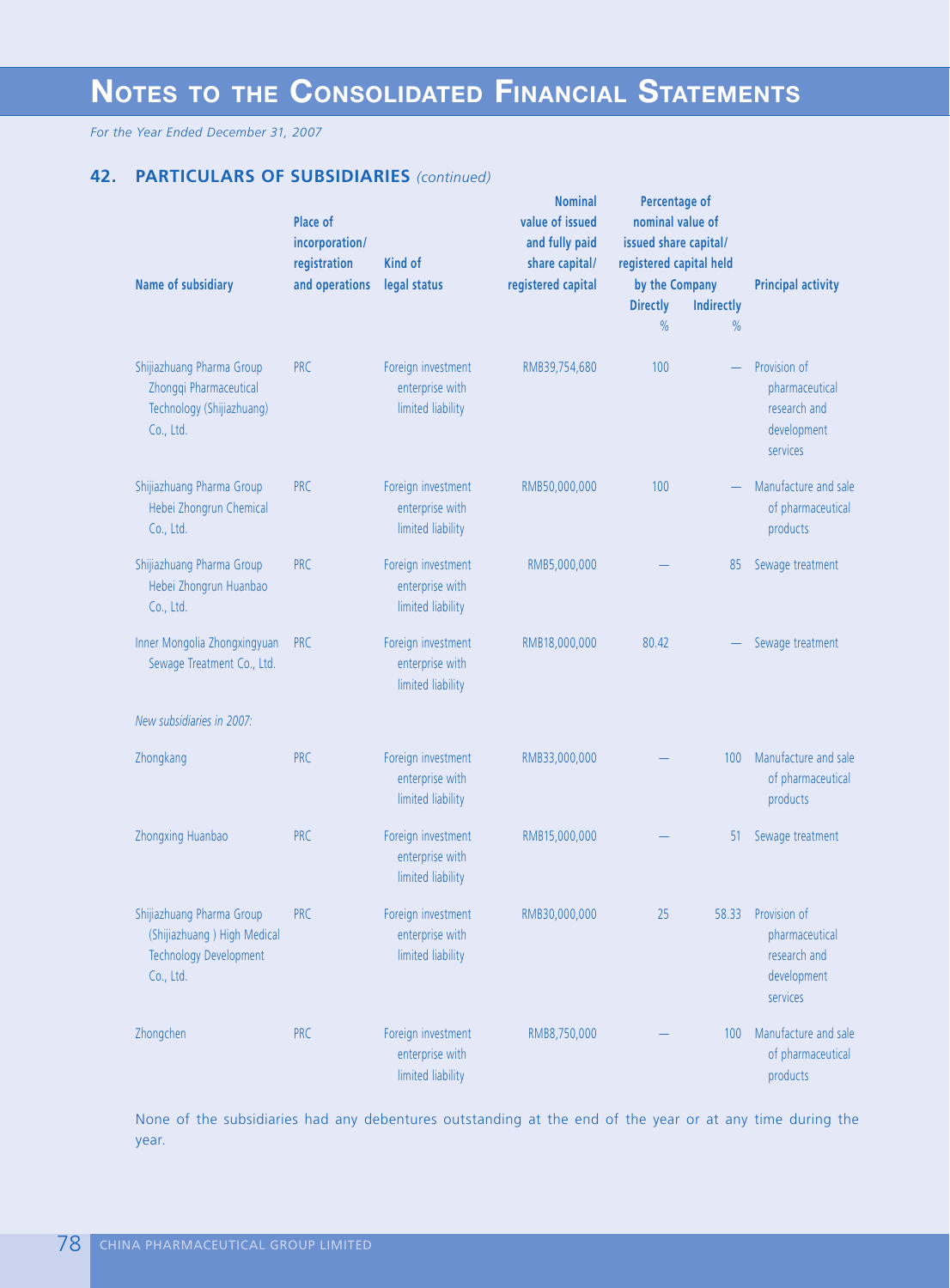# **FINANCIAL SUMMARY**

## **RESULTS**

|                                                                                |               |             | <b>Year ended December 31,</b> |             |                 |
|--------------------------------------------------------------------------------|---------------|-------------|--------------------------------|-------------|-----------------|
|                                                                                | 2003          | 2004        | 2005                           | 2006        | 2007            |
|                                                                                | HK\$'000      | HK\$'000    | HK\$'000                       | HK\$'000    | <b>HK\$'000</b> |
| Revenue                                                                        | 2,478,426     | 2,450,649   | 3,192,065                      | 3,538,754   | 4,986,059       |
| Cost of sales                                                                  | (1, 553, 466) | (1,819,804) | (2,498,501)                    | (2,925,429) | (3,449,641)     |
| Gross profit                                                                   | 924,960       | 630,845     | 693,564                        | 613,325     | 1,536,418       |
| Other income                                                                   | 9,522         | 14,677      | 21,157                         | 34,814      | 27,278          |
| Selling and distribution                                                       |               |             |                                |             |                 |
| expenses                                                                       | (94, 529)     | (131, 453)  | (182, 723)                     | (232, 511)  | (379, 203)      |
| Administrative expenses                                                        | (198, 323)    | (225, 503)  | (287, 014)                     | (308, 094)  | (471, 280)      |
| Other expenses                                                                 | (23, 341)     | (15, 449)   | (26, 754)                      | (6,808)     | (74, 822)       |
| Operating profit<br>Share of profit (loss) of a                                | 618,289       | 273,117     | 218,230                        | 100,726     | 638,391         |
| jointly controlled entity<br>Change in fair value of<br>a derivative financial | 6,548         | 3,419       | (1,099)                        | (3,350)     | (2,683)         |
| instrument                                                                     |               |             |                                |             | (551)           |
| Finance costs                                                                  | (25, 361)     | (27, 959)   | (68, 139)                      | (95, 776)   | (112, 809)      |
| Profit before tax                                                              | 599,476       | 248,577     | 148,992                        | 1,600       | 522,348         |
| Income tax (charge) credit                                                     | (93, 916)     | (3, 185)    | 7,301                          | 13,763      | (45, 569)       |
| Profit for the year                                                            | 505,560       | 245,392     | 156,293                        | 15,363      | 476,779         |
| Attributable to:<br>Equity holders of the                                      |               |             |                                |             |                 |
| Company                                                                        | 504,169       | 245,011     | 156,518                        | 15,664      | 477,388         |
| Minority interests                                                             | 1,391         | 381         | (225)                          | (301)       | (609)           |
|                                                                                | 505,560       | 245,392     | 156,293                        | 15,363      | 476,779         |
|                                                                                | HK cents      | HK cents    | HK cents                       | HK cents    | <b>HK</b> cents |
| Earnings per share:                                                            |               |             |                                |             |                 |
| <b>Basic</b>                                                                   | 33.27         | 15.93       | 10.18                          | 1.02        | 31.04           |
| <b>Diluted</b>                                                                 | 32.83         | N/A         | N/A                            | N/A         | N/A             |